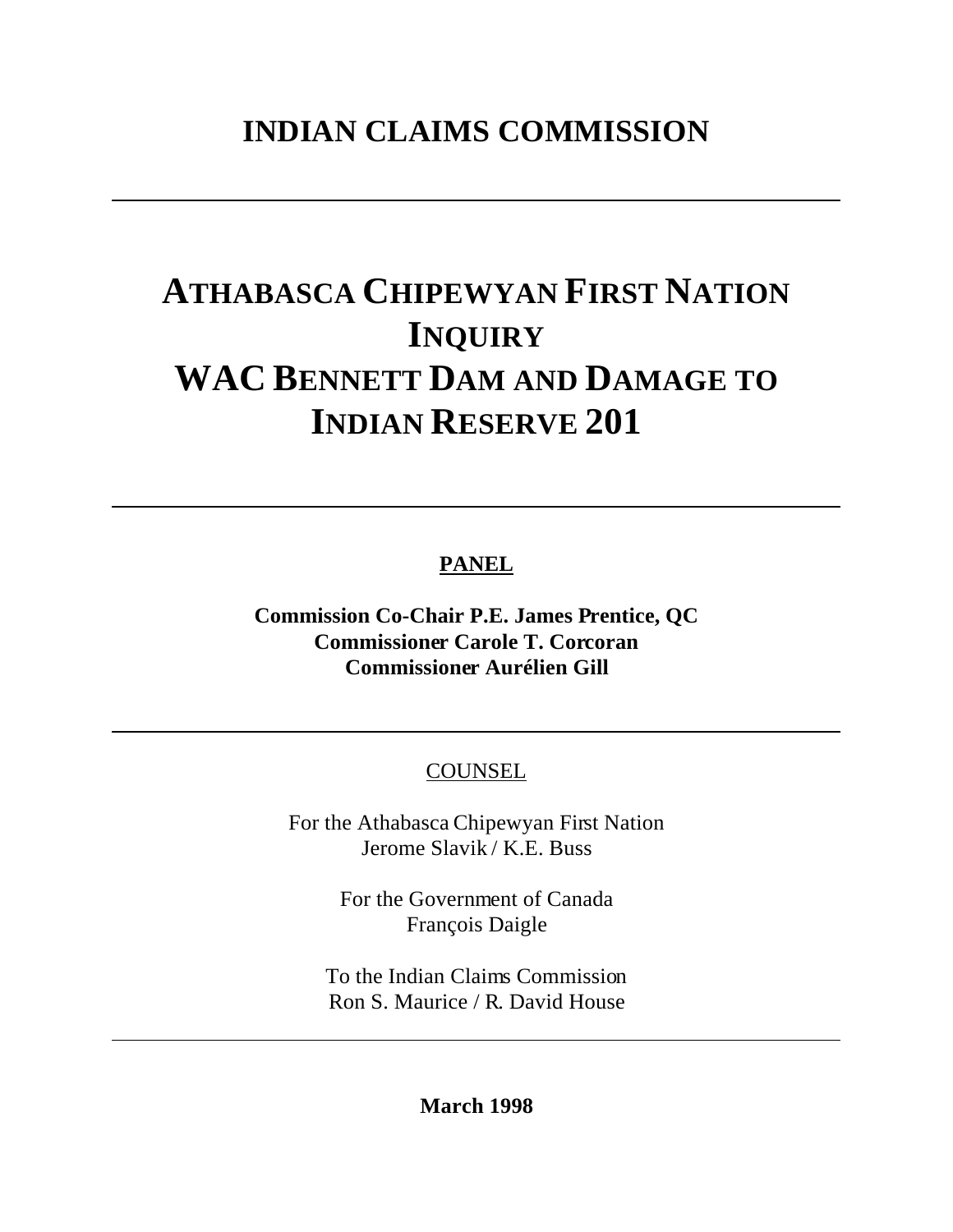# **CONTENTS**

| <b>PART I</b>   | <b>INTRODUCTION</b>                                                                  |                                                                   |              |  |
|-----------------|--------------------------------------------------------------------------------------|-------------------------------------------------------------------|--------------|--|
|                 |                                                                                      | <b>BACKGROUND TO THIS INQUIRY</b>                                 | $\mathbf{1}$ |  |
|                 |                                                                                      | MANDATE OF THE INDIAN CLAIMS COMMISSION                           | 5            |  |
|                 |                                                                                      | THE COMMISSION'S REPORT                                           | 6            |  |
| <b>PART II</b>  |                                                                                      | <b>HISTORICAL BACKGROUND</b>                                      | 8            |  |
|                 | PEACE-ATHABASCA DELTA BEFORE CONSTRUCTION OF THE BENNETT DAM                         |                                                                   |              |  |
|                 |                                                                                      | Unique Geography and Ecology of the Delta                         | 8            |  |
|                 |                                                                                      | The Chipewyan People and the Peace-Athabasca Delta                | 10           |  |
|                 | Treaty 8                                                                             |                                                                   |              |  |
|                 |                                                                                      | Selection and Survey of Athabasca Chipewyan Indian Reserves       | 16           |  |
|                 |                                                                                      | Economy and Way of Life on Indian Reserve 201                     | 23           |  |
|                 | PEACE-ATHABASCA DELTA AFTER THE BENNETT DAM                                          |                                                                   |              |  |
|                 |                                                                                      | Construction and Operation of the Bennett Dam                     | 26           |  |
|                 |                                                                                      | Government of Canada's Involvement in the Bennett Dam Project     | 30           |  |
|                 |                                                                                      | Efforts to Mitigate Environmental Damage to the Delta             | 44           |  |
|                 |                                                                                      | Impact of the Dam on the Delta and Indian Reserve 201             | 46           |  |
| <b>PART III</b> | 54<br><b>ISSUES</b>                                                                  |                                                                   |              |  |
| <b>PART IV</b>  | <b>ANALYSIS</b>                                                                      |                                                                   |              |  |
|                 | <b>ISSUE 1: STATUTORY AND FIDUCIARY OBLIGATIONS OF THE FEDERAL CROWN</b>             |                                                                   |              |  |
|                 | Fiduciary Obligations of the Crown                                                   |                                                                   |              |  |
|                 | <b>General Fiduciary Principles</b><br>Scope for the Exercise of Discretion or Power |                                                                   |              |  |
|                 |                                                                                      |                                                                   |              |  |
|                 | Unilateral Discretion or Power Affecting First Nation's                              |                                                                   |              |  |
|                 | <b>Legal or Practical Interests</b>                                                  |                                                                   |              |  |
|                 | Peculiarly Vulnerable to or at the Mercy of the Fiduciary                            |                                                                   |              |  |
|                 |                                                                                      | Standard of Care and Breach of Fiduciary Duty                     | 93<br>99     |  |
|                 | <b>ISSUE 2: INTERFERENCE WITH TREATY RIGHTS</b>                                      |                                                                   |              |  |
| <b>PART V</b>   | <b>CONCLUSIONS AND RECOMMENDATION</b>                                                |                                                                   |              |  |
|                 | <b>CONCLUSIONS</b>                                                                   |                                                                   |              |  |
|                 |                                                                                      | ISSUE 1: STATUTORY AND FIDUCIARY OBLIGATIONS OF THE FEDERAL CROWN | 101<br>105   |  |
|                 | <b>ISSUE 2: INTERFERENCE WITH TREATY RIGHTS</b>                                      |                                                                   |              |  |
|                 |                                                                                      | <b>RECOMMENDATION</b>                                             | 105          |  |
| APPENDIX        |                                                                                      |                                                                   |              |  |
|                 | A                                                                                    | Athabasca Chipewyan First Nation Inquiry                          | 107          |  |
| <b>MAPS</b>     |                                                                                      |                                                                   | 108          |  |
|                 | Map 1: Peace-Athabasca Delta                                                         |                                                                   |              |  |
|                 | Map 2: Area of Claim<br>109                                                          |                                                                   |              |  |
|                 |                                                                                      | Map 3: Indian Reserve 201                                         | 110          |  |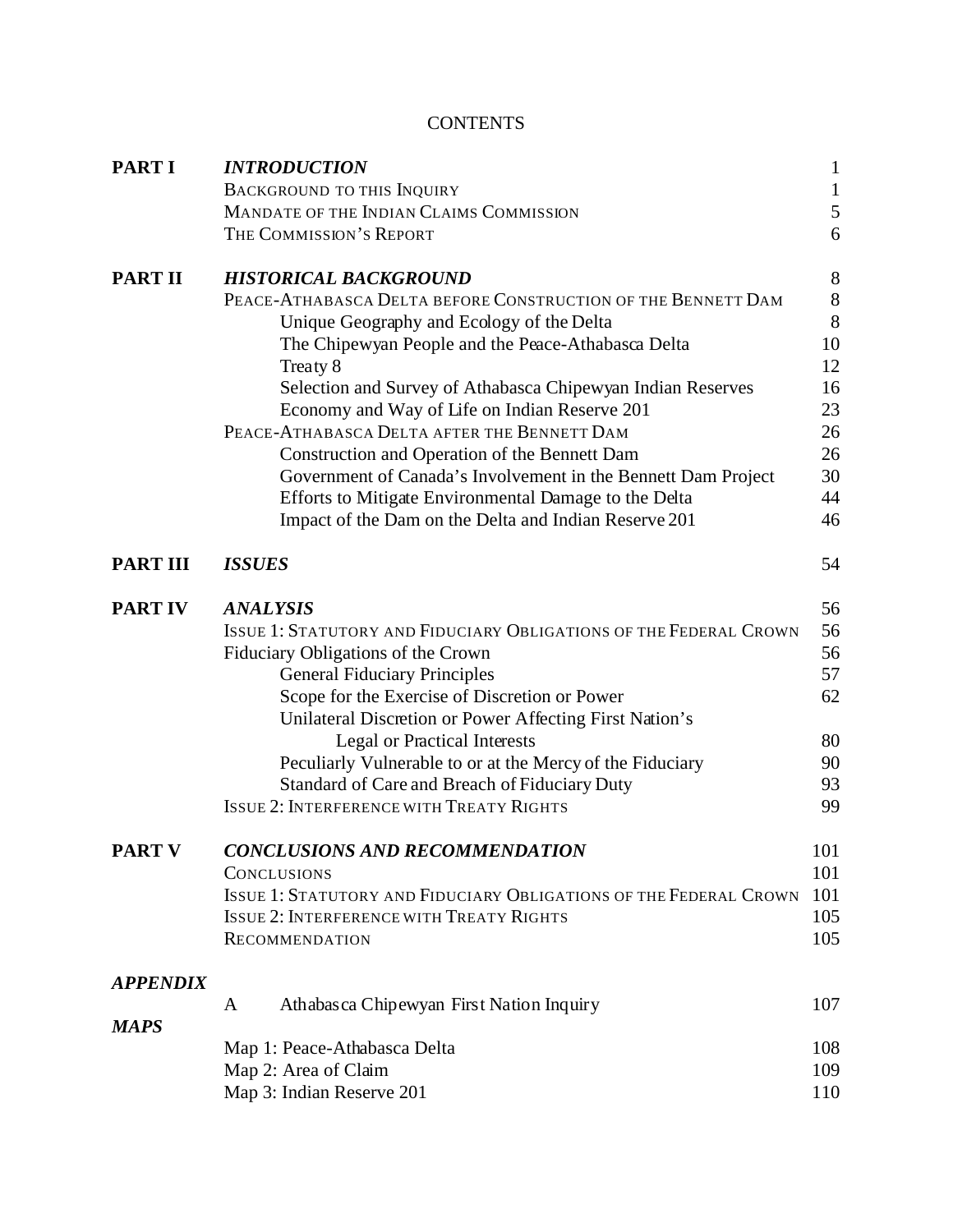# **PART I**

# **INTRODUCTION**

# **BACKGROUND TO THIS INQUIRY**

The purpose of this inquiry is to determine whether the Crown owes an outstanding lawful obligation to the Athabasca Chipewyan First Nation (the First Nation)<sup>1</sup> in relation to damages sustained by the First Nation and to the Athabasca Chipewyan Indian Reserve (IR) 201 as a result of the construction and operation of the W.A.C. Bennett Dam (the Bennett Dam) in British Columbia.

On November 6, 1991, Chief Tony Mercredi wrote to Specific Claims West, Department of Indian Affairs and Northern Development (DIAND), advising it of the First Nation's proposed specific claim in relation to damages to its reserve and its livelihood caused by the drying out of the Peace-Athabasca Delta. The First Nation alleged that "the Minister of Indian Affairs has a statutory and fiduciary obligation for the proper management and environment protection of Indian Reserve lands" and a duty to the First Nation to prevent, to mitigate, and to compensate for environmental damage to IR 201 caused by the operation of the Bennett Dam. Chief Mercredi requested a meeting with federal officials to discuss whether a specific claim could be submitted to Specific Claims West for its consideration.<sup>2</sup>

In March 1992, a meeting was held to discuss the proposed claim, and it was agreed that further research and analysis would be required before Canada could decide whether an outstanding lawful obligation was owed to the First Nation. Rather than undertaking a costly research project, the First Nation proposed that Canada review the *prima facie* evidence<sup>3</sup> in relation to the claim, along with a preliminary legal opinion prepared by its legal counsel outlining the First Nation's

<sup>&</sup>lt;sup>1</sup> Alternatively referred to as the "Athabasca Chipewyan," the "Athabasca Chipewyan Band," the "First Nation," "ACFN ," or the "Ba nd," depending on the historical context.

<sup>&</sup>lt;sup>2</sup> Chief Tony Mercredi, Athabasca Chipewyan Band 201, to Manfred Klein, Director Specific Claims West, DIAND, November 6, 1991 (ICC Exhibit 2A, tab 1, ICC p. 421).

<sup>&</sup>lt;sup>3</sup> The term "prima facie evidence" is defined in B lack's Law D ictionary,  $5<sup>th</sup>$  ed. (St Paul: We st Publishing, 1979), as "[e]vidence good and sufficient on its face; ... Prima facie evidence is evidence which, if unexplained or uncontradicted, is sufficient to sustain a judgment in favor of the issue which it supports, but which may be contradicted by other evidence."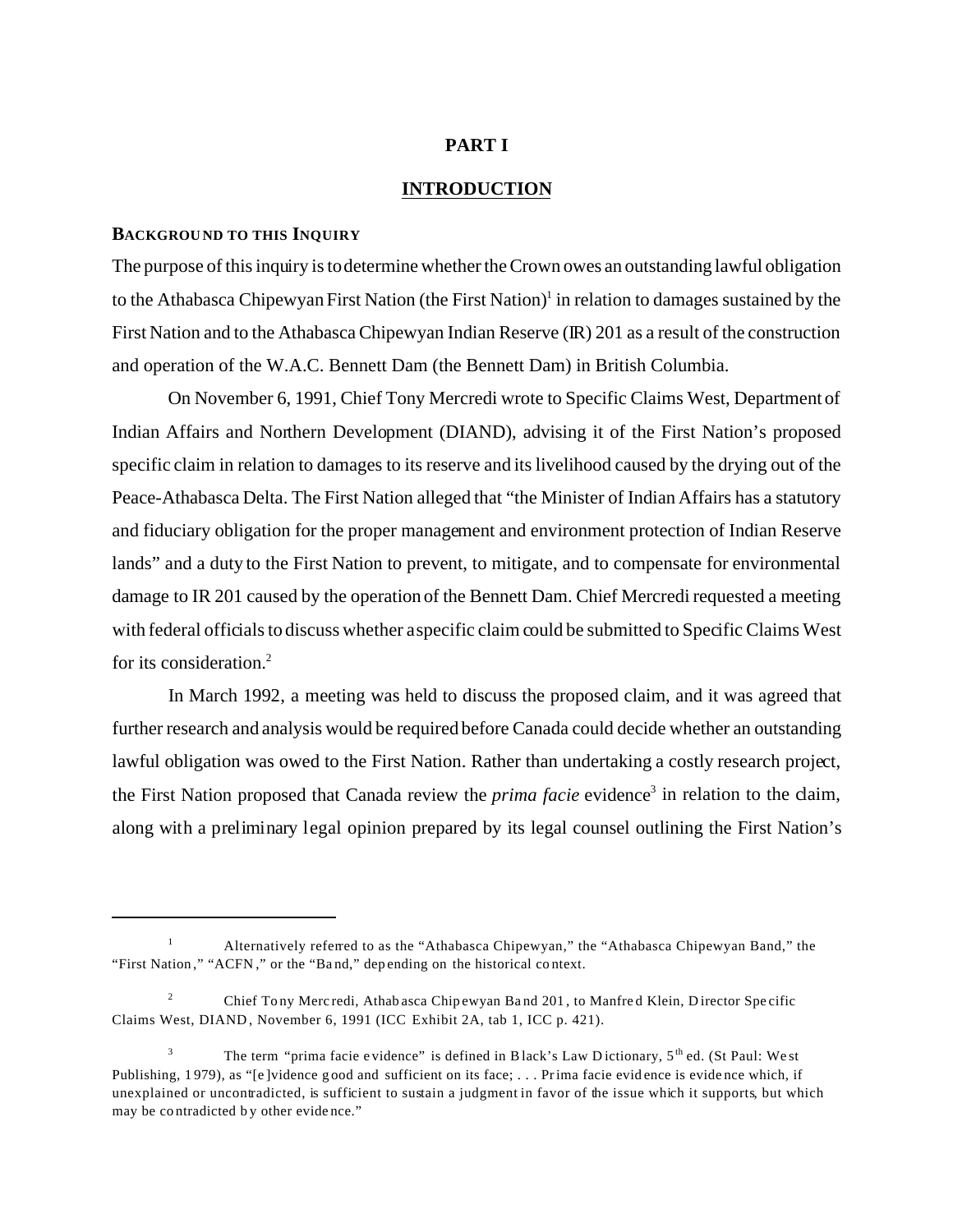position on the alleged legal and fiduciary obligations of the Crown.<sup>4</sup> On April 13, 1992, Mr Manfred Klein, Director of Specific Claims West, responded to Chief Mercredi's letter indicating that Canada would not make a decision based on the *prima facie* evidence alone but that it would consider whether further research was necessary to decide whether to accept or reject the claim for negotiation under the Specific Claims Policy.<sup>5</sup>

It is unclear whether there was agreement between Canada and the First Nation to conduct further research but on December 29, 1992, Mr Jerome Slavik, the First Nation's legal counsel, forwarded to Canada's negotiator a copy of a report prepared by an environmental consultant describing the impact of the Bennett Dam on the Peace-Athabasca Delta and on the Athabasca Chipewyan Indian Reserve 201.<sup>6</sup>

On March 9, 1993, Mr Slavik forwarded a legal opinion to Specific Claims on behalf of the First Nation. The First Nation claimed that the construction and operation of the Bennett Dam had caused a dramatic alteration to the unique ecosystem of the Peace-Athabasca Delta and to IR 201. Mr Slavik's letter summarized the First Nation's position in these terms:

The Band maintains that the Crown knew, (or ought to have known), prior to construction, or shortly thereafter, of the adverse impacts that the WAC Bennett Dam would have on the #201 Reserve, but failed to take any measures to prevent, mitigate, or reduce the adverse environmental impact on the lands and waters of #201 Reserve and the economy of the Athabasca Chipewyan Band. In any event the Crown is now aware of the impacts and damages.

It is the Band's position that the Crown was and is in breach of a continuing fiduciary and statutory obligation to prevent damage to the lands and waters of Indian Reserves. Specifically, the Crown is in breach of its obligations to ensure that activities and events which the Crown undertakes and over which the Crown

<sup>4</sup> Chief Tony Mercredi, Athabasca Chipewyan Band 201, to Manfred Klein, D irector Spe cific Claims West, DIAND, March 18, 1992 (ICC E xhibit 2A, tab 4, ICC p. 430).

<sup>5</sup> Manfred Klein, Director Specific Claims West, DIAND, to Chief Tony Mercredi, Athabasca Chipewyan Band 201, April 13, 1992 (ICC Exhibit 2A, tab 5, ICC p. 434).

<sup>6</sup> Jerome Slavik, Ackroyd Piasta Roth & D ay, to Jack H ughes, Negotiator, Specific Claims W est, DIAND, December 29, 1992 (ICC Exhibit 2A, tab 7, ICC p. 438).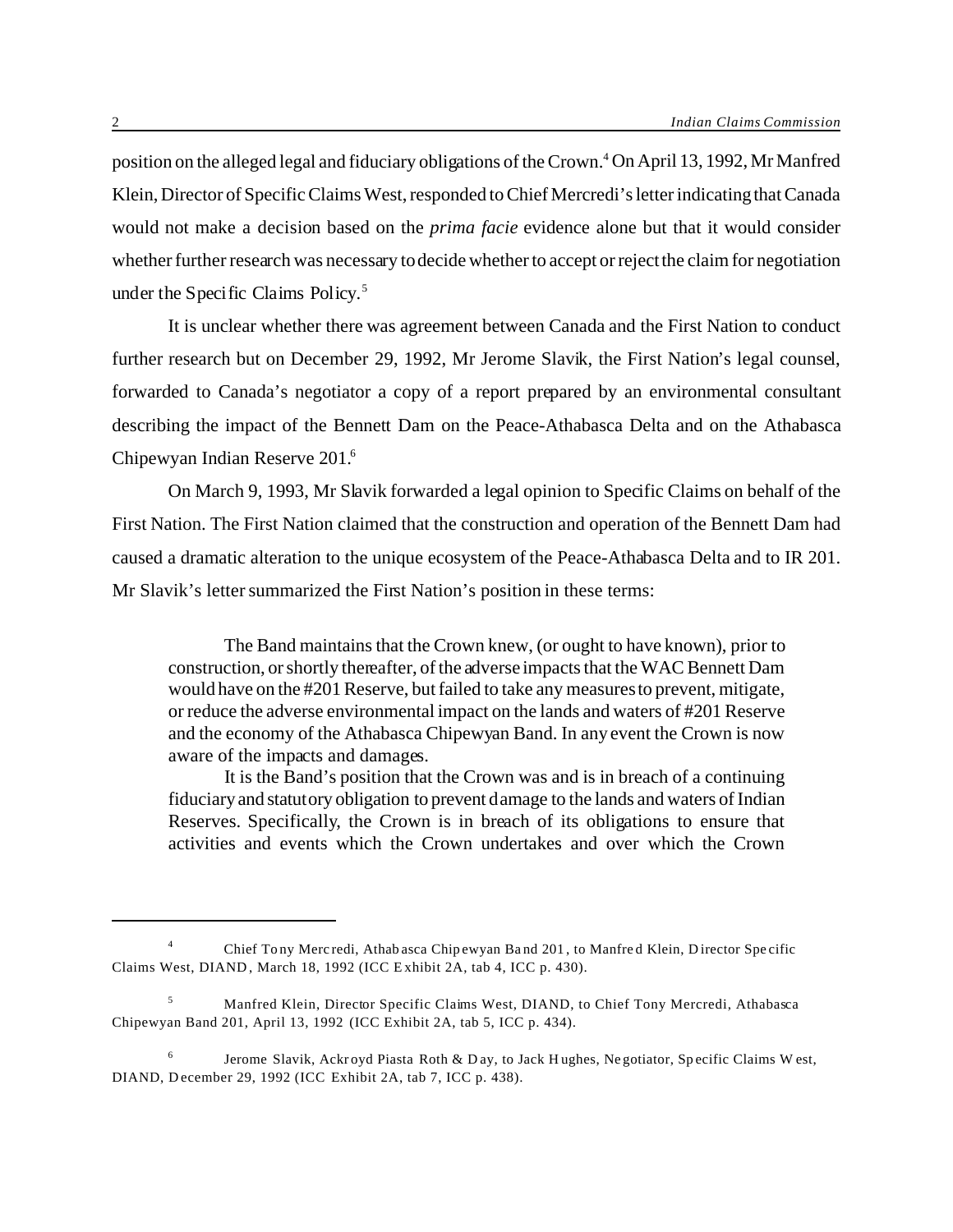exercises regulatory control do not destroy the environment, traditional or intended use, or economic value of Indian Reserve lands.<sup>7</sup>

On December 9, 1993, Mr Klein responded to a request from Mr Slavik regarding the status of the claim. He advised that no decision had been made, since a number of reports on the nature and extent of the dam's impact on the delta would not be completed until 1996, and that Canada also required an "historical report setting out the factual basis of the claim" and further legal submissions on the specific allegations against the Crown in right of Canada.<sup>8</sup> Chief Mercredi responded that research had been completed in relation to the claim, including a request for information through the federal *Access to Information Act*, and that copies of the historical documents had been furnished to Specific Claims West for its review. Accordingly, Chief Mercredi requested that the Department of Justice conduct its legal review of the claim based on the information and submissions presented to date.<sup>9</sup> On January 4, 1994, Mr Klein confirmed that the claim had been forwarded to the Department of Justice for legal review.<sup>10</sup>

On January 7, 1994, representatives of the First Nation and Canada met to discuss the possibility of referring the claim to the Indian Claims Commission for an inquiry into the relevant historical and legal issues.<sup>11</sup> Following an exchange of correspondence, Mr Jack Hughes, Research Manager for Specific Claims West, wrote to Chief Mercredi to advise him of Canada's preliminary position on the claim. The letter states that, based on the "exceptionally weak" historical documentation submitted, Canada's preliminary position was that the claim did not disclose an

<sup>7</sup> Jerome Slavik, Ackroyd Piasta Roth & D ay, to Manfred Klein, D irector, Specific Claims W est, DIAND, M arch 9, 1993 (ICC Exhibit 2A, tab 9, ICC p. 501).

<sup>&</sup>lt;sup>8</sup> Manfred Klein, Director Specific Claims West, DIAND, to Jerome Slavik, December 9, 1993 (ICC Exhibit 2B, tab 12, ICC p. 701).

<sup>&</sup>lt;sup>9</sup> Chief Tony Mercredi, Athabasca Chipewyan Band 201, to Manfred Klein, Director Specific Claims West, DIAND, December 17, 1993 (ICC Exhibit 2B, tab 13, ICC p. 706).

<sup>&</sup>lt;sup>10</sup> Manfred Klein, Director Specific Claims West, DIAND, to Chief Tony Mercredi, Athabasca Chipewyan Band 201, January 4, 1994 (ICC Exhibit 2B, tab 14, ICC p. 710).

<sup>&</sup>lt;sup>11</sup> Manfred Klein, Director Specific Claims West, DIAND, to Chief Tony Mercredi, Athabasca Chipewyan Band 201, January 11, 1994 (ICC Exhibit 2B, tab 15, ICC p. 712).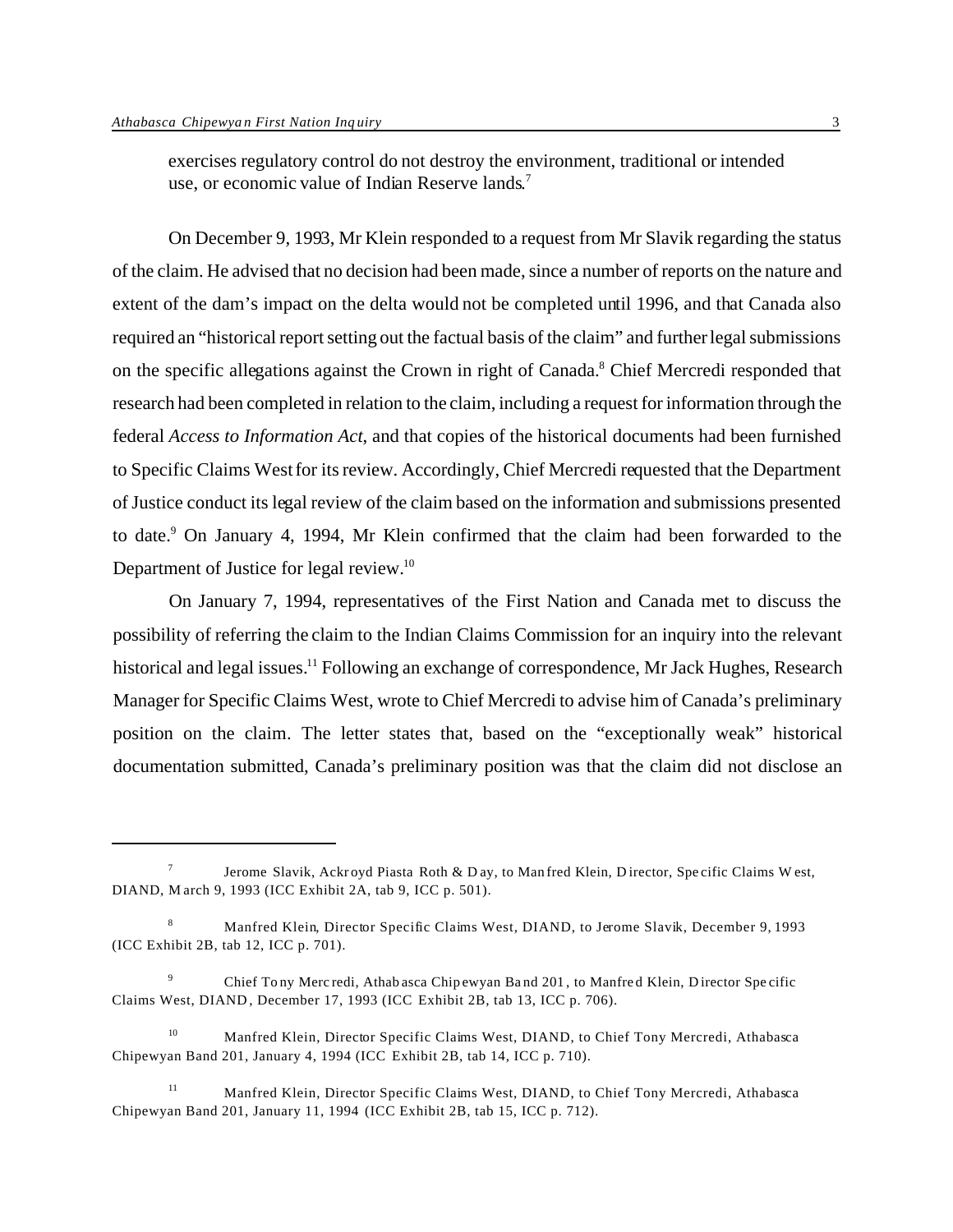outstanding lawful obligation on the part of the federal Crown. There were essentially four grounds stated for rejecting the claim:

The First Nation alleges that Canada did not warn or advise them before the construction of the dam that environmental damage might ensue, and that this evidence constitutes a breach of Canada's fiduciary obligation. In our view, the evidence submitted does not indicate that Canada had explicit knowledge of any damage the First Nation might incur as a result of the dam until several years after its construction.

The First Nation alleges that Canada knew or ought to have known, at or shortly after the time of construction, that the dam would have severe adverse effects on Indian Reserve 201, and that Canada should have proposed mitigative or preventive measures. In our view, the evidence submitted by the First Nation does not indicate that Canada had any connection with the construction of the dam that might tend to suggest a fiduciary obligation in respect of the dam's affect on the First Nation.

The First Nation argues that Canada has an obligation to compensate or remediate them in respect of any damages they may have incurred as a result of the construction of the dam. In our view the evidence submitted by the First Nation suggest that any such damages they may have incurred were caused exclusively by the actions of British Columbia and B.C. Hydro.

The First Nation alleges that there is a breach on Canada's part of its fiduciary obligation towards the First Nation in that it did not assist them in respect of their 1970 court action. In our view, the lack of evidence submitted by the First Nation does not make it possible to determine whether any request was communicated to Canada, nor do we have any evidence to indicate Canada's response to such a request. $12$ 

On July 28, 1994, Mr Klein confirmed an agreement in principle with Chief Mercredi to request that the Indian Claims Commission appoint a mediator to try to find a solution to the claim.<sup>13</sup> Unfortunately, the parties were not able to resolve the disputed issues despite the assistance of a

<sup>12</sup> Jack Hughes, Research Manager, Prairies, Specific Claims West, to Jerome Slavik, May 24, 1994 (ICC Exhibit 2B, tab 21, ICC p. 730).

<sup>&</sup>lt;sup>13</sup> Manfred Klein, Director Specific Claims West, DIAND, to Chief Tony Mercredi, Athabasca Chipewyan Band 201, July 28, 1994 (ICC Exhibit 2B, tab 25, ICC p. 741).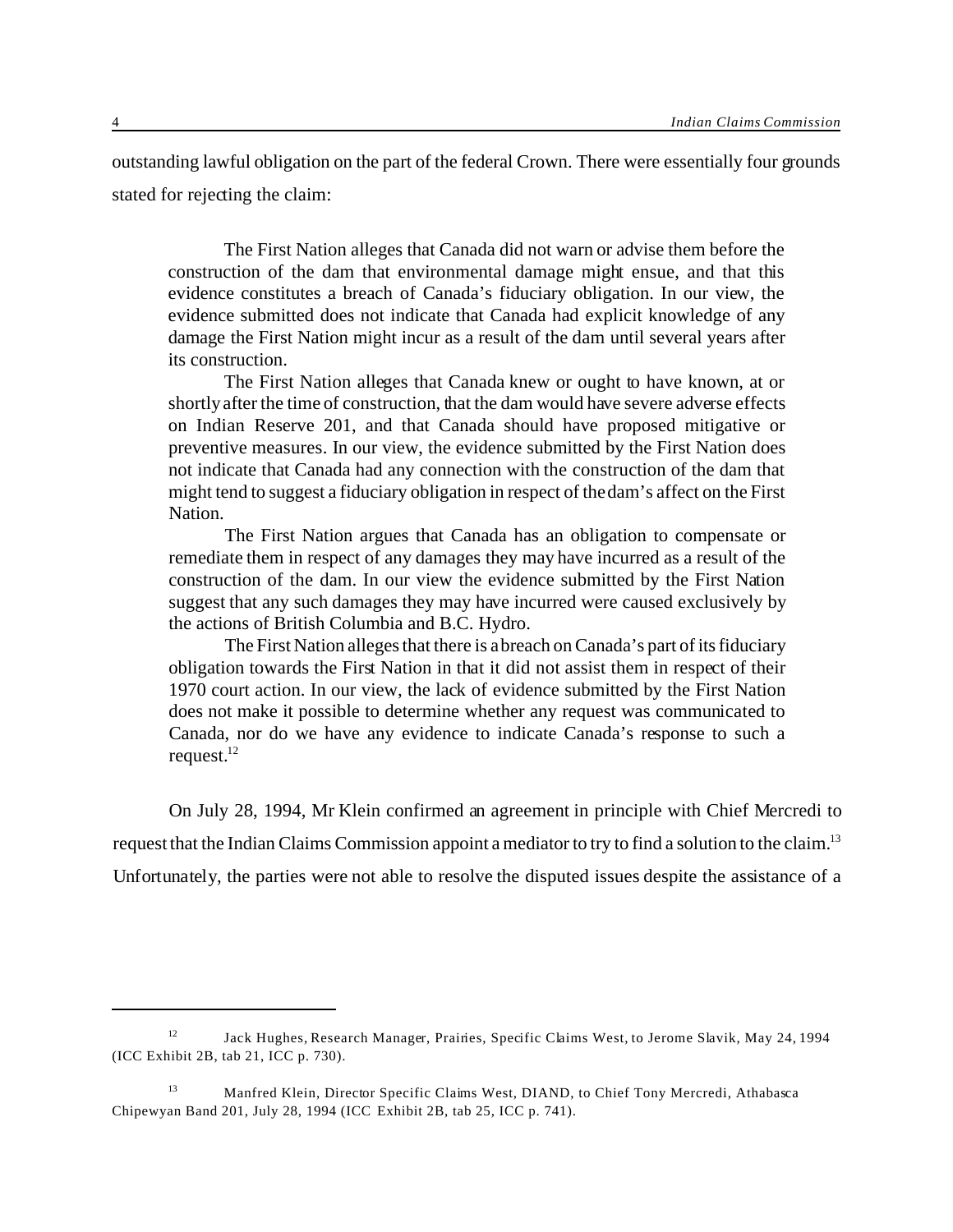mediator. Ultimately, on March 4, 1996, Chief Archie Cyprien requested that the Commission proceed with an inquiry into the claim.<sup>14</sup>

The Commission's inquiry commenced with a planning conference on May 17, 1996. Community sessions were held at Fort Chipewyan, Alberta, on October 10, 1996, and November 27, 1996. Written arguments were received from counsel for the First Nation on June 18, 1997. The Crown responded with its written arguments on September 8, 1997. Oral arguments were made by legal counsel for the First Nation and the Crown on September 30, 1997, in Edmonton, Alberta.

#### **MANDATE OF THE INDIAN CLAIMS COMMISSION**

The mandate of this Commission is set out in federal Orders in Council providing the Commissioners with the authority to conduct public inquiries into specific claims and to issue reports on "whether a claimant has a valid claim for negotiation under the [Specific Claims] Policy where that claim has already been rejected by the Minister . . ."<sup>15</sup> This Policy, outlined in the 1982 booklet entitled *Outstanding Business: A Native Claims Policy – Specific Claims*, states that Canada will accept claims for negotiation where they disclose an outstanding "lawful obligation" on the part of the federal government.<sup>16</sup> The term "lawful obligation" is defined in *Outstanding Business* as follows:

The government's policy on specific claims is that it will recognize claims by Indian bands which disclose an outstanding "lawful obligation," i.e., an obligation derived from the law on the part of the federal government.

A lawful obligation may arise in any of the following circumstances:

- i) The non-fulfillment of a treaty or agreement between Indians and the Crown.
- ii) A breach of obligation arising out of the *Indian Act* or other statutes pertaining to Indians and the regulations thereunder.
- iii) A breach of an obligation arising out of government administration of Indian funds or other assets.

<sup>14</sup> Chief Archie Cyprien, Athabasca Chipewyan First Nation, to Dan Bellegarde and Jim Prentice, Co-Chairs, Indian Claims Commission, March 4, 1996 (ICC Exhibit 2B, tab 56, ICC p. 833)

<sup>15</sup> Commission issued September 1, 1992, pursuant to Order in Council PC 1992-1730, July 27, 1992, amending the Comm ission issued to Chief Com missioner H arry S. LaFo rme on August 12, 19 91, pursuant to Order in Council PC 1991-1329, July 15, 1991.

<sup>16</sup> DIAN D, *Outstanding Business: A Native Claims Policy – Specific Claims* (Ottawa: Minister of Supply and Services, 1982), 20; reprinted in (1994) 1 ICCP 171-85 (hereinafter *Outstanding Business*).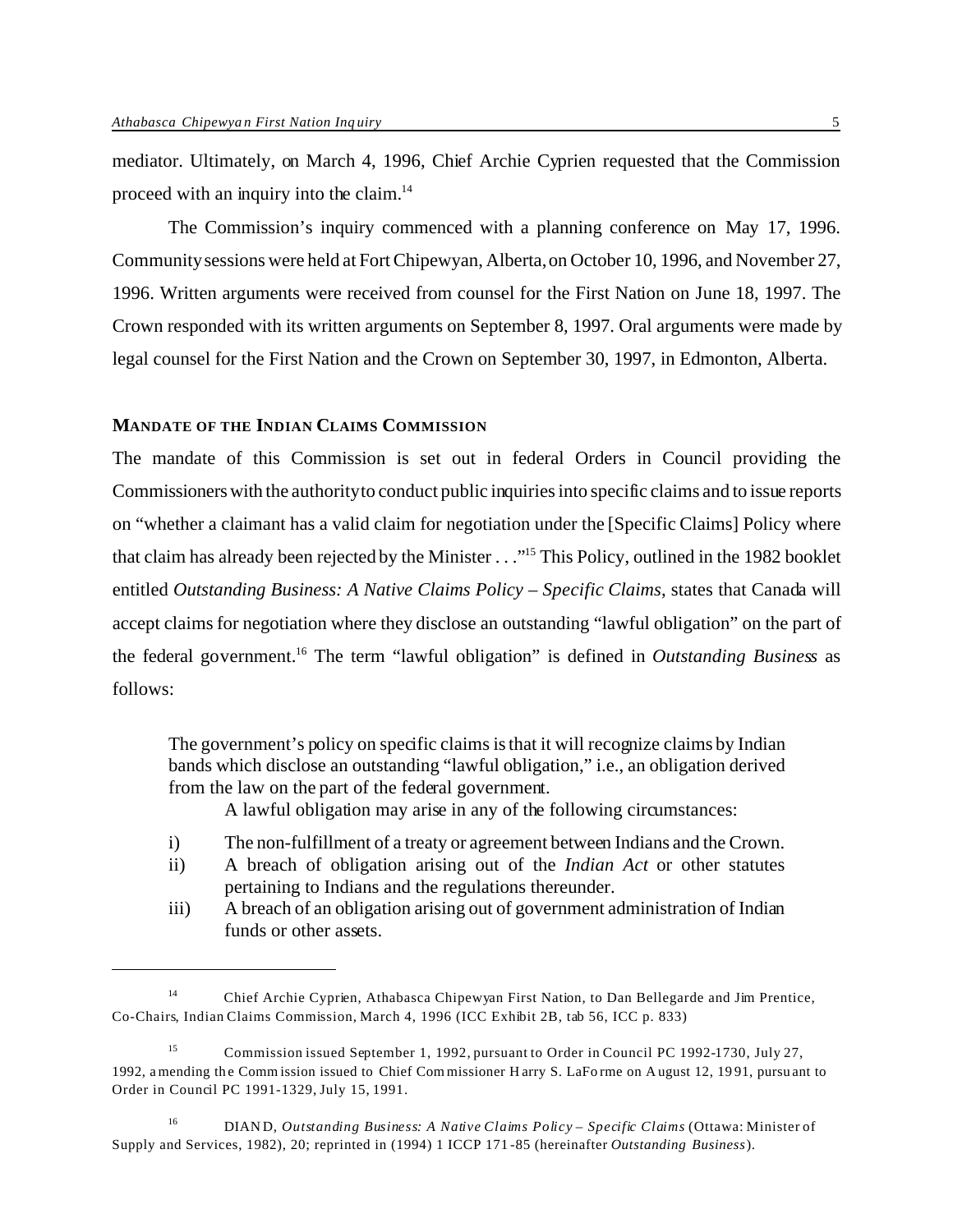iv) An illegal disposition of Indian land.

Furthermore, Canada is prepared to consider claims based on the following circumstances:

- i) Failure to provide compensation for reserve lands taken or damaged by the federal government or any of its agencies under authority.
- ii) Fraud in connection with the acquisition or disposition of Indian reserve land by employees or agents of the federal government, in cases where the fraud can be clearly demonstrated.

It should be emphasized that the Commission is limited in its mandate and the Specific Claims Policy to making recommendations as to outstanding "lawful obligations" owed by the "federal government" to an "Indian band." In view of our mandate, we decline to make any findings or recommendations regarding allegations against British Columbia or BC Hydro, as an agent of a provincial Crown. Furthermore, neither British Columbia nor BC Hydro participated in this inquiry, and it would not be appropriate for the Commission to offer its recommendations in relation to the alleged obligations of an entity or person that was not represented at, or a party to, our inquiry process.

# **THE COMMISSION'S REPORT**

The Commission has been asked to inquire into and report on whether the Athabasca Chipewyan First Nation has a valid claim for negotiation pursuant to the Specific Claims Policy. The Commission, however, has not been called upon to determine specifically whether the dam was the direct cause of the damage to IR 201.

By agreement of the parties, the Commission was to proceed on the assumption that the dam had caused damages to IR 201. However, the Commission did have the benefit of extensive technical analysis conducted by engineers, hydrological experts, biologists, and anthropologists, and many of these technical studies were cosponsored by Canada. Those scientific studies, combined with the direct and anecdotal evidence from elders of the First Nation, provided the Commission with compelling *prima facie* evidence, which leads inescapably to the conclusion that significant environmental damage was sustained by the First Nation and IR 201. The construction and the operation of the Bennett Dam have substantially changed the hydrology and ecology of the Peace-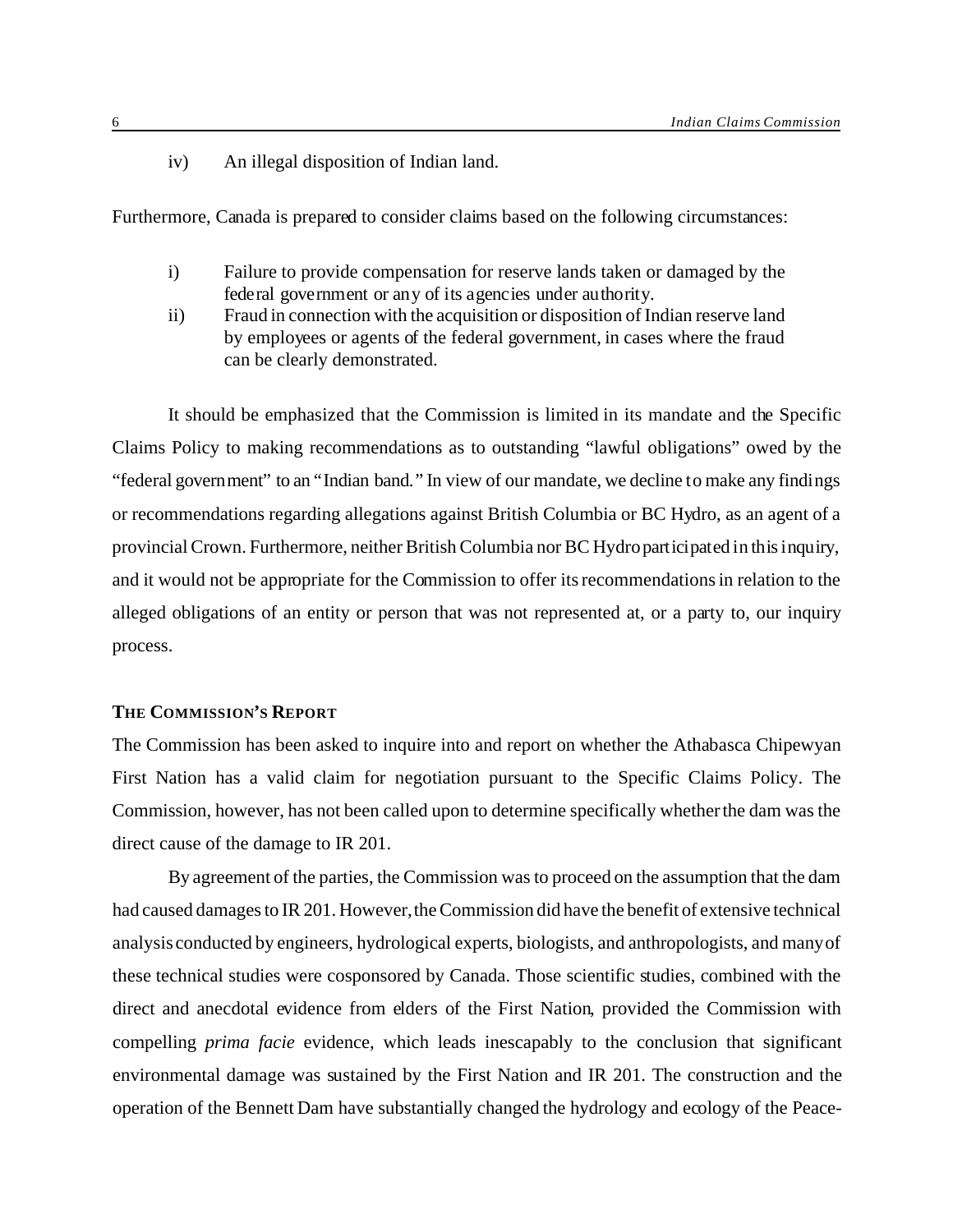Athabasca Delta, causing direct and serious harm to IR 201 and the Athabasca Chipewyan First Nation. No other conclusion is possible from the *prima facie* evidence before us.

Our review of the historical background, the oral submissions, and the applicable jurisprudence leads us to conclude that the Crown breached its fiduciary duty to the First Nation in not taking adequate steps to prevent or to mitigate the damages caused to IR 201 by the construction and operation of the W.A.C. Bennett Dam.

This report contains our findings and recommendations.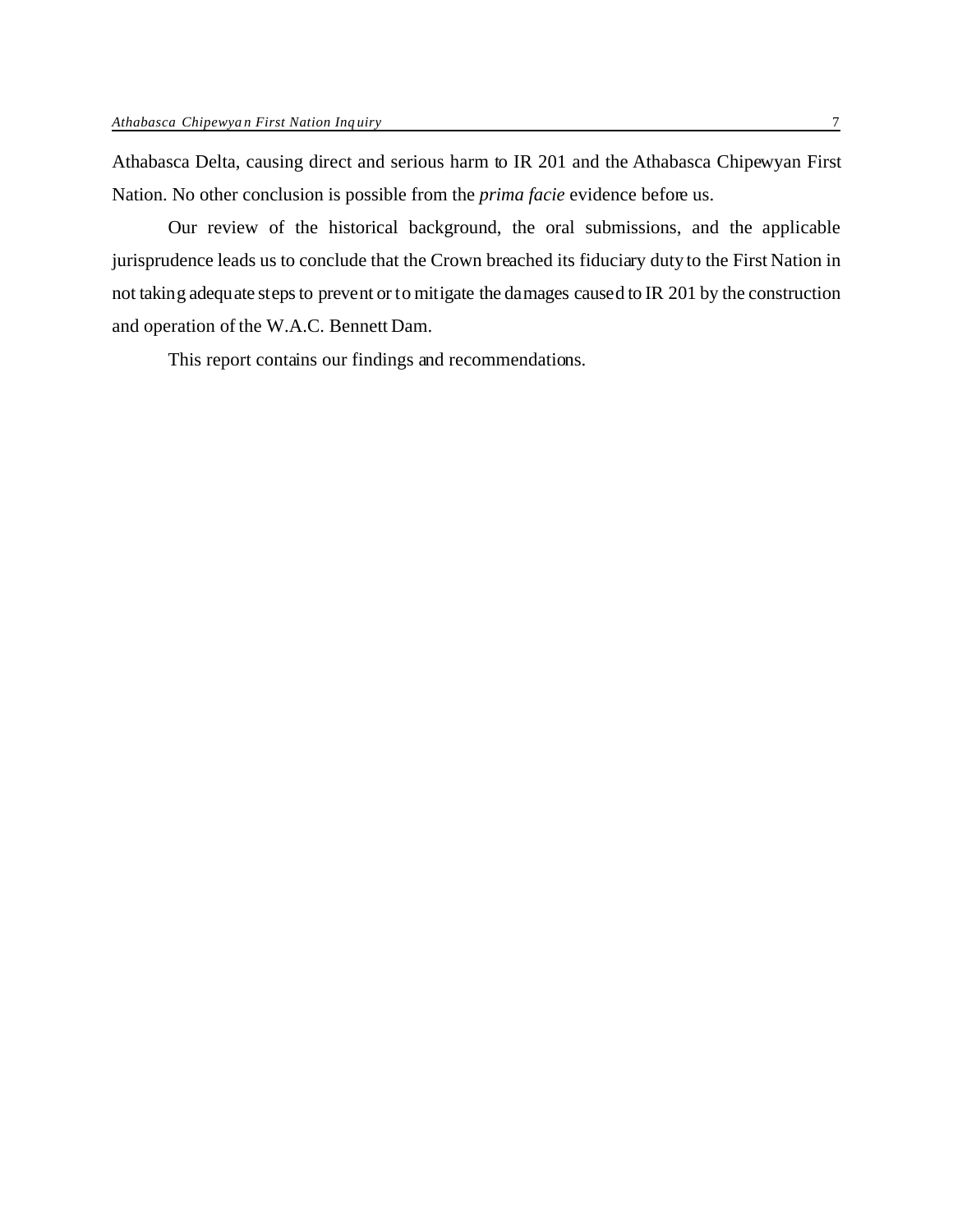# **PART II HISTORICAL BACKGROUND**

The historical background to this claim is based on our review of a large volume of archival documents and exhibits submitted by the parties. This material includes several volumes of correspondence, expert scientific reports, and other documentary evidence, as well as testimony provided by members of the Athabasca Chipewyan First Nation and expert witnesses at community sessions held at Fort Chipewyan on October 10, 1996, and November 27, 1997. It should be noted that, although the Commission has consulted some secondary sources to supplement our understanding of issues that were not in dispute, it has relied for the most part on the materials submitted by the parties.

The Commission also considered the written submissions of the First Nation and Canada, in addition to hearing oral submissions from legal counsel for the parties on September 30, 1997. The documentary evidence, written submissions, transcripts from the community session and oral submissions, and the balance of the record before the Commission in this inquiry are referenced in Appendix A to this Report.

# **PEACE-ATHABASCA DELTA BEFORE CONSTRUCTION OF THE BENNETT DAM**

# **Unique Geography and Ecology of the Delta**

The Peace-Athabasca Delta, one of the largest freshwater deltas in the world, is formed by the convergence of the Peace, Athabasca, and Birch River systems, which empty into Lake Athabasca in northeastern Alberta (see Map 1, Peace-Athabasca Delta, on page 8). IR 201 takes up approximately 20,000 hectares of land in the eastern third of the delta (see Map 2, Area of Claim, on page 9). The flat landscape of the Peace-Athabasca Delta actually consists of two separate deltas and is characterized by its

patchwork of marshes, lakes, mud flats, sedge meadows, willow and shrub thickets and forests of white spruce and balsam poplar, interwoven by numerous winding channels. With its variety of landforms and lush vegetation, the delta has the capacity to support a diverse mixture of animal species. In 1985, the Canadian Wildlife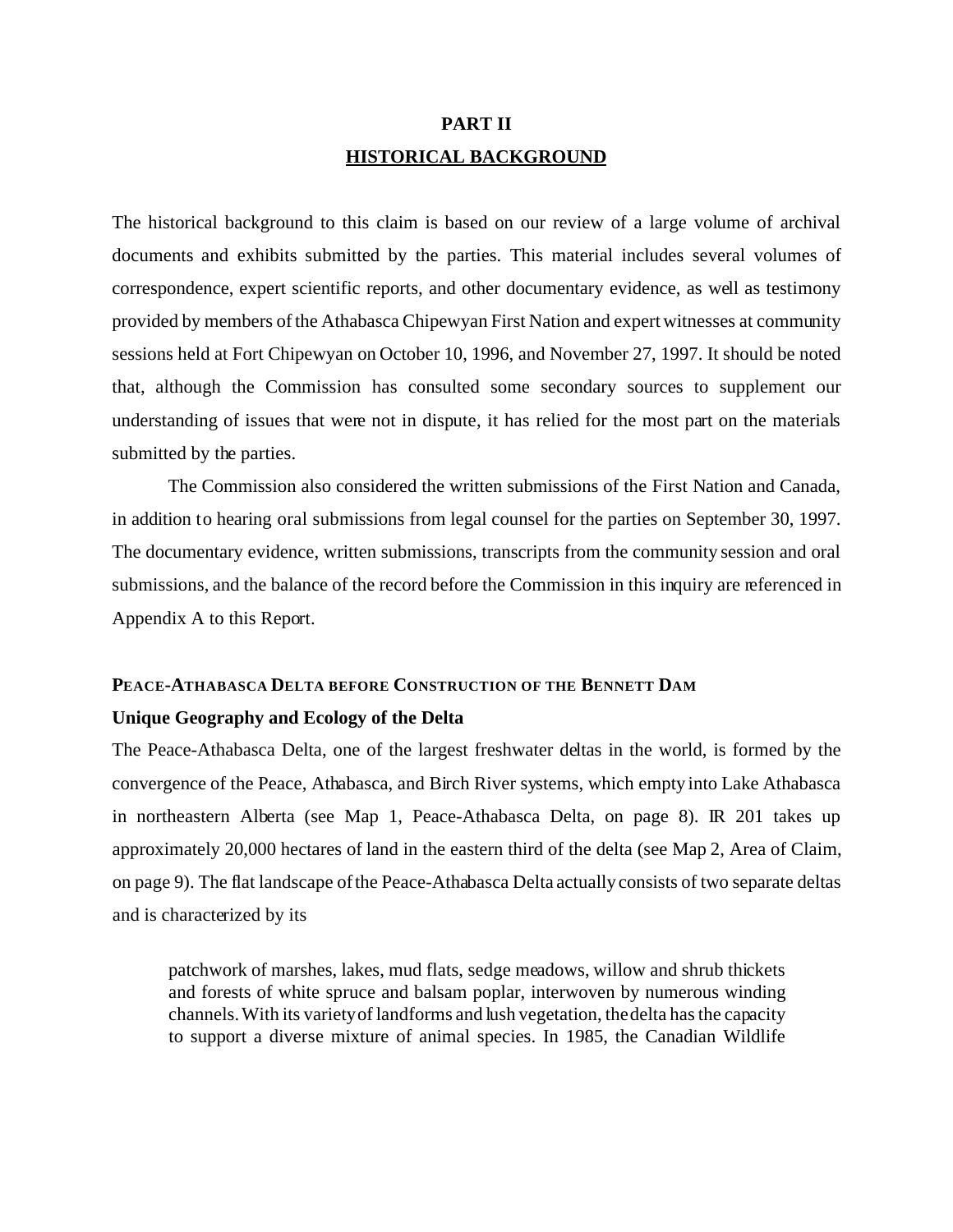Service counted 220 species of birds, mammals and fish that inhabit the delta during some part of their lifecycle.<sup>17</sup>

To understand fully the hydrology of the Peace-Athabasca Delta, one must first appreciate the geography of the two main rivers that feed the delta, the Peace and the Athabasca. The Peace River originates in the Rocky Mountains of British Columbia and cascades east across the province of Alberta. The Peace and the Smoky River converge near the modern-day town of Peace River, Alberta, and continue northward, eventually converging with the Wabasca River and then reaching the Peace-Athabasca Delta.<sup>18</sup>

The second river that feeds the delta, the Athabasca River, has its origins in the melting snow and glaciers of the Columbia Icefield, a high plateau in the Rocky Mountains between Mount Columbia and Mount Athabasca on the Continental Divide, which marks the British Columbia-Alberta border. It flows north through Jasper National Park, then northeast across the province of Alberta and is joined by a number of tributaries. From Fort McMurray, the Athabasca River flows north through the Peace-Athabasca Delta and into Lake Athabasca.

Prior to the construction of the Bennett Dam, the Peace-Athabasca Delta had a rich and diverse ecology of international significance. The hydrology of the delta, coupled with a variety of landforms and lush vegetation, supported a remarkable diversity of birds, mammals, and fish. The delta was one of the earliest areas settled in Alberta. Fort Chipewyan was an important outpost for the Hudson's Bay Company as the delta was renowned for the quantity and quality of its muskrat pelts. The delta's wetlands and ecology, however, are sensitive and highly dependent on the water levels of the various rivers and tributaries that feed the delta.

The flood regime of the Peace-Athabasca Delta is highly complex because water flow is determined by four primary drainage systems: the Peace, the Athabasca, the Birch, and the Fond du Lac Rivers. Before the Bennett Dam was constructed, water levels largely depended on the amount of water in the four basins and the timing of the water flows during the spring flood and summer

<sup>17</sup> Northern Rivers Basin Study Board, *Northern Rivers B asin Study: Report to the Ministers, 1996* (Edmonton: Nautilus Publications, 1996), 22 (ICC Exhibit 3) (hereinafter *Northern Rivers Basin Study*).

<sup>18</sup> *Northern Rivers Basin Study*, 17, 22 (ICC Exhibit 3).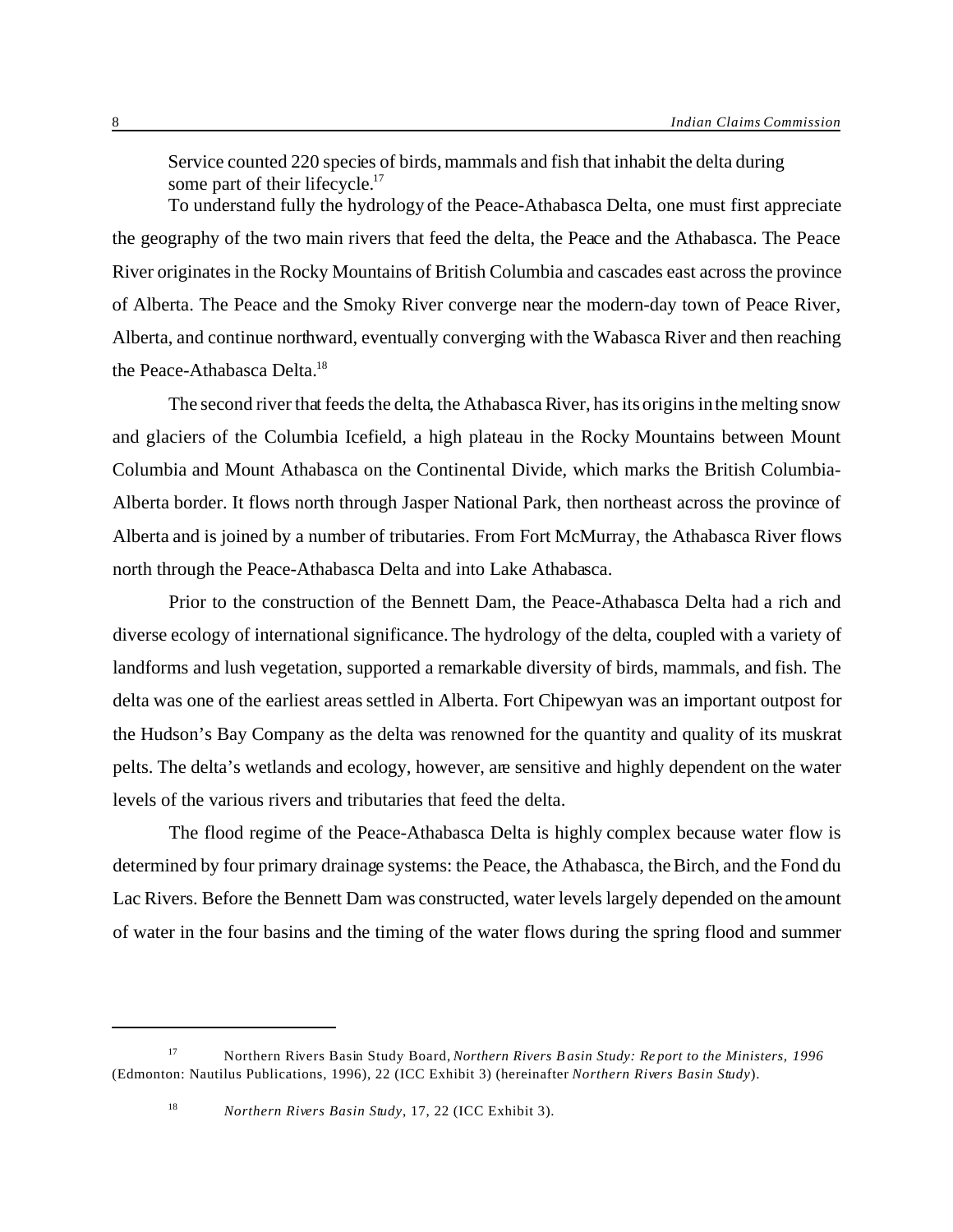high-water periods. Spring flooding in the Peace-Athabasca Delta, which historically occurred every two or three years, contributed to the following natural phenomenon:

The spring flood stages . . . had the effect of slowing the normal, long-term deltaic development, and held much of the area at an early successional stage . . . the frequent disturbances of the delta vegetation by flooding resulted in a diverse vegetation mosaic of extremely high value to wildlife.<sup>19</sup>

The Peace River played the most crucial role before the Bennett Dam was built, serving as a natural hydraulic dam at the northern edge of the delta, and determining the flow of water north from Lake Athabasca and the Peace-Athabasca Delta into the Slave River system.<sup>20</sup> John Macoun, a botanist with the Geological Survey of Canada, described the water patterns of the delta in 1875:

Quatre Fourches discharges part of the waters of Lake Athabasca into the Peace when the latter river is low in the fall, but in the spring the current is reversed, and the waters of the Peace pass by it into the lake. The whole country around the South and West sides of Lake Athabasca is a vast alluvial plain, elevated but a very few feet above the level of the lake, and some years much of it remains permanently flooded.<sup>21</sup>

The 1996 *Northern Rivers Basin Study* also concluded that the flow of water in the Peace-Athabasca Delta is fundamental to its unique environmental features. When flooding of the Peace River results in water levels higher than that of Lake Athabasca, water flows south into Lake Athabasca and the Peace-Athabasca Delta. The flow reversal or "backflooding" in the Chenal des Quatre Fourches, Revillon Coupé, and Rivière des Rochers caused by high Peace River water levels played an integral role in maintaining the wetlands and "perched basins" of the Peace-Athabasca Delta and IR 201. The "perched basins" consist of a number of small lakes that were replenished

<sup>&</sup>lt;sup>19</sup> Jeffrey E. Green, "A Preliminary Assessment of the Effects of the W.A.C. Bennett Dam on the Athabasca River Delta and the Athabasca Chipewyan Band," Vancouver: The Delta Environmental Management Group Ltd., 1992, pp. 21-22 (ICC Exhibit 2A, tab 7, ICC pp. 466-67) (hereinafter cited as Green, "Preliminary Assessment").

<sup>20</sup> Green, "Preliminary Assessment," pp. 6-7 (ICC Exhibit 2A, tab 7, ICC pp. 451-52).

<sup>&</sup>lt;sup>21</sup> As quoted in W.A. Fuller and G. H. La Roi, *Historical Review of Biological Resources of the Peace-Athaba sca Delta* (Edmonton: University of Alberta, Water Resources Centre, 1971), 157 (ICC Exhibit 2A, tab 9, ICC p. 555) (hereinafter cited as Fuller and La Roi, *Historical Review of Biological Resources*).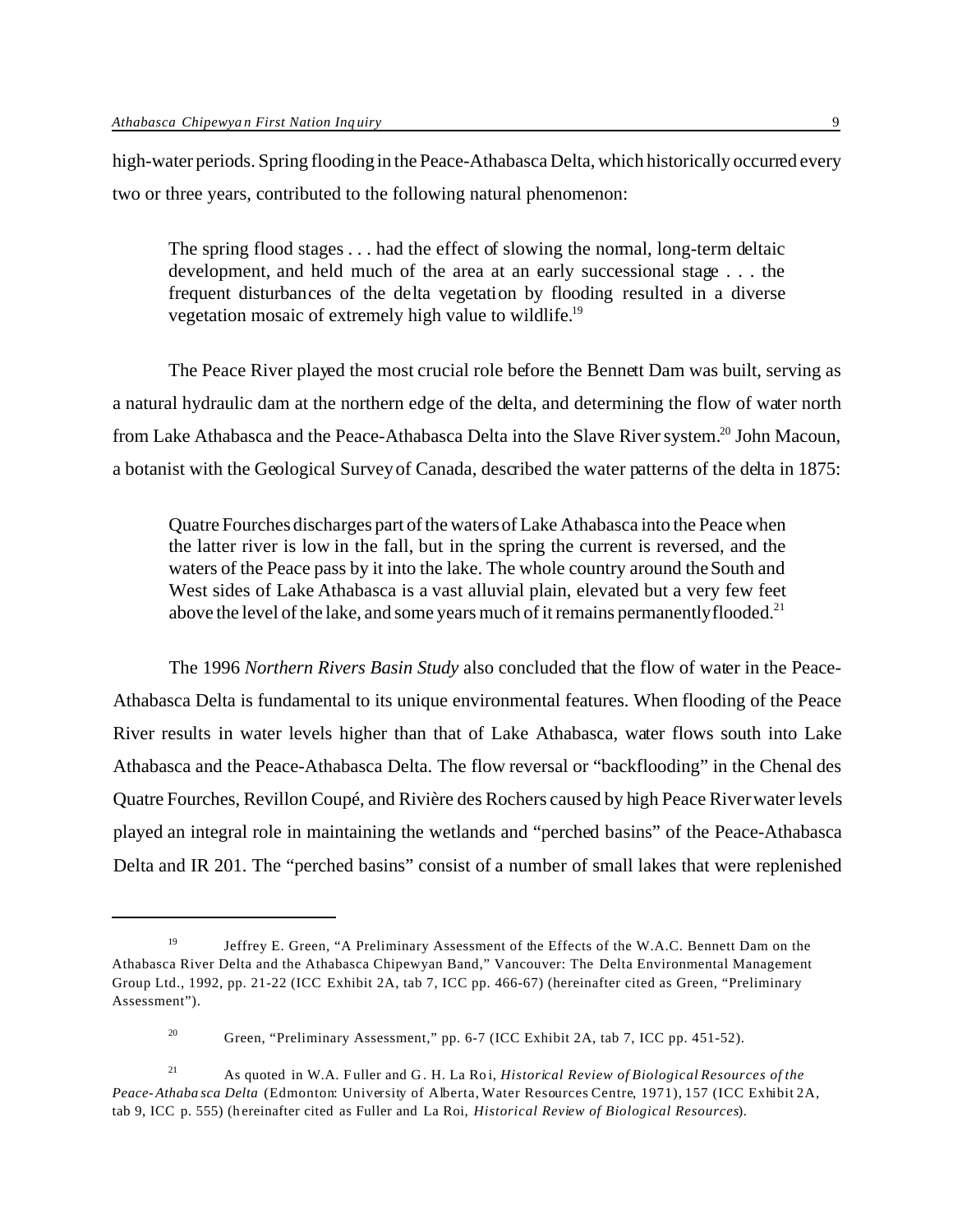only through periodic overland flooding caused by spring ice jams on the Peace River.<sup>22</sup> The effect of the Bennett Dam on the perched basins and other features of the delta will be discussed later in this report.

# **The Chipewyan People and the Peace-Athabasca Delta**

The earliest written accounts to mention the Chipewyan indicate that they inhabited a large area of the barren lands and transitional forests between Hudson Bay and Great Slave Lake. The traditional land areas used by the Athabasca Chipewyan First Nation encompassed the southern shores of Lake Athabasca in Saskatchewan and Alberta and the drainage basin of the Athabasca River in the area of the Athabasca Delta.<sup>23</sup>

The Chipewyan gradually adapted their culture to the fur trade and pushed into Athabasca country as trading posts opened in the interior in the late 18th century. By the early 1800s, the Chipewyan were well established around Lake Athabasca and were expanding up the Peace and Athabasca Rivers.<sup>24</sup> The fur trade at Lake Athabasca began in earnest in 1788, when Roderick Mackenzie established a post on Old Fort Point for the North West Company. Some time before 1802, the North West Company moved its post to the north shore of Lake Athabasca near the modern site of Fort Chipewyan. The Hudson's Bay Company and the XY Company<sup>25</sup> also established posts in the area between 1791 and 1814. In 1821, the Hudson's Bay Company and the North West Company amalgamated, and Fort Chipewyan became the headquarters for the trade in the Athabasca District.<sup>26</sup>

<sup>26</sup> G.H. Blanchet, "Emporium of the North," *The Beaver*, Outfit 276 (March 1946), 33-34.

<sup>22</sup> *Northern Rivers Basin Study*, 22-23 (ICC Exhibit 3).

<sup>23</sup> Green, "Preliminary Assessment," p. 1 (ICC Exhibit 2A, tab 7).

<sup>&</sup>lt;sup>24</sup> J. Pollock, "Early Cultures of the Clearwater River Area," Alberta Culture, Historical Resources Division, Archaeological Survey of Alberta, *Occasional Paper #6* (1978), 13-14.

<sup>&</sup>lt;sup>25</sup> XY Company, also known as the New North West Co., used this name to distinguish its goods from those o f the North W est Comp any. It merged with the North West C ompany in about 18 04: *The Canadian Encyclo pedia* , 2d ed. (Edmonton: Hurtig, 1988).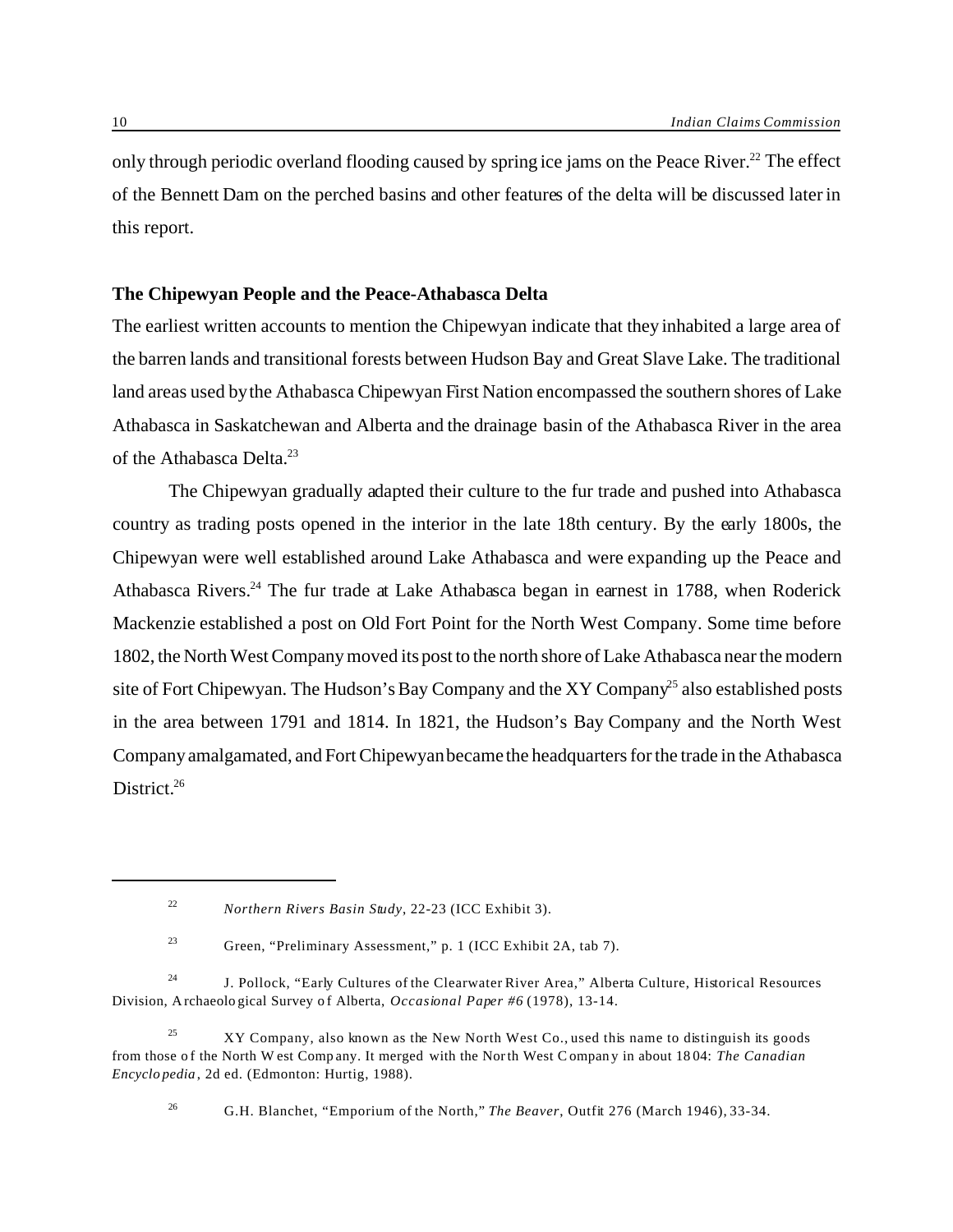Trading posts were typically established on pre-existing native trade routes and in areas where game and fish were plentiful. Renowned Canadian historian Olive Dickason stated that the bountiful resources of this area accounted for the decision of early European traders to locate Fort Chipewyan in the heart of the delta.<sup>27</sup> Fort Chipewyan was strategically placed, giving traders access to extensive river systems of the north and opening up trade to the west through the mountains. Fort Chipewyan would shortly become the North West Company's most important trading post in the north, accounting for a large proportion of its total business in fur.<sup>28</sup>

Alexander Mackenzie, who wintered near Lake Athabasca in 1787, wrote of a great bounty of furs and fish, and "during a short period of the spring and fall, great numbers of wild fowl frequent this country, which prove a very gratifying food after such long privation of flesh meat."<sup>29</sup> The traders living at the fort easily harvested the plentiful game and, in particular, the rich local fish stocks to sustain themselves when not trapping.

The Chipewyan and Cree in the area also flourished in the delta. John Macoun, who travelled down the Peace River by canoe in 1875, wrote that the people living in the delta region were primarily flesh eaters who were not predisposed to agricultural pursuits, but the abundant game and fish in the delta were regularly harvested by the Chipewyan people.<sup>30</sup>

In 1899, Canada dispatched a party to the north for the purpose of concluding Treaty 8 with the various bands. One of the members of that party, Roderick MacFarlane, a former Chief Factor for the Hudson's Bay Company, described their encounters with the wildlife of the delta region. As he and the others crossed Lake Athabasca's western limits from Fort Chipewyan, the party found themselves "skirting the most extensive marshes and feeding grounds for game in all Canada; the

<sup>27</sup> Olive P. D ickason, *Canada's First Nations, A History of Founding Peoples from Earliest Times* (Toronto: McClelland and Stewart, 1992), 202.

<sup>28</sup> Olive P. D ickason, *Canada's First Nations, A History of Founding Peoples from Earliest Times* (Toronto: McClelland and Stewart, 1992), 202-04.

<sup>29</sup> As quoted in Fuller and L a Roi, *Historical Review of Biological Resources*, 153 (ICC Exhibit 2A, tab 9, ICC p. 553).

<sup>30</sup> Fuller and La Roi, *Historical Review of Biological Resou rces,* 157 (ICC Exhibit 2A, tab 9, ICC p. 555).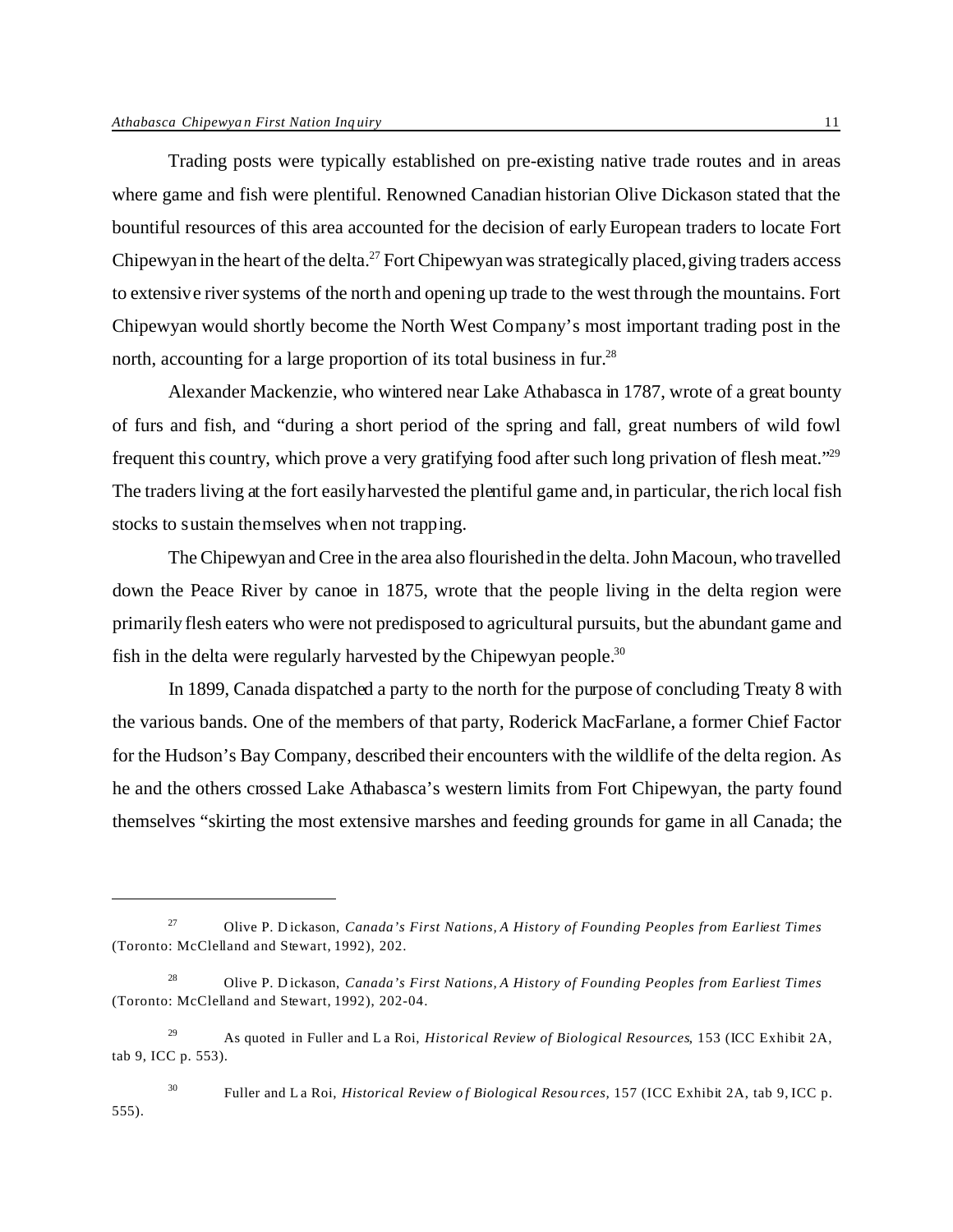delta is renowned throughout the north for its abundance of waterfowl, far surpassing the St. Clair flats, or other regions in the east."<sup>31</sup>

In 1893, an American zoologist from the State University of Iowa, Frank Russel, spent five weeks collecting various samples of waterfowl at Fort Chipewyan. He provided one of the most accurate descriptions (from a scientific perspective) of the Peace-Athabasca Delta to that date:

The Athabasca and Peace River are both fed by the melting of mountain snow and both carry an immense quantity of mud and driftwood into their deltas, which have been extended several miles from the hills that mark the original boundaries of the lake . . . These channels swarm with muskrats and in the migratory season myriads of waterfowl halt upon the battures <sup>32</sup> to feed, while a comparatively small number remain during the summer to breed in the adjoining marshes. More geese and ducks are killed there than at all other posts in the north. The big and little waveys (snow geese) are the most abundant and the most highly prized though swans and Canada geese, ducks and cranes abound.<sup>33</sup>

In the 20th century, there have been numerous surveys of the extensive biological networks of the Peace-Athabasca Delta. The delta was regarded as possessing one of the most diverse concentrations of biological species in North America. The complex hydrology of the delta was also frequently remarked upon by the visitors to the basin region early in this century.

# **Treaty 8**

On June 21, 1899, Treaty 8 was signed at Lesser Slave Lake. Its written terms state that the "Cree, Beaver, Chipewyan and other Indians" inhabiting the area ceded to Canada approximately 324,900 square miles of land in northern Alberta, northeastern BritishColumbia, northwestern Saskatchewan

<sup>557).</sup>

<sup>31</sup> Fuller and La Roi, *Historical Review of Biological Resou rces,* 157 (ICC Exhibit 2A, tab 9, ICC p.

<sup>&</sup>lt;sup>32</sup> "Battures" is defined as "a shoal or rocky shore, usually exposed at low water," "an expanse of river beach," or "a sand bar, especially one that forms a small island when the water is low," in *A Dictionary of Canadianisms* (Toronto: Gage, 1967).

<sup>33</sup> Fuller and La Roi, *Historical Review of Biological Resou rces,* 157-58 (ICC Exhibit 2A, tab 9, ICC pp. 556-57).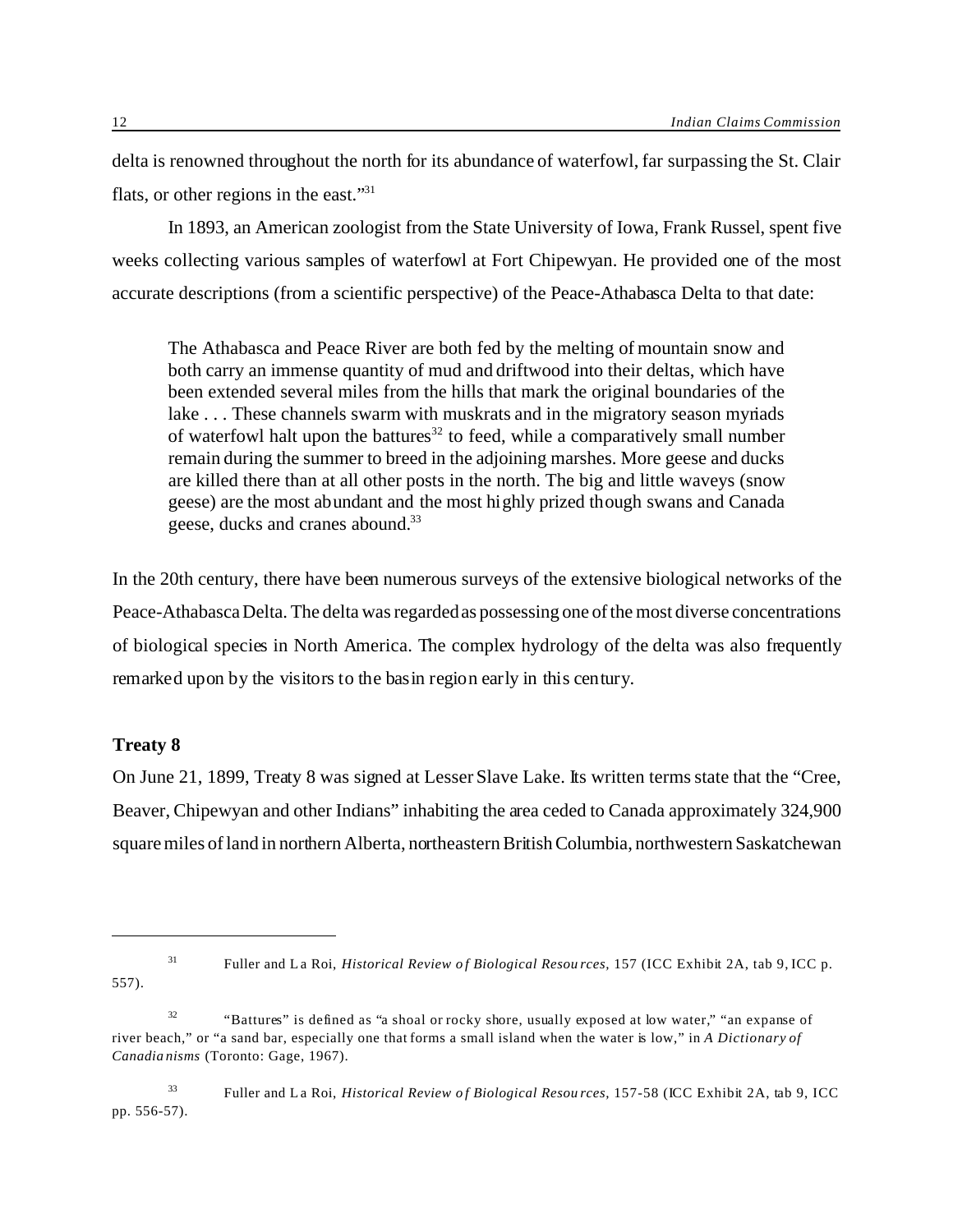and southern North-West Territories.<sup>34</sup> Because the area was so vast, it was impossible to have all interested Indians represented at the Lesser Slave Lake negotiations, and so, in the months that followed, the Treaty Commissioners travelled to different locations in the ceded area to negotiate with other bands. By 1914, some 32 bands had adhered to the terms of Treaty 8.<sup>35</sup> On July 13, 1899, Treaty Commissioners J.A.J. McKenna and J.H. Ross met with two bands – one Cree and one Chipewyan – at Fort Chipewyan on LakeAthabasca. Chief Alexandre Laviolette and headmen Julien Ratfat and S. Heezell signed the adhesion to Treaty 8 on behalf of the Chipewyan Band.<sup>36</sup>

In the 1880s, railway construction and public works projects expanded northward in Alberta. As a result, the Hudson's Bay Company and the Indians to the north of the Treaty 6 area petitioned for a treaty. The Crown initially declined to enter into treaty in this area but with the discovery of gold in the Yukon in 1896, interest in the treaty-making process was renewed. The Yukon gold rush caused a large number of non-Indians to pass through what is now northern Alberta and Saskatchewan. An Order in Council dated June 27, 1898, gave federal Treaty Commissioners discretion to decide what territory would be included within the treaty area. Treaty Commissioner Laird explained how boundaries of the Treaty 8 area were determined:

The scope of the Commissioners' instructions was to obtain the relinquishment of the Indian and Halfbreed title in that tract of territory north of Treaty 6 to which Governmental authority had to some extent been extended by sending Northwest Mounted Police there to protect and control whites who were going into the country as traders, travellers to the Klondike, explorers, and miners. The territory, watered by the Lesser Slave Lake, the Peace and Athabasca Rivers, the Athabasca Lake, the South of Great Slave Lake and their tributaries, was where these whites were finding

<sup>34</sup> *Treaty No. 8, Made June , 1899 and Adhesions, R eports, Etc.* (Ottawa: Queen's Printer, 1966), 12 (hereinafter *Treaty No. 8*).

<sup>35</sup> Dennis M adill, *Treaty Research Report: Treaty Eight* (Ottawa, DIAND, 1986), 109.

<sup>36</sup> *Treaty No. 8,* 16-17. It should be noted that, although the Cree Band and the Chipewyan Band were two distinct bands, they operated under one administration referred to as the Athabasca Cree Chipewyan Band until 1978: see testimony of Lawrence Courtoreille in ICC Transcripts, November 27, 1996, pp. 127-28, 161.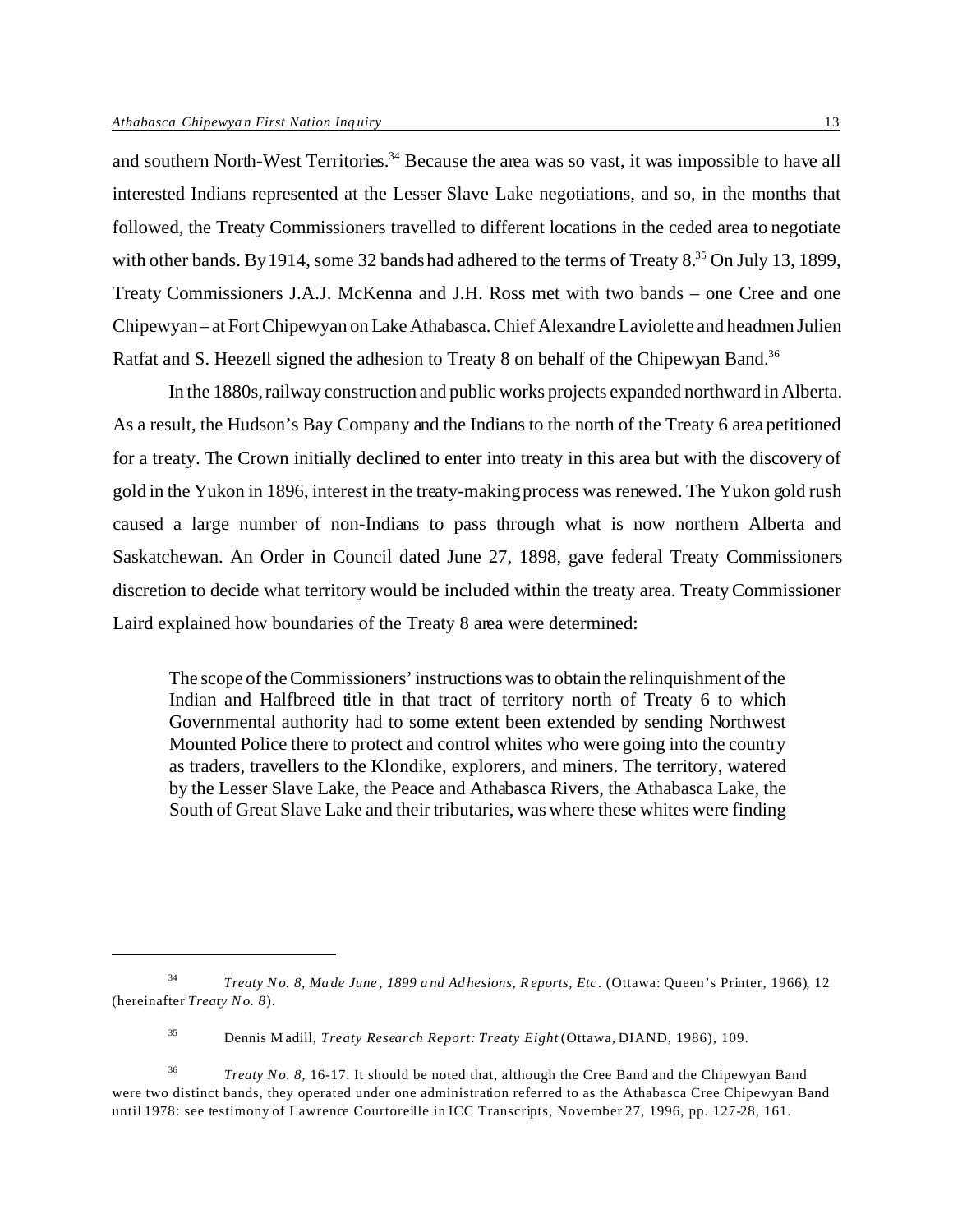their way, and the Commissioners did not deem it necessary to extend Treaty 8 farther than they did. $37$ 

In February 1899, Commissioner Laird issued instructions to the government's field representatives to clarify the "misleading reports . . . being circulated among the Indians" of the area and to assure them that their right to hunt, fish and trap would be protected under the proposed treaty:

You may explain to them that the Queen or Great Mother while promising by her Commissioners to give them Reserves, which they can call their own, and upon which white men will not be allowed to settle without payment and the consent of the Indians before a Government officer, yet the Indians will be allowed to hunt and fish over all the country as they do now, subject to such laws as may be made for the protection of game and fish in the breeding season; and also as long as the Indians do not molest or interfere with settlers, miners or travellers.<sup>38</sup>

The written terms of Treaty 8 provided for annuities, education, agricultural assistance, and "reserves for such bands as desire reserves, the same not to exceed in all one square mile for each family of five for such number of families as may elect to reside on reserves." The Indians were also promised that they would have "the right to pursue their usual vocations of hunting, trapping and fishing throughout the tract surrendered . . . subject to such regulations as may from time to time be made by the Government . . . "39"

With respect to the establishment of reserves, the Indians told the Treaty Commissioners that they were primarily concerned with protecting and continuing in their traditional hunting, fishing, and trapping economy. This is confirmed by the following excerpts from the Commissioners' Report for Treaty 8:

<sup>37</sup> René Fumoleau, *As Long A s This Land Sh all Last* (Toronto: McClelland and Stewart, 1975), 60, quoted in ICC, *Athabasca Denesuline Inquiry into the Claim of the Fond du Lac, Black Lake, and Hatchet Lake First Nations* (Ottawa, December 1993), reprinted (1995) 3 ICCP 27.

<sup>38</sup> Commissioner D. Laird to "Sir," February 3, 1899, National Archives of Canada (hereinafter NA), RG 10 , vol. 3848 , file 75236-1 quoted in ICC, *Athabasca Denesuline Inquiry into the Claim of the Fond du Lac, Black Lake, and Hatchet Lake First Nations* (Ottawa, D ecember 1993), reprinted (1 995) 3 ICCP 2 8.

<sup>39</sup> *Treaty No. 8,* 12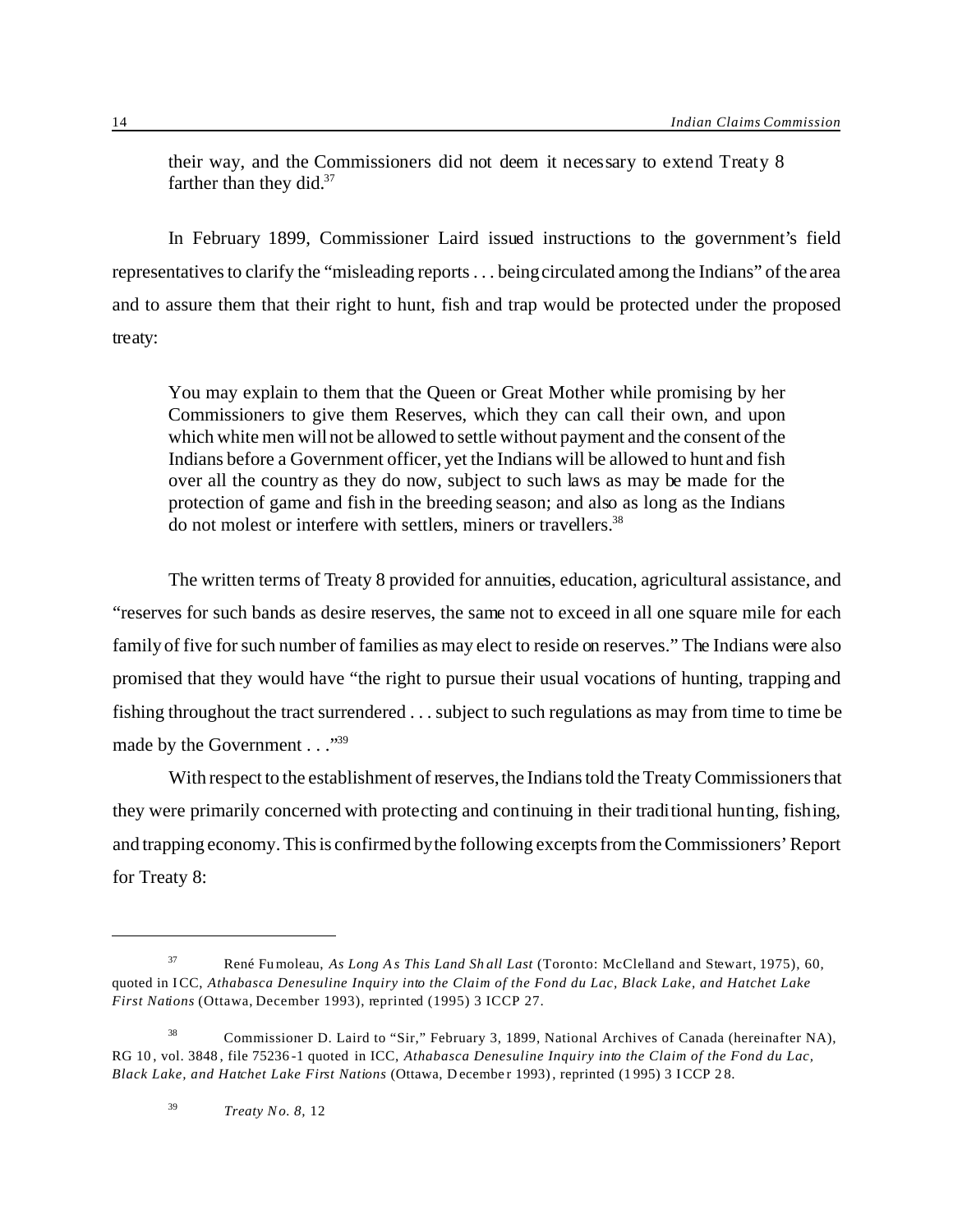There was expressed at every point the fear that making of the treaty would be followed by the curtailment of the hunting and fishing privileges ...

We pointed out . . . that the *same means of earning a livelihood would continue after the Treaty as existed before it*, and that the Indians would be expected to make use of them. . . .

Our chief difficulty was the apprehension that the hunting and fishing privileges were to be curtailed. *. . . we had to solemnly assure them that only such laws as to hunting and fishing as were in the interest of Indians and were found necessary in order to protect the fish and fur bearing animals would be made, and they would be as free to hunt and fish after the treaty as they would be if they never entered into it*. 40

The Treaty 8 Commissioners were aware that the northern people's traditional way of life based on hunting, fishing, and trapping would continue to provide them with a viable means of making a living. It is for this reason that the Indians did not want to be limited to reserves and, for the most part, did not want to take up farming. At Fort Chipewyan, a Catholic missionary recorded this discussion between the Indians and Treaty Commissioners in his diary:

The Commissioner explained the Government's views and the advantages it offered to the people. The Chief of the Crees spoke up and expressed the conditions on which he would accept the Government's proposals:

- 1. Complete freedom to fish.
- 2. Complete freedom to hunt.
- 3. Complete freedom to trap.

4. As himself and his people are Catholics, he wants their children to be educated in Catholic schools.

In his turn, the Chipewyan spokesman set the same conditions as the first speaker. The Commissioner acknowledged all the requests which both had voiced.<sup>41</sup>

1975), 77.

<sup>40</sup> *Treaty No. 8,* 6. Emphasis added.

<sup>41</sup> Quoted in René Fumoleau, *As Long A s This Land Sh all Last* (Toronto: McC lelland and S tewart,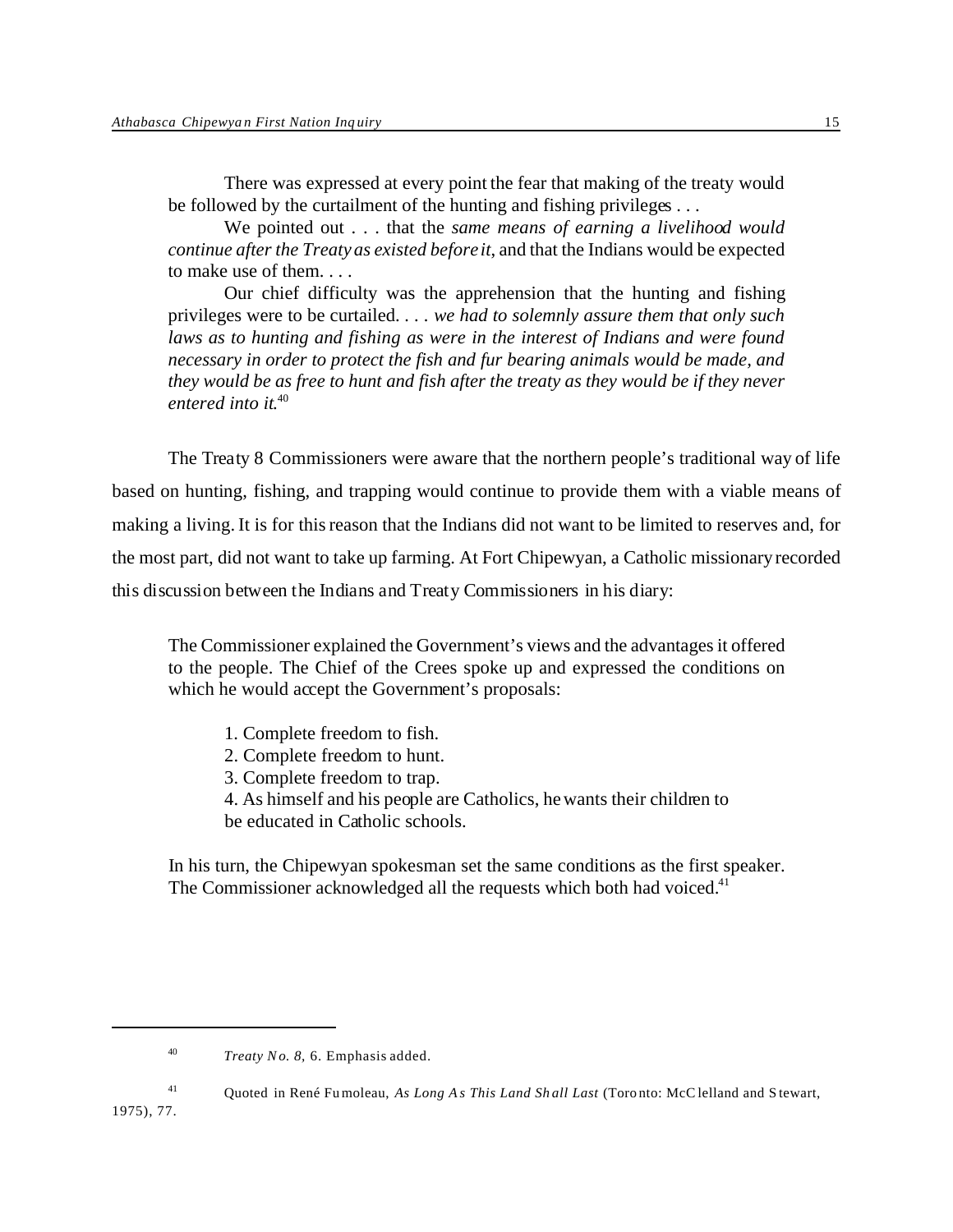Father Gabriel Breynat also witnessed the treaty at Fort Chipewyan and later wrote:

Discussions were long enough but sincere; Crees and Chipewyans refused to be treated like Prairie Indians, and to be parked on reserves. . . . It was essential to them to retain complete freedom to move around.<sup>42</sup>

At the conclusion of the Treaty 8 negotiations, the Commissioners reported to the Superintendent General of Indian Affairs that the selection and survey of reserves could wait until some future date, when they were required to protect a band's land base:

The Indians are given the option of taking reserves or land in severalty. As the extent of the country treated for made it impossible to define reserves or holdings, and as the Indians were not prepared to make selections, we confined ourselves to an undertaking to have reserves and holdings set apart in the future, and the Indians were satisfied with the promise that this would be done when required. There is no immediate necessity for the general laying out of reserves or the allotting of land. It will be quite time enough to do this as advancing settlement makes necessary the surveying of the land. It would have been impossible to have made a treaty if we had not assured them that there was no intention of confining them to reserves. We had to very clearly explain to them that the provision for reserves and allotments of land were made for their protection, and to secure to them in perpetuity a fair portion of land ceded, in the event of settlement advancing.<sup>43</sup>

# **Selection and Survey of Athabasca Chipewyan Indian Reserves**

In the period immediately following the treaty, the Chipewyan Band of Fort Chipewyan continued to follow its traditional pursuits in relative prosperity with minimal interference from government officials and non-Indians. The Department of Indian Affairs did not establish an agency in the area until 1911 and contact with federal officials was limited to the annual treaty annuity payments. Reports of these visits were typically short and without detail, but they do provide some information about the livelihood and well-being of the band. In 1903, for example, the Treaty 8 Inspector, H.A. Conroy, reported on his stop at Fort Chipewyan:

<sup>42</sup> Quoted in René Fumoleau, *As Long A s This Land Sh all Last* (Toronto: McC lelland and S tewart, 1975), 78.

<sup>43</sup> *Treaty No. 8*, 7.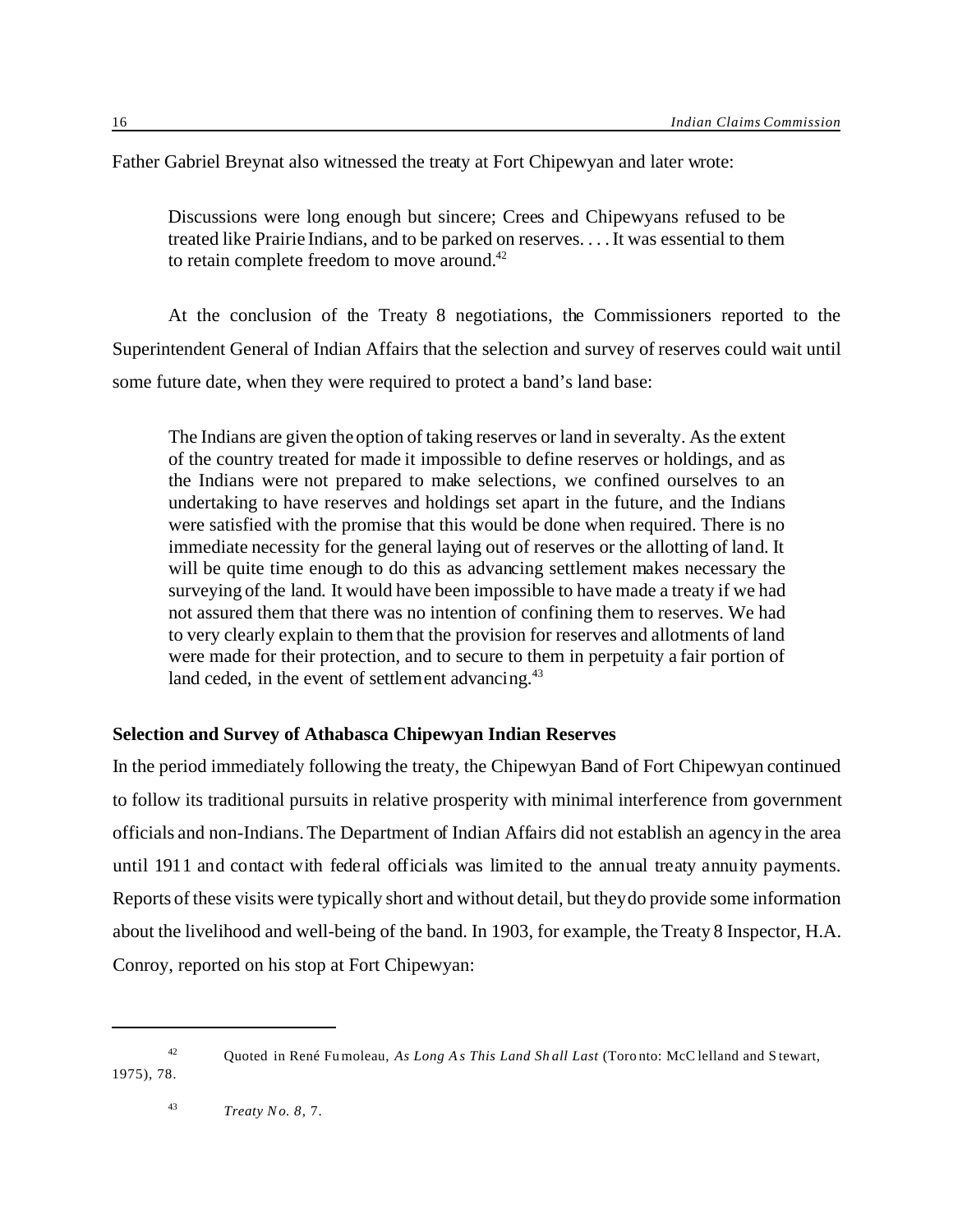We paid the annuities of the Chipewyans and Crees. These Indians also had been very successful in their hunts, as they had sold large quantities of furs to the Hudson's Bay Company and traders. They had no sickness nor epidemics. Fish was very plentiful and they were very prosperous, fur bringing good prices.<sup>44</sup>

By 1918, railways had been built to Peace River Crossing and Fort McMurray, and steamers were operating on the Peace and Athabasca Rivers, both of which provided non-Indian and Métis trappers from the south with easy access to the abundant fur supply in the Fort Chipewyan area. The influx of trappers into the area soon began to cause a decline in fur harvests, and by the early 1920s, the Indians of northern Alberta were asking the Department of Indian Affairs for protection of their way of life.

At the treaty payments at Fort Chipewyan in 1922, the Cree Band and "some 50 members of the Chipewyan Band, living at the mouth of Birch River" complained to the Agent about the "outsiders," and the Agent recommended that approximately 4000 square miles be set aside as a hunting preserve for the exclusive use of these Indians:

in my opinion, the only effective way to protect their interests would be to apply for a hunting and trapping Reserve in that district in which they have their homes and have always lived. I have outlined on the attached map the district which they desire reserved. . . . [T]he district is much larger than the amount of land guaranteed by treaty. But, as the greater part of the district is swamp and marsh ground, not suitable for farming or grazing, it would appear to me, that it might justly, viewed from the Indian standpoint, be set aside as a trapping reserve, and set aside for them, as from time immemorial, they have used it for this purpose. The Indians have no other way of making a living, constituted as they are, than by hunting and trapping.<sup>45</sup>

Chief Laviolette and other members of the Band made their first formal request for this land as early as 1922. The area requested was much larger than what they would later receive, but the

<sup>44</sup> Report fro m Inspecto r for Treaty No. 8, October 5, 1 903, in Canada, Parliament, *Sessional Pap ers*, 1904, "Annual Report of the Department of Indian Affairs for the Year Ending June 30, 1903," 234-36.

<sup>45</sup> J. Card, Indian Agent, Fort Smith, NWT, to [Department of Indian Affairs, Ottawa], July 5, 1922, NA, RG 10, vol 7778, file 27134-1.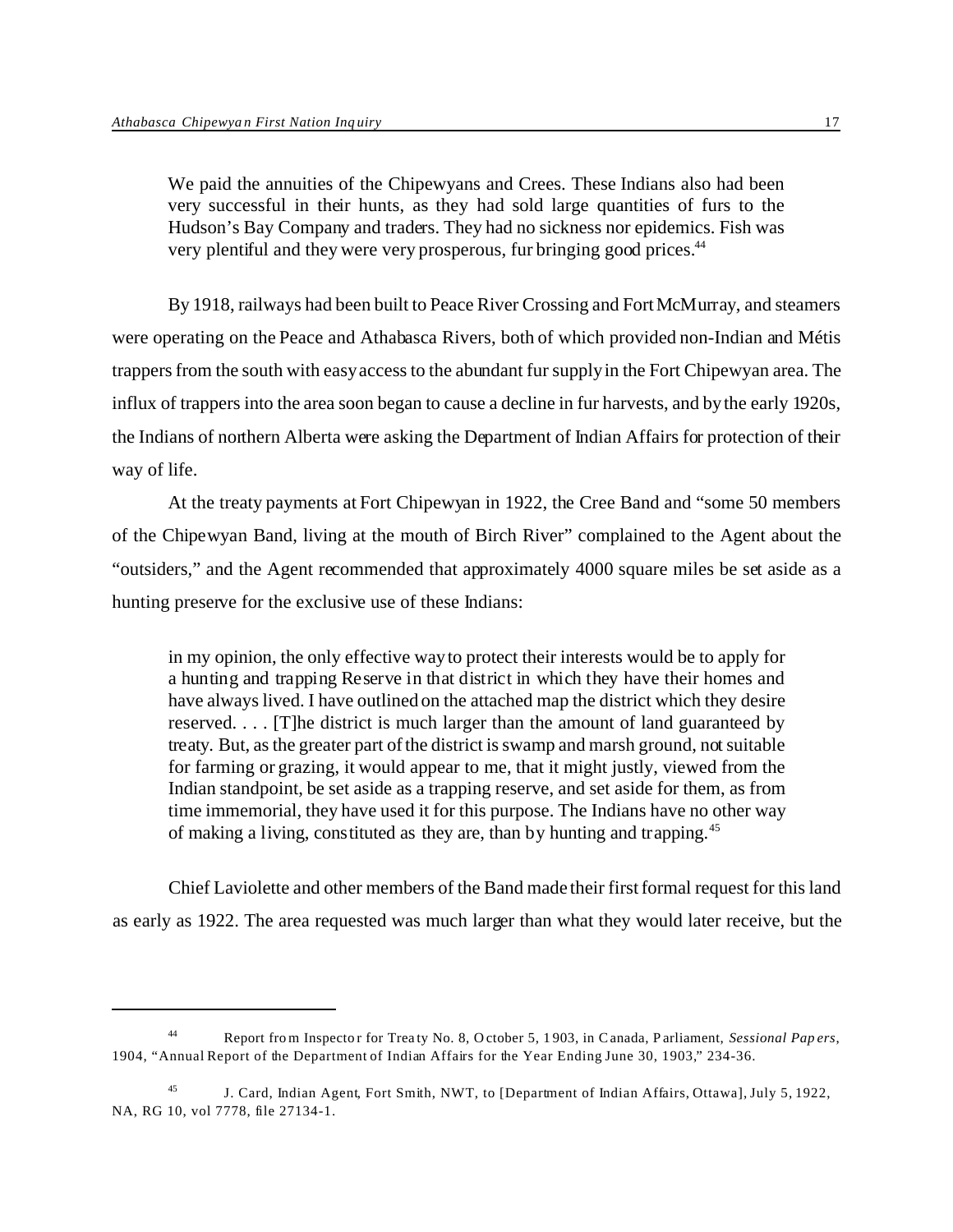Peace-Athabasca Delta was definitely the desired location, and they emphasized the fact that they needed the land to continue their traditional vocations:

I have consulted the matter with my own people and the Cree Band. We are now asking for as hunting reservation, according to the size of the population of the two tribes, at the present time, viz. From the old Fort on the Athabasca River to Jack Fish Creek on the Peace River, down to the Junction of the Peace and Athabasca River, from there to Big Bay on the north shore of Athabasca Lake and across the Lake to the south shore, and up to the boundary and back to Old Fort.

The above mentioned will give us the sufficient ground for hunting, trapping and fishing we want big enough hunting reserve for all of us to make a living on, in hunting, trapping and fishing.

We can not go in for farming as we know farming will never be a success down here.

We are all signing this to show that we are all ask for the above reserve. There are lots of white men who are trapping during the closed season, we want them stopped.<sup>46</sup>

In the years that followed, while federal authorities negotiated with the provincial government for larger hunting preserves, the Cree and Chipewyan Bands at Fort Chipewyan actively campaigned for a survey of its reserve. In 1923, a delegation of the bands travelled to Edmonton at their own expense where they met with the Minister of the Interior to press their case.<sup>47</sup> The matter was also discussed with government officials during the annual treaty payments.

By 1926, the competition for fur resources in the area became critical. In that year, the boundaries of neighbouring Wood Buffalo Park were extended to include much of the Peace delta, Lake Claire, Lake Mamawi, and areas as far west as the Athabaska and Embarrass Rivers. Non-Indian trappers who were excluded from the park moved into the Jackfish Lake area where the Indians traditionally trapped. The situation became so tense that, in the summer of 1926, the Indians retaliated against non-Indian encroachment by setting forest fires in the hunting grounds.<sup>48</sup>

<sup>46</sup> Jonas Laviolette, Chief, and others, Fort Chipewyan, to Indian Agent, Fort Smith, July 1, 1922, NA, RG 10, vol. 7778, file 27134-1.

<sup>&</sup>lt;sup>47</sup> Card to D.C. Scott, May 22, 1924, NA, RG 10, vol. 6732, file 420-2B.

<sup>&</sup>lt;sup>48</sup> D.C. Scott to G. Hoadley, Minister of Agriculture for the Province of Alberta, July 17, 1926, NA, RG 10, vol. 6732, file 420-2B.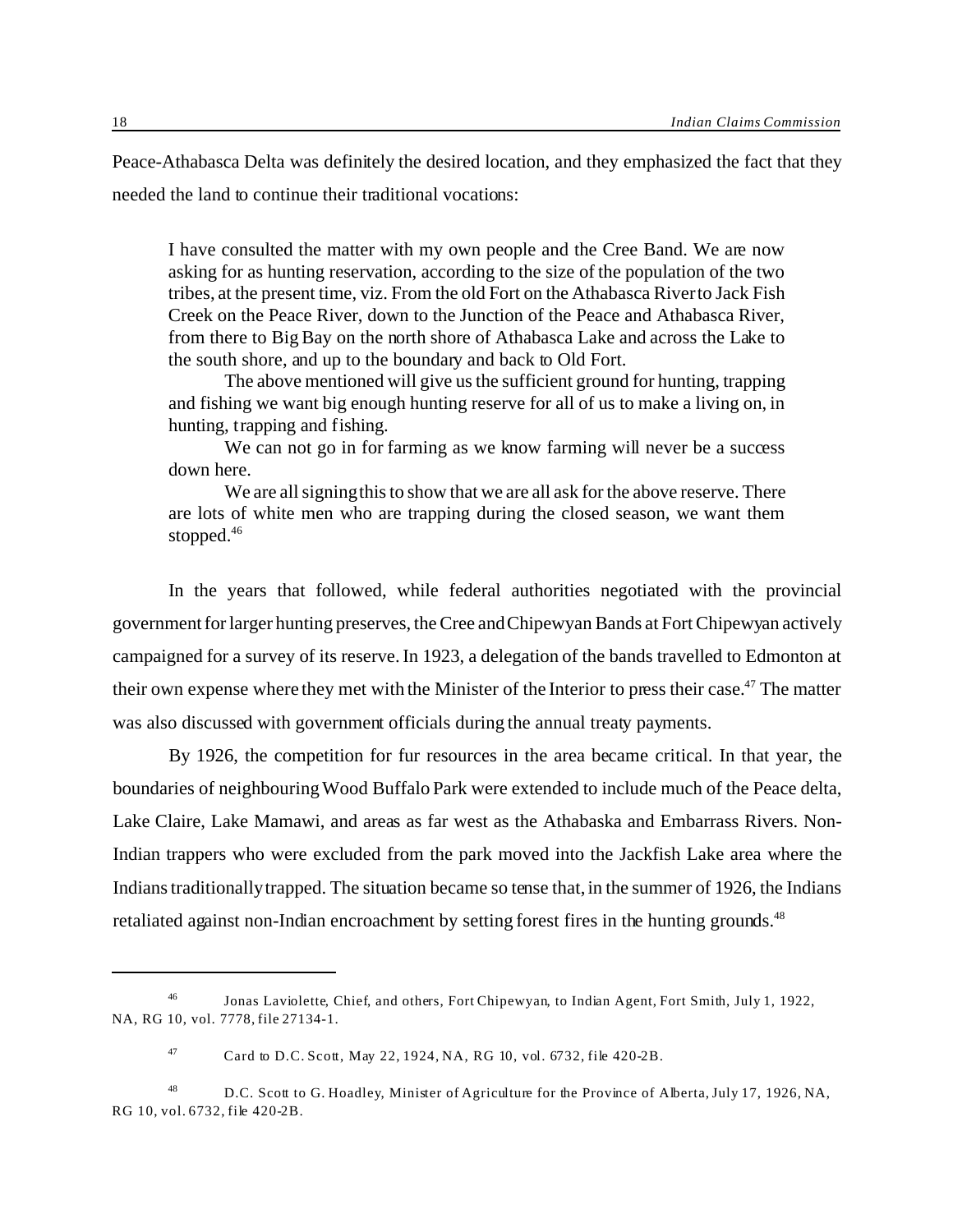In February 1927, Chipewyan Chief Jonas Laviolette wrote a long letter to "The Chief of the Indian Department" in Ottawa. His frustration is evident as he described the problems created by the non-Indian trappers in the area and the absolute necessity of a reserve:

I hope you will not mind me writing this letter to you but I have been waiting so long to hear from you that I think you have forgotten all about me and my people from Fort Chipewyan. . . . I told you in Edmonton that the white trappers where [sic] going to spoil my country and what I said then has come true. My country is just about ruined.

The white men they kill fur with poison, they trap in the sand before the snow comes. They break the rat house and they break the beaver house and now there is hardly anything left and if you don't do something for us we are going to starve ...

For a long time now I have been begging for a Reserve for me and my people at Jackfish Lake and we still want this very badly. I hope you won't mind me writing this to you but it is no good sending this letter to Mr. Card he does not seem to try to help us. Why doesn't he come down here and try and stop these trappers doing wrong to us. No one seems to care what happens to us. There are lots of men here looking after Buffalo, no one looking after us. We only see Mr. Card once a year and then only for a few hours. . . .

The white trapper comes here and kills all here then moves to another country. We cannot move and we don't want to because our fathers father's used to live here and want our children to live here when we die. Jackfish Lake use to be fine rat country but they don't get a change to breed up because there are more trappers than rat. If you will give us this country for a Reserve and someone to help us look after it will save me and my people from starvation. Thirty years ago it was a fine country because just the Indians lived in it. . . .

From Jackfish Lake it is not far to the Buffalo Park and we like our Reserve to join to that line. And from Jackfish Lake we would like it to go to the big lake because there we can catch the fish. We are afraid to ask for too much hunting land for our Reserve because you may not give us what we want, but we want to have some land to call our own, where we can hunt and fish and grow a little potatoes. If we get this Reserve, the white trappers and the half breeds cannot bother us . . .<sup>49</sup>

At one of the Commission's community sessions, Mrs Victorine Mercredi told the Commission:

In 1928 Chief Jonas Laviolette requested for a piece of land which is known [as] Reserve 201 today for the Band members only because there were a lot of people

<sup>49</sup> Jonas Laviolette, Chief of Fort Chipewyan Indians, to Chief of the Indian Department, Ottawa, February 20, 1927, NA, RG 10, vol 6732, file 420-2B.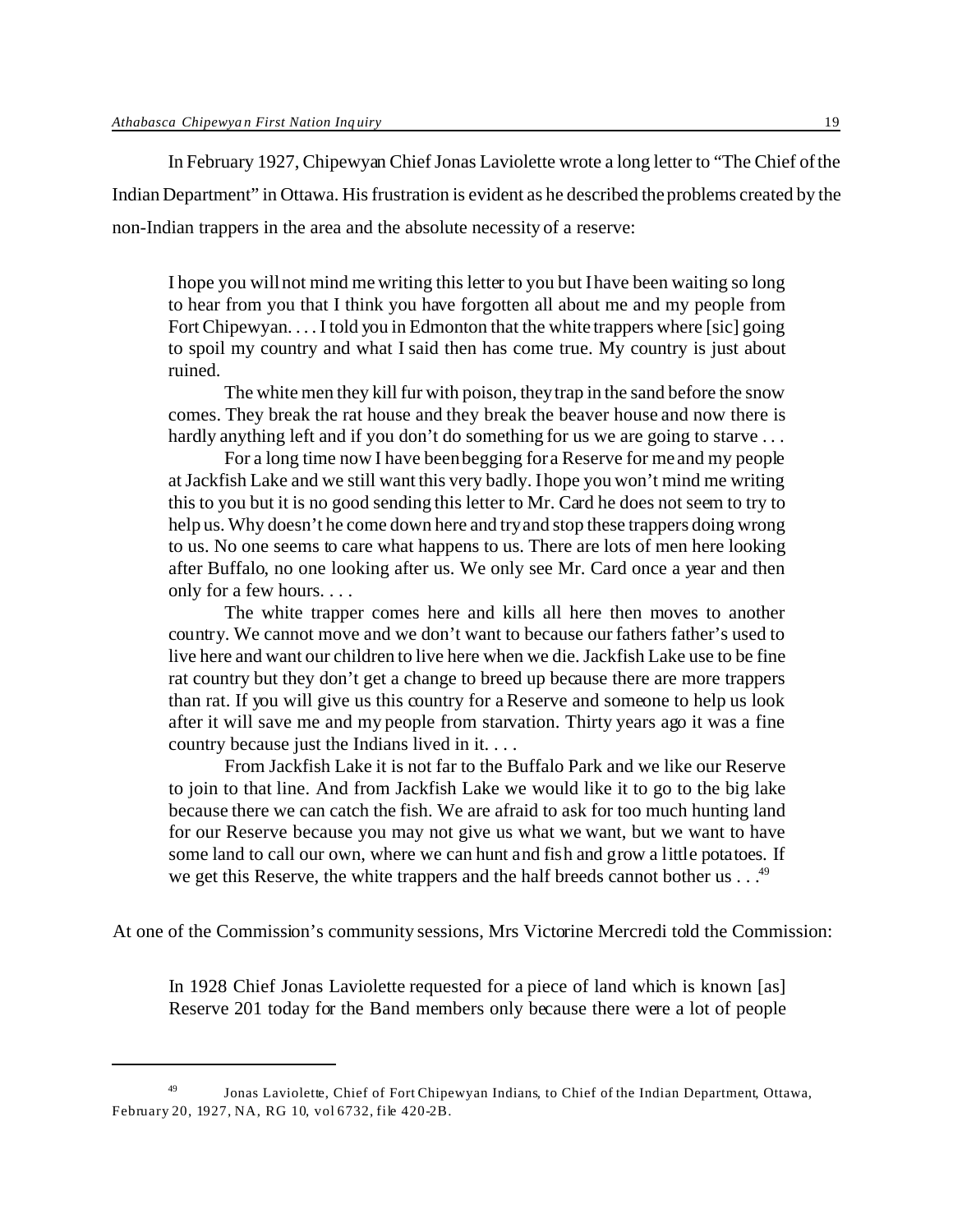coming in and people were starting to mix up and it was creating a problem for everybody. So he requested the land, the delta just for trapping for the people.<sup>50</sup>

Despite Chief Laviolette's entreaties, federal authorities took no action to set aside reserve land until 1931, when increased mineral exploration in the area threatened the most desirable locations already selected by the Indians as reserves. In the summer of 1931, H.W. Fairchild, a surveys engineer employed by the Department of Indian Affairs, was instructed to meet with the Indians to define reserve locations "in accordance with the terms of Treaty No. 8 and according to their population at this year's Treaty payment."<sup>51</sup> Fairchild met the Chief and various band members after treaty annuities were paid in July 1931 and determined that Indian houses, gardens, cemeteries, and fishing grounds were located at various sites, including five small areas on the south shore of Lake Athabasca and on the eastern edge of the delta, and another two sites up the Athabasca River at Point Brule and Poplar Point. Seven small reserves, identified as Indian Reserves 201A to 201G, were surveyed that summer. The reserves ranged in size from 10.7 acres to 2237 acres for a total of 4.4 square miles of land.<sup>52</sup>

Establishing the boundaries of IR 201, the main reserve in the delta, was not as straightforward. Before Fairchild and the survey party had left Edmonton, they had approached Alberta government officials for permission to deviate from the standard practices by, first, granting acreage in excess of the treaty provisions because of the marshy nature of the land and, second, by accepting natural water boundaries, which could be identified from aerial surveys. Alberta officials deferred their response to this request, and the survey party in the field in the summer of 1931 traversed only the eastern boundary of the proposed reserve. It was not until 1935 that federal and provincial governments finally agreed on certain natural boundaries and an area somewhat larger than the 68 square miles required by treaty.<sup>53</sup> According to the survey plan, the area set aside for the

<sup>50</sup> ICC Transcript, November 27, 1996, p. 135 (Victorine Mercredi).

<sup>51</sup> A.F. MacKenzie, Secretary, Department of Indian Affairs, to H.W. Fairchild, Surveys Engineer, Caughnawaga, PQ, June 9, 1931, NA, RG 10, vol 7778, file 27134-1.

 $52$  See description of reserves in Fairchild's report to the Secretary, Department of Indian Affairs, December 16, 1931, NA, RG 10, vol. 7778, file 27134-1.

<sup>53</sup> H.W. McG ill, Deputy Superintendent General of Indian Affairs, to John Harvie, Deputy Minister, Department of Lands, Edmonton, June 19, 1935, NA, RG 10, vol. 7778, file 27134-1.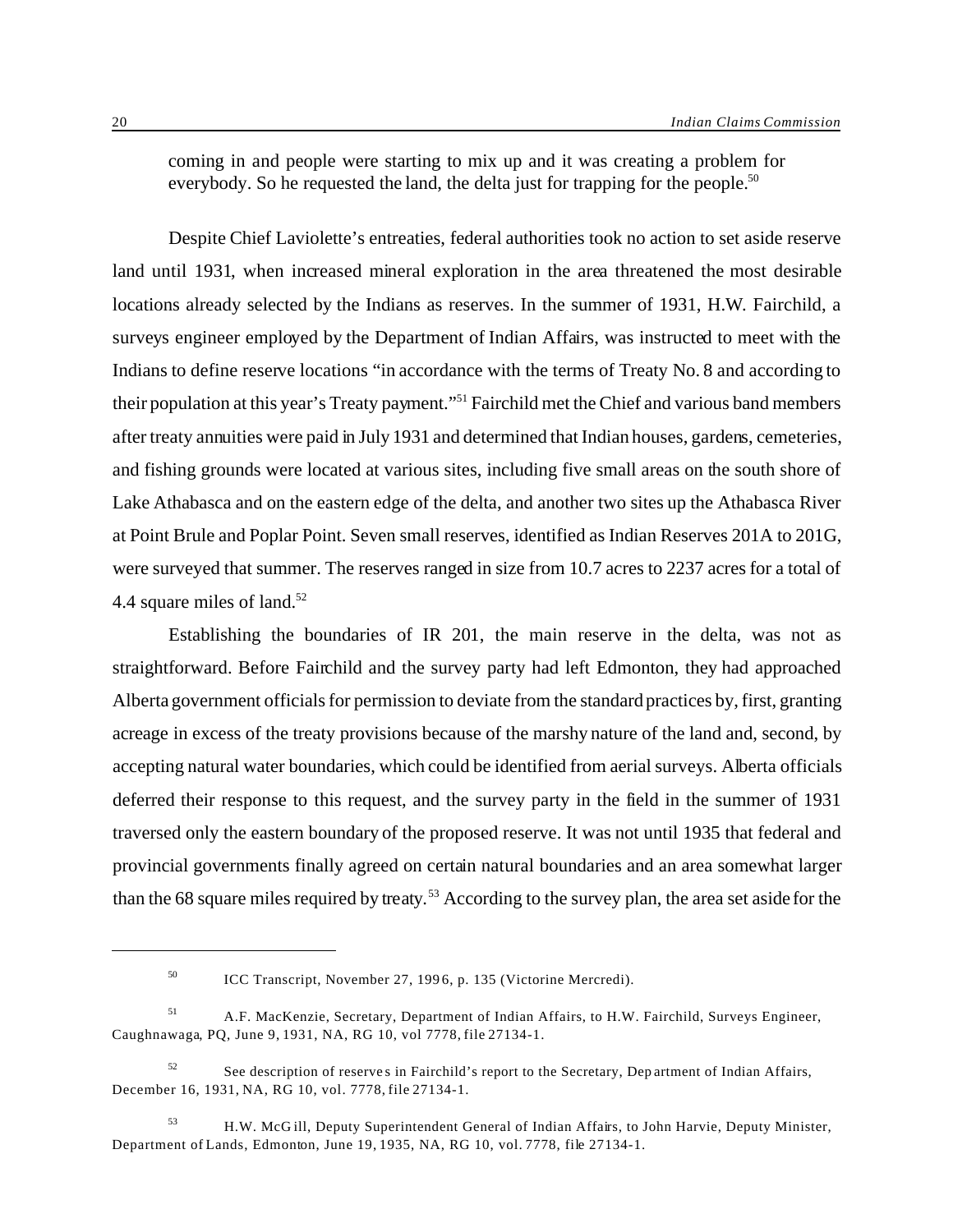Chipewyan Band was 77.5 square miles (49,600 acres) "after deducting the water areas."<sup>54</sup> Certificate of title transferring the land from Alberta to Canada was issued on December 23, 1937, and on June 3, 1954, Chipewyan Reserve 201 was officially established as an Indian reserve by Order in Council PC 1954-817.<sup>55</sup>

In his report on the surveys in 1931, Mr Fairchild described the area within the delta as "a hunter's paradise":

No. 201 which is the main reserve, lies wholly within "The Delta" and is without a doubt the best revenue producing tract in the north country, as it is a natural breeding ground for fur bearing animals and game birds, which afford both revenue and sustenance for this band of Indians. Thousands of muskrat are taken annually from the area between the East channel of the river and Fletcher Channel.<sup>56</sup>

Map 3 on page 24 shows IR 201 and a number of the isolated basins and waterways that made this reserve a prized area for trapping muskrat.<sup>57</sup> Clearly, both the band and the government knew that this rich hunting and trapping resource was the primary reason for selecting land in the delta for a reserve. When applying to Alberta for the lands in 1935, the Deputy Superintendent General specifically requested that the wording of the transfer from the province reflect the Band's use of the land:

in order that there be no grounds for misunderstanding that it be stated [in the Order in Council that] these Indians are granted exclusive hunting and trapping privileges within the area. . . .

The Department considers it most important that there be no doubt about the exclusive hunting and trapping privileges, as it is for this reason that so much of the

<sup>56</sup> H.W. Fairchild to Chief Surveyor, November 4, 1931, p. 2, and Fairchild to Secretary, Department of Indian Affairs, December 16, 1931, p. 3, in NA, RG 10, vol. 7778, file 27134-1.

<sup>54</sup> Chief Surveyor, Ottawa, to Deputy Superintendent General of Indian Affairs, July 3, 1935, and Deputy Superintend ent General H.W . McGill to John H arvie, Deputy Minister, Department of Lands and Mines, Edmonton, August 23, 1935, NA, RG 10, vol. 7778, file 27134-1.

<sup>55</sup> DIAND, Reserve General Register, Reserve 06704 Chipewyan No. 201.

 $57$  This map of IR 201, which shows isolated basins, the location of ditches, and major diversions through levee breaches at Locations "A," "B," and "C," is reproduced from Green, "Preliminary Assessment," p. 20 (ICC Exhibit 2A, tab 7).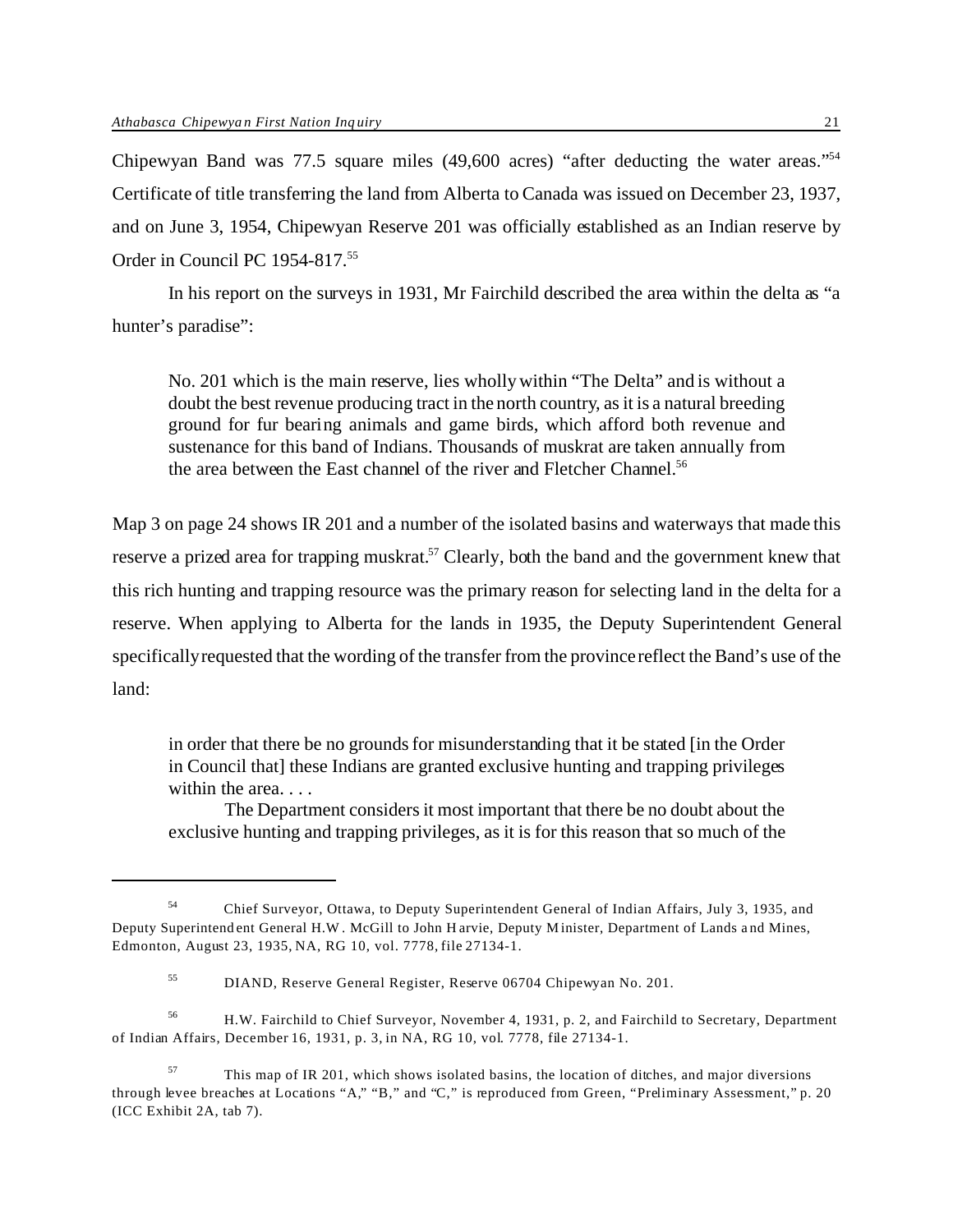area to which these Indians are entitled under the terms of the Treaty No. 8 is being utilized to obtain an area which is of no other commercial value.<sup>58</sup>

At our community sessions, the elders repeatedly told us that IR 201 was chosen because of the bounty of its flora and fauna, particularly muskrat. The current chief, Archie Cyprien, told the Commission:

One of the main reasons [th]at that particular location was chosen was because of the muskrat population. It was a prime muskrat location for this whole delta area. And the people and the Chief at that time wanted to assure that we had access to that and that we could make a livelihood  $\ldots$ <sup>59</sup>

Mr Lawrence Courtoreille of the Mikisew Cree First Nation agreed:

This was the big area where you could get the best beaver and muskrat. She [Mrs Mercredi] mentioned earlier that there was a lot of struggles between her people and non-Indian people coming into the region because you people coming from the south trying to make it rich through the trapping season.

So in order to accommodate the Chipewyan people, there was negotiations to take a large tract of the Delta, to ensure people continued to benefit from the trapping industry. So as a result, the Chipewyan Reserve #201 was primarily for the economic benefit of trapping and the beaver industry.<sup>60</sup>

Seventy-nine-year-old Victorine Mercredi recounted the poignant words of Chief Jonas Laviolette to his people when the reserve was finally set aside for the Band:

In the '40s when the reserve was formed and again Chief Laviolette met with these people and he told these Band members, he said I got this land for you, for now and for your children in the future for trapping, for hunting, for fishing. Look after the land good and it will look after you.<sup>61</sup>

<sup>58</sup> Deputy Superintendent General H.W. McGill to John Harvie, Deputy Minister, Department of Lands and Mines, Edmonton, August 23, 1935, NA, RG 10, vol. 7778, file 27134-1.

<sup>59</sup> ICC Transcript, November 27, 1996, p. 170 (Chief Cyprien).

<sup>60</sup> ICC Transcript, November 27, 1996, pp.169-70 (Lawrence Courtoreille).

<sup>61</sup> ICC Transcript, November 27, 1996, p. 135 (Victorine Mercredi).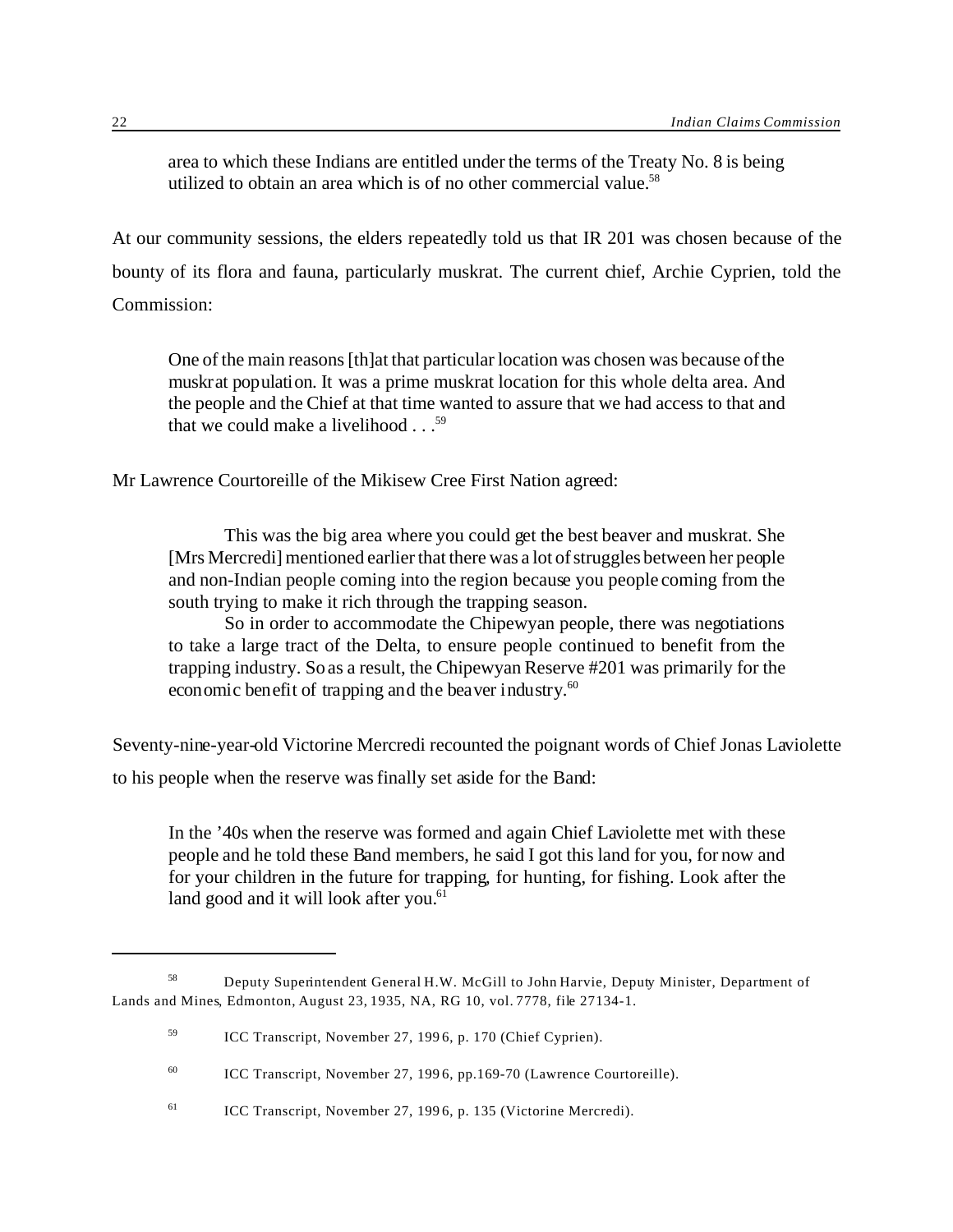#### **Economy and Way of Life on Indian Reserve 201**

For generations, the Peace-Athabasca Delta provided a reliable livelihood for the Athabasca Chipewyan, through commercial trapping and by providing food for sustenance. After the fur trade extended into the delta region in the early 18th century, the Chipewyan began to transform their subsistence-based way of life to one closely tied to the trapping of furs for external consumption and commercial profit. Nevertheless, the Chipewyan people also derived most of their sustenance from the delta and its bounty. A 1996 study into the Peace-Athabasca Delta expressed the strong link between the Indians and the delta ecosystem in these terms:

The intimate connection between these peoples and the land spans generations and provides a source of strength and spirituality. Due to their lifelong experience with the rivers, native elders and other traditional residents embrace a wealth of knowledge regarding the natural cycles of the ecosystem and the changes in the  $land.<sup>62</sup>$ 

The elders recall the great numbers of muskrat and other animals in the Peace-Athabasca

Delta prior to the construction of the Bennett Dam and their reliance on those abundant resources.

Elder Victorine Mercredi stated that:

Reserve 201 was our main source of income for our families, for me and my family. Not only did we trap muskrats but we also trapped fine fur elsewhere. But our main source was for trapping and for our livelihood was muskrat on Reserve 201.

Because there were a lot of muskrats for the people to trap, many families relied on Reserve 201 for our livelihood. By trapping muskrats, men had income and security for their family. They were able to buy their supplies, their food, their clothing for their children, as well as their other needs, like out board motors and so forth and whatever we needed, guns. This was all provided mostly by trapping the muskrats on Reserve 201.

Back then Reserve 201 had lots of water. Because they maintained a steady level of water year round there were muskrats all over the delta. Every little pot hole you would find there were muskrats on it. And by that we had a lot of security.

This Reserve 201 and all the muskrat one day started to decline. At that time people were not aware what was causing the declining of the muskrat in the water because nobody came to them to tell them what was happening.<sup>63</sup>

<sup>62</sup> *Northern Rivers Basin Study*, 25 (ICC Exhibit 3).

<sup>63</sup> ICC Transcript, October 10, 1996, p. 39 (Victorine Mercredi).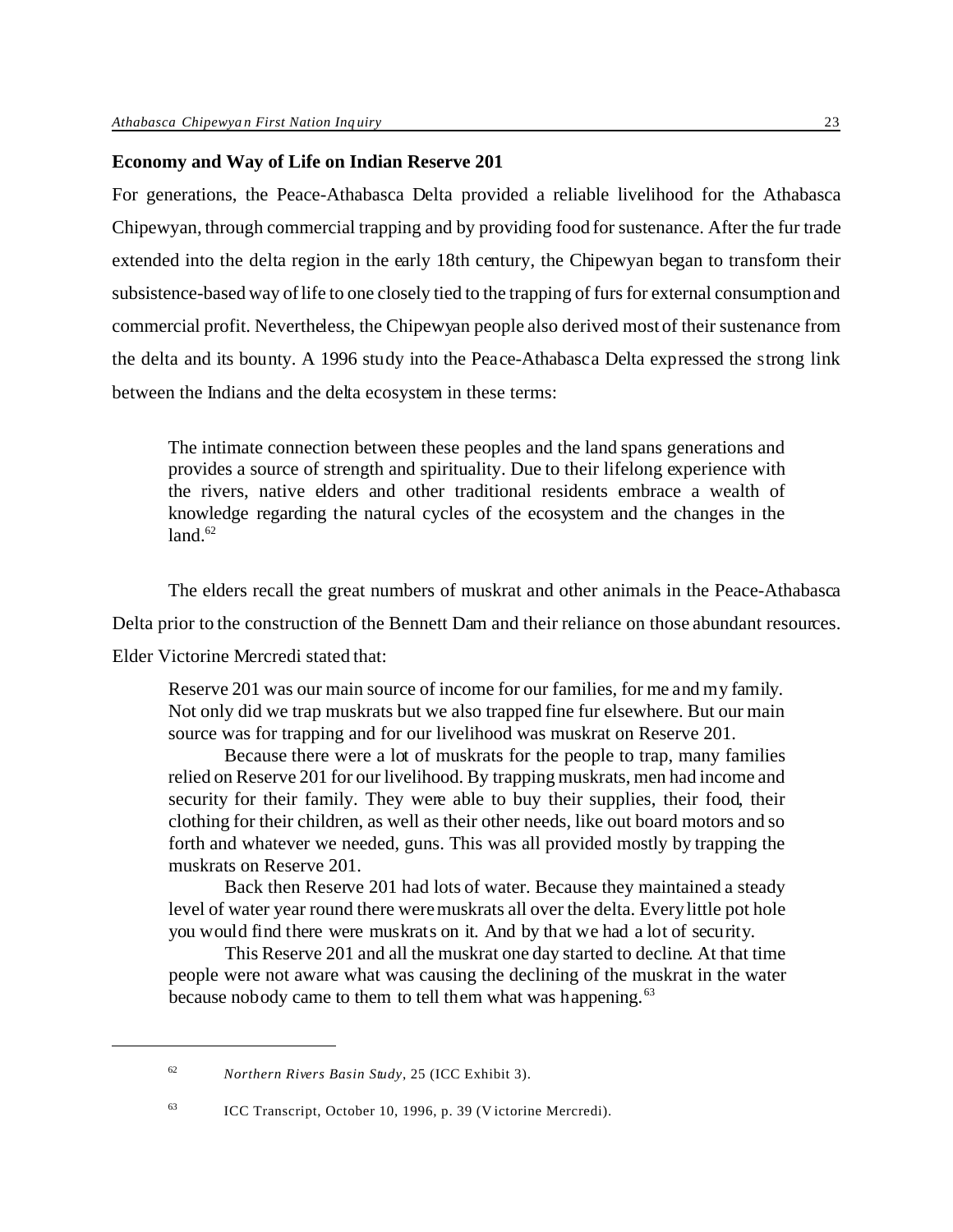Elder Eliza Flett confirmed that, besides muskrat, her people "trapped for other fur bearing animals on reserve like mink, fox . . . weasles."<sup>64</sup> Elder Daniel Marcel also affirmed that:

When we have a lot of muskrats, the muskrat also provides food for other fur bearing animals, such as mink, foxes, coyote and even mink. Now, there is almost hardly anything of other fur animals on the reserve. Mink that I used to catch on the delta were big, large in size. In the last few years that I trapped a few mink that I caught were very small and didn't bring any price and no nothing. We used to live by killing muskrats. Now, I don't know how those animals survive out there.<sup>65</sup>

The great reliance which the Athabasca Chipewyan people put in the resources of the reserve is obvious from the following quotation from elder Victorine Mercredi: "To trap muskrat was like going to the bank. It was like having money in the bank because it was that simple. . . . "<sup>66</sup>

Mrs Madeline Marcel, who lived in the delta long before the construction of the Bennett Dam, recalled the diversity of game and fish that were once present there, particularly in the area of IR 201:

I lived on Reserve 201 on Jackfish Lake since 1937. I lived in the area for 50 some odd years. There were many families living on Reserves back then. We had a lot of resources like from trapping muskrats. The delta had a lot of water and we lived well. Life was very simple and very rewarding living on the reserve because we had a lot of wildlife, like muskrats. Not only by trapping people made their living, they also made a living by trapping other animals like moose, they hunted ducks, they fished. Life was very good to us back then. $67$ 

The periodic flooding of the delta area was intricately linked to the abundance of plant and animal life. It is equally clear that this flooding was crucial to the maintenance and preservation of IR 201:

<sup>64</sup> ICC Transcript, October 10, 1996, p. 50 (Eliza Flett).

<sup>65</sup> ICC Transcript, October 10, 1996, p. 56 (Daniel Marcel).

<sup>66</sup> ICC Transcript, November 27, 1996, p. 39 (Victorine Mercredi).

<sup>67</sup> ICC Transcript, October 10, 1996, p. 33 (M adeline Marcel).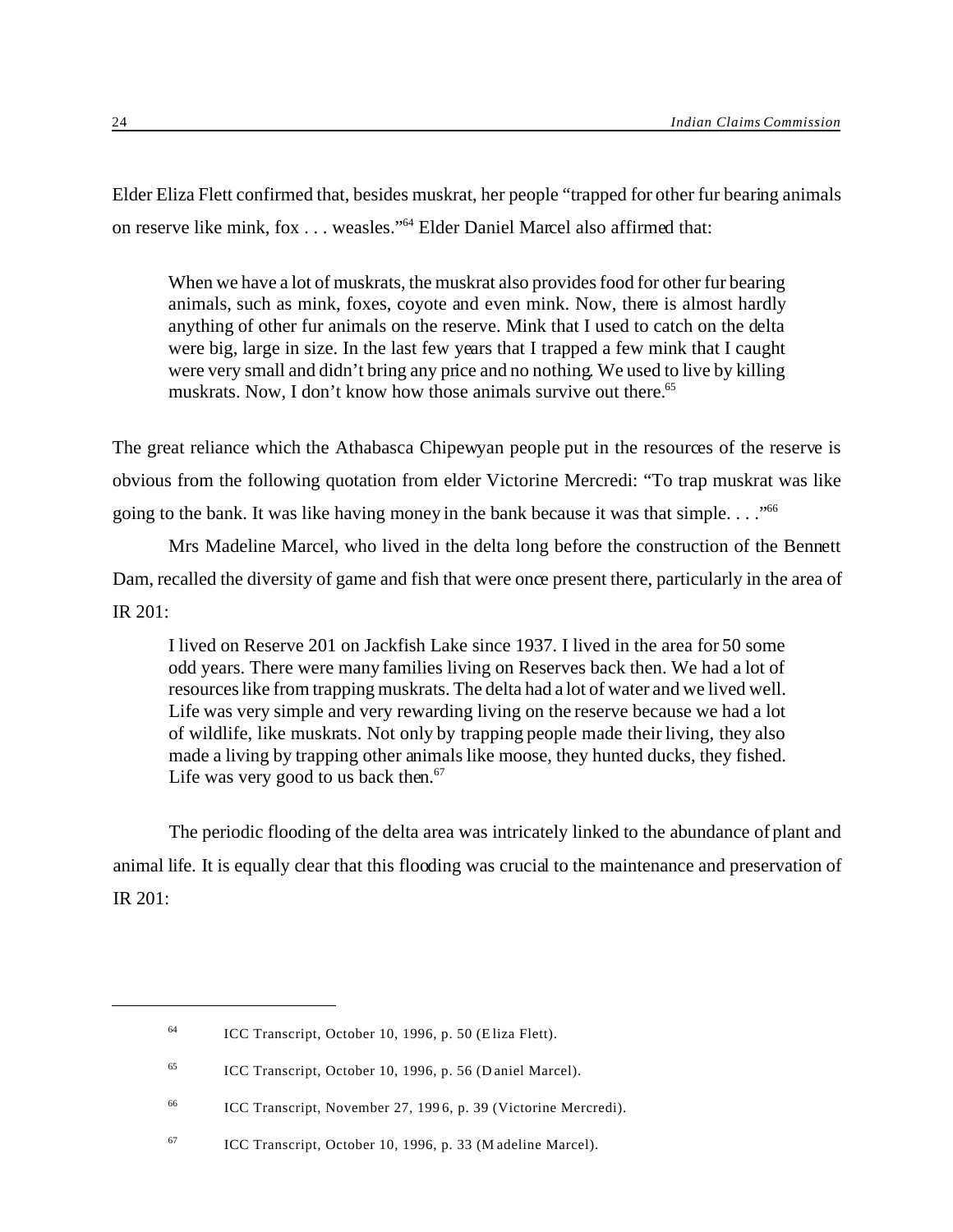The extensive flooding of the Delta recharged lakes and perched basin wetlands throughout the delta, deposited silt and plant seeds, provided nutrients and flushed out decomposed plant materials . . . Annual spring flooding and sedimentation also disrupted plant succession, producing a dynamic and highly productive mosaic of aquatic and terrestrial habitats. This delta ecosystem which was created by these natural conditions was estimated to support at least 250 species of plants, 250 species of birds, 45 species of mammals, and 20 species of fish . . .

For the Chipewyan peoples, the Athabasca delta has for millennia been an integral force in the bond between land and people, culture and spirituality. The delta ecosystem has provided a diverse range of animal and plant foods, medicinal herbs, products for clothing and building, a reliable source of clean water, and other of life's essentials. The network of rivers, creeks, lakes and marshes also provided a natural transportation network allowing native peoples to travel, hunt, fish and trap.<sup>68</sup>

Well into the 1930s, the Department of Indian Affairs' Annual Reports consistently state that the Indians in the north, including the Fort Chipewyan Band, made their living primarily by hunting, fishing, and trapping. These reports were more detailed than they were after World War I, and in 1909 and 1910 the Treaty 8 Inspector estimated that the two bands at Fort Chipewyan caught at least 50,000 muskrat in the spring of 1909 and over 80,000 the following year.<sup>69</sup> From 1947 to 1949, W.A. Fuller studied the muskrat harvest in the delta and made these observations:

At that time the population was recovering from a low in 1944 - 46 that coincided with low water levels . . . The muskrat harvest of the Wood Buffalo Park portion of the Delta was conservatively estimated at 40,000 - 45,000 animals with wide cyclic variation. About 70% of the trappers' income from fur came from muskrats.<sup>70</sup>

In 1967, a survey conducted by Alberta NewStar revealed that 69.3 per cent of family heads in Fort Chipewyan listed trapping or fishing as an occupation.<sup>71</sup> The Deputy Minister of Indian Affairs in 1970 reported that, before the completion of the dam,

<sup>70</sup> Fuller and La Roi, *Historical Review of Biological Resources* (ICC Exhibit 2A, tab 9, ICC pp.558- 59).

<sup>71</sup> Stuart Adams & Associates, "A Changing Way of Life," draft dated January 15, 1996, p. 98 (ICC Exhibit 18) (hereinafter Adams, "Changing Way of Life").

<sup>68</sup> Green, "Preliminary Assessment," p. 3 (ICC Exhibit 2A, tab 7).

 $^{69}$  H.A. Conroy, Inspector, Treaty No. 8, to Frank Pedley, Deputy Superintendent General of Indian Affairs, December 30, 1909 , Departm ent of Indian A ffairs, *Annual Report*, 1909-10, 187, and Conro y to Pedley, Novem ber 14, 1910, Department of Indian Affairs, *Annual Report*, 1910-11, 189.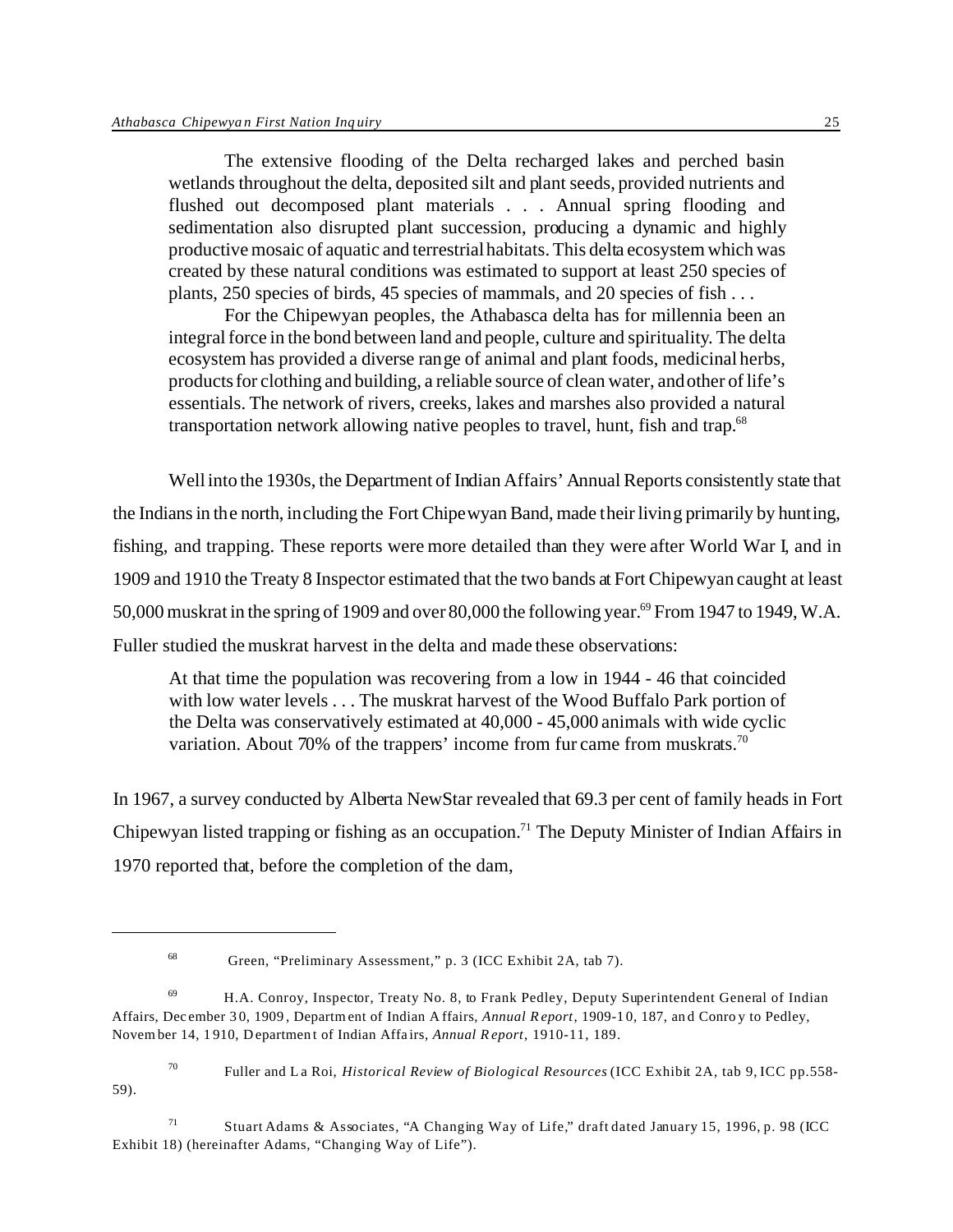Indians and Metis in the Fort Chipewyan area previously derived between \$100,000 to \$250,000 a year from harvesting muskrat, ducks and geese in the Delta and on Lake Athabasca, not to mention the commercial fishing activity. Also there has been a very serious loss of country food resources for these people to which no dollar value can be assigned. $72$ 

Despite the diversity of animal life in the Peace-Athabasca Delta, the Chipewyan people relied heavily on the muskrat which thrived in the wetlands of the delta. It was a source of fur income in its own right, but it was also a food source to fur-bearing animals, such as mink, fox, and coyote.<sup>73</sup> Periodically there have been short episodes of drought that adversely affected the water levels in the delta and, hence, the muskrat population.<sup>74</sup> However, the evidence before the Commission – whether that evidence is in the form of elders' testimony, historical documents, or expert reports – consistently speaks to the undeniable social and economic benefits the Chipewyan people received through the use of IR 201 for hunting, fishing, and trapping. From all accounts, both written and oral, the delta once provided a good living for the Chipewyan people.

# **PEACE-ATHABASCA DELTA AFTER THE BENNETT DAM**

### **Construction and Operation of the Bennett Dam**

In 1957, Premier W.A.C. Bennett and the British Columbia government initiated plans to develop a large-scale hydroelectric project to harness the immense power-generating potential of the Peace River. In that year, British Columbia entered into an agreement with a Swedish-owned company to survey potential sites for construction of a dam.<sup>75</sup> By 1959, a report to the government estimated that the project would cost approximately \$600 million and had the potential to generate up to 4.2 million

<sup>75</sup> Adams, "C hanging W ay of Life," pp. 6-9 (ICC Exhibit 18, tab 1).

 $72$  H.D. Robinson, Deputy Minister of Indian Affairs, to J. Austin, Deputy Minister of Energy, Mines & Resources, July 20, 1970 (ICC Exhibit 1B, p. 279).

<sup>73</sup> ICC Transcript, October 10, 1996, p. 35 (M adeline Marcel).

<sup>74</sup> Adams, "Changing Way of Life," p. 52 (ICC Exhibit 18, tab 3). It should also be noted that the Commission did not have before it all relevant inform ation or do cumentation in relation to the details of the plan to construct the dam, which provincial departments and agencies were involved in the planning and development, and by what autho rity private firms and companies became involved in the project.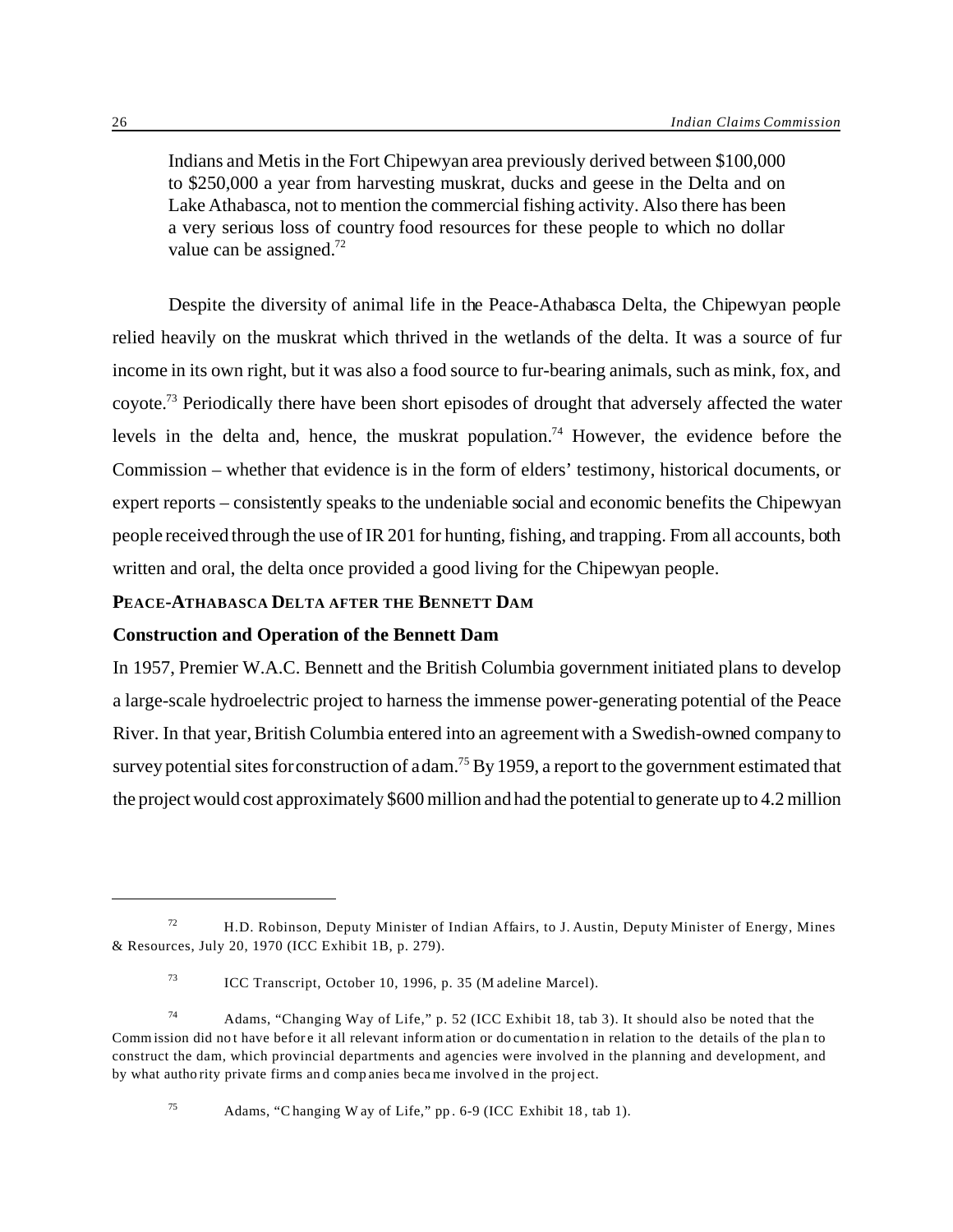horsepower for delivery to Vancouver at the going rate of 6 mills (a mill is one-tenth of a cent) per kilowatt hour.<sup>76</sup>

It is clear from the outset of this enormous project that the regulation of the Peace River could potentially have serious adverse effects. A thesis written by Dr Patricia McCormack on the project suggests that, although government officials were aware of potential problems, nothing was done to address these concerns in the planning and construction of the dam:

B.C. had chosen to dam a river of considerable importance to down-river environments and users. The 1957 report to the B.C. cabinet had suggested that the consequent regulation of the river would benefit both Alberta and the NWT . . . However, . . . B.C. was aware of potential negative impacts of the project but chose to ignore them . . . As Edwin Black concluded form [sic] his analysis of decisionmaking in B.C., there were few safeguards "... against tyranny and irresponsibility" in provincial decision-making.  $\ldots$ <sup>77</sup>

In July 1959, a meeting took place between the Alberta government and the Peace River Development Corporation Ltd to discuss concerns related to the effect of the proposed dam on water levels at the town of Peace River, Alberta, and fish spawning in Lake Athabasca. At issue were the ecological consequences of reducing peak flow levels during the spring and increasing the average daily flows during the winter months. By way of comparison, prior to construction of the dam the maximum water flow recorded on the Peace River at Hudson's Hope was 267,000 cubic feet per second (cfs) during the month of June 1952, whereas the minimum recorded flow was 3480 cfs in the month of November in the same year. After construction of the dam, it was expected that the long-term average yearly flow would be approximately 36,000 cfs, with the flow during the winter months from November to April being only about 15 per cent of the total flow (i.e.,  $5400 \text{ cfs}$ ).<sup>78</sup> To alleviate the downstream effects of reducing the water flow, the company and the Alberta

<sup>76</sup> Earl K. P ollon and S hirlee Smith M atheson, *This Was Our Valley* (Calgary: Detselig Enterprises Ltd, 1989), 193.

Patricia A. McCormack, "How the (North) W est Was Won: Development and Underdevelopment in the Fort Chipewyan Region," unpublished PhD thesis, University of Alberta, Edmonton, 1984 (ICC Exhibit 2A, tab 8, p. 490). Original citations removed.

<sup>&</sup>lt;sup>78</sup> Department of Northern Affairs and National Resources, Water Resources Branch, "The Effect of Regulation of the Peace River: Interim Report No. 1," June 1962, p. 9 (ICC Exhibit 1A, tab 3).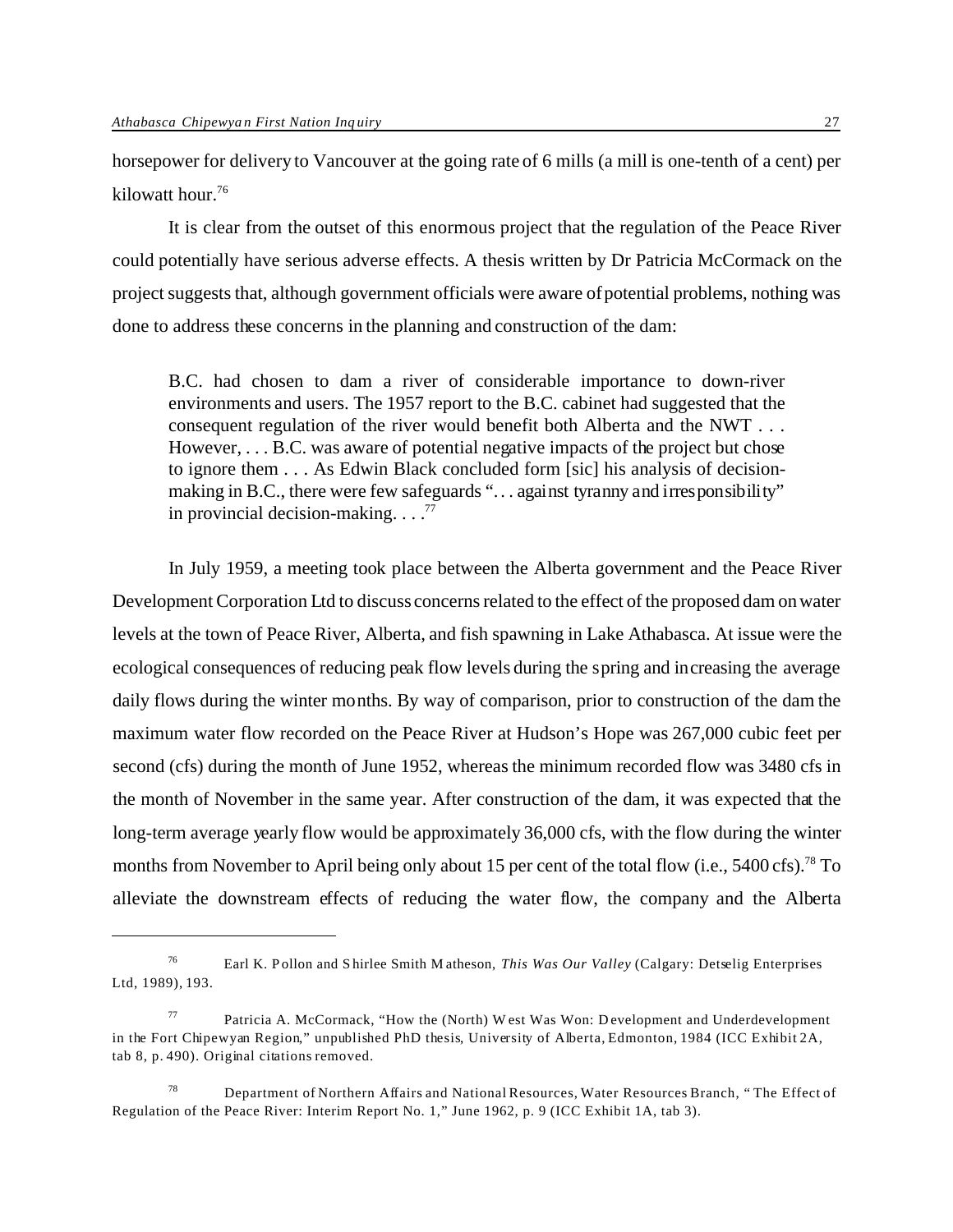government entered into a preliminary agreement stipulating that a minimum of 6000 cfs of water would be allowed to flow across the BC-Alberta border during construction of the dam and while the water reservoir at Williston Lake was being filled.<sup>79</sup>

In 1961, the BC government assumed control of the project when it appropriated the Peace River Power Development Corporation and BC Electric Company and amalgamated the companies to establish the BC Hydro and Power Authority (BC Hydro) as a Crown corporation through the enactment of provincial legislation.<sup>80</sup> Construction of the W.A.C. Bennett Dam, located 965 kilometers west of Athabasca Chipewyan IR 201, near Hudson's Hope, BC, began in April 1962.

It is important to bear in mind that the Bennett Dam project was undertaken before the institution of mandatory environmental assessment procedures, which are currently in place to ensure that such projects comply with certain safeguards and minimum standards. In this case, before provincial licences were granted to proceed with the dam, the BC Department of Lands, Forests, and Water Resources conducted hearings into the project, later described as "inadequate to today's standards and . . . a mere formality."<sup>81</sup> Although it is not clear under what authority construction of the proposed dam proceeded, the BC Comptroller of Water Rights held public hearings into the project on August 2 and October 15, 1962, in Chetwynd and Victoria, BC.<sup>82</sup> The record suggests that a representative of the federal Department of Indian Affairs attended the hearings to make representations on behalf of the Ingenika Band in British Columbia, whose reserve would be flooded by the dam, but "no one, at either hearing, spoke of potential impacts downstream in Alberta"; "[n]or

<sup>79</sup> Barry Craig, "Peace River Delta May Be Dying Because of Alberta's Indifference," *Edmonton Journal*, September 9, 1970 (ICC Exhibit 2A, p. 576). Although the minutes of this meeting and the preliminary agreement are referred to in the article, copies of the original documents were not furnished to the Commission for its review (hereinafter cited as Craig, "Peace River Delta").

<sup>80</sup> See Adams, "Changing Way of Life," p. 9 (ICC Exhibit 18, tab 1) and *An Act to Establish the British Columbia Hydro and Po wer Authority*.

Patricia A. McCormack, "How the (North) W est Was Won: Development and Underdevelopment in the Fort Chipewyan Region," unpublished PhD thesis, University of Alberta, Edmonton, 1984 (ICC Exhibit 2A, tab 8, p. 489).

<sup>&</sup>lt;sup>82</sup> Craig, "Peace River Delta" (ICC Exhibit 2A, tab 9, p. 576). What representations, if any, were made by federal officials in these hearings cannot be ascertained because the historical record is incomplete.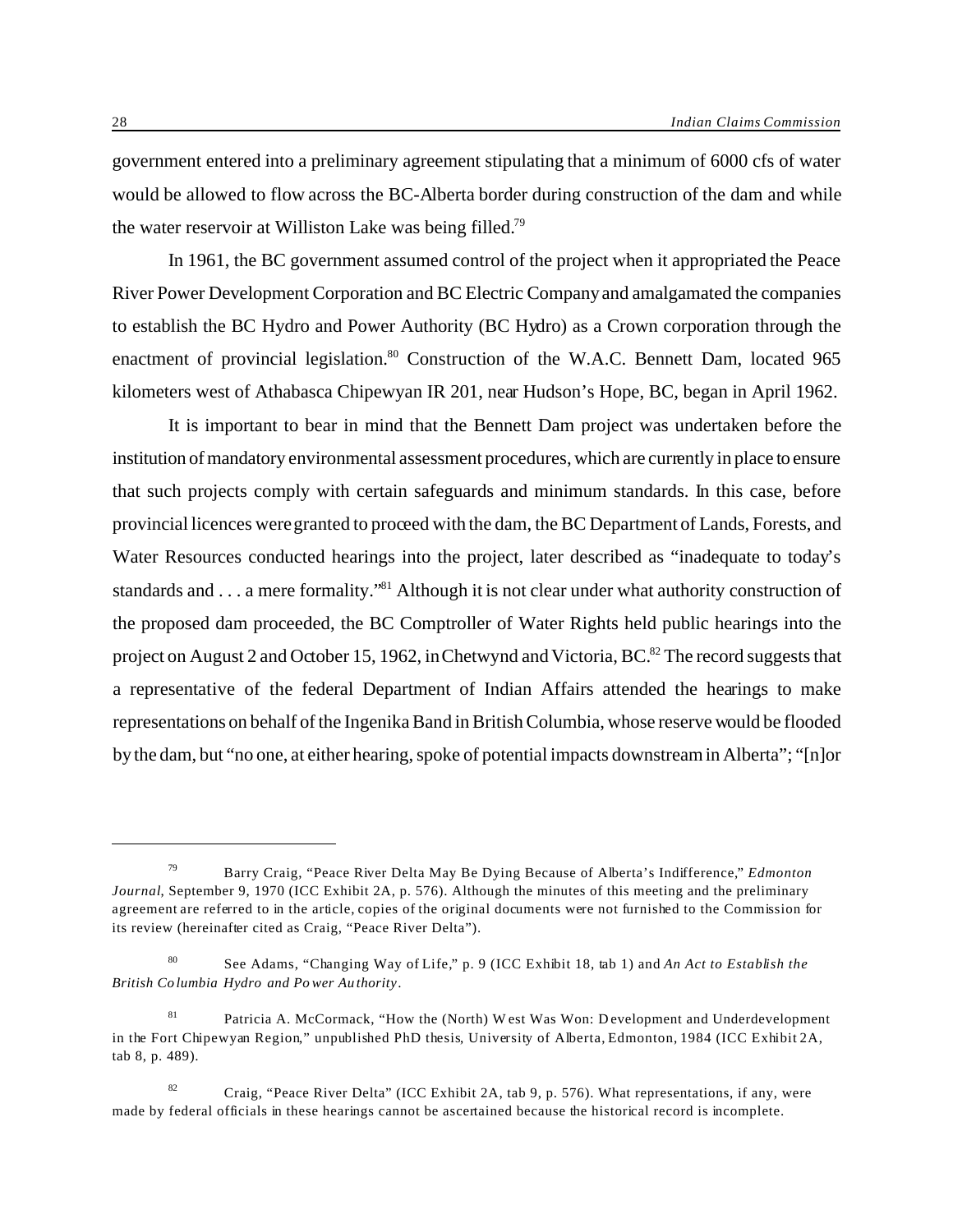did any Canadian government representatives attempt to intervene on behalf of the Chipewyan and Cree people."<sup>83</sup>

Following the hearings, BC Hydro was granted a licence from the Comptroller of Water Rights on December 21, 1962, which provided for minimum flow levels to be released from the dam as follows:

| $\bullet$ | Dec. 1 to March 31  | Calculated natural inflows to the reservoir                                    |
|-----------|---------------------|--------------------------------------------------------------------------------|
| $\bullet$ | April 1 to July 15  | 10,000 cfs or the natural flow, whichever is the lesser,                       |
|           |                     | as measured near Taylor                                                        |
| $\bullet$ | July 16 to Sept. 15 | 10,000 cfs, as measured near Hudson Hope                                       |
| $\bullet$ | Sept. 16 to Nov. 30 | 10,000 cfs or the natural flow, whichever is the lesser                        |
|           |                     | as measured near Taylor.                                                       |
|           |                     | Provided also that a flow of not less that 1000 cfs shall be released from the |

 $\pm$  not less that 1000 cfs shall be released from the dam at all times.<sup>84</sup>

Although representatives of the Alberta government did not attend the public hearings, they had been invited in 1959 by BC Minister of Lands and Forests, Roy Williston, to ensure that "the needs of the Peace River in Alberta . . . would be presented at the time of the hearing by responsible authorities."<sup>85</sup> It may be that the Alberta government chose not to attend the hearings because it had already entered into a preliminary agreement in 1959 to ensure a minimum flow level of 6000 cfs at the Alberta border. In any event, when Alberta learned about the licence granted to BC Hydro requiring only a minimum flow of 1000 cfs it sought assurances from the BC government that it would not deviate from the understanding set out in the 1959 agreement. In a letter dated March 26, 1963, BC Minister Williston dismissed the concerns of Alberta Minister of Agriculture Harry Strom, later Premier of Alberta, regarding the status of the agreement:

With respect to your remarks concerning promises by the Peace River Power Development Company, it is first recorded that this government was not associated

<sup>83</sup> Adams, "Changing Way of Life," pp. 9-10 (ICC Exhibit 18, tab 1).

<sup>84</sup> Department of Energy, Mines, and Resources, Inland Waters Branch, "The Effects of Bennett Dam on Downstream Levels and Flows," June 1969 (ICC Exhibit 1B, tab 13, ICC p. 411). Refers to Conditional Water Licence No. 27732 issued by the Province of British Columbia on December 21, 1962.

<sup>85</sup> Craig, "Peace River D elta" (ICC Exhibit 2A , tab 9, ICC p. 576).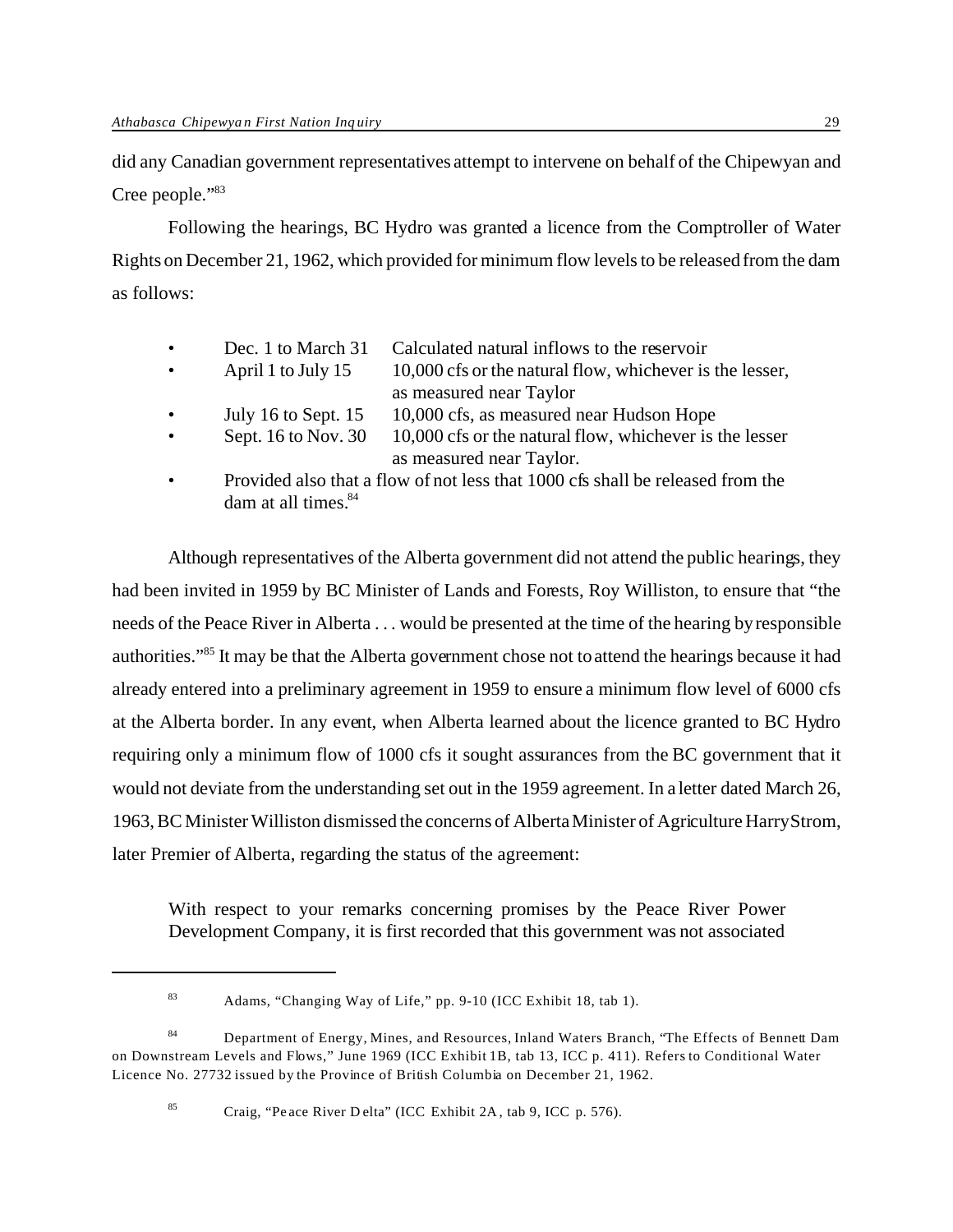

with these presentations [sic] and does not feel bound by the pronouncement of its officials.<sup>86</sup>

Construction of the 600-foot-high dam was completed in December 1967, the last diversion tunnel was closed off, and BC Hydro began to regulate the downstream flow of water on the Peace River to fill the Williston Lake reservoir. With the capacity to hold a total volume of 47 million acrefeet of water, Williston Lake then ranked as the eighth largest man-made reservoir in the world.<sup>87</sup> Although it took until 1971 for natural run-off to fill the reservoir completely, the generator units at the dam began producing hydroelectric power by 1968.<sup>88</sup>

# **Government of Canada's Involvement in the Bennett Dam Project**

As early as 1959, the federal government was aware of the dam and its potential impacts downstream. The first indication of the federal Crown's awareness of potential problems with the construction and operation of the dam arises in the context of what impact it might have on navigation throughout the Peace-Athabasca Delta. On December 16, 1959, the Department of

<sup>86</sup> Craig, "Peace River D elta" (ICC Exhibit 2A , tab 9, ICC p. 576).

<sup>87</sup> Adams, "Changing W ay of Life," pp. 6-11 (ICC Exhibit 18, tab 1), and J. Austin, Memorandum to Minister of Energy, Mines, and Resources, July 17, 1970 (ICC Exhibit 1B, tab F, ICC p. 275).

<sup>&</sup>lt;sup>88</sup> J. Austin, Memorandum to the Minister of Energy, Mines, and Resources, July 17, 1970 (ICC Documents, p. 275).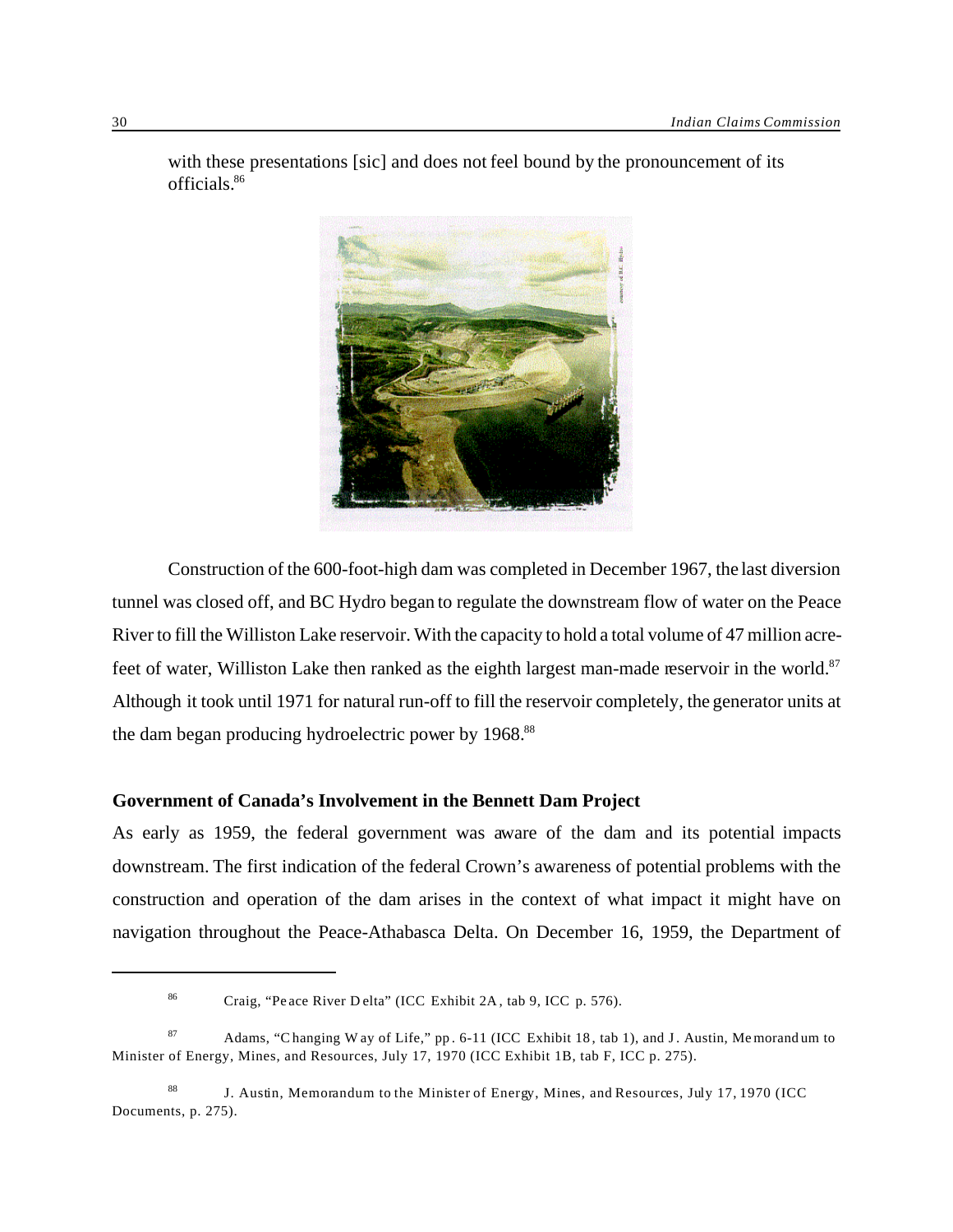Northern Affairs and National Resources, Water Resources Branch, produced a preliminary report which "outlined the effects to be expected assuming various methods of filling and operating the reservoir. . . ."<sup>89</sup> Since there was little data available at the time to predict accurately the effects of the dam, the Water Resources Branch conducted a study, resulting in the June 1962 report entitled "The Effect of Regulation of the Peace River: Interim Report No. 1." It states that the dam would "materially affect the regimen of the Peace River and thus the Slave River, Great Slave Lake and the Mackenzie River"; the report went on to say that it was "not obvious without investigation whether the project would be beneficial or detrimental to navigation, but any detrimental effect would probably be most serious during the filling of the reservoir."<sup>90</sup>

It is important to note that the Water Resources Branch was asked to study the potential effects of the dam based on the following flow levels in the reservoir-filling program developed by the Peace River Power Development Company in December 1959:

There will be no interference with the natural flow of the Peace River until the diversion tunnels are closed and the reservoir commences to fill.

In each year thereafter during the construction period, it is proposed to maintain the following minimum daily average flows at the B.C.-Alberta boundary, except as lesser quantities may be agreed to by the appropriate authorities:

- (i) throughout the year, a flow at the rate of 6,000 cfs and subject thereto
- (ii) after breakup the natural flow of the river entering the reservoir until the river flow exceeds 20,000 cfs at the boundary
- (iii) from this time a flow at the boundary at the rate of 20,000 cfs until the natural flow of the river falls below this figure, and

 $90$  Department of Northern Affairs and National Resources, Water Resources Branch, "The Effect of Regulation of the Peace River, Interim Report No. 1," June 1962 (ICC Exhibit 1A, tab 3, ICC p. 56).

<sup>89</sup> Department of Northern Affairs and National Resources, Water Resources Branch, "The Effect of Regulation of the Peace River, Interim Report No. 1," June 1962 (ICC Exhibit 1A, tab 3, ICC p. 56). The 1962 study conducted by the federal government refers to a document dated December, 16, 1959, entitled "Preliminary Investigation into the Effect of Regulation of the Peace R iver on Lake Athabasca and the S lave River."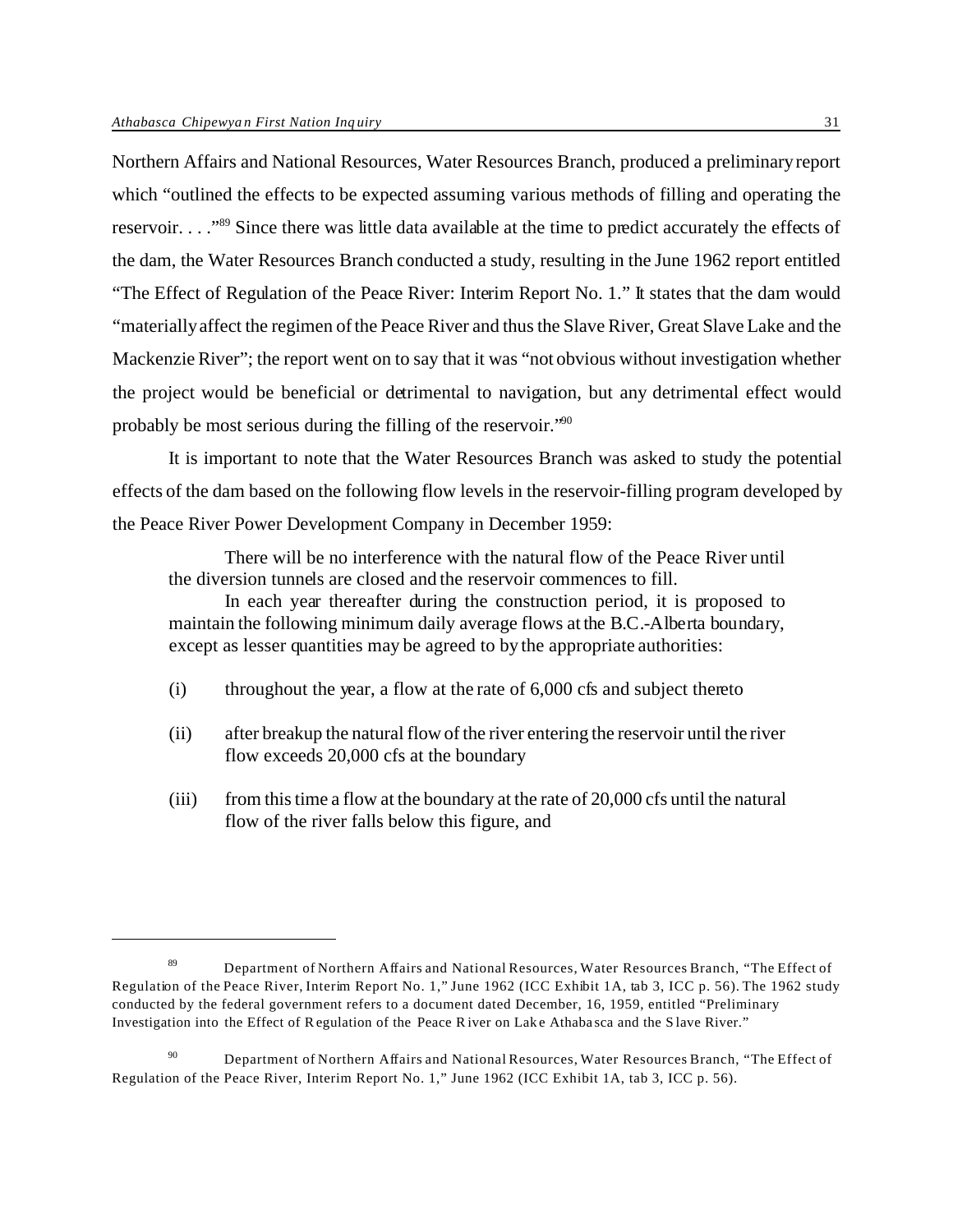(iv) thereafter the natural flow of the river entering the reservoir until 30 September, subject in the period 1 September to 15 September inclusive to a flow at the rate of  $25,000$  cfs at the boundary.<sup>91</sup>

Based on these flow levels, the report estimated that water levels in Lake Athabasca would be reduced by 2.5 feet in low water years and 3.5 feet in a high water year, but concluded that "[n]avigation should not be adversely affected once the storage reservoir at Hudson Hope is filled and the power plant is in operation, but such a conclusion would have to be verified when the method of operation becomes known."<sup>92</sup> With regard to the dam's general effect on the delta, the report concluded that:

The only doubtful area is in Lake Athabasca and the Athabasca River delta, where some dredging is necessary under natural conditions. If the maximum seasonal level of Lake Athabasca were lowered by two or three feet, the water gradients in the delta would be increased. This would undoubtedly cause changes in the delta, but the nature of these changes would be difficult to predict. At the present time it is thought that the delta would move further into the lake, and that it is possible that more dredging might be necessary in the lake in a low water year.<sup>93</sup>

The Commission is wary of placing too much reliance on the conclusions set out in the 1962 report because the licence granted to BC Hydro provided for a minimum flow level of only 1000 cfs at all times. According to a 1969 report by the Inland Water Branch of the federal Department of Energy, Mines, and Resources, the conditions in the licence were modified twice in 1968 to allow a minimum of 1000 cfs from July 16 to September 30, 1968, and a minimum of 10,000 cfs or the natural flow, whichever was less, from the period from December 1, 1968, to March 31, 1969. This 1969 report, however, also addressed navigation downstream from the Peace River and concluded

<sup>91</sup> Department of Northern Affairs and National Resources, Water Resources Branch, "The Effect of Regulation of the Peace River, Interim Report No. 1," June 1962 (ICC Exhibit 1A, tab 3, ICC p. 3). Note that the minimum flow level provided for in the reservoir-filling program is co nsistent with the minimum level agreed to between the Alberta government and the Peace River D evelopment Comp any.

 $92$  Department of Northern Affairs and National Resources, Water Resources Branch, "The Effect of Regulation of the Peace River, Interim Report No. 1," June 1962 (ICC Exhibit 1A, tab 3, ICC p. 58).

<sup>&</sup>lt;sup>93</sup> Department of Northern Affairs and National Resources, Water Resources Branch, "The Effect of Regulation of the Peace River, Interim Report No. 1," June 1962, p. 21 (ICC Exhibit 1A, tab 3, ICC p. 59).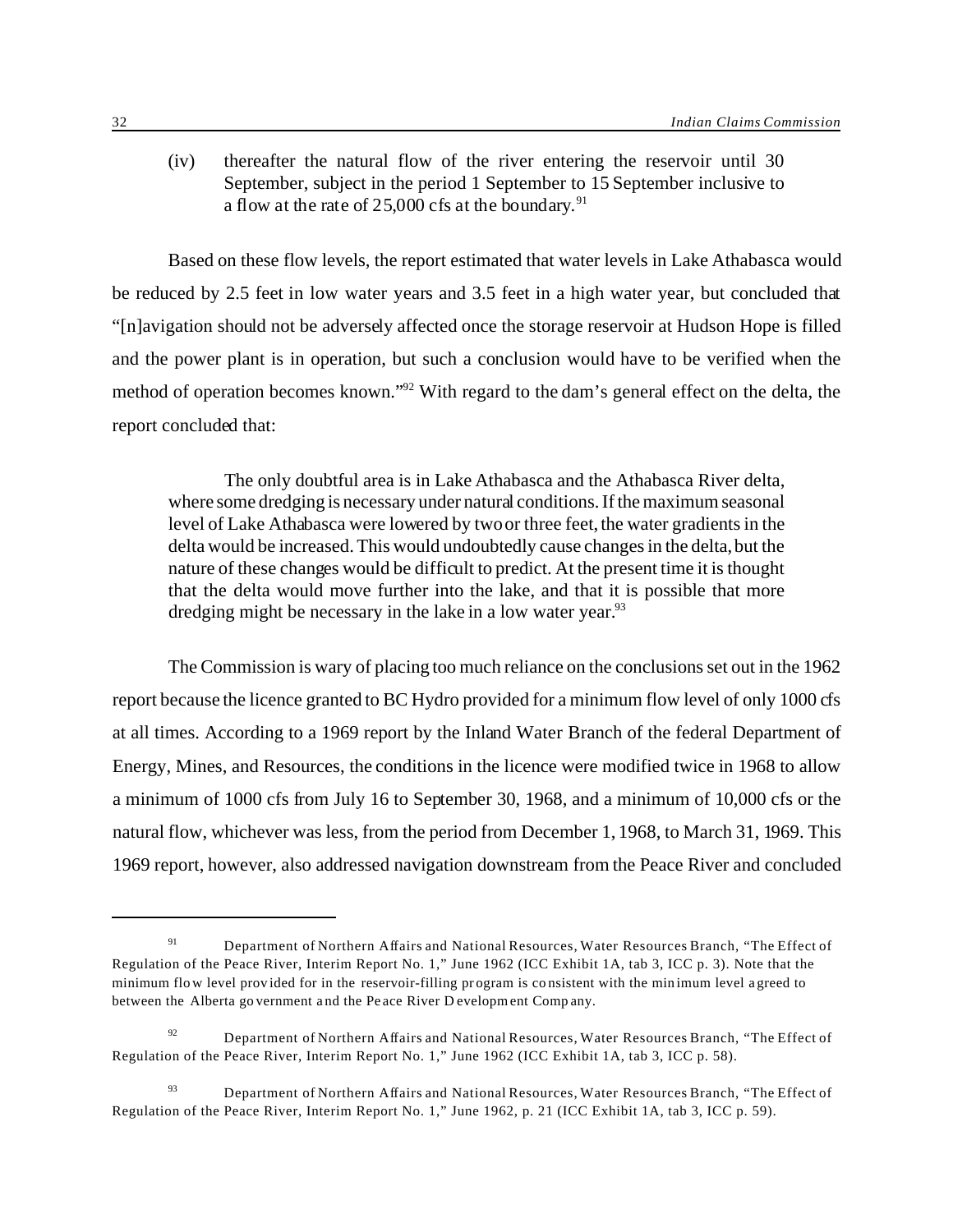that once the dam was in full operation, and assuming an almost constant release of about 36,000 cfs, "the overall effect may be beneficial because of reductions in flood peaks and increases in low flows."<sup>94</sup> The report confirmed that the effects on water levels would be most severe during the period the reservoir is being filled.

On August 12, 1969, a meeting took place between Ray Williston, BC Minister of Lands, Forests, and Water Resources, and an undisclosed federal minister "to discuss water matters of joint interest." An internal memorandum on the consultative meeting with British Columbia confirms that the federal government proposed a special meeting in the fall of 1969 with officials from the Departments of Indian Affairs and Northern Development and Energy, Mines, and Resources and BC officials "to discuss the Bennett Dam problem," but BC officials were "defensive" and claimed that the long-term regulation of the Peace River would improve flows for downstream navigation.<sup>95</sup> The memorandum does not disclose whether the Department of Indian Affairs made any representations to BC officials on behalf of the Athabasca Chipewyan Band or other aboriginal residents of the area.

When BC Hydro began regulating the flow levels of the Peace River to fill the reservoir in 1968, no formal warning of the flow reduction had been given to downstream residents, and no environmental or social studies were undertaken to determine the effects of the dam.<sup>96</sup> Yet, similar studies completed in relation to earlier dam projects on the Kootenay and Columbia River systems indicated that detrimental environmental impacts on fisheries and wildlife downstream of the reservoirs could be anticipated.<sup>97</sup> These studies relating to the Kootenay and Columbia Rivers

<sup>96</sup> Michael Harvey, Lyndburst Environment Management, Sherwood P ark, Alberta, *Impacts of Hydro Projects on Indian Lands in Western Canada: Indian Strategies*, prepared for Resource Deve lopment Im pacts Directorate, Indian and Northern Affairs Canada, September 30, 1984 (ICC Exhibit 1B, tab Y, ICC p. 331).

<sup>97</sup> For example, see I.L.Withler, "Fisheries Problems Associated with Development of the Peace River and Its Tributaries for Hydro-electric Purpose," B.C. Fish and Wildlife Branch, Fish. Mgmt. Rep. 31, 1959; F.P. Mahler, "A Preliminary Report on the Effects on Fisheries of Four Dams Proposed for the Columbia and Kootenay Rivers in British Columbia." B.C. Fish and Game Branch, Fish. Mgmt. Rep. 34, 1961; G.R. Peterson and I.L. Withler, "Effects on Fish and Game Species of Development of the Duncan Dam for Hyd roelectric Purposes," B.C. Fish and Wildlife Branch, Fish. Mgmt. Rep. 8, 1965; I. Smith and S. Harrison, "The Waterfowl and Furbearer

<sup>94</sup> Department of Energy, Mines, and Resources, Inland Waters Branch, "The Effect of Bennett Dam on Downstream Levels and Flows," June 1969 (ICC Exhibit 1B, tab 13, ICC p. 415).

<sup>95</sup> A.T. Davidson to Mr M cLeod, August 19, 1969 (ICC Exhibit 1B, tab A, ICC p. 265).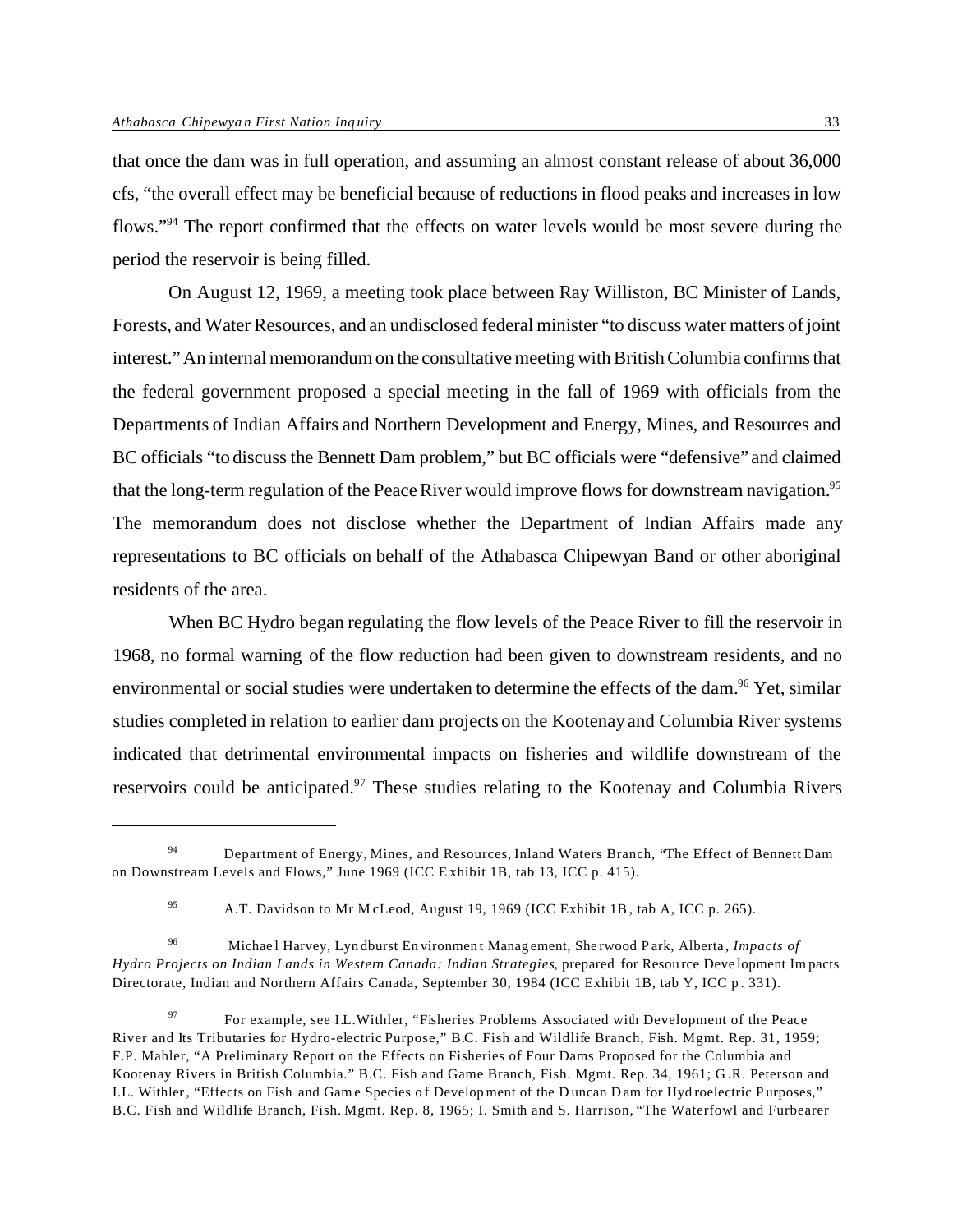prompted concerns in the mid-1960s among professional biologists in the Canadian Wildlife Service and the Alberta Fish and Wildlife Division regarding the Bennett Dam and the potential for harmful effects on the Peace-Athabasca Delta ecosystem as early as the mid-1960s. Accordingly, in 1965-66, the Canadian Wildlife Service requested funding to conduct an environmental assessment of the delta, but the funding was not granted until 1969.<sup>98</sup>

A 1969-70 preliminary progress report, authored by H.J. Dirschl and released by the Canadian Wildlife Service in March 1970, indicated that the reduced water levels had already had an impact on the water regime, vegetation pattern, and waterfowl use of the delta. The report made the following comments regarding flooding of the delta, the Bennett Dam and the delta region's economy:

This extensive delta region is maintained through inundation by silt-laden waters, silt deposition, and water retention in shallow basins. The resurgence and retention of water on the delta depends upon the spring and summer flood levels of the Peace, Athabasca, and Birch rivers. Since the filling of the reservoir behind the Bennett Dam was begun in spring, 1968, flows have remained quite low. *Although the total annual flow will slightly increase . . . the discharge pattern will follow the seasonal requirements for electricity in British Columbia. Thus we can expect low discharge in the summer and high flow in the winter – a reversal of the natural water regime . . . This reduction in water area and the concomitant lowering of the water table is expected to cause significant changes in the vegetation pattern, such as encroachment of willows into sedge meadows, and to have detrimental effects on waterfowl and muskrat habitats.*

The Peace-Athabasca Delta is important for waterfowl production, but is particularly renowned as a moulting area and as a staging area for the fall migration of ducks and geese. It has also been a significant producer of muskrats and other furbearers – an important source of income for the approximately 1,500 Indian and Metis residents of Fort Chipewyan and vicinity.<sup>99</sup>

Resources of the Libby Reservoir," B.C. Fish and Wildlife Branch Report, 1969, referred to in Green, "Preliminary Assessment" (ICC Exhibit 1A, tab 1, ICC p. 19).

<sup>98</sup> Green, "Preliminary Assessment" (ICC Exhibit 1A, tab 1, ICC pp. 19-20).

<sup>&</sup>lt;sup>99</sup> Canadian Wildlife Service, Prairie Migrato ry Bird Research Centre, Annual Progress Report, 1969-70, H.J. Dirschl, "Ecological Evaluation of the Peace-Athabasca Delta," March 1970 (ICC Exhibit 1A, tab 2, ICC pp. 47-48). Emphasis added.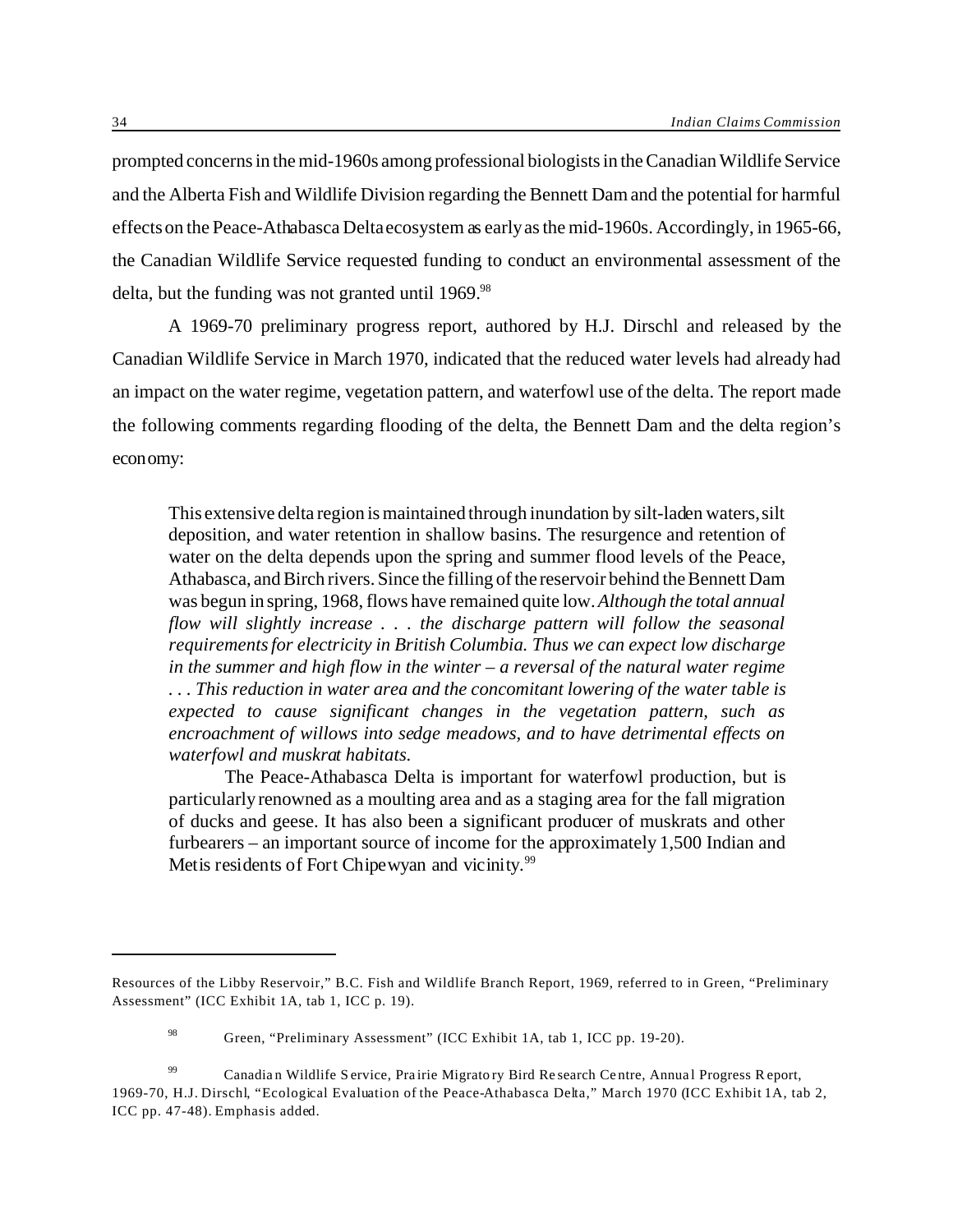By 1970, concerns over the environmental impact on the delta began to intensify. On January 11, 1970, an internal memorandum to Jack Davis, the federal Minister of Fisheries and Forestry, recognized the impact the Bennett Dam was having on areas of federal responsibility:

The problem of low flows in the Peace River, as a result of the Bennett Dam in British Columbia, is a major concern of the Federal Government, because the area primarily affected, that is the Delta of the Athabaska (sic) and Peace Rivers in Lake Athabaska, lies within Wood Buffalo National Park. The Federal Government has responsibilities in addition because lower water levels in Lake Athabaska may affect navigation downstream on the Slave and Mackenzie Rivers. . . .

*Ecologists have stated that a continuation of low water levels in the Athabaska Delta will permanently damage the vegitation (sic) and in turn the animal life. They say that it is especially necessary that high-level flood flows should enter the Delta not later than the spring of 1972, in order to avoid permanent damage.* It is clear that the basic principles of our National Parks, i.e., to preserve examples of Canada's national habitat, may be endangered in this case. *In addition, as a result of damage to fish and muskrat stocks, the welfare of Indians and Metis people in this area is in jeopardy.*<sup>100</sup>

The memorandum also confirms that the federal government organized a Federal-Provincial Task Force (with representatives from Canada, Alberta, Saskatchewan, and British Columbia) to study the ecological and social problems associated with the dam and offer its recommendations within 11 months on remedial measures and "engineering solutions for both the immediate and long term restoration and management of the Delta." However, representation of BC officials on this task force – and others that would follow – was short-lived, and there is no record before the Commission that the task force completed its mandate and made any recommendations in regard to the delta.

In June 1970, an ad hoc group of 13 concerned scientists led by W.M. Schultz submitted a report entitled *Death of a Delta – A Brief to Government* to the Prime Minister of Canada, Pierre Trudeau, and the Premier of Alberta, H.E. Strom, along with "a plea for action to halt further deterioration of the Delta region in Northeastern Alberta." The report summarized the impacts of the Bennett Dam on a broad range of subjects relating to hydrology, national park values, waterfowl use,

<sup>100</sup> John Mullally, Executive Assistant, Office of the Minister of Fisheries and Forestry, to A.T. Davidson, January 11, 1970 (ICC Exhibit 1B, tab 12B, ICC pp. 266-67). Emphasis added.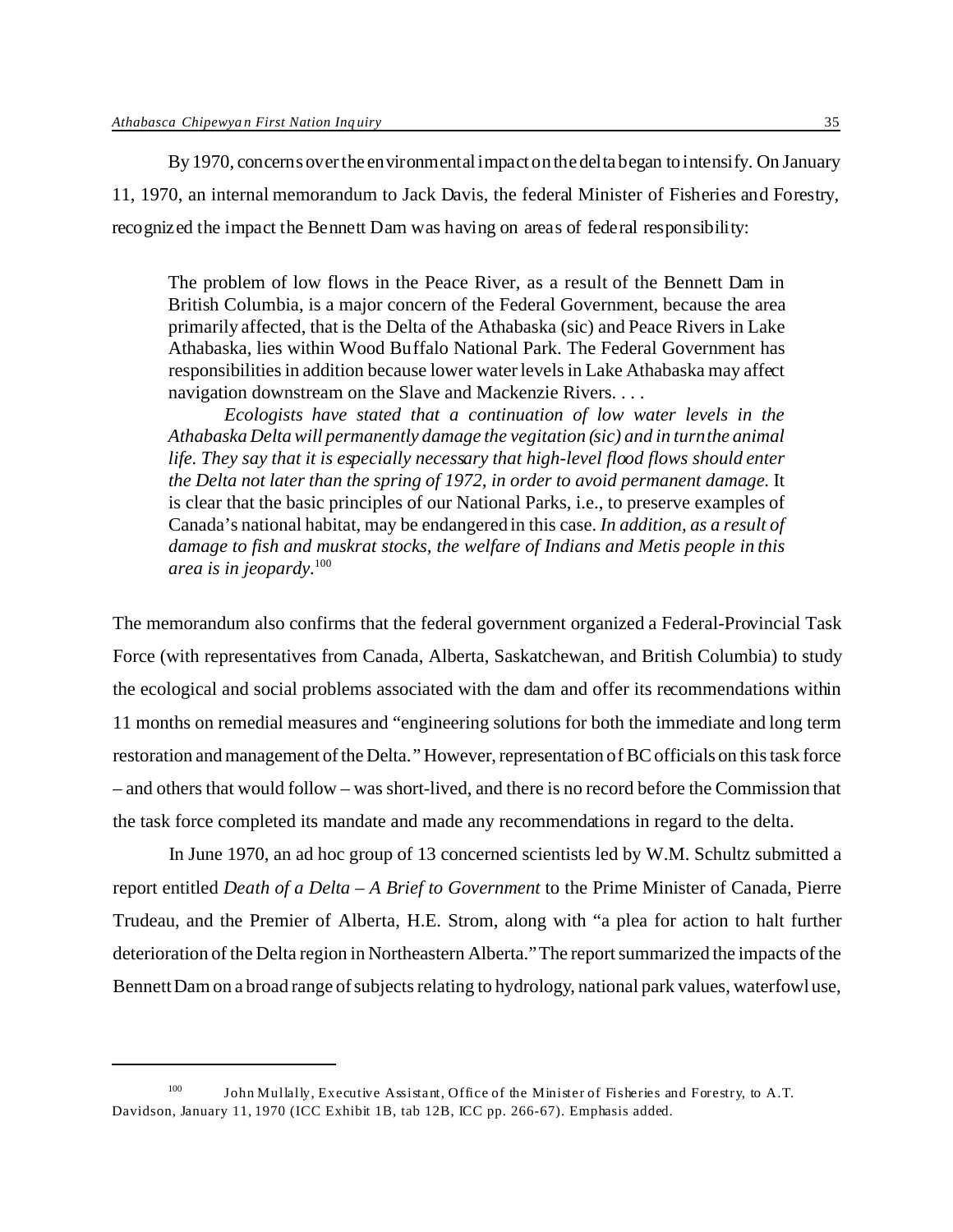fur trapping, fishing and hunting, the local economy, transportation, and recreational and tourist potential. Under the heading "Human Values and Civil Rights," the report states:

The disruption and dislocation of a way of life for many northern Alberta people have not been considered. They are to be deprived of a means of livelihood without so much as an attempt being made by provincial or federal governments to investigate in advance in what ways the construction of the dam would affect them. They should, as residents of Alberta, have been adequately informed as to the consequences of regulation of the Peace River, and they should have had representations made on their behalf before it was too late to do anything about it. $101$ 

In view of these concerns, the report recommended that the affected governments take immediate action to study the present and anticipated conditions in the delta with a view towards remedial measures to restore the delta to its pre-dam condition. In the event that such restoration is not possible, the report stated, compensation should be provided to Alberta residents directly affected by the dam.<sup>102</sup>

On July 2, 1970, Alberta Premier Harry Strom wrote to Prime Minister Pierre Trudeau in regard to the concerns raised in *Death of the Delta* and the "growing controversy over the W.A.C. Bennett Dam in British Columbia and its effects on the water levels of Lake Athabasca, particularly with respect to the delta area in the vicinity of Fort Chipewyan." Premier Strom wrote:

In addition to the observed disbenefits to the trapping industry, and the anticipated adverse results to the commercial fishing industry over the entire lake, affecting the livelihood of 1,500 people, a wildlife habitat of 1,000 square miles is being subjected to drastic change. Although it is difficult to predict at this time what the final outcome of this change might be, indications are that Canada will lose one of the most significant natural ecological environments to be found anywhere on the North American Continent.

The widespread ramifications of the situation have given Alberta cause for concern. However, the problem is not of Alberta's making. The majority of the

<sup>101</sup> Peace A thabasca D elta Comm ittee, *Death of a Delta - A Brief to Government* (Edmonton: Peace Athabasca Delta, 1970) (ICC Exhibit 2A, tab 9, ICC p. 594).

<sup>102</sup> Peace A thabasca D elta Comm ittee, *Death of a Delta – A Brief to Government* (Edmonton: Peace Athabasca Delta, 1970) (ICC Exhibit 2A, tab 9, ICC p. 599).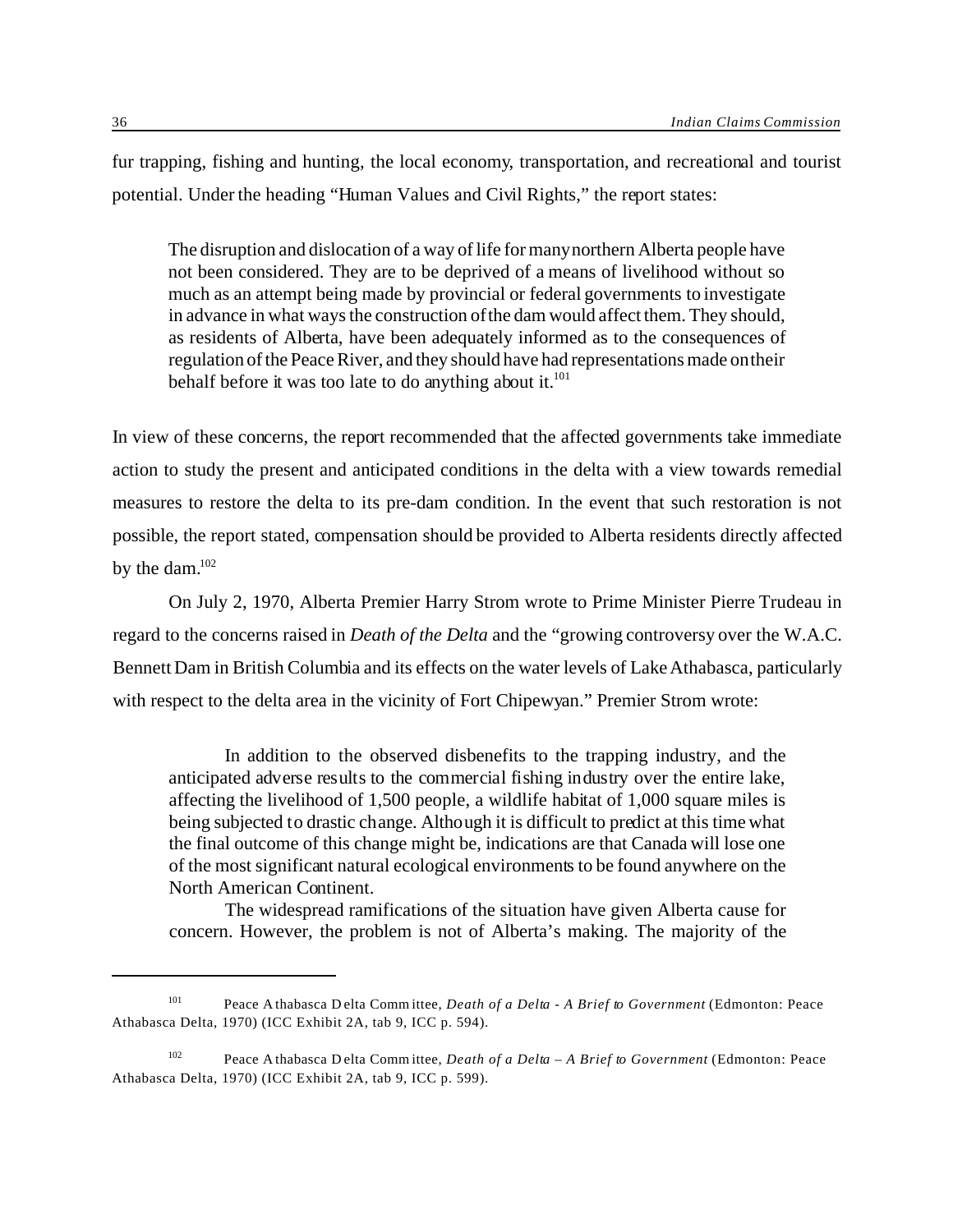affected area is under Federal jurisdiction, and the ramifications of the problem, as well as its cause, have national implications. Therefore, the Government of Alberta contends that the Government of Canada has a responsibility and an obligation to rectify the present situation. I am sure you will agree only Canada can be held responsible for any detrimental effects that may accrue in the future.<sup>103</sup>

Premier Strom requested that Canada take "some remedial action, even if only temporary or experimental in nature," before it was "too late to effectively salvage the situation at all." For its part, Alberta had already undertaken studies and data collection through the Water Resources Division.

Premier Strom's letter triggered a flurry of activity within federal government agencies and departments. On July 13, 1970, the Deputy Secretary to the Cabinet (Federal-Provincial Relations) wrote to the Deputy Minister of Energy, Mines, and Resources, J. Austin:

The Department of Indian Affairs and Northern Development has, of course, a direct interest as it relates to national parks territory, wildlife within the parklands, and the economic condition of Indian populations; and the Department has considerable background knowledge at its disposal on this problem. Other federal departments will also have certain interests. I believe, however, this question has ramifications which go beyond what remedial action may be taken in Alberta and the North West Territories insofar as they relate to the control of water resources and involve the possibility of negotiations with the Province of British Columbia.<sup>104</sup>

The Deputy Minister was, therefore, requested to convene a meeting among all interested departments, including the Privy Council Office, and prepare a letter of response for the Prime Minister's signature.

Deputy Minister Austin responded on July 17, 1970, in a detailed memorandum to his Minister regarding the Peace-Athabasca Delta and the Bennett Dam. Key excerpts from Austin's comprehensive memorandum are set out below:

<sup>103</sup> John A. MacDonald, Deputy Minister, Public Works, to J. Austin, Deputy Minister, Energy, Mines and Resources, Ottawa, August 14, 1970 (ICC Exhibit 1B, tab 12N, ICC pp. 271-72).

<sup>104</sup> E. Gallant, Deputy Secretary to the Cabinet (Federal-Provincial Relations), Privy Council Office, to J. Austin, Deputy Minister, Energy, Mines and Resources, Ottawa, July 13, 1970 (ICC Exhibit 1B, tab 12E, ICC p. 273).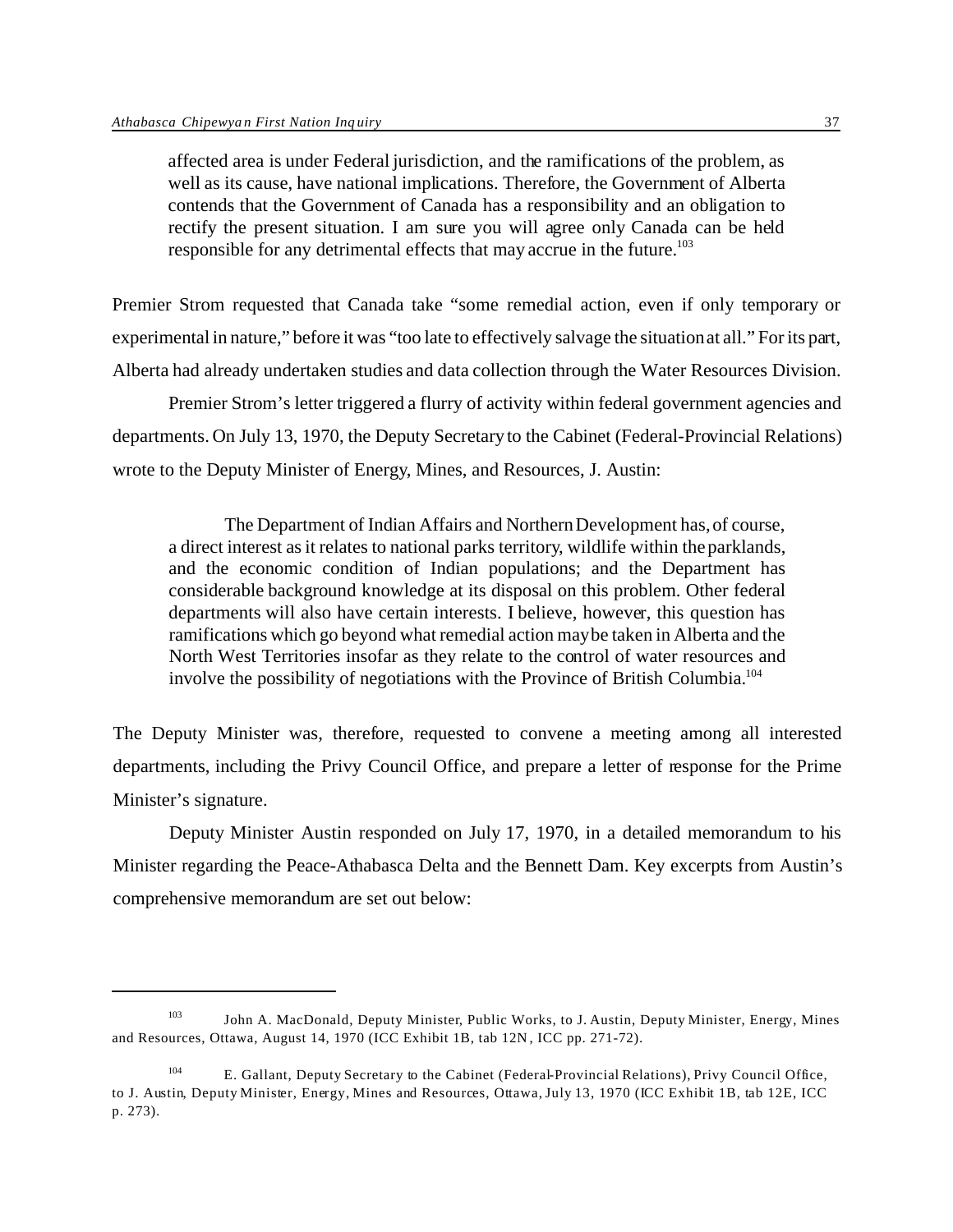1. Bennett Dam was licensed in 1962 by the Comptroller of Water Rights of British Columbia. Advised by Public Works that a federal permit was required under the*Navigable Waters Protection Act*, the province refused to make application on the ground that the Peace River was not considered navigable at the dam site. Public works referred the matter to the Department of Justice which opined that the Act did apply. *Public Works decided not to press the province, although a memo dated April 18, 1967 by the Deputy Minister of that Department to his Minister indicates that the dam is considered illegal*.

2. The total volume of water to be held in the reservoir behind Bennett Dam is 57 million acre-feet, making it the eighth largest man-made reservoir in the world . . . Minimum releases from the reservoir were governed by the 1962 conditional water license granted by the province. However, in the spring of 1968 outflows were reduced from the 10,000 c.f.s. requirement of the licenses to about 1,000 c.f.s. Low natural runoff at this time aggravated the situation throughout the Mackenzie system.

3. The Schultz Report erroneously attributes the low water levels in the Athabaska [sic] Delta entirely to the Bennett Dam. In fact, the hydrological and ecological effects noted resulted from an unfortunate coincidence of rapid filling of the reservoir behind Bennett Dam*and* below normal precipitation during this period . . .

4. *Damage to wildlife habitat in the vicinity of Lake Athabaska has been immediate and severe.* Some problems for downstream navigation were also experienced (there were other contributing factors here). Over the long-term in which the Peace flows are regulated by the Bennett Dam, the induced changes in river regime should prove beneficial for navigation on the Mackenzie system. *But as a consequence of the elimination of normal spring flooding, ecological changes will still occur, if less drastically than initially. The ultimate effects of a controlled river on channel scouring, on sedimentation and bank slides, as well as on plant and animal life which had adapted to the natural patterns of fluctuating flow, remain to be determined*.

5. The Schultz report recommends that the outflows of Lake Athabaska be obstructed as a temporary measure to maintain higher levels in the lake . . .

6. The major federal interest involved in the controversy would appear to be:

(a) Navigation*.* Public Works procrastinated over whether to invoke the *Navigable Waters Protection Act* until it was too late to exert much influence on B.C. Hydro and Power Authority.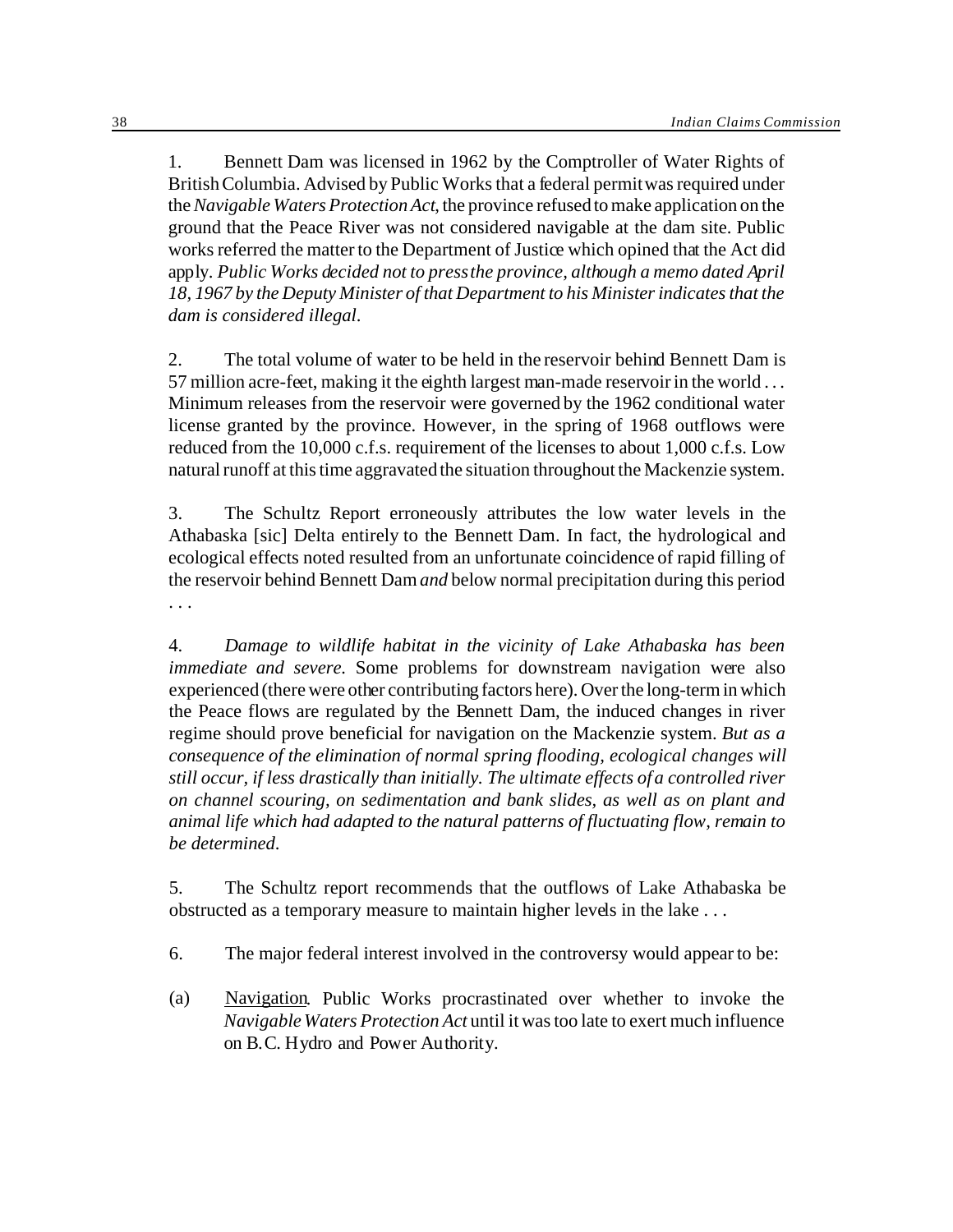- (b) Fisheries. The Winnipeg office of Department of Fisheries was of the opinion in the summer of 1968 that the fisheries on the Slave River would not be harmed unless levels fell below those forecast at that time.
- (c) Wildlife. National Parks. The Migratory Birds Treaty as administered by the Canadian Wildlife Service and National Parks policy as administered by the National and Historic Parks Branch seemed to play no important role in the earlier stages of the controversy. Both agencies were in the former Department of Northern Affairs and National Resources, but little consultation seems to have taken place on the Peace developments between them and the Water Resources Branch of that Department.
- (d) Federal Proprietary Rights in Indian Reserves and in the Northwest Territories. *Damages from reduced flow downstream on riparians which included an Indian reserve and trapping and navigation users in the Territories might have been used to make representation to British Columbia, but were not*.
- (e) Interprovincial River Conflict. Federal involvement to resolve a controversy between two provinces over the use of a common river was made difficult because the province of Alberta never registered any formal complaint, to the best of our knowledge.

Federal agencies throughout seemed to take little active interest in the Peace development beyond downstream navigation.<sup>105</sup> On July 20, 1970, the Deputy Minister of Indian Affairs, H.B. Robinson, wrote a letter to

Deputy Minister Austin identifying his Ministry's "vital interest" in the impacts of the Bennett Dam:

Indians and Metis in the Fort Chipewyan area previously derived between \$100,000 to \$250,000 a year from harvesting muskrat, ducks and geese in the Delta and on Lake Athabasca, not to mention the commercial fishing activity. Also there has been a very serious loss of country food resources for these people to which no dollar value can be assigned. These resources are all now in jeopardy with grave social consequences and the prospect of sharply accelerating welfare costs for this department as well as for the province . . .

Finally, the Delta and the shallow lakes surrounding it form a unique part of the Wood Buffalo National Park and the drastic alteration in the ecology of such a large area reduces park values very significantly . . .

<sup>&</sup>lt;sup>105</sup> J. Austin, Deputy Minister, Energy, Mines and Resources, Ottawa, Memorandum to the Minister, July 17, 1970 (ICC Exhibit 1B, tab 12F, ICC pp. 275-76).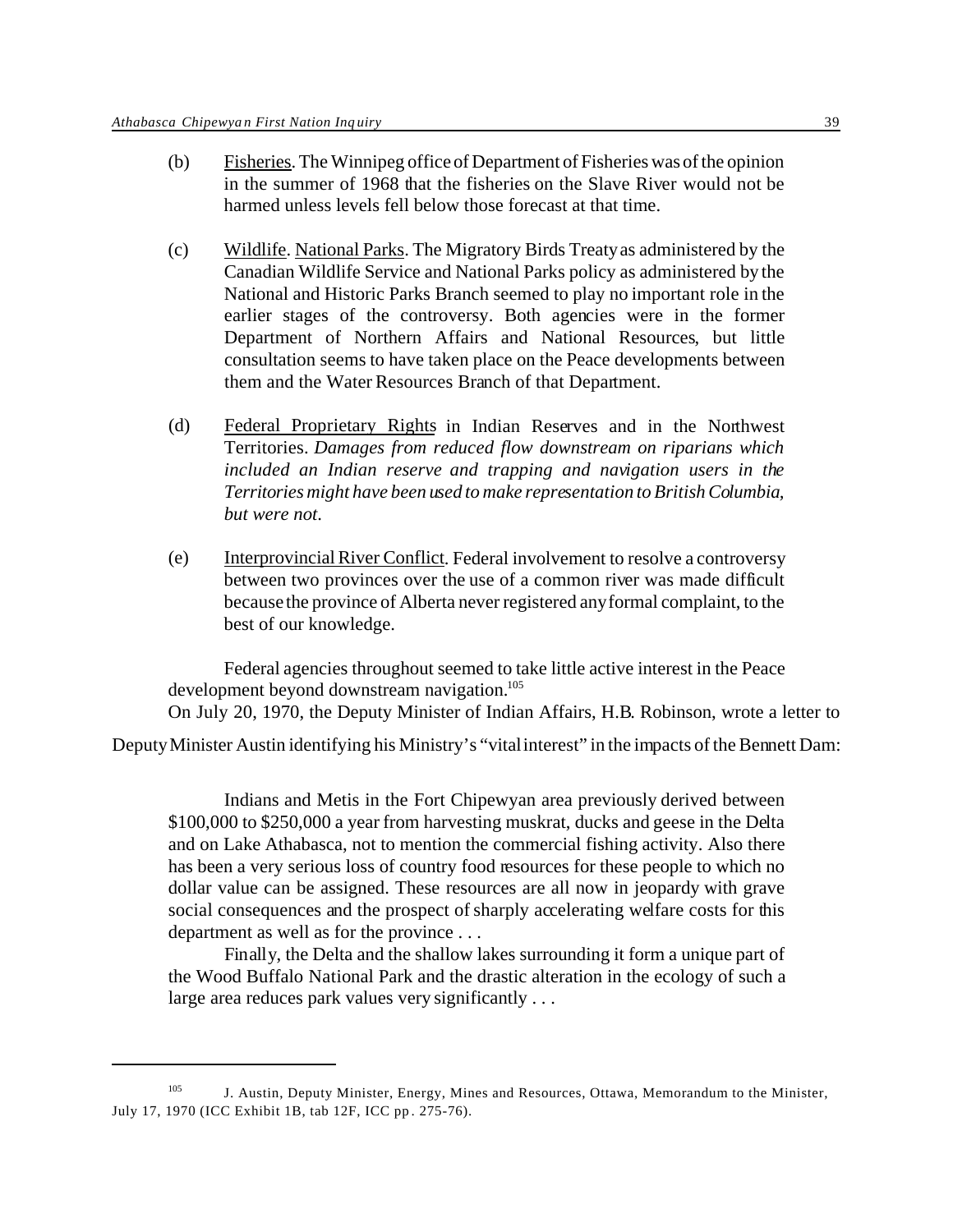I am told that solutions to the problem will be difficult and could be very costly because of the soil and hydrological characteristic of the Peace-Athabasca Delta. *A much simpler method might be, by arrangement with British Columbia, to arrange for an artificial release of waters from the dam which would, as far as possible, duplicate the spring flood conditions* . . .

The downstream problems associated with the Bennett Dam illustrate additional complex factors which I believe must be taken into account in relation to all water impoundment schemes in the future. In this particular instance the leadership role which I think the Federal Government must play in developing policies and programs is reinforced by the special impact this dam has had in social and ecological terms upon federal interests.<sup>106</sup>

Robinson offered to provide input into the Prime Minister's draft letter of reply to Premier Strom and suggested that a meeting be arranged with interested departments to discuss the matter.

On August 7, 1970, a letter from an undisclosed author in Ottawa to J.J. Greene, Minister of Energy, Mines, and Resources, expressed concerns over the environmental problems in the delta and placed part of the responsibility at the feet of the federal government:

I find the brief [*Death of a Delta - A Brief to Government*] an objective and oppressive statement of what seems to me to be a disaster attributable in part to the inadequate planning. The fact that most of the Delta lies within a national park implicates the federal government in more ways than one. The fact, too, that some 1,300 Indian and Metis people make a subsistence living in this area is also of serious concern from the federal viewpoint. $107$ 

Following an intensive round of internal consultations, Prime Minister Trudeau responded to Premier Strom's letter on August 12, 1970. He wrote that he shared Premier Strom's concerns regarding the environmental and social consequences of the Bennett Dam and noted that updated information had allowed a clearer picture of the dam's consequences on the delta to emerge. Trudeau's letter went on to outline a proposed strategy to address mutual concerns:

<sup>106</sup> H.B. Robinson, D eputy Minister, Indian Affairs and No rthern Development, to J. Austin, De puty Minister, Energy, Mines and Resources, Ottawa, July 20, 1970 (ICC Exhibit 1B, tab 12G, ICC pp. 279-80).

<sup>107</sup> To J.J. G reene, M inister of Energy, Mines and Resources, Ottawa, August 7, 1970 (ICC Exhibit 1B, tab 12K, ICC p. 286). The author of this letter was not disclosed on account of section 19(1) of the *Access to Information Act*.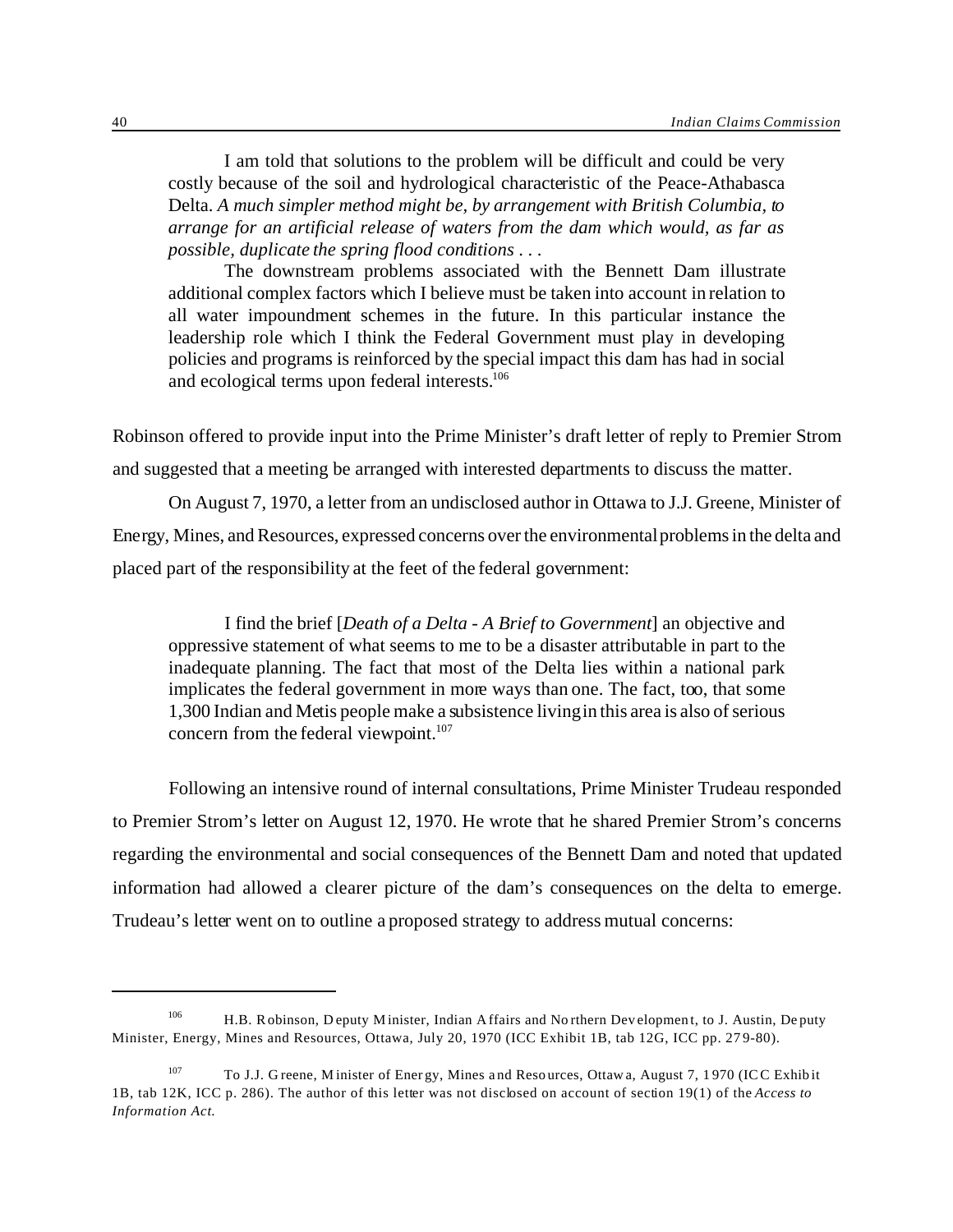This does now appear to be a situation in which the consequences of inaction on the part of the government concerned would be most unfortunate. As a first concerted step, therefore, it seems to me that we should seek to make sure that we have a common understanding of the causes, damages and possible remedies. I have asked the Minister of Energy, Mines and Resources to undertake responsibility on the federal side for organizing whatever action is necessary to arrive at this common understanding. I would now like to suggest that there be a meeting of officials to exchange information and undertake a joint examination of the many aspects of this problem as soon as possible. If you are in agreement, and if the Government of British Columbia also agrees, I would hope that such a meeting could take place in late September.<sup>108</sup>

Prime Minister Trudeau wrote a similar letter to Premier Bennett on the same day, but this letter is different in that it reminds the Premier that the "increasingly severe social and environmental conditions existing in Lake Athabasca and the delta area" may have an impact on federal responsibilities relating to "national parks territories, to wildlife within the parklands and to the economic conditions of Indian populations."<sup>109</sup> The Commission has no record of any response to either of the Prime Minister's letters.

On August 14, 1970, the question of whether the federal *Navigable Waters Protection Act* applied to the regulation of flow levels on the Peace River was discussed again in a letter from the Deputy Minister of Public Works to Deputy Minister Austin of Energy, Mines and Resources. The letter, which summarized events from 1959 to 1966, states that the Deputy Minister of Public Works, Major-General H.A. Young, "reminded" the province of British Columbia of the requirements of the *Navigable Waters Protection Act* (*NWPA*) on October 24, 1962.<sup>110</sup> At that time, the *NWPA* provided that no work could be built on a navigable waterway unless the work, site, and plans were approved by the Minister of Public Works prior to the commencement of the operation.<sup>111</sup> On

<sup>108</sup> Pierre Elliott Trudeau, Prime Minister of Canada, to Harry E. Strom, Premier, Province of Alberta, August 12, 1970 (ICC Exhibit 1B, tab 12M , ICC pp. 291-93).

<sup>&</sup>lt;sup>109</sup> Pierre Elliott Trudeau, Prime Minister of Canada, to W.A.C. Bennett, Premier, Province of British Columbia, August 12, 1970 (ICC Exhibit 1B, tab 12L, ICC pp. 288-90).

<sup>110</sup> John A. MacDo nald, Deputy Minister, to J. Austin, Deputy Minister, Energy, Mines and Resources, Ottawa, August 14, 1970 (ICC Exhibit 1B, tab 12N, ICC p. 294).

<sup>111</sup> *Navigable Waters Protection Act*, RSC 1952, c. 193, as amended by SC 1956, c. 41.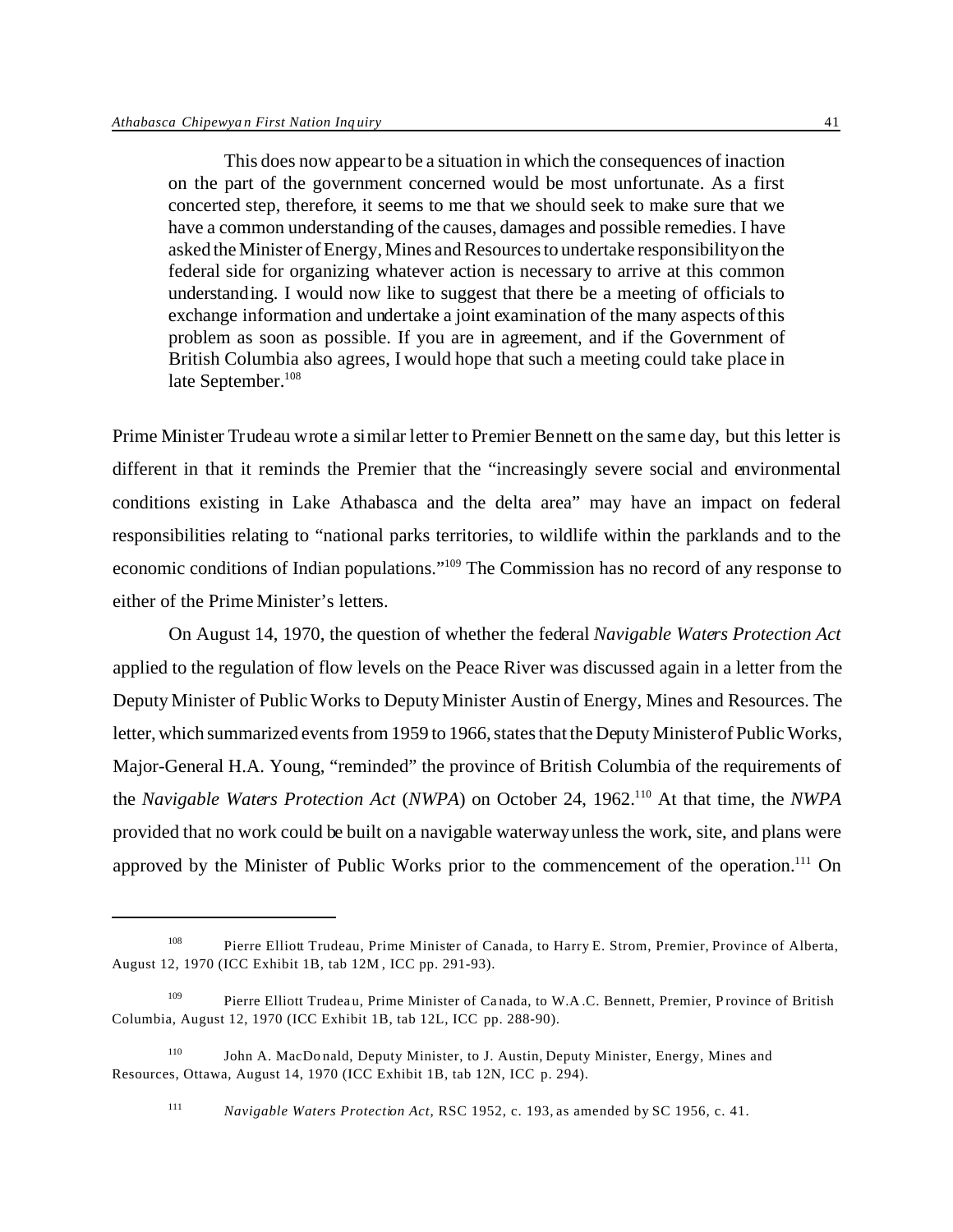November 7, 1962, the Chairman of BC Hydro and Power Authority, Dr G.M. Shrum, stated its position that the Act did not apply because, according to its legal advice, the dam "structure was sited at a location where no navigation could take place." Public Works, however, was of the opinion that the *NWPA* did apply and that the dam was, therefore, illegal. At any rate, neither the province nor BC Hydro applied for or obtained a licence under the *NWPA*.

Despite Prime Minister Trudeau's request to BC Premier Bennett for a meeting among all interested federal and provincial officials, it appears that the BC government was not prepared to participate in any joint initiative to study the problem and to develop practical solutions to address environmental damages to the delta. According to a November 6, 1970, memorandum to the federal Minister of Fisheries and Forestries, the Canada-Alberta Joint Consultative Committee met in October to consider the problem of low water levels in the delta, but participants at "the meeting deplored the lack of ability to involve B.C. in discussions and there seemed to be a general feeling of helplessness with regard to the situation." The memorandum goes on to state that:

4. We have now been told by both Alberta and Saskatchewan fisheries people that serious fish problems exist due to the low water levels resulting from closing the dam to fill Williston Reservoir. Until last week the situation has not been represented as a fisheries problem.

5. If we can obtain adequate documentation of the fisheries problems then the *Fisheries Act* provides a very effective tool for the initiation of technical discussions with B.C. Hydro (not the B.C. Government). There are many similar instances in the past where once responsibility has been established the owner has cooperated readily to reduce the impact of the problem, i.e. Stellako River, Cheakamus River, Ash River, and most recently at Kettle Rapids on the Nelson River, to name a few. In every case the operative section has been Subsection 10 of Section 20. In each case the problem has been solved through technical discussions based on knowledge, the weight of the law, and with encouragement and support from the executive levels.<sup>112</sup>

On December 9, 1970, Jack Davis, the Minister of Fisheries and Forestries, wrote to his counterpart in British Columbia, Ray Williston, Minister of Lands, Forests, and Water Resources

<sup>112</sup> K.C. Lucas, Director General, Environmental Quality Directorate, to the Minister, November 6, 1970 (ICC Exhibit 1B, tab 12O, ICC p. 296). Section 20(1) of the *Fisheries Act*, RSC 1970, c. F-14, stated that "[t]he owner of any slide, dam, or other obstruction shall permit to escape into the riverbed below the said slide, dam, or other obstruction, such quantity of water, at all times, as will, in the opinion of the Minister, be sufficient for the safety of fish and for the flooding of the spawning grounds to such depth as will, in the opinion of the Minister, be necessa ry for the safety of the ova deposited thereo n."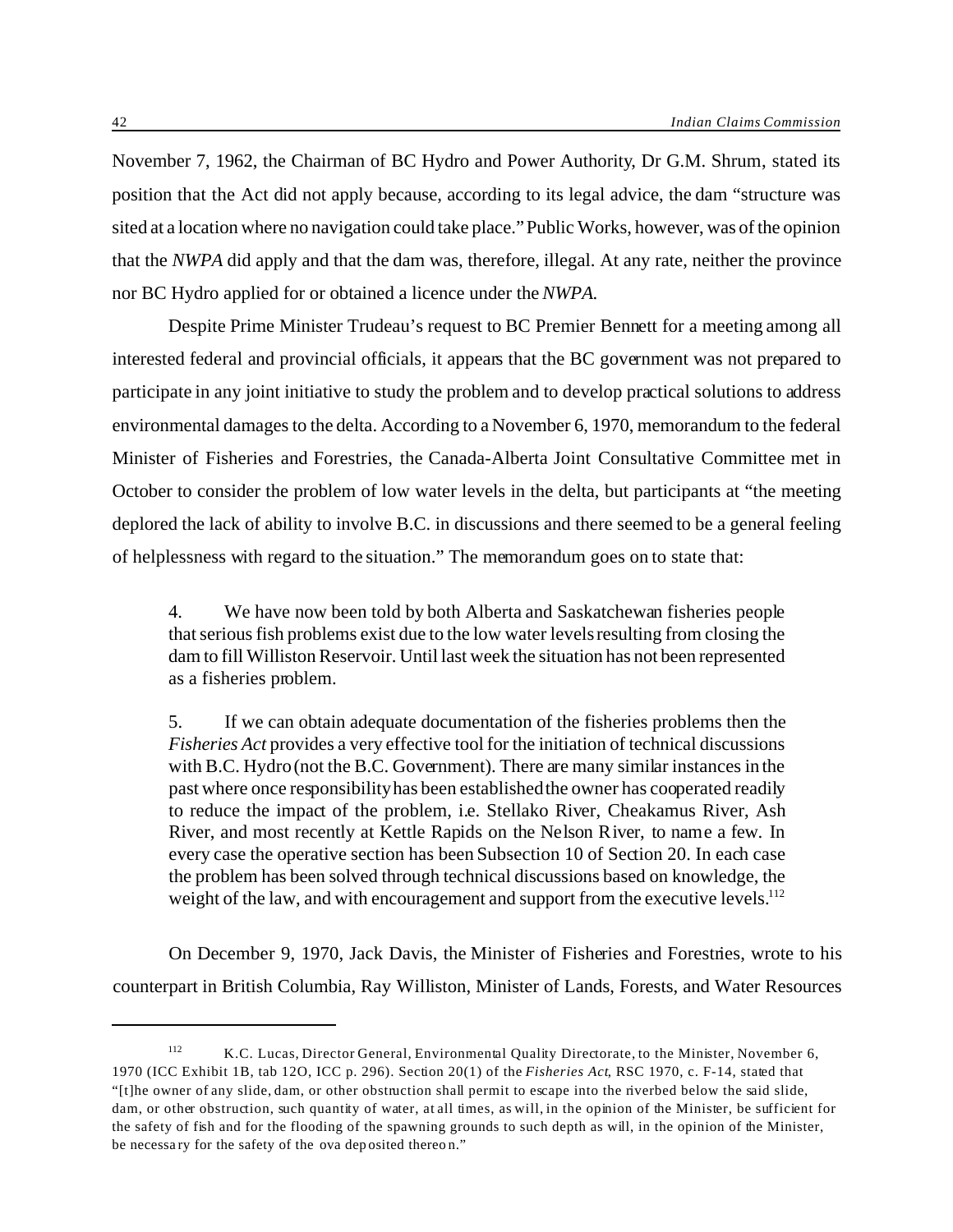to request the province's cooperation. Davis's letter raised concerns about the negative effects of reduced water levels on the delta and proposed some solutions:

Our records show, also, that the local muskrat population is disappearing and fish spawning areas have been adversely affected. Should these low levels continue the local ecology could be adversely effected for a long, long time to come.

In addition the livelihood of about 1700 Metis and Indians in the Fort Chipewyan area is effected. This is particularly true of those who rely heavily on the fisheries for gainful employment.

There is a bright side to the question however.

*Given certain precautions, especially in 1971, it is possible that a regime of discharges from the W.A.C. Bennett Dam may be preferable to the variations which were historically characteristic of the Peace River. Damaging floods will be a thing of the past and extremely low flows can also be avoided as long as there is close cooperation between the relevant authorities in B.C., Alberta and the Northwest Territories.*

Rock-filled dams on the outlet channels from the Peace-Athabasca Delta might have a favourable effect on the local ecology. *Another possibility is that of water releases from the W.A.C. Bennett Dam on an appropriate seasonal schedule. Neither of these alternatives, however, can be investigated intelligently until B.C. Hydro's operating pattern of the W.A.C. Bennett Dam for power production is known* with some degree of certainty.<sup>113</sup>

Although Davis sought the cooperation of Mr Williston and the BC government by asking them to provide relevant data on the operation of the dam and by requesting their involvement in joint discussions with the governments of Alberta and Canada, the evidence suggests that British Columbia did not accept his overture at this time, since there was no record of a response to Davis's letter.

On December 1, 1970, a Statement of Claim was filed in the Supreme Court of British Columbia on behalf of numerous individual plaintiffs, the Athabasca Fish Co-Operative Limited, the Metis Association of Alberta, the Cree Band at Fort Chipewyan, and Fred Marcel and Patrick Mercredi, "each of them suing on his own behalf as a Councillor and member of the Chipewyan Indian Band." The action against the BC Hydro and Power Authority claimed damages for nuisance, wrongfully interfering with the Peace River, and an injunction was sought to restrain BC Hydro from

<sup>113</sup> Jack Davis, Minister, Fisheries and Forestry, to Ray Williston, Minister, Lands, Forests and Water Resources, Victoria, BC, December 9, 1970 (ICC Exhibit 1B, tab 12P, ICC p. 298). Emphasis added.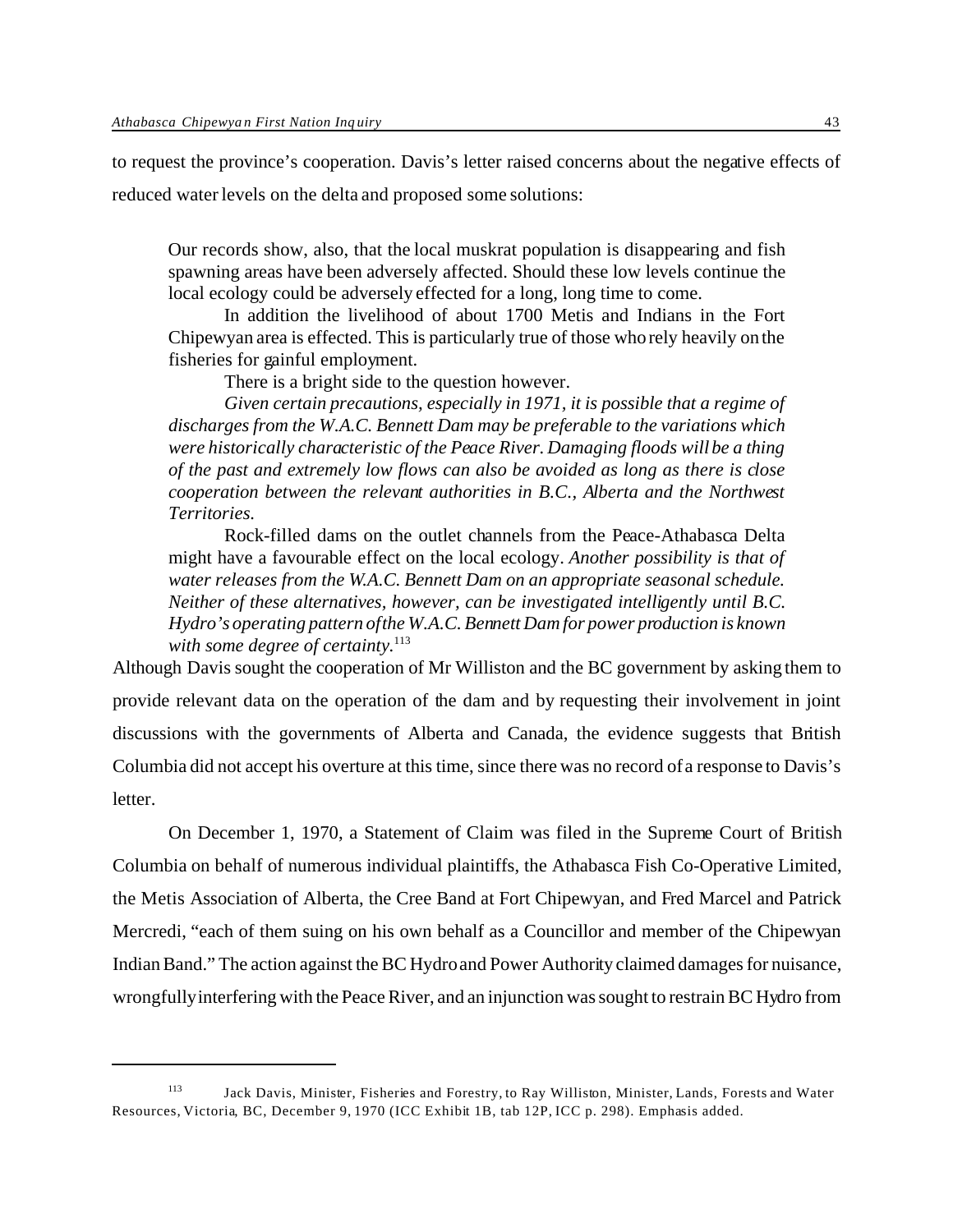interfering with the Peace River.<sup>114</sup> According to elders' testimony in this inquiry, the First Nation was unable to pursue this action because of a lack of resources.<sup>115</sup> In any event, the matter never came before the courts.

### **Efforts to Mitigate Environmental Damage to the Delta**

As mentioned earlier, *Death of a Delta - A Brief to Government* recommended that the governments concerned take immediate action to address the detrimental effect of the Bennett Dam on the ecology and economy of the delta area. The governments of Canada, Saskatchewan, and Alberta responded to growing concern and pressure over the delta by establishing the Peace-Athabasca Delta Project Group (PADPG) in 1971 to review and to assess the environmental damage caused by the dam. In addition, the group was to devise and to implement a strategy for combatting the continuing environmental deterioration in the delta. The BC government and BC Hydro did not participate in the PADPG.<sup>116</sup>

The two-year PADPG study was the first to conduct a systematic assessment of the Bennett Dam's potential contribution to reduced water levels in the delta and changes in the ecosystem affecting waterfowl, fish, and aquatic fur-bearer populations and vegetation succession. The study confirmed that the Peace River project had altered the flow regime of the Peace River and that water levels were significantly lower in the delta system. The resulting changes had been most severe during the initial filling of the reservoir, and it was expected that as long as the dam continued to operate changes would cause "continued, although less severe, changes in the ecology of the Delta" than was experienced in the first few years.<sup>117</sup>

One of the principal concerns of the PADPG related to the dramatic effect that the Peace River can have on water levels in the delta:

<sup>114</sup> Statement of Claim, December 1, 1970 (ICC Exhibit 2A, tab 9, p. 602).

<sup>115</sup> Lawrence Courtoreille, member of the Mikisew Cree First Nation, ICC Transcript, November 27, 1996, pp. 129 and 149.

<sup>116</sup> Green, "Preliminary Assessment" (ICC Exhibit 2A, tab 7, ICC p.15).

<sup>117</sup> Green, "Preliminary Assessment" (ICC Exhibit 2A, tab 7, ICC p. 15).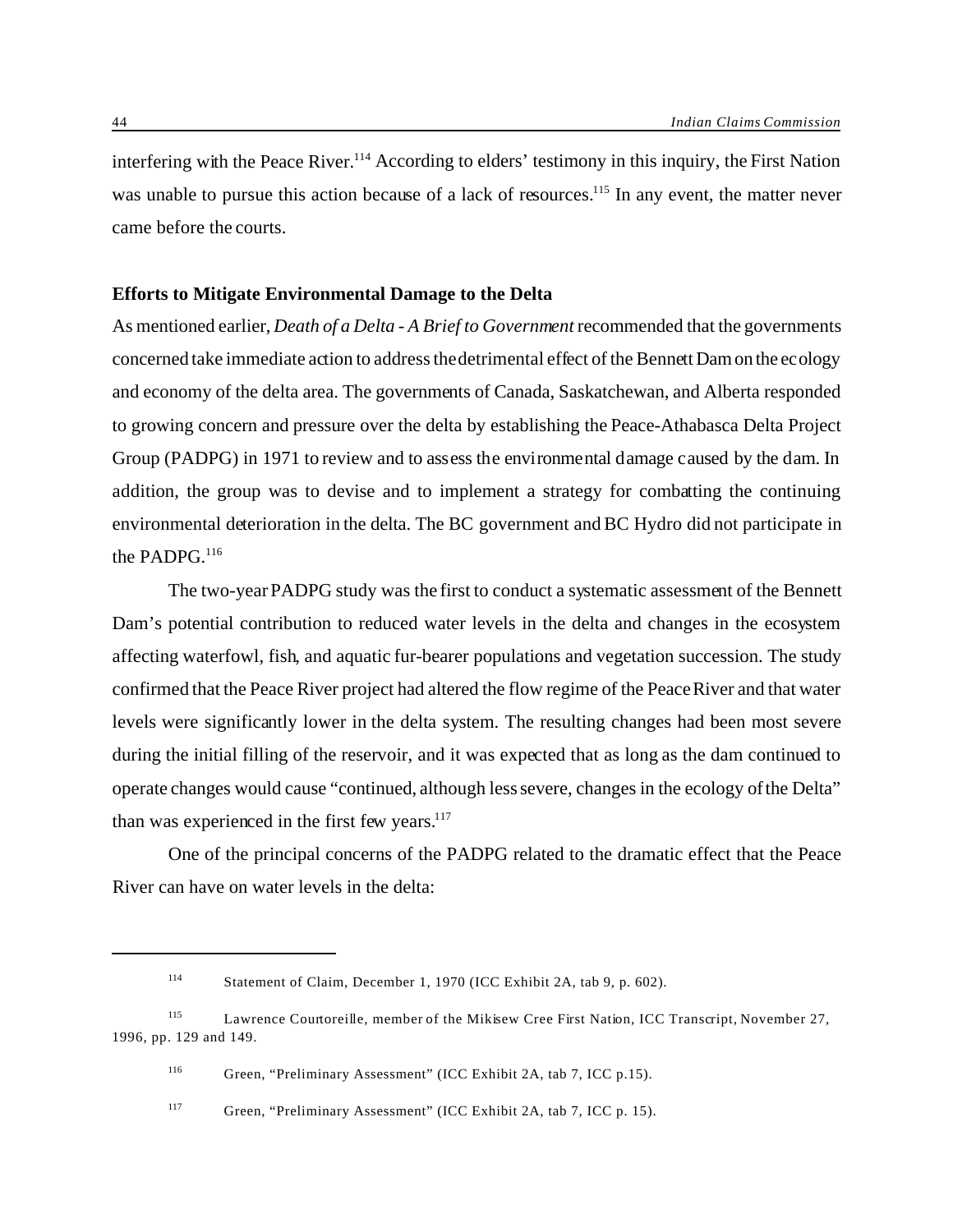Flood flows on the Peace River adjacent to the Peace-Athabasca delta were reduced by as much as 200,000 cubic feet per second, and this reduction in flows meant that the river levels were as much as 10-12 feet lower they would have been without regulation. The low flows on the Peace River permitted water to flow out of Lake Athabasca much more rapidly than normal during spring and summer.<sup>118</sup>

In an effort to restore temporarily the water levels in Lake Athabasca and the other major lakes in the delta system during the filling of the Bennett Dam, the PADPG constructed a rock weir on the Quatre Fourches channel in 1971. The weir was successful in restoring water levels to approximately 60 per cent of the delta, but it was removed because it contributed to severe flood damage in 1974.<sup>119</sup>

In response to the PADPG study and the deterioration of the Peace-Athabasca Delta, Canada, Alberta, and Saskatchewan entered into an agreement in September 1974 which, among other things, mandated the parties to "assign a high priority to the conservation of the Peace-Athabasca Delta."<sup>120</sup> The Agreement established the Peace-Athabasca Delta Implementation Committee (PADIC) as the body to carry out further studies and strategies that were necessary for the preservation of the delta. A fixed crest weir was first constructed on the Rivière des Rochers during 1975, and another rock weir was built on the Revillon Coupé in 1976. Follow-up studies to measure the efficacy of both these projects indicated that the weirs were not successful in restoring peak summer levels to predam conditions in Lake Athabasca. The studies also indicate that the weirs were responsible for raising the winter levels of the lake by 0.6 meters above pre-dam levels. Most importantly, the weirs have reduced the annual fluctuations in Lake Athabasca and the Peace and Athabasca Deltas, which were essential to sustain the pre-dam ecology. $121$ 

The First Nation also attempted to restore some of the small lakes that have been lost since the dam was built. In 1986, the Athabascan Chipewyan Band began a program to "rewater" some

<sup>118</sup> Green, "Preliminary Assessment" (ICC Exhibit 2A, tab 7, pp. 15-16).

<sup>119</sup> Green, "Preliminary Assessment" (ICC Exhibit 2A, tab 7, p. 16).

<sup>120</sup> Peace-A thabasca D elta Implementation Co mmittee, Canada, Alberta, Saskatchewan, *Peace-Athabasca Delta, Water Managem ent Works Eva luation, Final Report*, April 1987 (ICC Exhibit 1A, tab 6, ICC p. 166). Agreement between the Government of Canada, the Government of the Province of Alberta, and the Government of the Province of Saskatchewan, September 16, 1974.

<sup>121</sup> Green, "Preliminary Assessment" (ICC Exhibit 2A, tab 7, p. 16).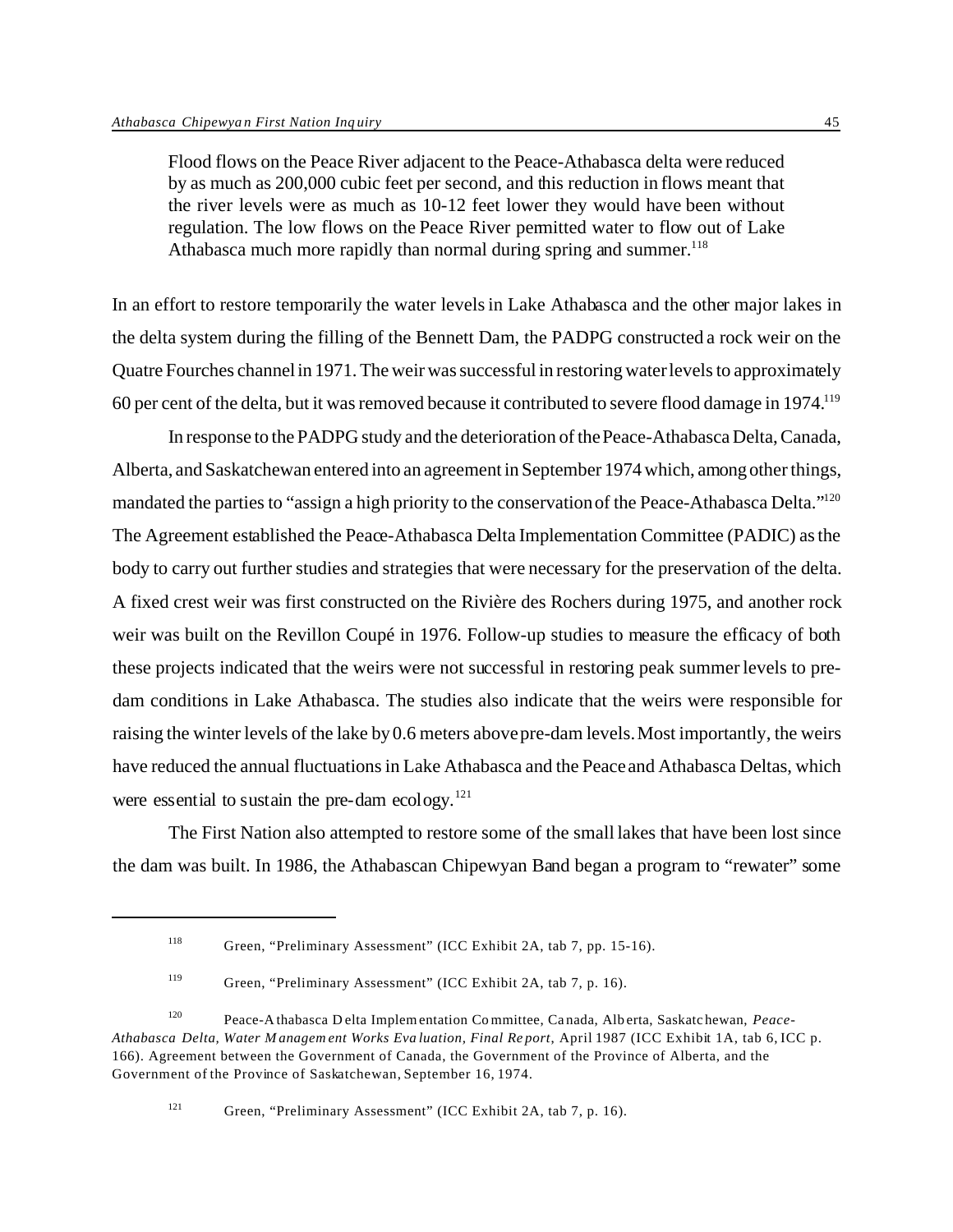of the perched basin lakes located within the IR 201 in an effort to restore muskrat habitat. Assessments of the effectiveness of rewatering Sucker, Killer, Big Egg, and Frezie Lakes revealed that muskrat numbers increased from 1136 in 1986 to 17,497 in 1988. Using 1974 as a peak harvest year (156,769 muskrat pelts), post-dam harvest levels from 1977 to 1988 are still only about 9 per cent of the peak harvest and about 8 to 22 per cent of the potential harvest that could be obtained under optimal management of wetland areas. While the program restored a small portion of the former muskrat population to those lakes, the overall numbers are still well below pre-dam estimates.<sup>122</sup>

### **Impact of the Dam on the Delta and Indian Reserve 201**

By letter dated October 7, 1996, counsel for Canada and the First Nation agreed to assume for the purposes of this inquiry that the construction and operation of the Bennett Dam have caused damages to IR 201.<sup>123</sup> Although Canada is not foreclosed from producing further evidence and arguments to rebut the compelling evidence before us, that evidence leads inescapably to the conclusion that significant environmental damage was sustained by the First Nation and IR 201 by the construction and operation of the Bennett Dam. No other conclusion is possible from the *prima facie* evidence before us.

The initial flooding of the reservoir above the dam resulted in immediate reductions in the water flow. Water levels remained low for three succeeding years after 1967, and Lake Athabasca dropped 4-5 feet below pre-dam levels. Shallow lakes in the delta were reduced to mud flats, and in the winter some lakes froze to the bottom.<sup>124</sup> The vegetation almost immediately began a "transition"

<sup>122</sup> Green, "Preliminary Assessment" (ICC Exhibit 2A, tab 7, pp. 26-27).

<sup>123</sup> François Daigle, counsel, Department of Justice, to Jerome Slavik, Counsel, Athabasca Chipewyan First Nation, October 7, 1996 (ICC file 2108-8-1).

<sup>124</sup> Patricia A. McCormack, "How the (North) W est Was Won: Development and Underdevelopment in the Fort Chipewyan Region," unpublished PhD thesis, University of Alberta, Edmonton, 1984 (ICC Exhibit 2A, tab 8, ICC p. 492).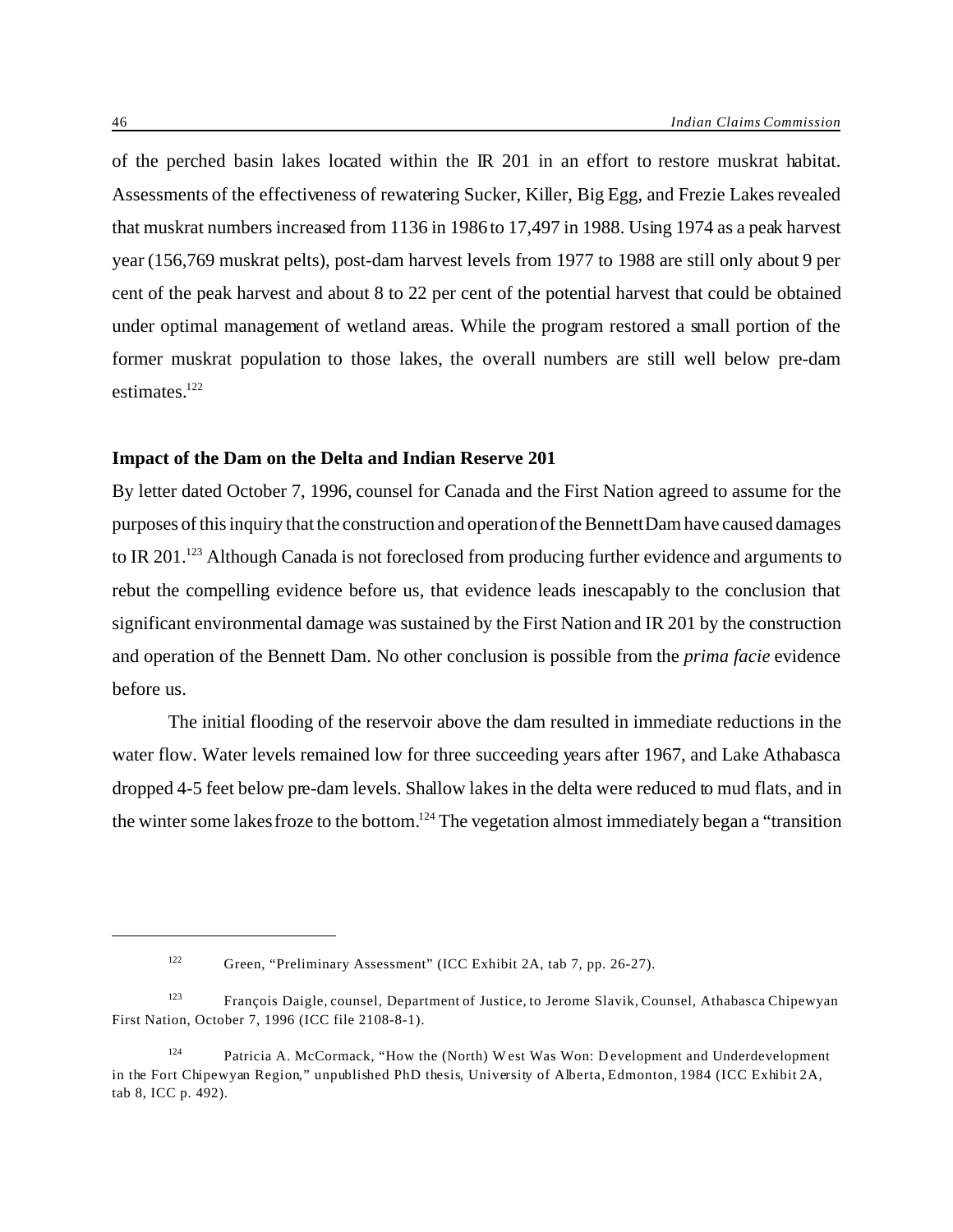toward dominant willow communities."<sup>125</sup> This process occurs normally over many years when water levels are naturally reduced, but because of the dam this process was accelerated. The willows replace former species and this change may in turn alter habitat or food sources for animals dependent on them.

Planning and construction of the Bennett Dam begun as early as 1957. Yet, the Athabasca Chipewyan First Nation and other residents of the Fort Chipewyan area had not been informed of the dam or warned about its potential effects on the delta by officials of BC Hydro or the federal government.<sup>126</sup> During the Commission's community session, Victorine Mercredi stated that members of the First Nation were not aware of the dam until the delta began to dry out:

This Reserve #201 and all the muskrat one day started to decline. At that time people were not aware of what was causing the declining [sic] of the muskrat and the water because nobody came to them to tell them what was happening.<sup>127</sup>

Mrs Flett also testified that the First Nation was never informed of the dam:

No one has ever approached or notified us why the water was drying up. Since the Reserve started drying in 1966, from there on, every year more water was going and more lakes were drying up, until finally there was almost totally no water on the Reserve until it all dried and the willows and everything had grown in.<sup>128</sup>

<sup>125</sup> Peace-A thabasca D elta Project Group (PADPG), *The Peace Athabasca Delta: A Canadian Resource* (Alberta: PADPG, 1973), as quoted in Patricia A. McCormack, "How the (North) West was won: Development and Underd evelopment in the Fort C hipewyan R egion," unp ublished P hD thesis, University of Albert, Edmonton, 1984 (ICC Exhibit 2A, tab 8, ICC p. 492).

<sup>126</sup> Adams, "Changing Way of Life," p. 10 (ICC Exhibit 18, tab 1), states that the "study team found only one person in Fort Chipewyan who recalls that he was aware of the Peace River hydro-electric p roject prior to 1965. That person is Athabasca Chipewyan First Nation member Charlie Voyageur, who worked as a driller conducting tests on the dam site. He cannot recall thinking or having it brought to his attention that the dam might have impacts on the people of the d elta and Fort Chipewyan."

<sup>&</sup>lt;sup>127</sup> ICC Transcript, October 10, 1996, pp. 39 and 44 (Victorine Mercredi).

<sup>128</sup> ICC Transcript, October 10, 1996, p. 49 (Eliza Flett).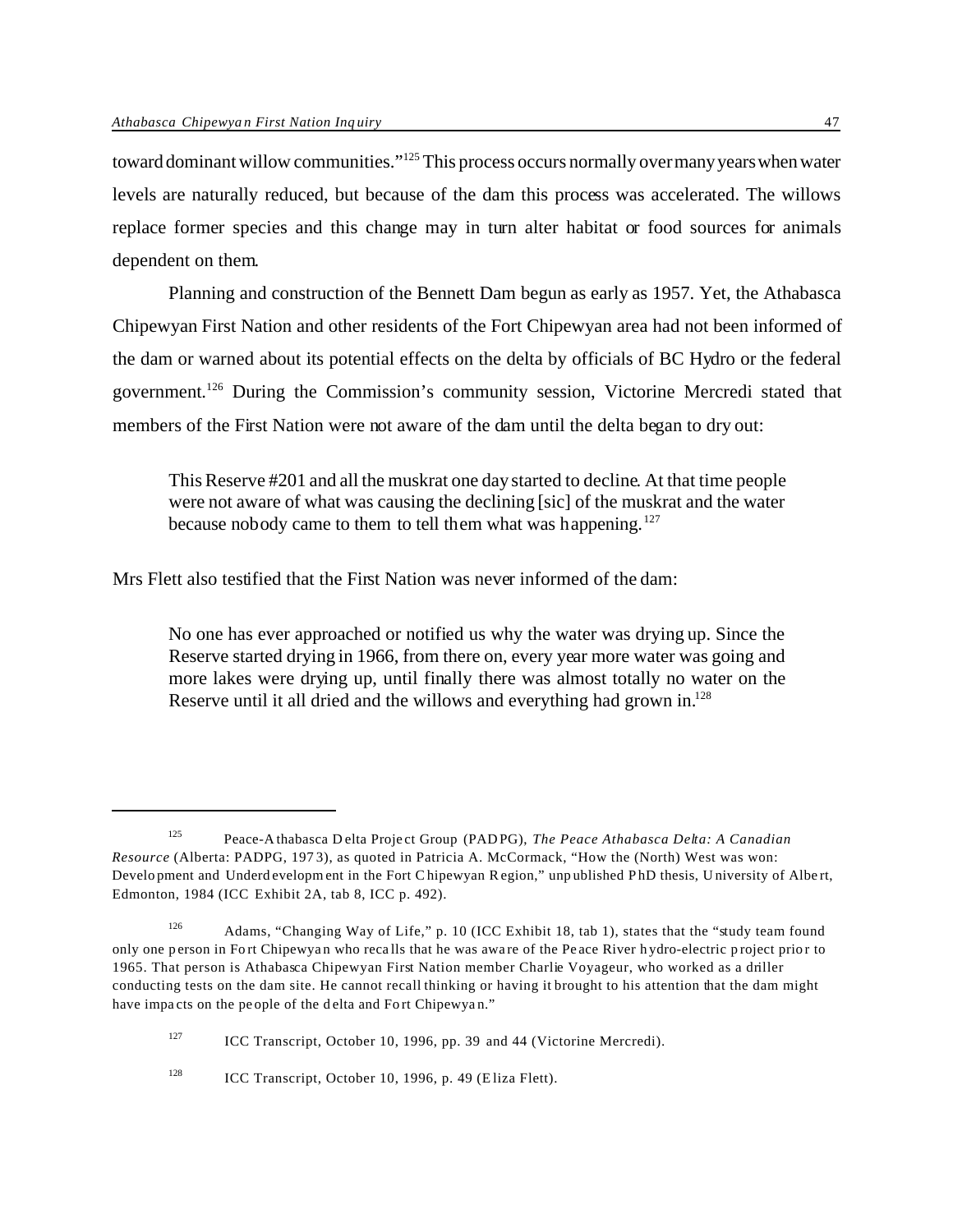In the years following completion of the dam, dramatic changes appeared in the delta's basins. When the dam was completed, the water flow in the Peace River was altered and the backflooding so essential to the preservation of the delta, was greatly reduced. This phenomenon disrupted water flows in all areas of the Peace-Athabasca Delta.

Fish stocks were reduced as shallow lake levels dropped. The fish use shallow lakes for wintering and spawning. When some lakes froze to the bottom in winter or became stagnant and unable to sustain life, the stocks dropped.<sup>129</sup> Waterfowl were similarly affected. There was a dramatic decrease in the amount of available shoreline and nesting habitat as waterways dried up. With decreased water levels, there were fewer available stop-over points for the migrating flocks, and some areas became unsuitable for their use.

Of the many species that were adversely affected by the Bennett Dam, few were harmed more than the small water-borne rodent, the muskrat, which provided a primary source of income and food for the Chipewyan. Muskrat numbers were reported to have fallen drastically in the years after the construction of the dam. The minimum optimal depths for muskrats, which in 1971-72 ranged from 2.5 feet to 2 feet, could not be sustained in much of the muskrat's pre-dam habitat:

At present, 70 percent of the Delta lakes do not fulfil these requirements. Approximately 45 percent of the muskrat population survived the winter of 1971-72. The shallower lakes were characterized by high mortality rates and numerous signs of predation.<sup>130</sup>

Other fur-bearing species, such as mink and fox, also declined in population because they relied on the muskrat as a primary food source. Thus, the entire food chain was effected by the reduced water levels in this delicate ecosystem.

<sup>129</sup> Patricia A. McCormack, "How the (North) W est Was Won: Development and Underdevelopment in the Fort Chipewyan Region," unpublished PhD thesis, University of Alberta, Edmonton, 1984 (ICC Exhibit 2A, tab 8, ICC p. 492).

<sup>130</sup> Peace-A thabasca D elta Project Group (PADPG), *The Peace Athabasca Delta: A Canadian Resource* (Alberta: PADPG, 1973), as quoted in Patricia A. McCormack, "How the (North) West W as Won: Development and Underdevelopment in the Fort Chipewyan Region," unpublished PhD thesis, University of Alberta, Edmonton, 1984 (ICC Exhibit 2A, tab 8, ICC p. 492).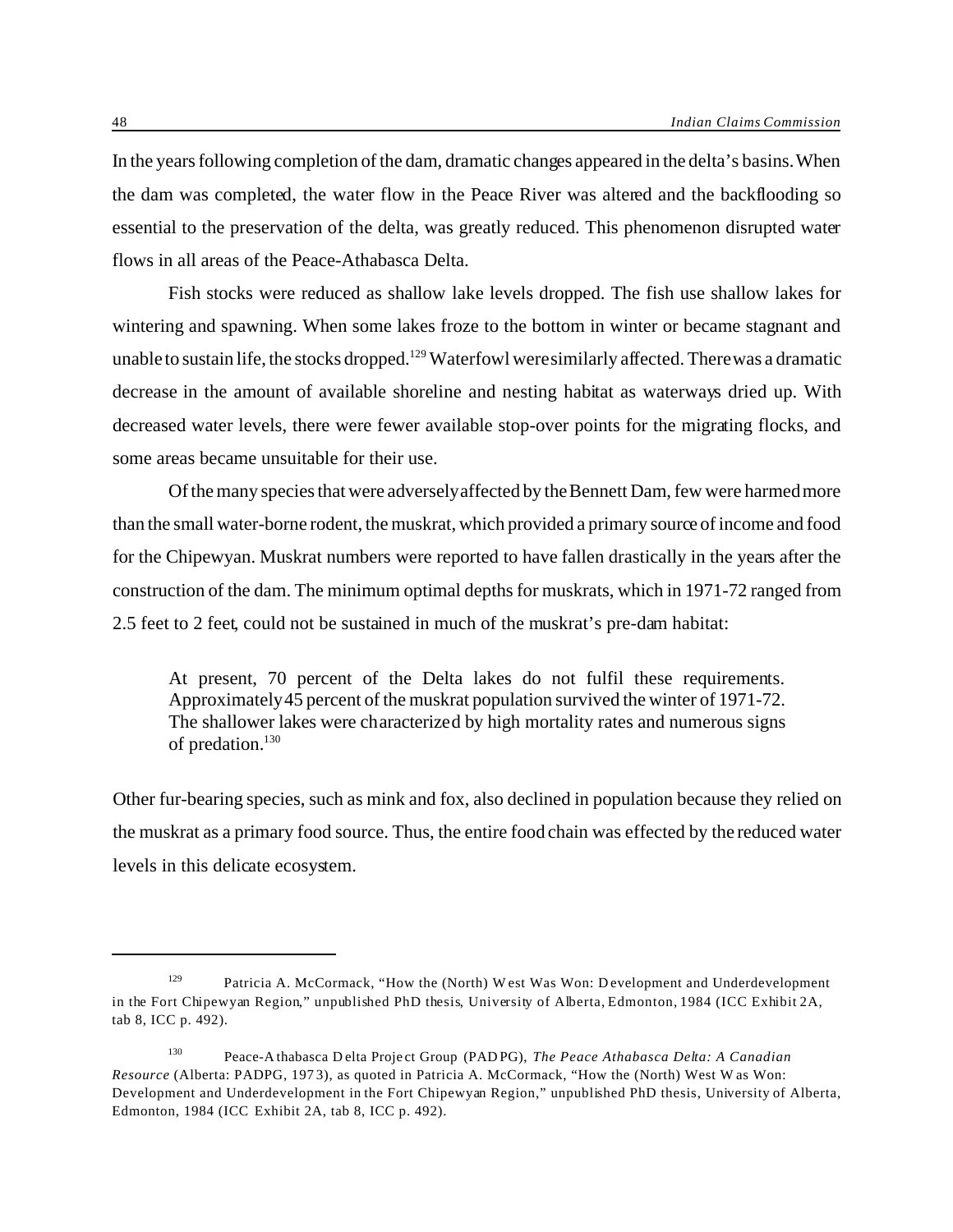Since the completion of the Bennett Dam in 1967, a wide range of research studies by various individuals and groups have explored the hydrological and environmental ramifications of the Bennett Dam on the Peace-Athabasca Delta. In 1992, a report by Jeffrey Green reviewed much of the existing research and related that data to the hydrology, the natural resources, and the use of those resources in and around IR 201. A number of his main research findings are set out below:

- 1 The reduced frequency and magnitude of flood stages on the Peace River has greatly reduced the hydraulic damming of outlets from the Peace delta and Lake Athabasca to the Slave River. In turn, the lowered water levels in the Peace delta and Lake Athabasca has greatly reduced the backflooding of the Athabasca River and tributaries to Lake Claire and Mamawi. The disruption of this backflooding regime has lead to greatly reduced and infrequent recharging of perched basin lakes and wetlands on the Athabasca delta. Effects have been especially severe on the northern two thirds of the Chipewyan Reserve No. 201.
- 2 The stabilization of Lake Athabasca by the weirs on the Riviere des Rochers and Revillon Coupé has resulted in above average minimum water levels overwinter, as well as above average year round lake levels. The summer peak levels, however, are 0.5 metres below average. The net effect of these changes has been to reduce the amplitude of flooding during the spring and early summer, and to reduce open mud flats during fall and early winter. These changes have, in turn, reduced wetland habitat availability and quality for a large number of wildlife species and fish of importance to the Chipewyan people.
- 3 Changes in vegetation as a result of the drying out of the Athabasca delta has lead to reduced availability of some medicinal and food plants for the Chipewyan people, as well as reductions in the availability of productive wetland and meadow habitats and ecosystem integrity.
- 4 Numbers of waterfowl throughout the Athabasca and Peace deltas are believed to have declined as a result of reduced nesting and brood rearing habitat, and the loss of large areas of suitable fall staging habitat. The net effect to the Chipewyan people is a loss of subsistence hunting opportunities during the spring and fall, as well as a reduced potential for a guided sports hunting industry.
- 5 Muskrat have declined substantially since the operation of the Bennett dam, with the exception of a short recovery associated with the exceptional flood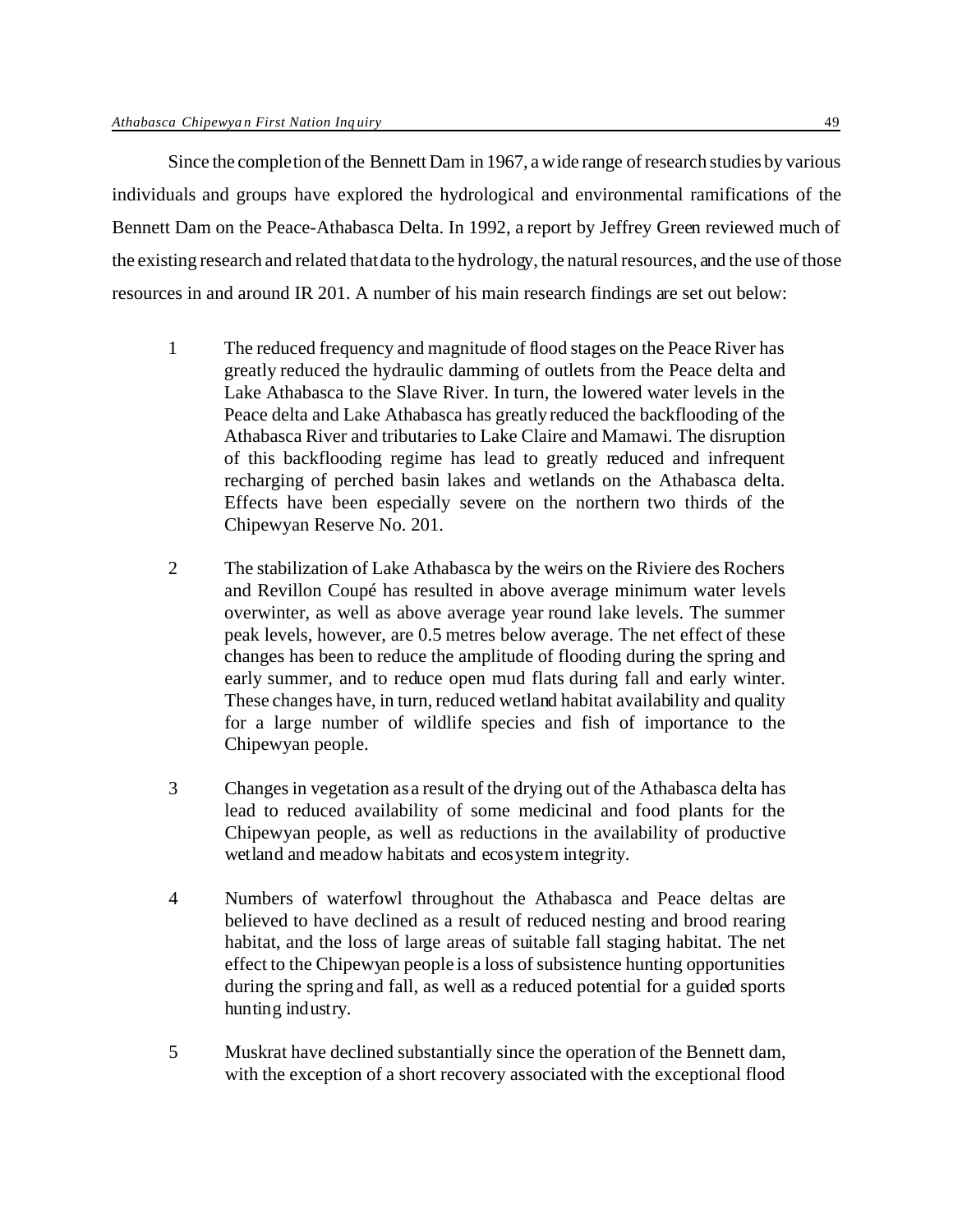in 1974 and attempts by Athabasca Chipewyan Band to manage wetlands in the No. 201 Reserve.

Muskrat numbers on the Reserve following the construction and operation of the Bennett dam (and prior to wetland management on the Reserve) are in the order of 5 to 11% of previous numbers. Fur harvests realized during the postdam conditions (1977 to 1988) are in the order of 9% of the peak harvest in 1974, and 8 to 22% of the potential harvest under optimal managed wetland conditions. Maximum losses of trapping income for muskrat pelts alone are in the order of \$40,000 to \$123,000 annually. The reductions in muskrat numbers has also negatively affected the abundance of other furbearers such as mink and fox, and ultimately the economic potential of trapping income for these species.

- 6 Changes in habitat quality and availability have negatively affected the distribution and numbers of moose on and adjacent to the Reserve No. 201. In turn, this has greatly affected the ability of the Chipewyan band members to obtain moose meat from the Athabasca delta, and has required travel to areas well outside the Athabasca delta to hunt, as well as increased dependency on store-bought meat sources. The economic cost of these changes are not known.
- 8 Lower water levels have affected the ability of hunters to travel in the Reserve No. 201, as well as transportation of people and goods to and from the Reserve and Fort Chipewyan, and access to upstream areas (e.g., Fort McMurray).
- 9 Cumulative effects of vegetation changes, reductions in waterfowl, muskrat, moose and other wildlife, and more difficulttravelling conditions has resulted in reduced interest by young people in traditional lifestyles and pursuits. In turn, the spiritual and cultural values of the Athabasca Chipewyan people has been detrimentally affected.  $\dots$ <sup>131</sup>

Green concluded the changes wrought by the construction and operation of the Bennett Dam greatly affected the ability of the First Nation to sustain traditional harvesting activities on IR 201:

The overall effect of these changes has been a gradual deterioration of the ability of the Reserve No. 201 lands to sustain traditional harvesting and lifestyles, while increasing the costs for individuals to continue subsistence harvesting. In particular,

<sup>131</sup> Green, "Preliminary Assessment, pp. 31-33 (ICC Exhibit 2A, tab 7, ICC pp. 476-78).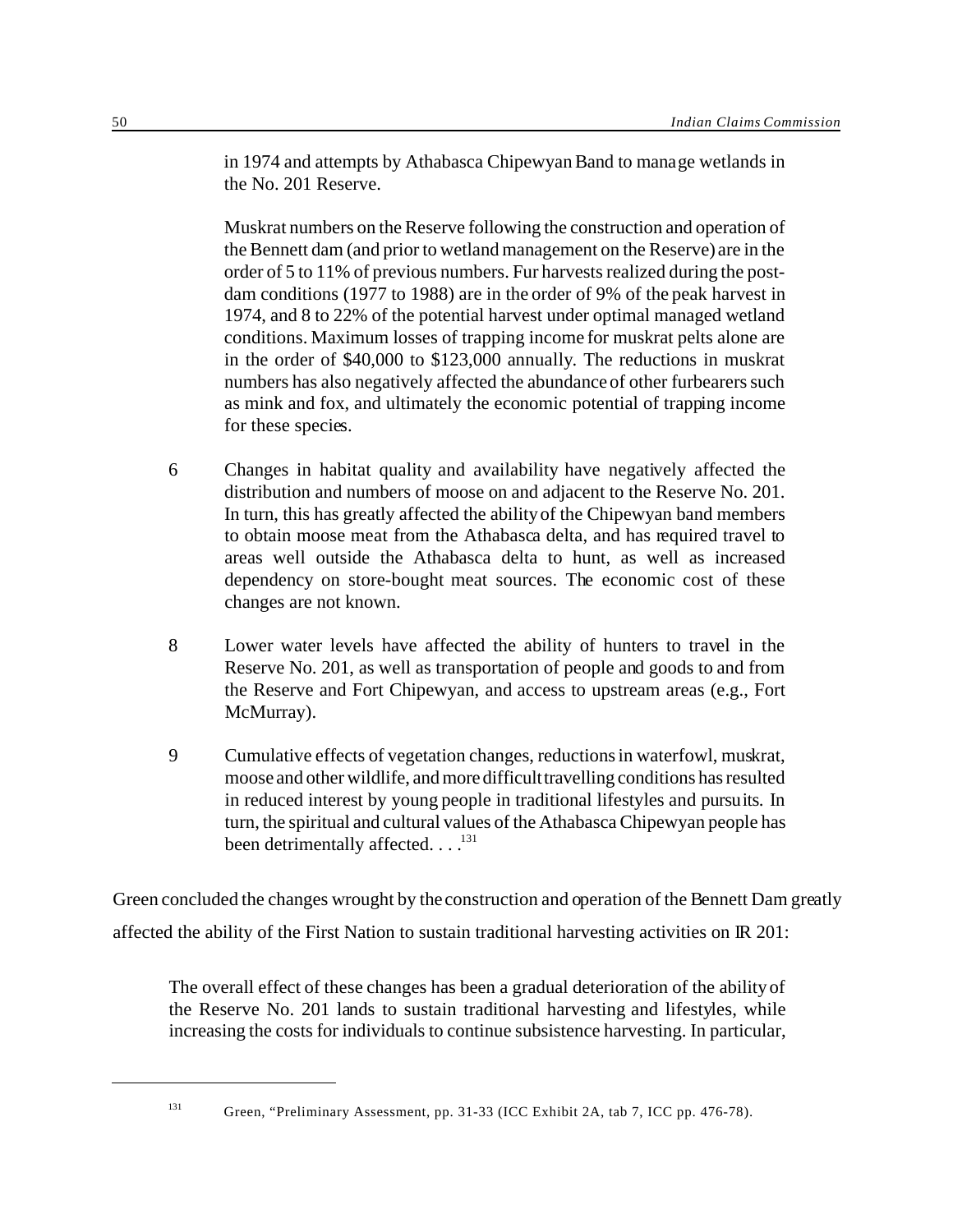losses of fur trapping opportunities have reduced cash incomes for some Band members, while reduced opportunities for hunting of waterfowl, moose and other game on the Reserve has increased costs for hunting-associated travel to off-Reserve areas . . . As these opportunities have declined and costs increased, many Band members appear to have abandoned long-term use of much of the Reserve lands and have become increasinglydependent on store-purchased foods and supplies from Fort Chipewyan and Fort McMurray. <sup>132</sup>

In 1991, the Northern Rivers Basin Study Board was established to produce a study and make recommendations to ministers representing the governments of Canada, Alberta, and the North West Territories on issues affecting the waterways. The BC government did not participate in the study. After four and a half years of scientific study, the Board published its report, *Northern Rivers Basin Study*, in 1996 and made a number of sweeping recommendations and conclusions. Among its various findings, the study emphasized the relationship between the reduction in periodic spring flooding and the adverse environmental impact on the delta:

The backflooding of the three channels by the Peace plays an important role in maintaining the delta wetlands. Many of the small lakes of the delta exist as "perched basins" that are only replenished through the periodic, spring ice jam flooding by the Peace River. However, since the construction of the Bennett Dam, these floods have been rare and less extensive. As a result, many of the marshy areas of the delta are transforming into terrestrial landforms dominated by willows and sedges.

The transformation is of concern to both ecologists and local residents. Residents of Fort Chipewyan, located on the shores of Lake Athabasca, rely on the delta for fishing, hunting and recreation. During the heyday of the fur trade, Fort Chipewyan was renowned for the quantity and quality of its muskrat pelts. However, many of the marshes are now too shallow for muskrats to overwinter. Falling water levels have also decreased habitat for waterfowl and fish.<sup>133</sup>

The regulation of water flow of the Peace River downstream of the Bennett Dam is no longer determined by seasonal variations but rather by the demand for electricity by consumers inside and outside the province of British Columbia. According to the *Northern Rivers Basin Study*,

<sup>132</sup> Green, "Preliminary Assessment," p. 33 (ICC Exhibit 2A, tab 7, ICC p. 478).

<sup>133</sup> *Northern Rivers Basin Study*, 23 (ICC Exhibit 3).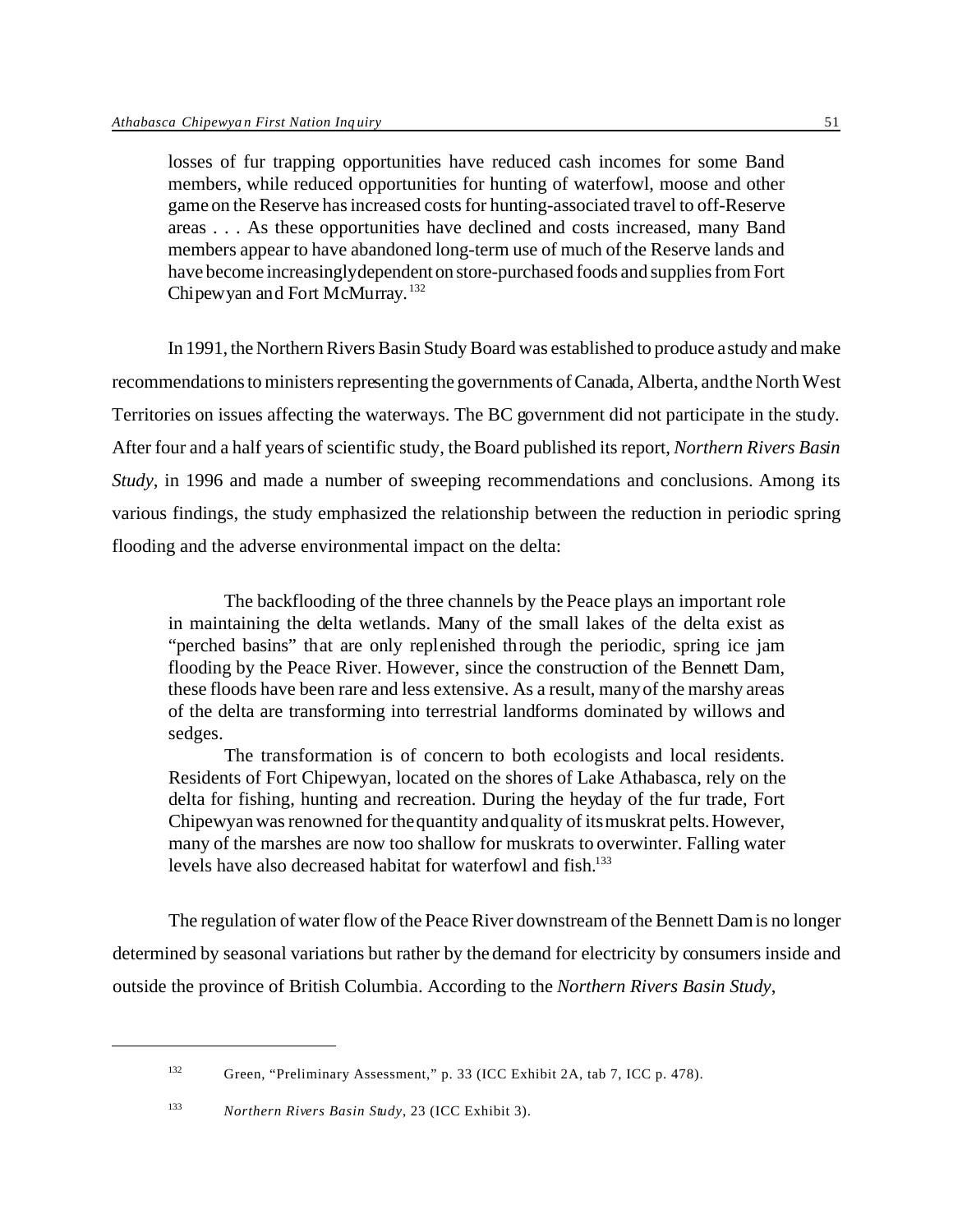Prior to regulation, the Peace River displayed seasonal flow patterns similar to other northern rivers dominated by snowmelt runoff – high flows in the spring and summer, and low in late fall and winter. The Bennett Dam has affected this pattern. While the annual amount of water flowing out of the dam is the same as before regulation, the timing of these flows has been altered. The dam releases significantly greater amounts of water during the cold months to meet rising power demands, and tends to store more water in the summer to refill the reservoir.<sup>134</sup>

This demand for power has not only reduced the mean annual peak flows of the Peace River but, in turn, it has also reversed the natural flood patterns in the delta.

The Commission heard oral evidence from Mr W. Veldman, a respected engineer and hydrologic consultant, who considered the conclusions of the this study "extremely credible"<sup>135</sup> and re-affirmed the following conclusions from the study:

It is long established that the decrease in summer flows due to regulation have reduced water levels in the lakes and channels of the Peace-Athabasca Delta . . . Ecological changes have continued since the filling of the [Williston Lake] reservoir, due in large part to the disruption of ice and flood patterns. Water levels in the basins are replenished only through overland floods. The floods occurred approximately every second year during the 1960s prior to regulation, but only three times since. Historical records reveal that major flood peaks were produced twice during ice break-up in the spring.  $136$ 

It is evident from the following summary of key findings and recommendations on the effects

of the dam that the *Northern Rivers Basin Study* intended to send a clear and emphatic message to

the governments responsible for addressing the impacts of the Bennett Dam on the Peace-Athabasca Delta:

NRBS studies confirm that the dam has a significant impact on the flow patterns, sediment transport, river morphology, ice formation and habitat along the mainstream Peace River.

Changes to flow and ice patterns are at least partly responsible for the lack of ice-jam induced floods in the Peace-Athabasca Delta. In the absence of these floods,

<sup>134</sup> *Northern Rivers Basin Study*, 62 (ICC Exhibit 3).

<sup>135</sup> ICC Transcript, October 10 , 1996, p. 104 (W im Veldm an, Civil Engineer, Calgary, Alberta).

<sup>136</sup> Adams, "Changing Way of Life" (ICC Exhibit 18, tab 1, p. 66)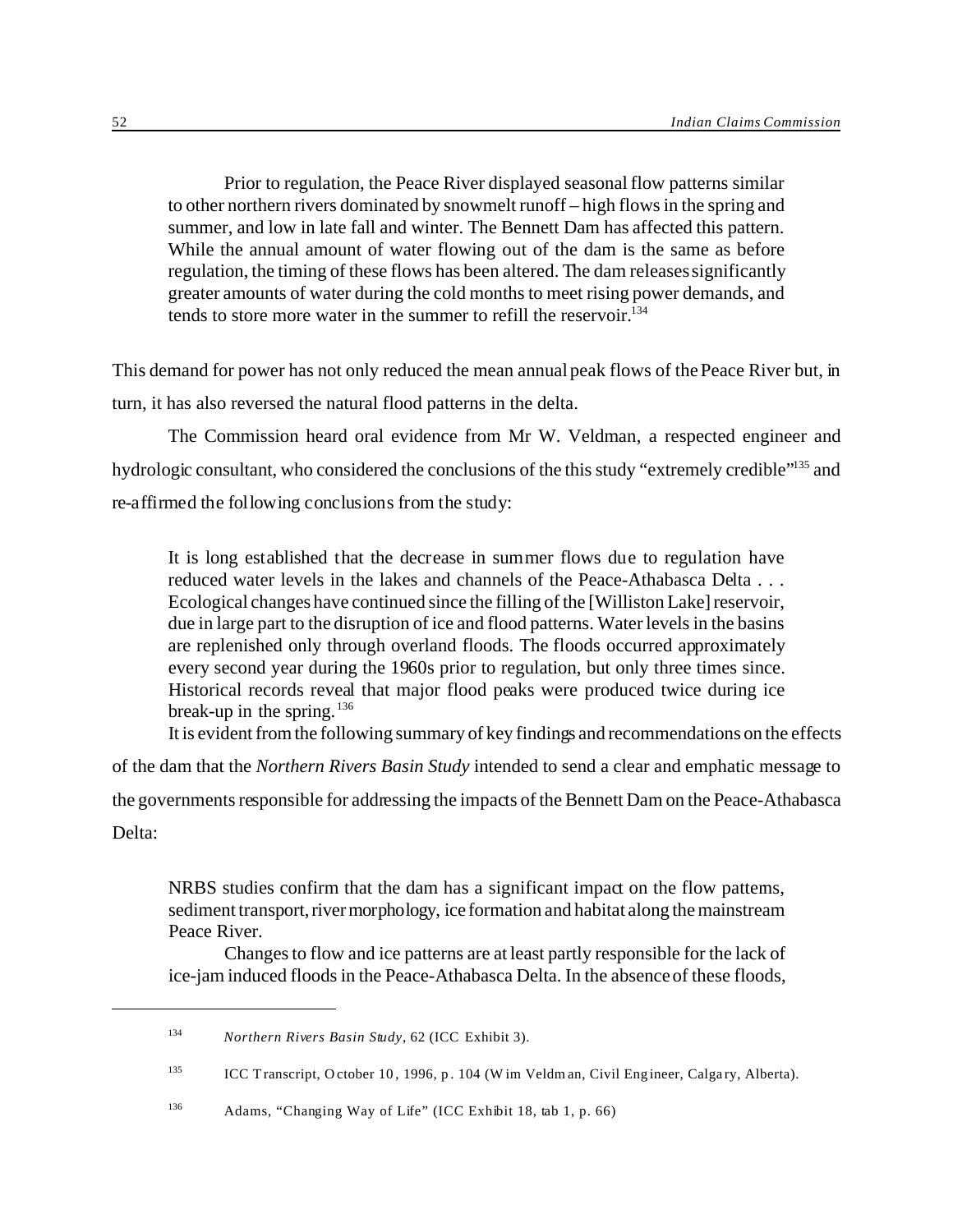the delta is slowly drying out – profoundly affecting the natural environment and the traditional lifestyles of local residents . . .

Several attempts have been made to replenish water levels in the Peace-Athabasca Delta. These efforts have successfully restored water levels in the lower lakes and channels but could not flood the elevated lakes (or "perched basins"). Several new and potentially more effective options were identified within the NRBS and one of its companion initiatives – the Peace-Athabasca Delta Technical Studies.

In light of improved understanding of the mechanisms controlling flooding of the Peace-Athabasca Delta, the Board feels that these new remediation options warrant consideration. *Accordingly, the Board recommends that the governments of Canada, Alberta and British Columbia implement an action plan for remediating the Peace-Athabasca Delta . . . in consultation with affected basin residents.*

Previous remediation attempts were frustrated by the absence of natural flow patterns on the Peace River. The Board stresses that economic factors in hydroelectric production must not take precedence over environmental stability. *The Board recommends as a principle for any future negotiations regarding mitigation measures, that the operational regime of the Bennett Dam be modified to aid the restoration of the Peace River and the Peace-Athabasca Delta* . . . 137

The federal government and the governments of Alberta and the Northwest Territories are currently formulating their responses to the many recommendations contained in the study. It is not known whether the BC government intends to respond to the recommendations.

<sup>137</sup> *Northern Rivers Basin Study*, 8 (ICC Exhibit 3). Original emphasis.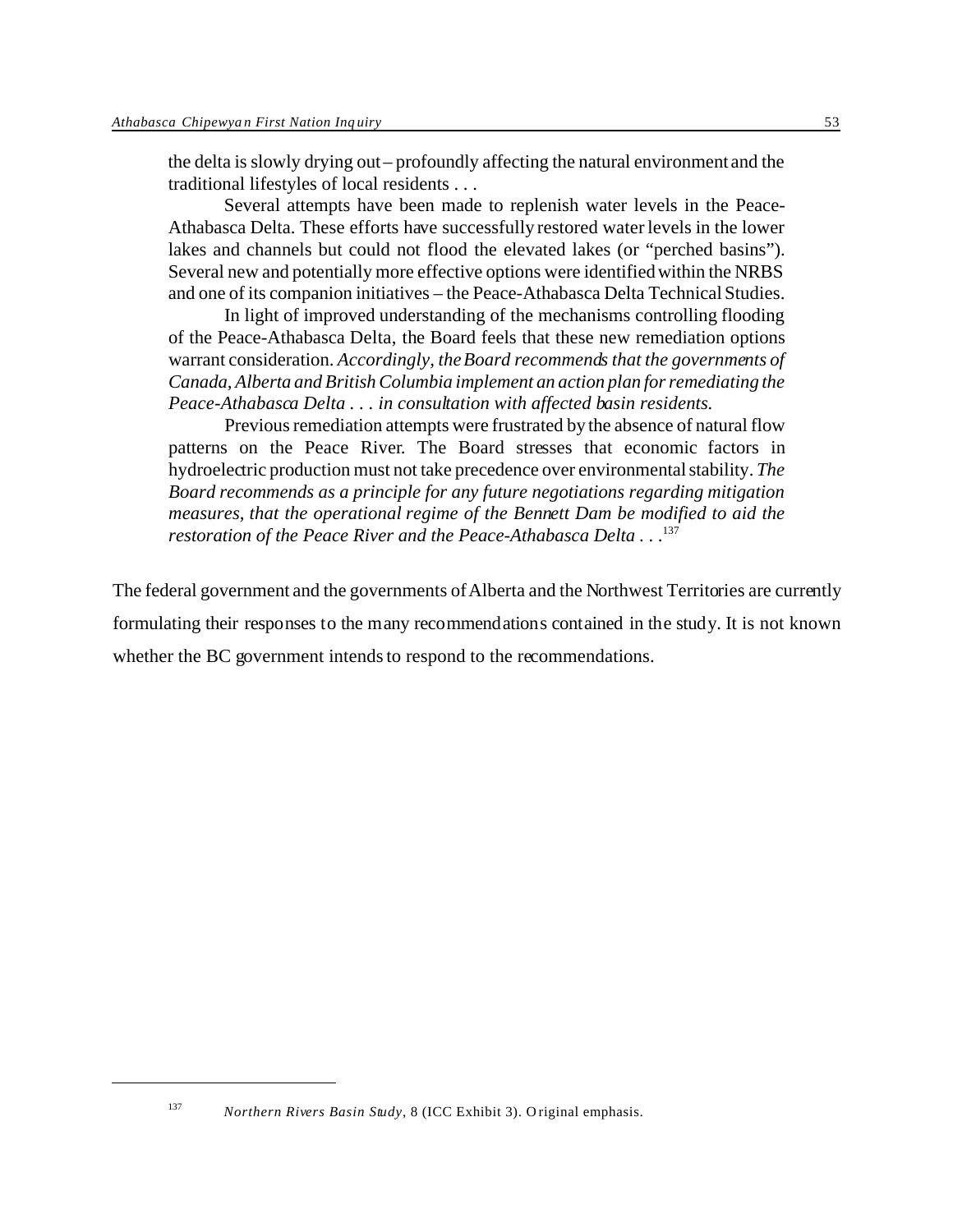# **PART III ISSUES**

In this inquiry, the Commission was asked to determine whether Canada owes an outstanding lawful obligation to the First Nation in relation to damages sustained by the First Nation and to IR 201 as a result of the construction and operation of the Bennett Dam. The parties agreed to frame the issues before the Commission as follows:

- **1. Does Her Majesty in Right of Canada, as represented by the Minister of Indian Affairs and Northern Development have a statutory or fiduciary lawful obligation to the Athabasca Chipewyan First Nation [ACFN] to have prevented, mitigated or sought compensation for environmental damages to Indian Reserve #201 caused by B.C. Hydro?**
- **2. If so, what is the nature and extent of the Crown's statutory and fiduciary obligation for environmental protection of Reserve land?**
- **3. In the facts and circumstances of this case, did the Crown meet their statutory and fiduciary obligations to the Band?<sup>138</sup>**

The parties also provided additional submissions on the following issue:

# **4. Did the Crown breach the ACFN's treaty rights by allowing an unreasonable and unjustified interference with the ACFN's hunting, fishing, and trapping rights on Reserve #201?**

For the purposes of our analysis, we intend to review these issues in the context of what we consider to be the central issue, that is, whether the Crown had a fiduciary duty to the First Nation to prevent, mitigate, or seek compensation for the infringement upon the exercise of the First Nation's treaty rights and for damages caused to IR 201 by the construction and operation of the Bennett Dam. Issues surrounding the nature and scope of treaty rights and whether the Crown owed a statutory duty to protect IR 201 shall be addressed in the course of answering that central question.

As noted above, counsel for Canada and the First Nation agreed to assume for the purposes of this inquiry that the construction and operation of the Bennett Dam caused damages to IR 201.

<sup>&</sup>lt;sup>138</sup> ICC Planning Conference Summary, May 17, 1996.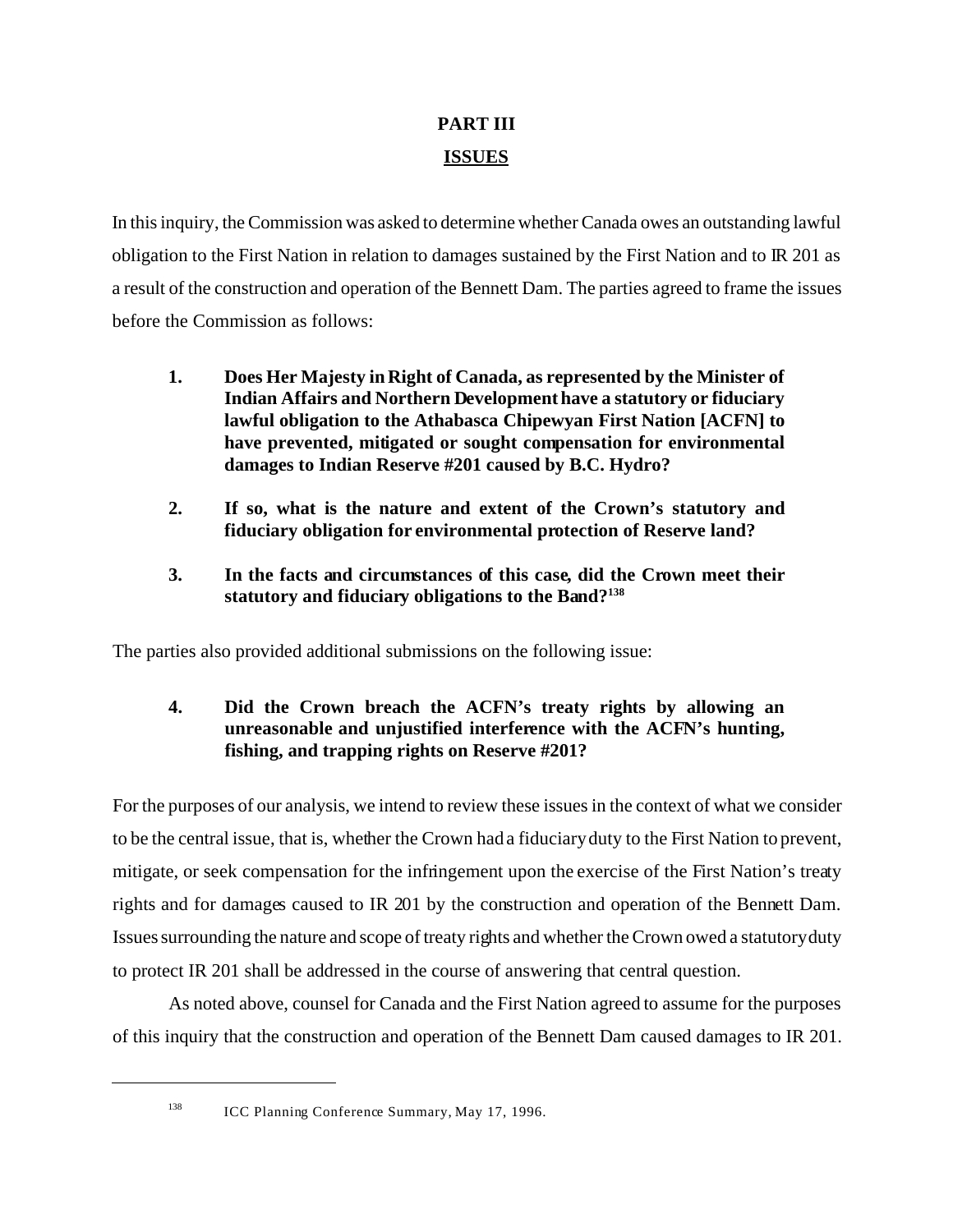In order to dispose properly of the arguments before us, however, it has been necessary for the Commission to make findings on the *prima facie* evidence regarding the effect of the Bennett Dam on the Peace-Athabasca Delta and IR 201. Since Canada has not made any admission of fact or liability in relation to causation and has reserved the right to challenge the evidence or present further evidence on this point, we offer our findings on the *prima facie* evidence. These findings are subject to rebuttal by Canada upon production of additional scientific evidence on whether the Bennett Dam caused or contributed to the drying of the delta and the perched basins on IR 201.<sup>139</sup>

Part IV of this report sets out our analysis and findings on the legal issues placed before the Commission in this inquiry.

<sup>139</sup> A. François Daigle, Counsel, Specific Claims Ottawa, to Jerome Slavik, Ackroyd Piasta, Roth & Day, October 7, 1996 (ICC file, 2108-08-1).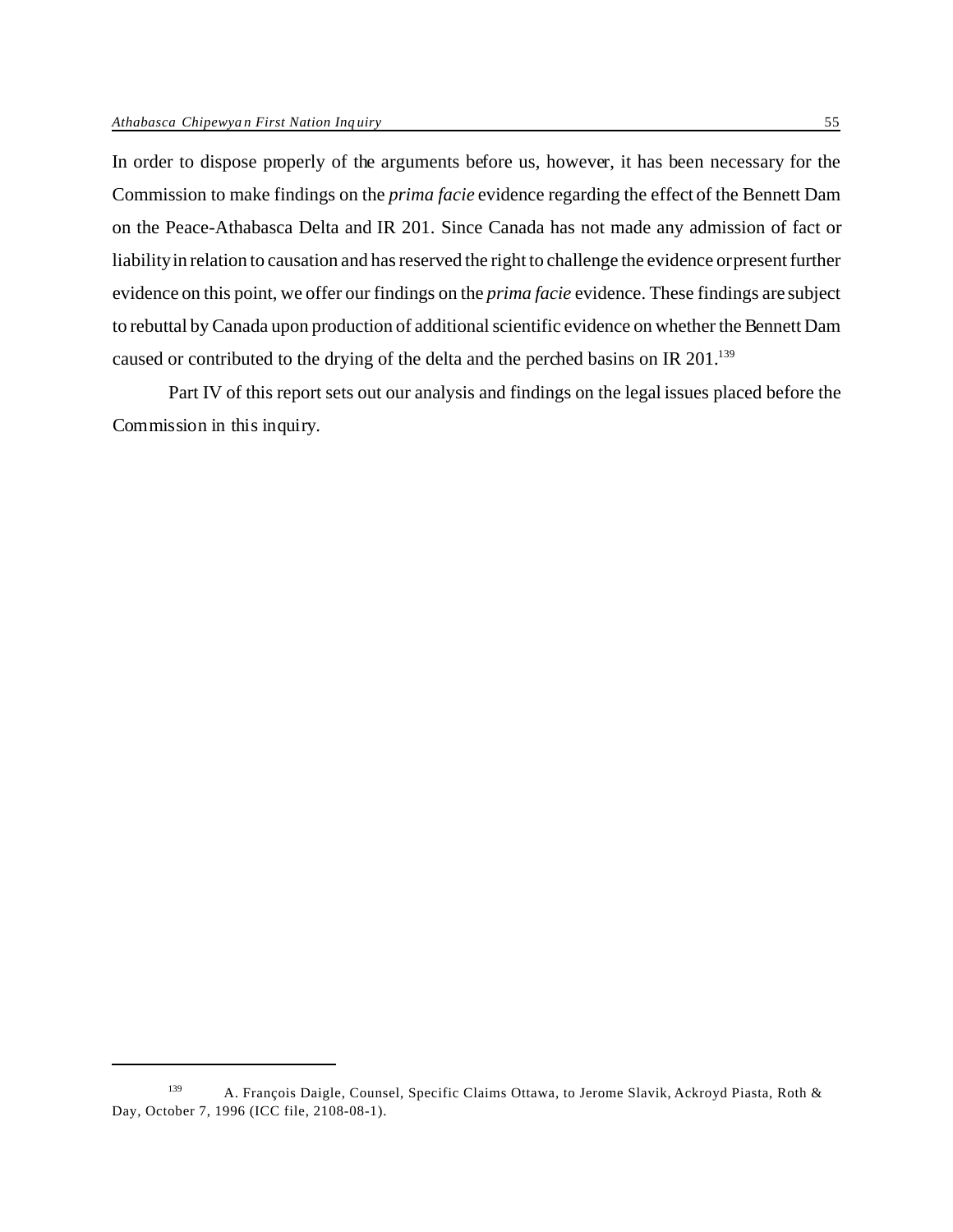# **PART IV**

# **ANALYSIS**

# **ISSUE 1 STATUTORY AND FIDUCIARY OBLIGATIONS OF THE FEDERAL CROWN**

**Does Her Majesty in Right of Canada, as represented by the Minister of Indian Affairs and Northern Development have a statutory or fiduciary lawful obligation to the Athabasca Chipewyan First Nation to have prevented, mitigatedor sought compensation for environmental damages to Indian Reserve #201 caused by B.C. Hydro?**

**If so, what is the nature and extent of the Crown's statutory and fiduciary obligation for environmental protection of Reserve land?**

**In the facts and circumstances of this case, did the Crown meet their statutory and fiduciary obligations to the Band?**

# **Fiduciary Obligations of the Crown**

Although a number of decisions of the Supreme Court of Canada have established that the Crown owes certain duties to First Nations in the management and protection of their reserve lands, this inquiry raises a novel issue because the First Nation submits that the federal Crown has a fiduciary duty to take positive steps to protect reserve land from exploitation, interference, or damage *caused by third parties*. <sup>140</sup> Canada contends that, although the courts have been clear that a general fiduciary *relationship* exists between the Crown and First Nations, not every aspect of that relationship gives rise to a legally enforceable fiduciary *duty* or *obligation*. 141

To determine whether the Crown owed a fiduciary obligation to the Athabasca Chipewyan First Nation in this case, it is important to recognize the general principle that aboriginal people stand in a fiduciary relationship to the Crown. Any doubt about this has been laid to rest by Mr Justice Iacobucci in *Quebec (Attorney-General) v. Canada (National Energy Board)*:

It is now well-settled that there is a fiduciary relationship between the federal Crown and the aboriginal people of Canada: *Guerin v. Canada* . . . None the less, it must be remembered that not every aspect of the relationship between fiduciary and beneficiary takes the form of a fiduciary obligation: *Lac Minerals Ltd. v.*

<sup>140</sup> Submissions on Behalf of Athabasca Chipewyan First Nation, June 1997, p. 59.

<sup>141</sup> Submissions on Behalf of the Government of Canada, September 8, 1997, p. 20.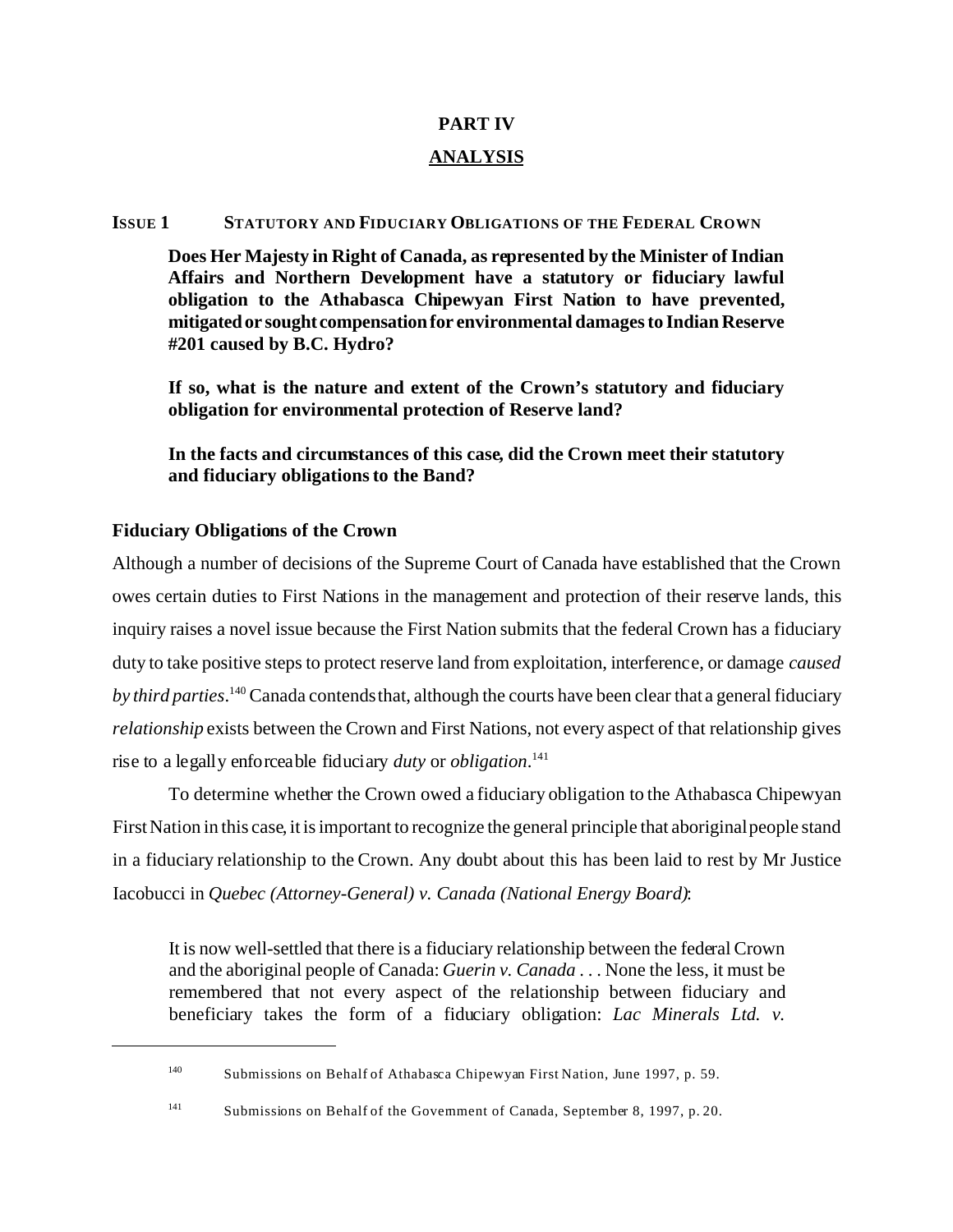*International Corona Resources Ltd*. (1989), 61 D.L.R. (4th) 14, 26 C.P.R. (3d) 97, [1989] 2 S.C.R. 574. The nature of the relationship between the parties defines the scope, and the limits, of the duties that will be imposed.<sup>142</sup>

It is clear from this plain statement of the law that the relationship between the Crown and aboriginal peoples is inherently fiduciary in nature, but the Supreme Court of Canada has also emphasized that not every aspect of the relationship will give rise to an enforceable fiduciary obligation. The scope and content of the Crown's specific fiduciary duties can only be determined through a meticulous examination of the nature of the relationship between the Crown and the First Nation in question. The recent decision of the Federal Court of Appeal in *Semiahmoo Indian Band v. Canada* confirms that this is the preferred approach of the courts:

The authorities on fiduciary duties establish that courts must assess the specific relationship between the parties in order to determine whether or not it gives rise to a fiduciary duty and, if yes, to determine the nature and scope of that duty. This approach applies equally in the context of the fiduciary duty owed to Indian bands when they surrender reserve land. In my view, while the statutory surrender requirement triggers the Crown's fiduciary obligation, the Court must examine the specific relationship between the Crown and the Indian band in question in order to define the nature and scope of that obligation. $143$ 

Before analyzing the specific nature of the relationship between the First Nation and the Crown, we wish to provide a brief overview of the general legal principles concerning fiduciary obligations to assist in determining whether the facts attract an application of the fiduciary doctrine in this case.

# *General Fiduciary Principles*

The decisions of the Supreme Court of Canada in *Guerin v. R.* and *Blueberry River Band v. Canada (Department of Indian Affairs and Northern Development)*, more commonly known as the *Apsassin* decision, demonstrate that the Crown has an enforceable fiduciary duty in the context of reserve land

<sup>142</sup> *Quebec (A.-G.) v. Canada (National Energy Board)* (1994), 112 DLR (4th) 129 at 147; [1994] 1 SCR 159 at 183.

<sup>143</sup> *Semiahmoo Indian Band v. Canada*, [1998] 1 FC 3 at 23 (CA).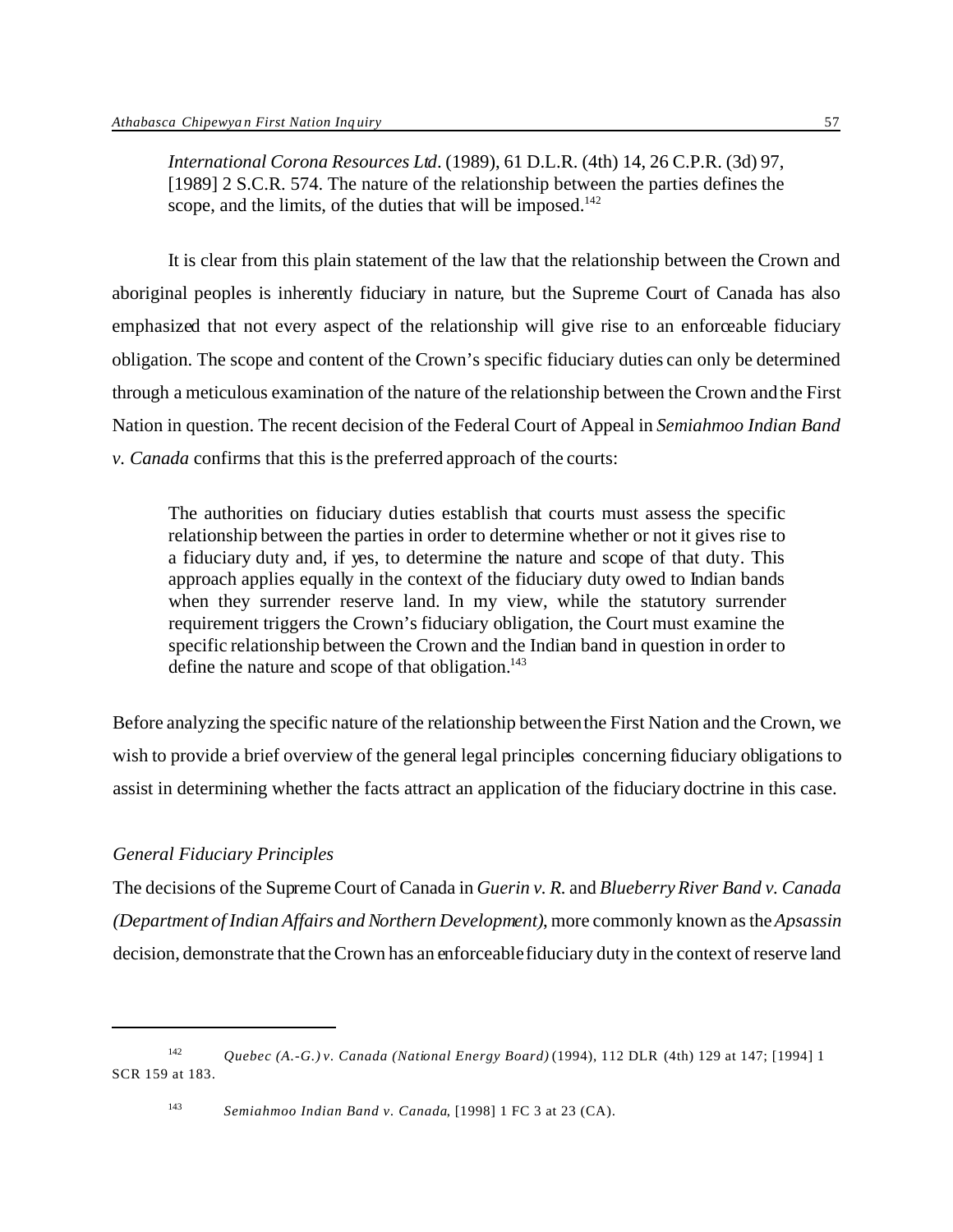surrenders to ensure that Indians are not exploited in such transactions with third parties.<sup>144</sup> We also know from the Court's decisions in *R. v. Sparrow* and *R. v. Van Der Peet* that the Crown has a fiduciary obligation to justify the exercise of legislative or regulatory powers that infringe upon existing aboriginal or treaty rights.<sup>145</sup> The difficulty in this inquiry is that no case law has dealt with facts similar to those before us. We must, therefore, determine whether a fiduciary duty exists by reviewing the major decisions dealing with fiduciary obligations in the private law and in the context of the Crown-aboriginal relationship.

The starting point in this analysis is the landmark decision of the Supreme Court of Canada in *Guerin v. R.* In *Guerin*, Mr Justice Dickson, writing for the majority of the court, held that the Crown's historic undertaking in the *Royal Proclamation of 1763* and the *Indian Act* provided the source of a distinct fiduciary obligation to protect the Indians' interests in reserve land for their collective use and benefit. Dickson J made the following findings about the Crown's fiduciary obligations, after discussing the rationale behind the surrender requirement in the *Royal Proclamation of 1763* and the *Indian Act*:

Through the confirmation in the *Indian Act* of the historic responsibility which the Crown has undertaken, to act on behalf of the Indians so as to protect their interests in transactions with third parties, *Parliament has conferred upon the Crown a discretion to decide for itself where the Indians' best interests really lie*. This is the effect of s. 18(1) of the *Act*. 146

This discretion on the part of the Crown, far from ousting, as the Crown contends, the jurisdiction of the courts to regulate the relationship between the Crown and the Indians, has the effect of transforming the Crown's obligation into a fiduciary one. Professor Ernest Weinrib maintains . . . that "the hallmark of a fiduciary relation is that the relative legal positions are such that one person is at the mercy of the other's discretion." Earlier . . . he puts the point in the following way:

<sup>144</sup> *Guerin v. R.*, [1984] 2 SCR 335 at 383, and *Blueberry River Band v. Canada (Department of Indian A ffairs and N orthern D evelopm ent)*, [1995] 4 SCR 344 at 370-71 [*sub. nom.* and hereinafter *Apsassin* ].

<sup>145</sup> *R. v. Sparrow* (1990), 70 DLR (4 th) 385 and *R. v. Van Der Peet* [1996] 2 SCR 507.

<sup>146</sup> Section 18(1) of the *Indian Act* reads as follows:

<sup>18.(1)</sup> Subject to this Act, reserves are held by Her Majesty for the use and benefit of the respective bands for which they were set apart; and subject to this Act and to the terms of any treaty or surrender, the Governor in Council may determine whether any purpose for which lands in a reserve are used or are to be used is for the use and benefit of the band.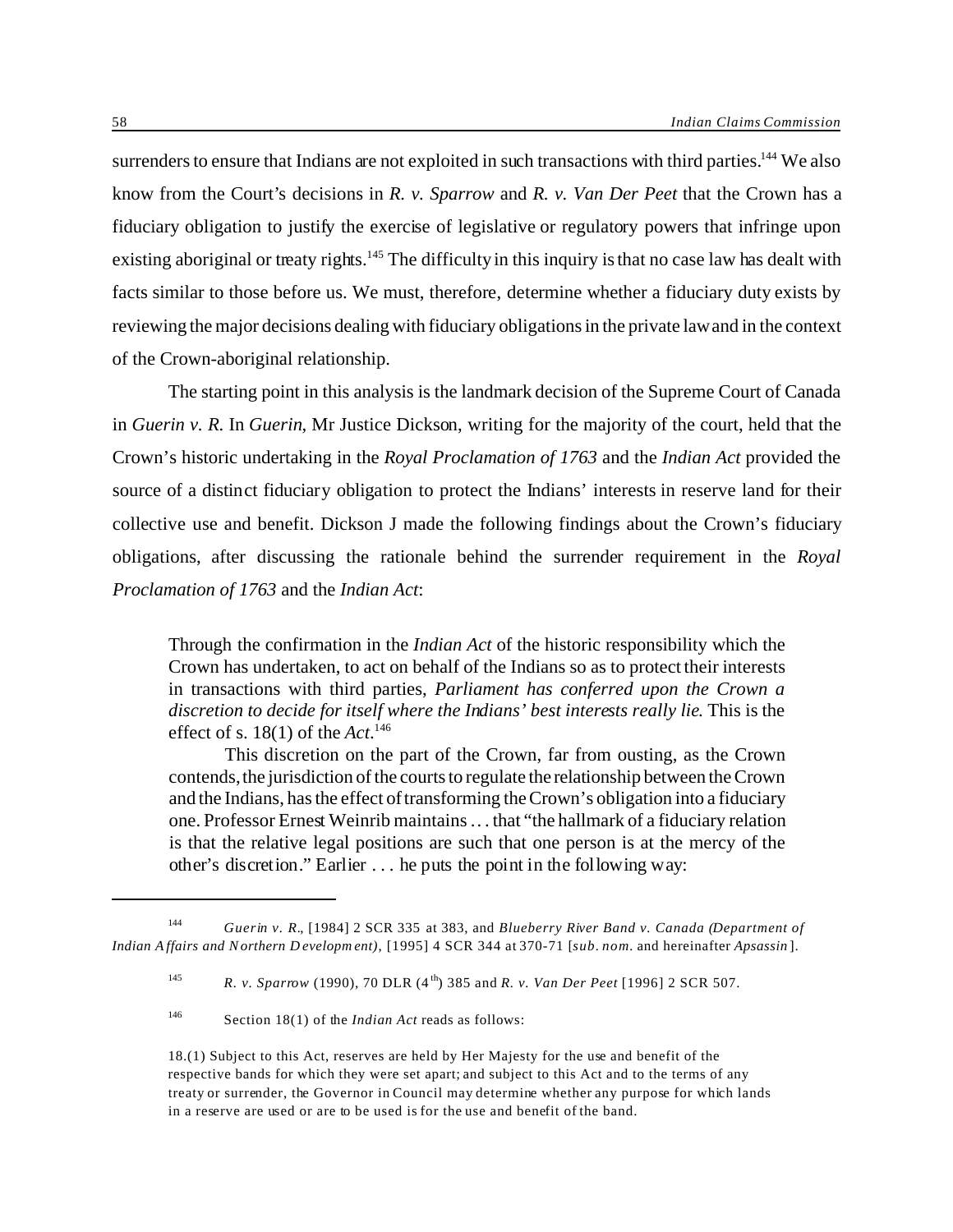[Where there is a fiduciary obligation] there is a relation in which the principal's interests can be affected by, and are therefore dependent on, the manner in which the fiduciary uses the discretion which has been delegated to him. The fiduciary obligation is the law's blunt tool for the control of this discretion.

I make no comment upon whether this description is broad enough to embrace all fiduciary obligations. I do agree, however, that *where by statute, agreement, or perhaps by unilateral undertaking, one party has an obligation to act for the benefit of another, and that obligation carries with it a discretionary power, the party thus empowered becomes a fiduciary. Equity will then supervise the relationship by holding him to the fiduciary's strict standard of conduct*.

It is sometimes said that the nature of fiduciary relationships is both established and exhausted by the standard categories of agent, trustee, partner, director, and the like. I do not agree. It is the nature of the relationship, not the specific category of actor involved that gives rise to the fiduciary duty. The categories of fiduciary, like those of negligence, should not be considered closed.<sup>147</sup>

Outside the established categories where a fiduciary relationship is presumed to exist (e.g., trustee-beneficiary, doctor-patient, solicitor-client), the courts have sought to identify the underlying principles governing the imposition of a fiduciary obligation on a new relationship. In *Frame v. Smith*, Wilson J offered the following principles as a "rough and ready guide" for the courts to apply in determining whether fiduciary obligations arise in different factual circumstances:

There are common features discernible in the contexts in which fiduciary duties have been found to exist and these common features do provide a rough and ready guide to whether or not the imposition of a fiduciary obligation on a new relationship would be appropriate and consistent.

Relationships in which a fiduciary obligation have been imposed seem to possess three general characteristics:

- (1) The fiduciary has scope for the exercise of some discretion or power.
- (2) The fiduciary can unilaterally exercise that power or discretion so as to affect the beneficiary's legal or practical interests.
- (3) The beneficiary is peculiarly vulnerable to or at the mercy of the fiduciary holding the discretion or power. $148$

<sup>147</sup> *Guerin v. The Queen*, [1984] 2 SCR 335 at 383-4, [1985] 1 CNLR 120 at 137. Emphasis added.

<sup>148</sup> *Frame v. Smith* , [1987] 2 SCR 99, 42 DLR (4th) 81 at 99.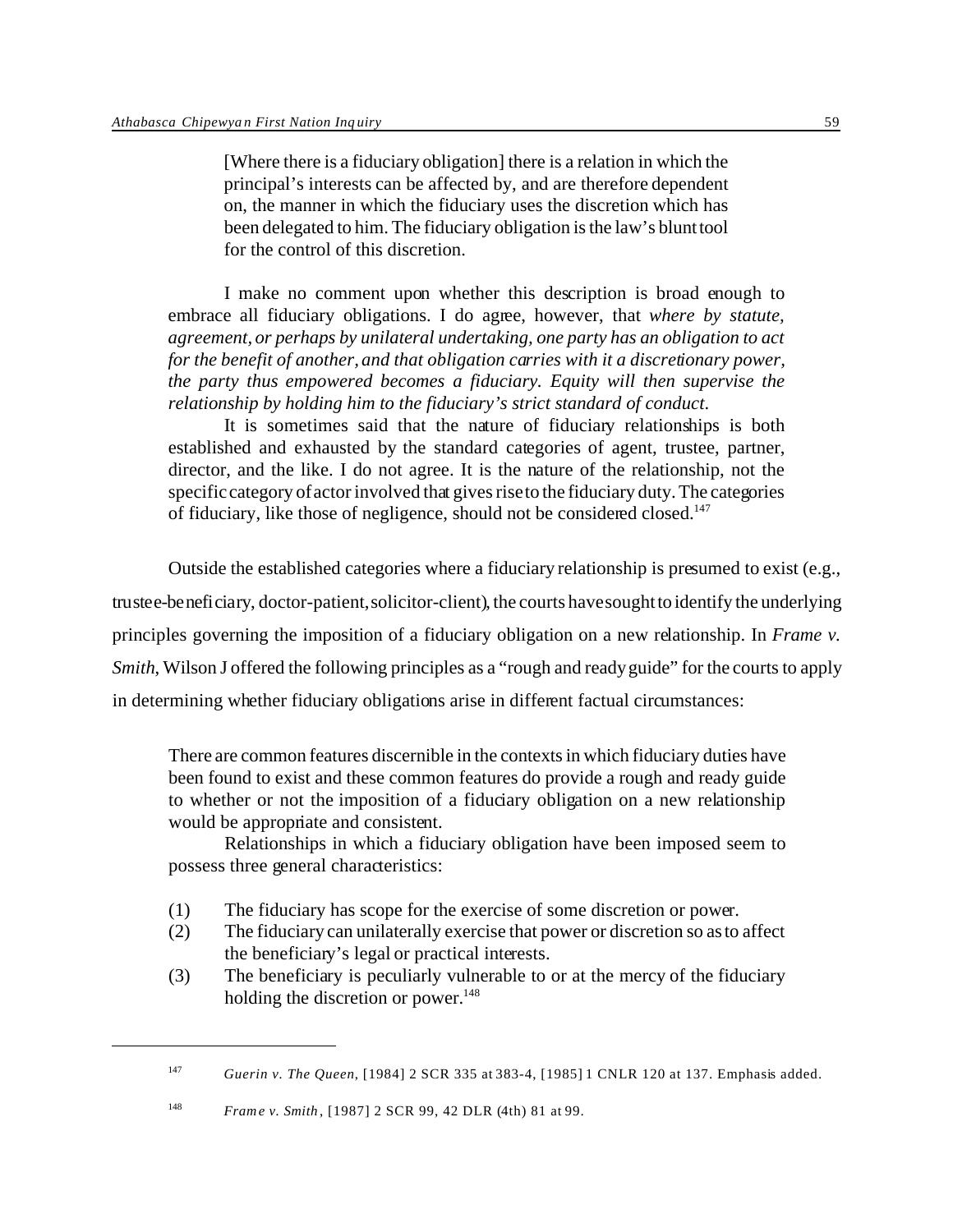Justice Wilson's "rough and ready guide" has been applied by the Court in numerous cases following *Frame* and has become an accepted approach for determining whether a fiduciary relationship exists outside the established categories.<sup>149</sup>

In *Hodgkinson v. Simms*, Mr Justice La Forest discussed some of the difficulties encountered by the courts in applying Wilson J's guidelines in *Frame v. Smith*, by reference to what he characterized as the three "uses" of the term fiduciary:

The first [use of the term fiduciary] is in describing certain relationships that have as their essence discretion, influence over interests, and an *inherent* vulnerability. In these types of relationships, there is a rebuttable presumption, arising out of the inherent purpose of the relationship, that one party has a duty to act in the best interests of the other party. Two obvious examples of this type of fiduciary relationship are trustee-beneficiary and agent-principal. In seeking to determine whether new classes of relationships are *per se* fiduciary, Wilson J.'s three-step analysis is a useful guide.

As I noted in [*International Corona Resources Ltd. v. LAC Minerals Ltd.*<sup>150</sup>], however, the three-step analysis proposed by Wilson J. encounters difficulties in identifying relationships described by a slightly different use of the term "fiduciary" [i.e. the second use], viz., situations in which fiduciary obligations, though not innate to a given relationship, arise as a matter of fact out of the specific circumstances of that particular relationship . . . *In these cases, the question to ask is whether, given all the surrounding circumstances, one party could reasonably have expected that the other party would act in the former's best interests with respect to the subject matter at issue. Discretion, influence, vulnerability and trust were mentioned as nonexhaustive examples of evidential factors to be considered in making this determination.*

Thus, outside the established categories, what is required is evidence of a mutual understanding that one party has relinquished its own self-interest and agreed to act solely on behalf of the other party.151

<sup>&</sup>lt;sup>149</sup> See, for example, *Lac Minerals Ltd. v. International Corona Resources Ltd.* (1989), 61 DLR (4<sup>th</sup>) 14 (SCC); *Canson Enterprises Ltd. v. Boughton & Co.*, [1991] 3 SCR 5 34; *M.K. v. M.H.*, [1992] 96 DLR (4 th) 289 (SCC); and *Norberg v. Wynrib* , [1992] 4 WW R 609 (SCC).

<sup>150</sup> *International Corona Resources Ltd. v. LAC Minerals Ltd.*, [1989] 2 SCR 574.

<sup>151</sup> *Hodgkinson v. Simms*, [1994] 3 SCR 377 at 409.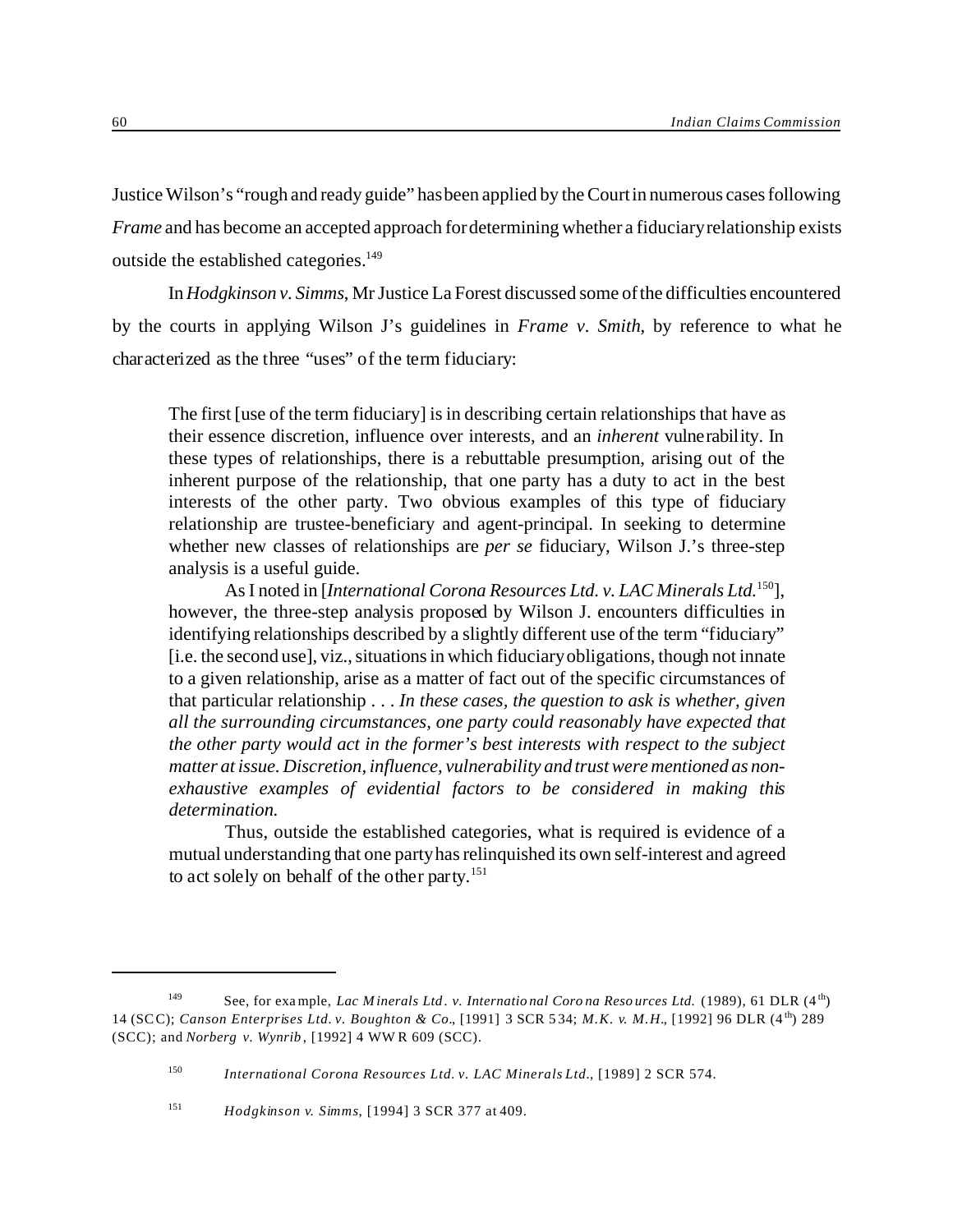Central to La Forest J's reasoning was his finding that relationships characterized by unilateral discretion are simply a species of a broader family of relationships referred to as "powerdependency" relationships, which he described as follows:

in my view, *the concept accurately describes any situation where one party, by statute, agreement, a particular course of conduct, or by unilateral undertaking gains a position of overriding power or influence over another party.*

. . .

[T]he law's response to the plight of vulnerable people in power-dependency relationships gives rise to a variety of often overlapping duties. . . . *The existence of a fiduciary duty in a given case will depend upon the reasonable expectations of the parties, and these in turn depend on factors such as trust, confidence, complexity of subject matter, and community or industry standards*.

In seeking to identify the various civil duties that flow from a particular power-dependency relationship, it is simply wrong to focus only on the degree to which a power or discretion is somehow "unilateral". . . *Ipso facto*,<sup>152</sup> persons in a "power-dependency" relationship are vulnerable to harm. Further, the relative "degree of vulnerability", if it can be put that way, does not depend on some hypothetical ability to protect one's self from harm, but rather on the nature of the parties' reasonable expectations. Obviously, a party who expects the other party to a relationship to act in the former's best interests is more vulnerable to an abuse of power than a party who should be expected to know that he or she should take protective measures.<sup>153</sup>

It is clear from this passage that La Forest J is advancing the notion of "reasonable expectations" as the underlying fiduciary principle that gives rise to fiduciary duties outside the established categories. For the purposes of this inquiry, it is therefore important to remember that the reasoning in *Guerin*, regarding obligations created through the operation of statute, agreement, or unilateral undertaking, is not an absolute rule but rather a guide to identifying whether a "power-dependency" relationship exists. Such obligations can also arise out of a particular course of conduct, which creates reasonable expectations that one party will act on behalf of another. Nor is it necessary that there be a specific

<sup>152</sup> The Latin phrase *ipso facto* means "by the fact itself" or by "the mere fact" (*Black's Law Dictionary* ).

<sup>153</sup> *Hodgkinson v. Simms*, [1994] 3 SCR 377 at 411 and 412-3. Emphasis added.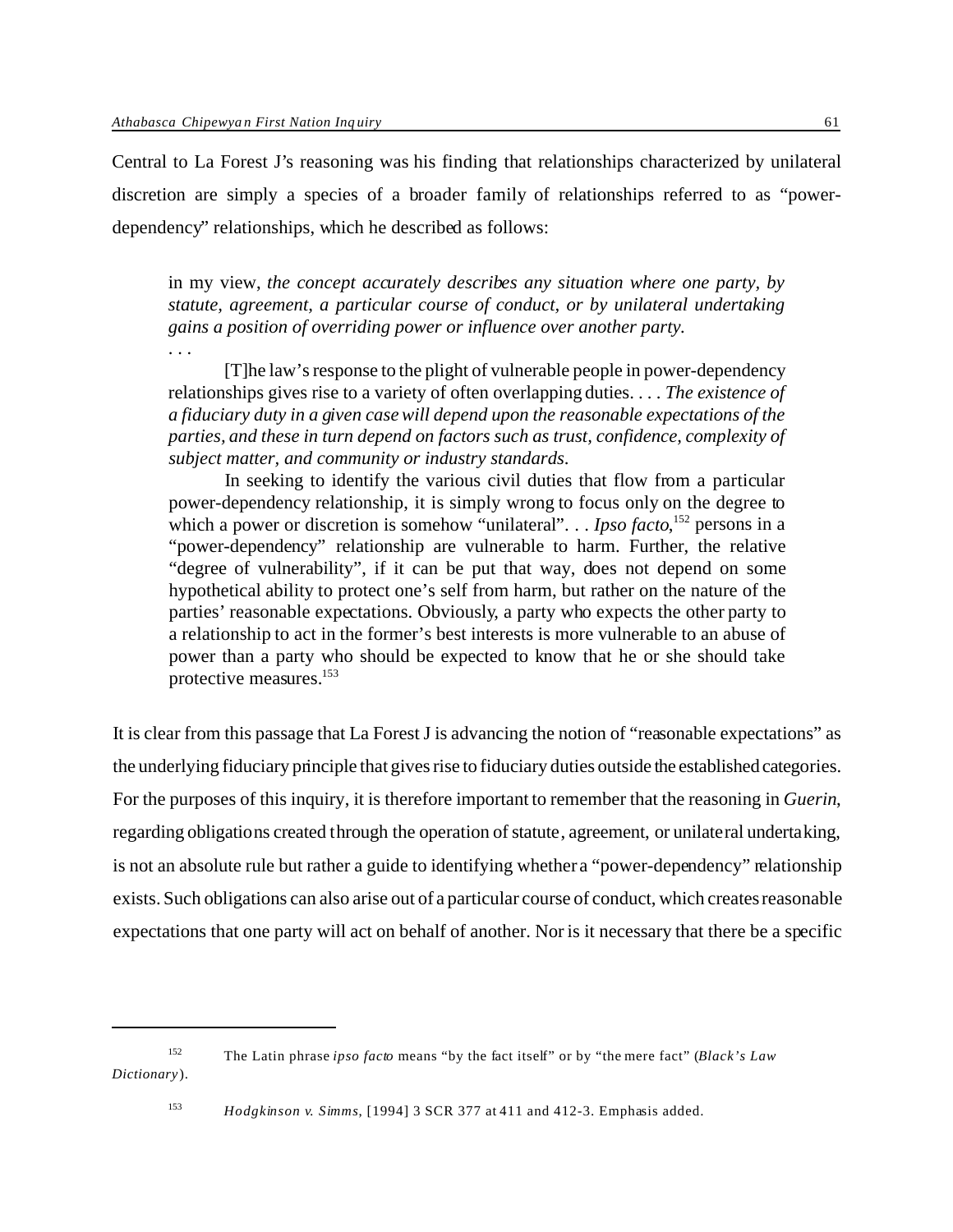undertaking or obligation in the sense that it must be express. Fiduciary obligations can be express or implied.

To determine whether the Crown had a fiduciary duty on the facts of this case to protect and preserve the First Nation's reserve land, we shall have regard to the "reasonable expectations" of the parties and whether the indicia identified in the "rough and ready guide" from *Frame v. Smith* are present in this case.

# *Scope for the Exercise of Discretion or Power*

The essential question in determining whether the Crown had scope for the exercise of discretion and power to act on behalf of the First Nation relates to whether the Crown had undertaken to protect reserve land on behalf of the First Nation by statute, agreement, unilateral undertaking, or through a particular course of conduct. After careful consideration of the arguments presented by Canada and the First Nation, we find that the Crown did in fact undertake to protect the treaty rights of the Athabasca Chipewyan First Nation and its exclusive use, occupation, and enjoyment of IR 201.

The source of the Crown's discretion and power can be traced back to 1763, when the Crown first took upon itself the responsibility of protecting Indians from exploitation by forbidding the direct sale of Indian lands to settlers. This historical duty is reflected in the *Royal Proclamation of 1763*; it entrenched and formalized the process by which only the Crown could obtain Indian lands through agreement or purchase from the Indians:

And whereas great Frauds and Abuses have been committed in purchasing Lands of the Indians, to the great Prejudice of our Interests, and to the great Dissatisfaction of the said Indians; In order, therefore, to prevent such irregularities for the future, and to the end that the Indians may be convinced of our Justice and determined Resolution to remove all reasonable Cause of Discontent, We do, with the Advice of our Privy Council strictly enjoin and require, that no private Person do presume to make any purchase from the said Indians of any Lands reserved to the said Indians, within those parts of our Colonies where, We have thought proper to allow Settlement; but that, if at any Time any of the Said Indians should be inclined to dispose of the said Lands, the same shall be Purchased only for Us, in our Name, at some public Meeting or Assembly of the said Indians, to be held for that Purpose by the Governor or Commander in Chief of our Colony respectively within which they shall lie. . . .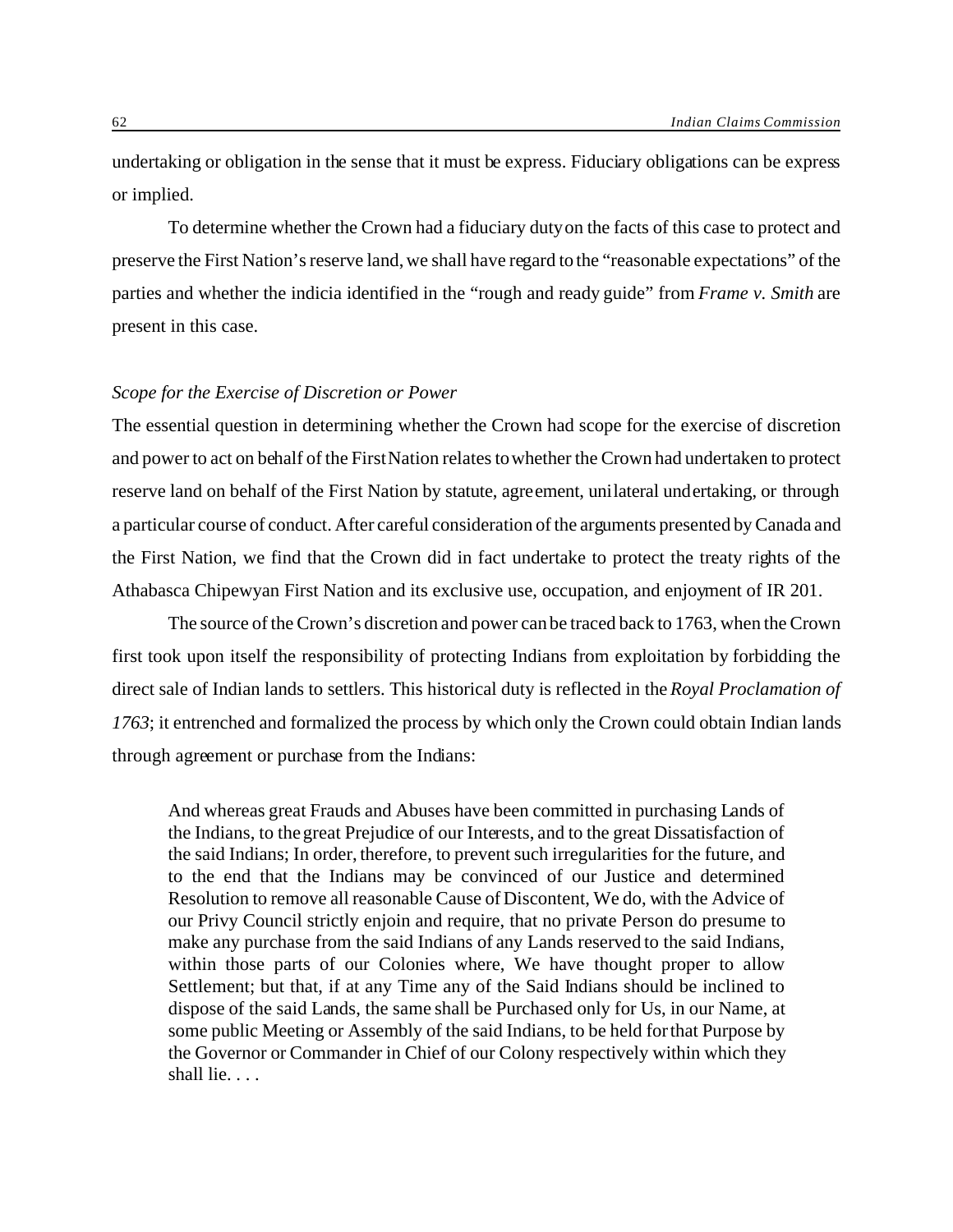Prior to Confederation, the colonial government vested title to Indian lands in the Crown to protect against trespasses and encroachments by third parties. The rationale behind this protective measure was explained by the Nova Scotia Commissioner for Indian Affairs in 1846:

Trespasses are committed upon the Indian reserves with the most daring impunity. I have made efforts to check the removal of timber from these lands, but the remoteness of their situation renders the task almost impossible. As the soil must be the foundation of every improvement, and the civilization of the tribe, it is necessary that these lands, and the timber upon them should be carefully protected.<sup>154</sup>

After Confederation, section 91(24) of the *British North America Act, 1867*, vested exclusive legislative authority with respect to "Indians, and Lands reserved for the Indians" in the federal Crown. Legislation enacted by Parliament continued the protective responsibility of the Crown by including provisions that prohibited the alienation of reserve lands by Indian bands except upon surrender to the Crown. The fact that reserve lands are generally inalienable except to the Crown is still a main feature of the present *Indian Act*.

In *Guerin*, Dickson J found that the historical undertakings of the Crown and the *Indian Act* provided the source of a distinct fiduciary obligation on the part of the Crown to protect the Indians' interests in reserve land for their collective use and benefit:

In my view, the nature of Indian title and the framework of the statutory scheme established for disposing of Indian land places upon the Crown an equitable obligation, enforceable by the courts, to deal with the land for the benefit of the Indians. This obligation does not amount to a trust in the private law sense. It is rather a fiduciary duty. If, however, the Crown breaches this fiduciary duty it will be liable to the Indians in the same way and to the same extent as if such a trust were in effect.

The fiduciary relationship between the Crown and the Indians has its roots in the concept of aboriginal, native or Indian title. The fact that Indian bands have a certain interest in lands does not, however, in itself give rise to a fiduciary relationship between the Indians and the Crown. The conclusion that the Crown is a fiduciary depends upon the further proposition that the Indian interest in the land is inalienable except upon surrender to the Crown.

<sup>154</sup> Nova Scotia, Legislative Assembly, *Journal* (1846), App. 24 , 118, quo ted in Richard Bartlett, *Indian Reserves and Aboriginal Lands in Canada: A Homeland* (Saskatoon: University of Saskatchewan Law Library, 1990), 21.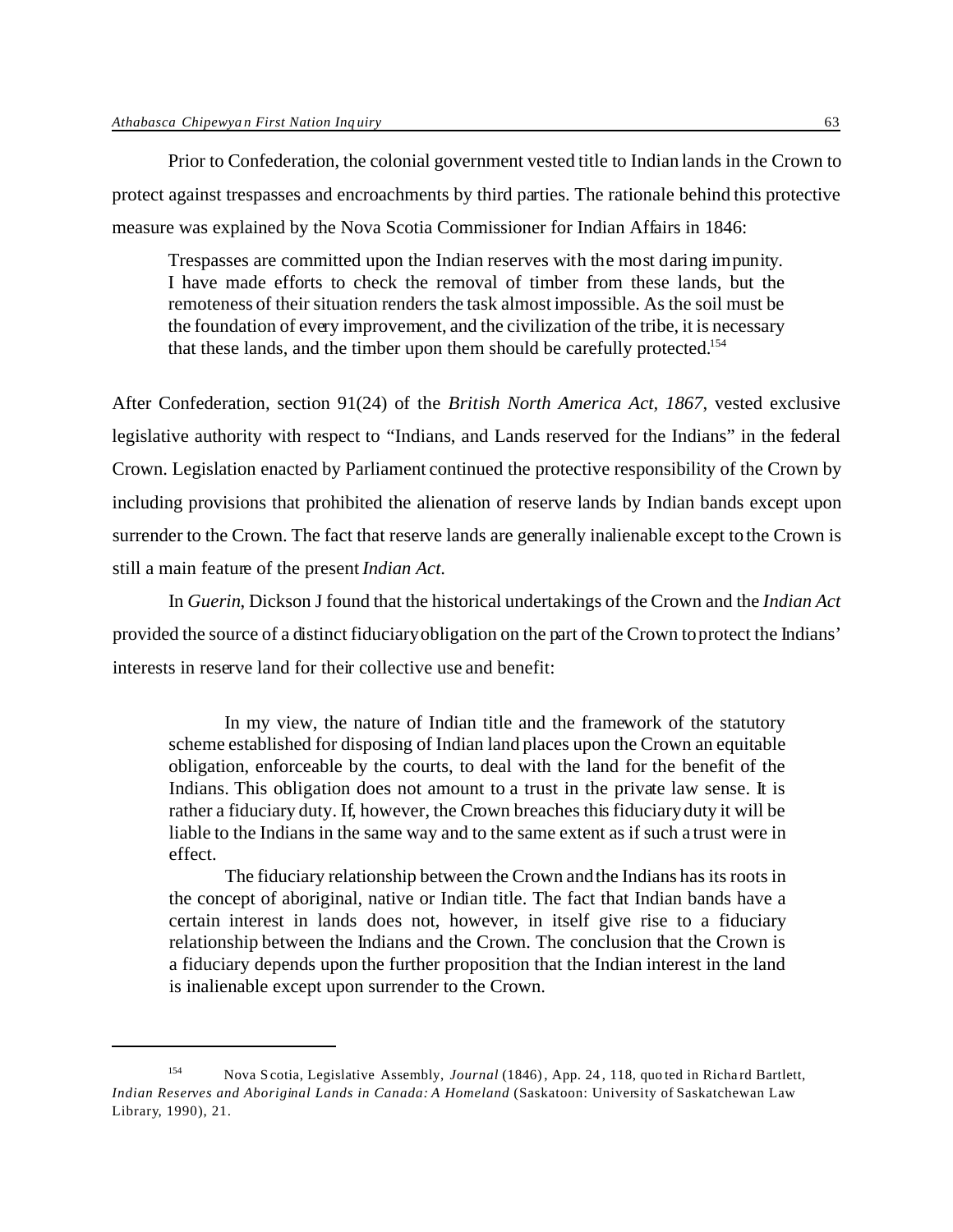An Indian band is prohibited from directly transferring its interest to a third party. Any sale or lease of land can only be carried out after a surrender has taken place, with the Crown then acting on the band's behalf. The Crown first took this responsibility upon itself in the *Royal Proclamation of 1763* [see R.S.C. 1970, App. I]. It is still recognized in the surrender provisions of the *Indian Act.* The surrender requirement, and the responsibility it entails, are the source of a distinct fiduciary obligation owed by the Crown to the Indians.<sup>155</sup>

Further support for our finding that the Crown has undertaken a general responsibility to protect and to preserve Indian reserve land can be found in Justice Wilson's reasons in *Guerin,* which were consistent with those of Dickson J except to the extent that she held that the Crown's fiduciary obligation in relation to reserve land crystallized upon surrender into an express trust for the purposes specified in the surrender:

While I am in agreement that s. 18 does not *per se* create a fiduciary obligation in the Crown with respect to Indian reserves, I believe it recognizes the existence of such an obligation. The obligation has its roots in the aboriginal title of Canada's Indians . . .

I think that when s. 18 mandates that reserves be held by the Crown for the use and benefit of the Bands for which they are set apart, this is more than just an administrative direction to the Crown. I think this is the acknowledgment of a historic reality, namely that Indian Bands have a beneficial interest in their reserves and that the Crown has a responsibility to protect that interest and make sure that any purpose to which reserve land is put will not interfere with it. This is not to say that the Crown either historically or by s. 18 holds the land in trust for the Bands. The Bands do not have the fee in the lands, their interest is a limited one. But it is an interest which cannot be derogated from or interfered with by the Crown's utilization of the land for purposes incompatible with the Indian title, unless of course, the Indians agree. I believe that in this sense the Crown has a fiduciary obligation to the Indian Bands with respect to the uses to which reserve land may be put and that s. 18 is a statutory acknowledgment of that obligation. It is my view, therefore, that while the Crown does not hold reserve land under s. 18 of the Act in trust for the Bands because the Bands' interests are limited by the nature of Indian title, *it does hold the lands subject to a fiduciary obligation to protect and preserve the Bands' interests from invasion or destruction*. 156

<sup>155</sup> *Guerin v. The Queen*, [1984] 2 SCR 335 at 376.

<sup>156</sup> *Guerin v. R.*, [1984] 2 SCR 335 at 349-50, Wilson J. Emphasis added.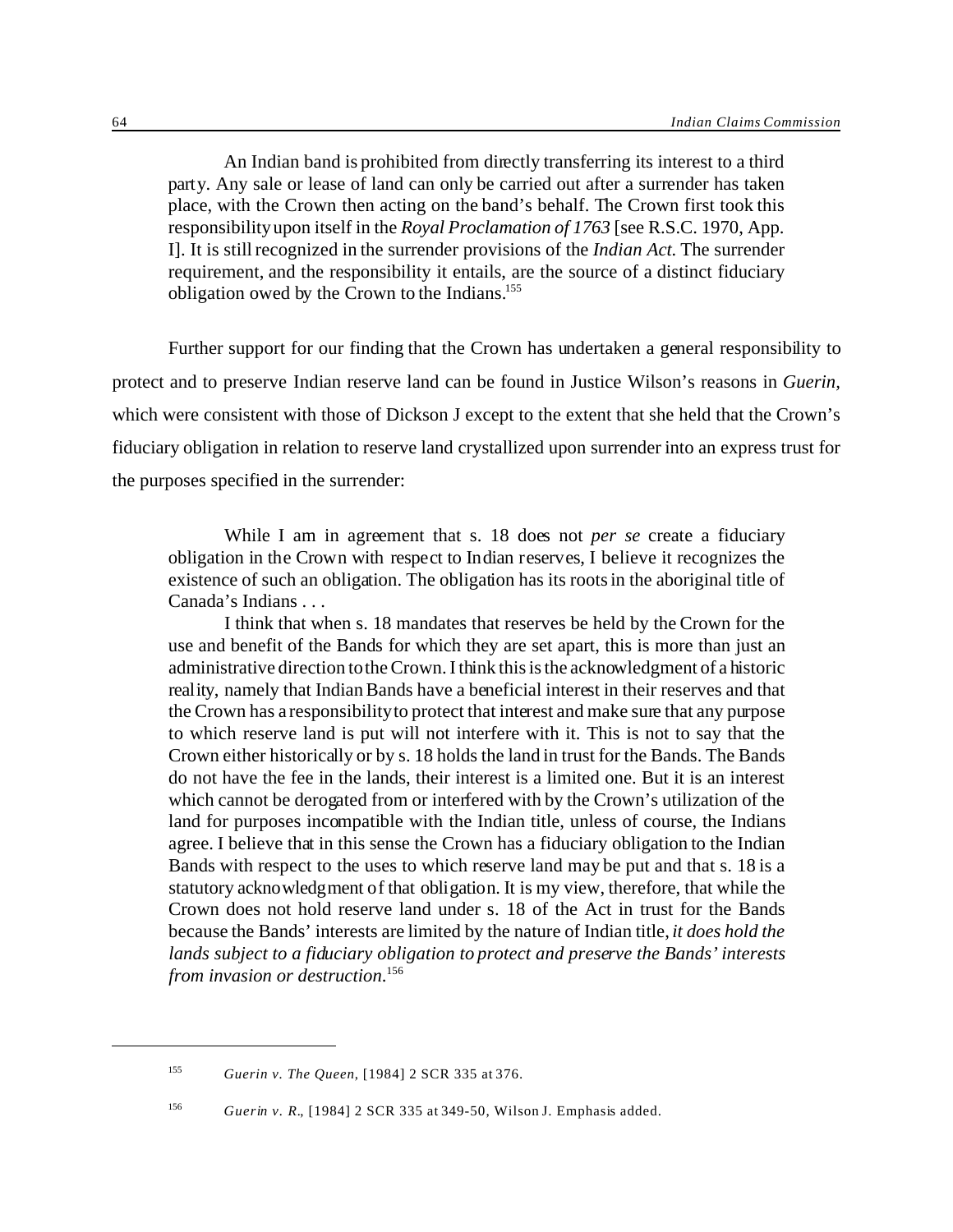In *Mitchell v. Peguis Indian Band*, Mr Justice La Forest also emphasized the importance of the Crown's historical undertaking to protect Indian lands:

As is clear from the comments of the Chief Justice in *Guerin v. The Queen* . . . these legislative restraints on the alienability of Indian lands are but the continuation of a policy that has shaped the dealings between the Indians and the European settlers since the time of the Royal Proclamation of 1763. *The historical record leaves no doubt that native peoples acknowledged the ultimate sovereignty of the British Crown and agreed to cede their traditional homelands on the understanding that the Crown would thereafter protect them in the possession and use of such lands as were reserved for their use*; see the comments of Professor Slattery in his article "Understanding Aboriginal Rights" (1987), 66 Can. Bar Rev. 727 at p. 753. The sections of the *Indian Act* relating to the inalienability of Indian lands seek to give effect to this protection by interposing the Crown between the Indians and the market forces which, if left unchecked, had the potential to erode Indian ownership of these reserves.

[Since the *Royal Proclamation of 1763*], the Crown has always acknowledged that it is honour-bound to shield Indians from any efforts by non-natives to dispossess Indians of their property which they hold *qua* Indians, i.e., their land base and the chattels on that land base.<sup>157</sup>

Mr Justice La Forest not only acknowledges that the *Indian Act* is a codification of the Crown's historical undertaking to protect the Indians' interests in reserve lands from being eroded, but he also emphasizes the relationship between the treaty rights of Indians and the Crown's fiduciary duties. The fact that Indian people ceded their traditional homelands on the understanding that the Crown would protect them in the possession and use of their reserve lands is critical, because the expectation that the Crown will exercise its power or discretion to protect reserve lands may give rise to an enforceable fiduciary duty depending on the facts and circumstances.

In addition to the general undertakings of the Crown under the *Royal Proclamation* and the *Indian Act*, the evidence surrounding the negotiation of Treaty 8 and the allocation of land in the delta confirms that the Crown also made a specific undertaking to protect IR 201 and its rich wildlife and plant habitat for the collective use and benefit of the Athabasca Chipewyan First Nation. Since

. . .

<sup>&</sup>lt;sup>157</sup> *Mitchell v. Peguis Indian Band* (1990), 71 DLR (4<sup>th</sup>) 193 at 225-26 (SCC). Emphasis added.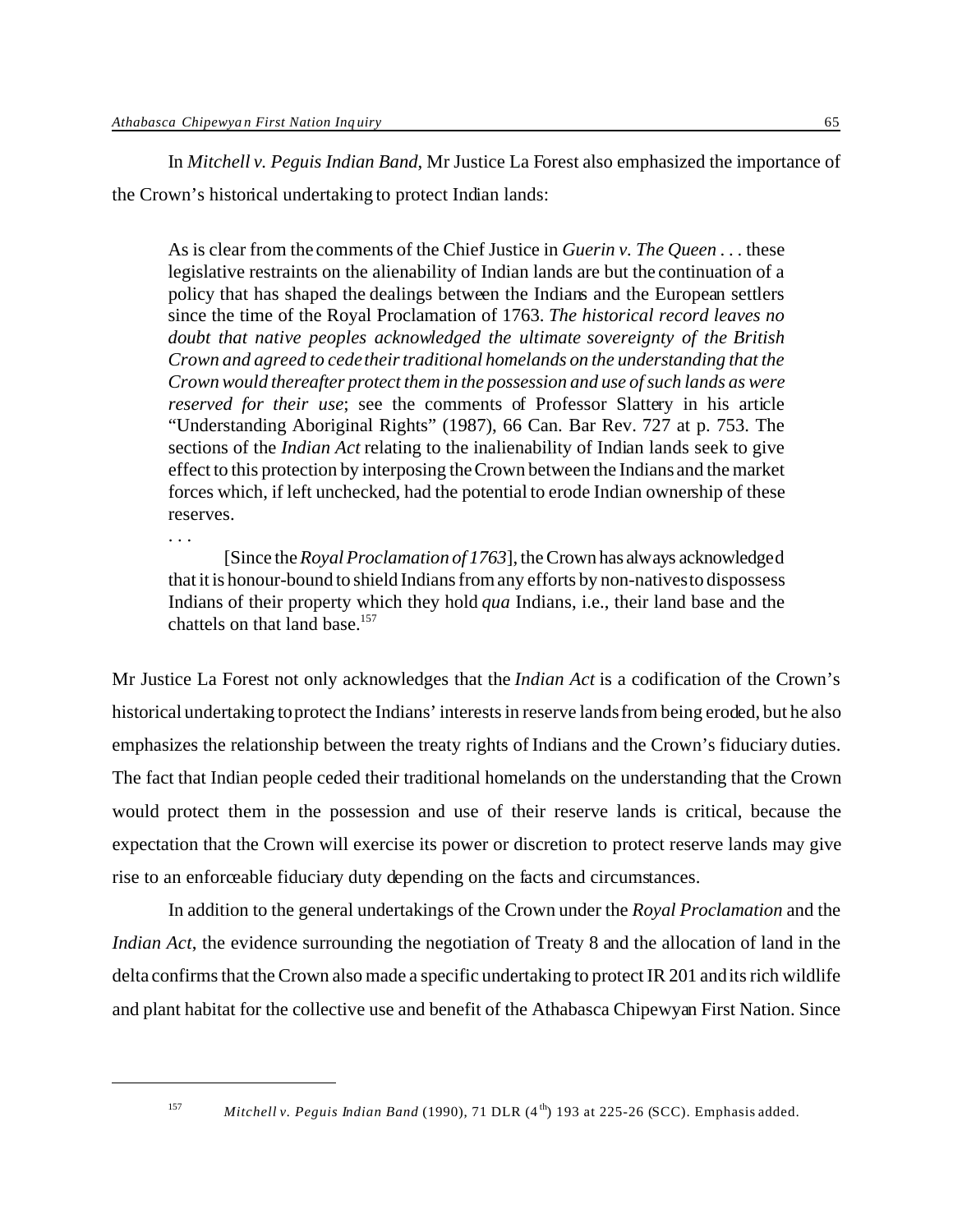the interpretation of Treaty 8 is in issue, it is helpful to bear in mind the following interpretive principles summarized by the British Columbia Court of Appeal in *Claxton v. Saanichton Marina*:

- a. The treaty should be given a fair, large and liberal construction in favour of the Indians;
- b. Treaties must be construed not according to the technical meaning of their words, but in the sense that they would naturally be understood by the Indians;
- c. As the honour of the Crown is always involved, no appearance of "sharp dealing" should be sanctioned;
- d. Any ambiguity in wording should be interpreted as against the drafters and should not be interpreted to the prejudice of the Indians if another construction is reasonably possible;
- e. Evidence by conduct or otherwise as to how the parties understood the treaty is of assistance in giving it content.<sup>158</sup>

It is also important to consider the recent decision of the Court in *Delgamuukw v. R.*, where Chief Justice Lamer held that proper regard must be given to the oral history and tradition of First Nations as evidence in the adjudication of cases dealing with aboriginal rights and Indian treaties:

Notwithstanding the challenges created by the use of oral histories as proof of historical facts, the laws of evidence must be adapted in order that this type of evidence can be accommodated and placed on an equal footing with the types of historical evidence that courts are familiar with, which largely consists of historical documents. This is a long-standing practice in the interpretation of treaties between the Crown and aboriginal peoples: *Sioui*, *supra*, at p. 1068; *R. v. Taylor* (1981), 62 C.C.C. (2d) 227, at p. 232. To quote Dickson C.J., given that most aboriginal societies "did not keep written records", the failure to do so would "impose an impossible burden of proof" on aboriginal peoples, and "render nugatory" any rights

<sup>158</sup> *Claxton v. Saanichton Marina Ltd.*, [1989] 3 CNLR 46 at 50 (BCCA).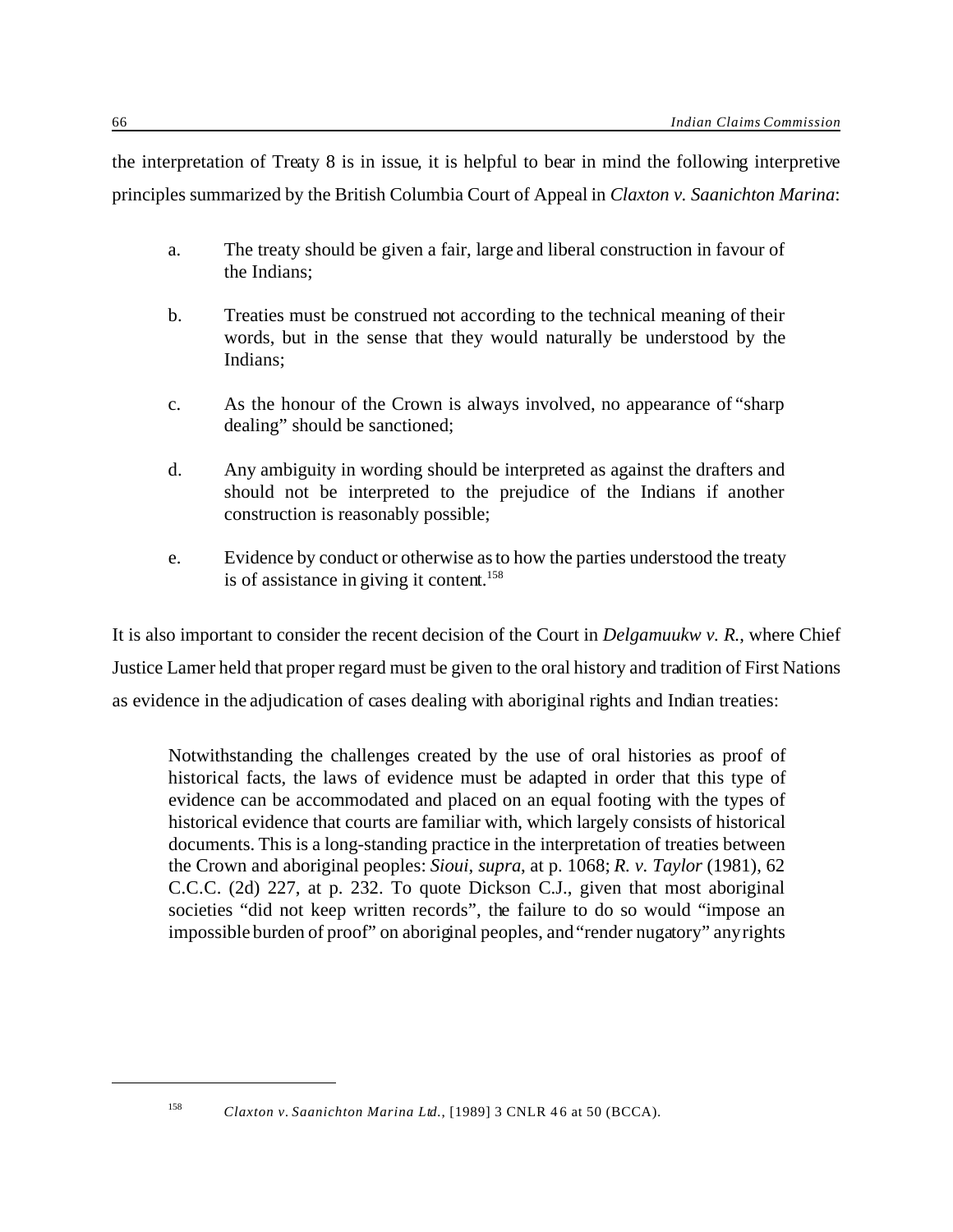that they have (*Simon v. The Queen*, [1985] 1 2 S.C.R. 387, at p. 408). This process must be undertaken on a case-by-case basis.<sup>159</sup>

The evidence before us demonstrates that countless generations of Chipewyan hunters, trappers, and fishermen have benefited from the rich resources of the Peace-Athabasca Delta. When the fur trade spread into the area in the late 1700s, the Chipewyan profited from the sale of their furs to traders competing for business in the delta. While the muskrat were the most bountiful fur-bearing species in the area, the Chipewyan also trapped mink, fox, coyotes, and other animals for profit, and there can be no doubt that they made a good living from trapping prior to entering into Treaty 8.

During the Treaty 8 negotiations, the Indians sought assurances from the Treaty Commissioners that they would not be confined to reserves and that they would be able to continue to earn a livelihood from hunting, fishing, and trapping. The Commissioners' report on the treaty negotiations confirmed that this was a critical issue, which had to be addressed before the Indians would agree to enter into the treaty:

There was expressed at every point the fear that making of the treaty would be followed by the curtailment of the hunting and fishing privileges . . .

We pointed out . . . that the *same means of earning a livelihood would continue after the Treaty as existed before it*, and that the Indians would be expected to make use of them. . . .

Our chief difficulty was the apprehension that the hunting and fishing privileges were to be curtailed. The provision in the treaty under which ammunition and twine is to be furnished went far in the direction of quieting fears of the Indians for they admitted it would be unreasonable to furnish the means of hunting and fishing if laws were to be enacted which would make hunting and fishing so restricted as to render it impossible to make a livelihood by such pursuits. But over and above the provision, *we had to solemnly assure them that only such laws as to hunting and fishing as were in the interest of Indians and were found necessary in order to protect the fish and fur bearing animals would be made, and they would be*

<sup>159</sup> *Delgam uukw v. British Colu mbia* (1997), SCC File No. 23799 [unreported]. Also see *R. v. Taylor and Williams* (1981), 34 OR (2d) 360 at 364 (CA), cited with approval in *R. v. Sioui*, [1990] 1 SCR 1025 at 1045, [1990] 3 CNLR 127 at 155, and *R. v. Sparrow*, [1990] 1 SCR 1 075 at 1107, where the Ontario Court of Appeal held that where the interpretation of an Indian treaty is in question, the general principle is that the courts may consider the broad historical context of the treaty as an aid to determining the intention of the parties to the treaty:

<sup>. . .</sup> cases on Indian or aboriginal rights can never be determined in a vacuum. It is of importance to consider the history and oral traditions of the tribes concerned, and the surrounding circumstances at the time of the treaty, relied on by both parties, in determining the treaty's effect.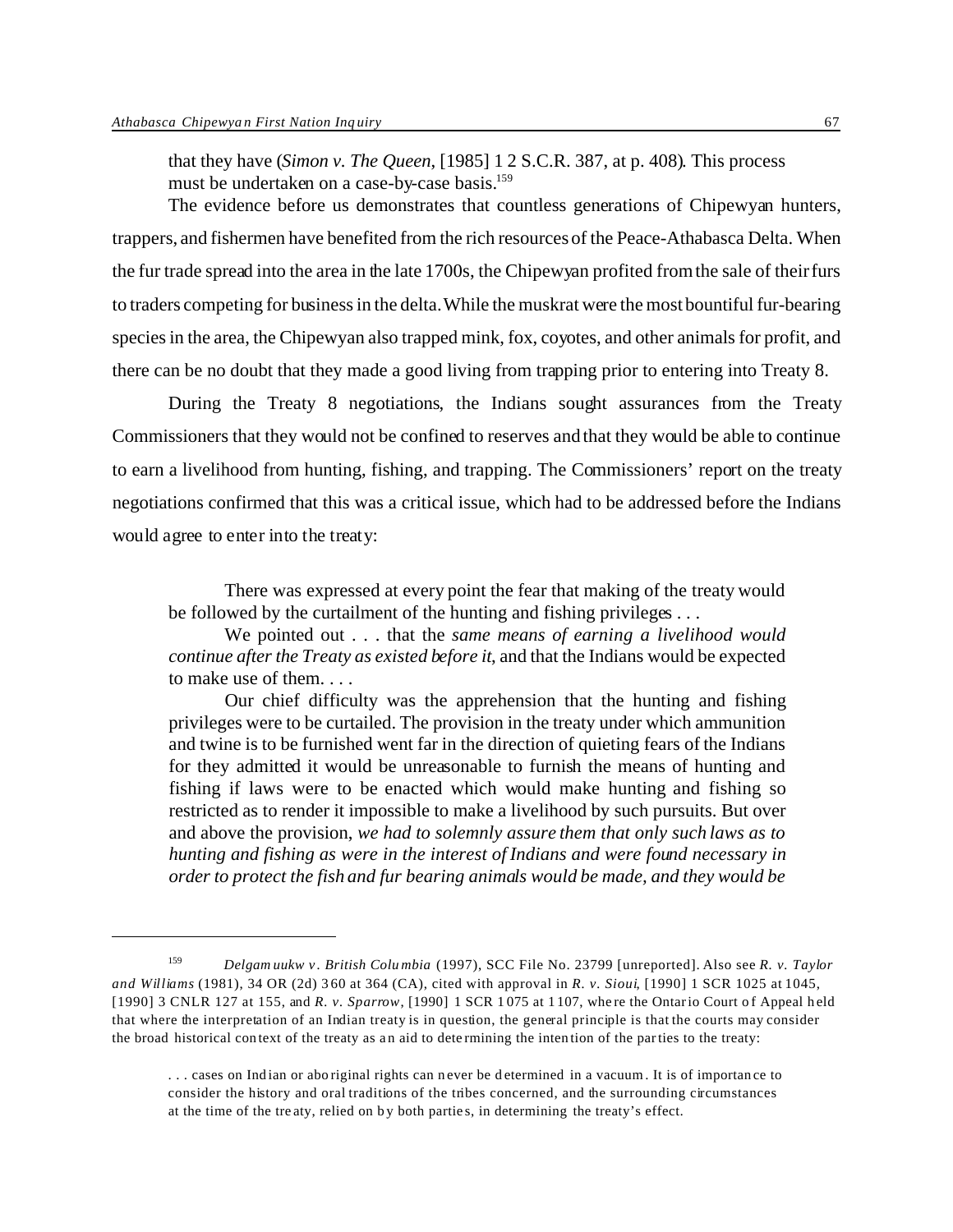*as free to hunt and fish after the treaty as they would be if they never entered into it*. 160

Accordingly, the written text of Treaty 8 states that Her Majesty the Queen promised the Indians the

right to pursue their usual vocations of hunting, trapping and fishing throughout the tract surrendered as heretofore described, subject to such regulations as may from time to time be made by the Government of the country, acting under the authority of Her Majesty, and saving and excepting such tracts as may be required or taken up from time to time for settlement, mining, lumbering, trading or other purposes.<sup>161</sup>

In addition to the right to hunt, fish, and trap, Treaty 8 also promised the establishment of Indian reserves:

And Her Majesty the Queen hereby agrees and undertakes to lay aside reserves for such bands as desire reserves, the same not to exceed in all one square mile for each family of five for such number of families as may elect to reside on reserves, or in that proportion for larger or smaller families; and for such families or individuals as may prefer to live apart from band reserves, Her Majesty undertakes to provide land in severalty to the extent of 160 acres to each Indian, the land to be conveyed with a proviso as to non-alienation without the consent of the Governor General in Council of Canada, the selection of such reserves and lands, after consulting with the Indians concerned as to the locality which may be found suitable and open for selection.<sup>162</sup>

In *R. v. Badger*, the Supreme Court of Canada relied on the Treaty Commissioners' statements to find that "for the Indians the guarantee that hunting, fishing and trapping rights would continue was the essential element which led to their signing the treaties."<sup>163</sup> This finding is of crucial importance in the case of the Athabasca Chipewyan because it is apparent that, when Chief Laviolette and his people adhered to Treaty 8, they had no intention of giving up their ability to earn

<sup>163</sup> *R. v. Badger* (1996), 133 DLR (4th) 324 at 339 (SCC).

<sup>160</sup> *Treaty No. 8*, 6. Emphasis added.

<sup>161</sup> *Treaty No. 8*, 12.

<sup>162</sup> *Treaty No. 8*, 13.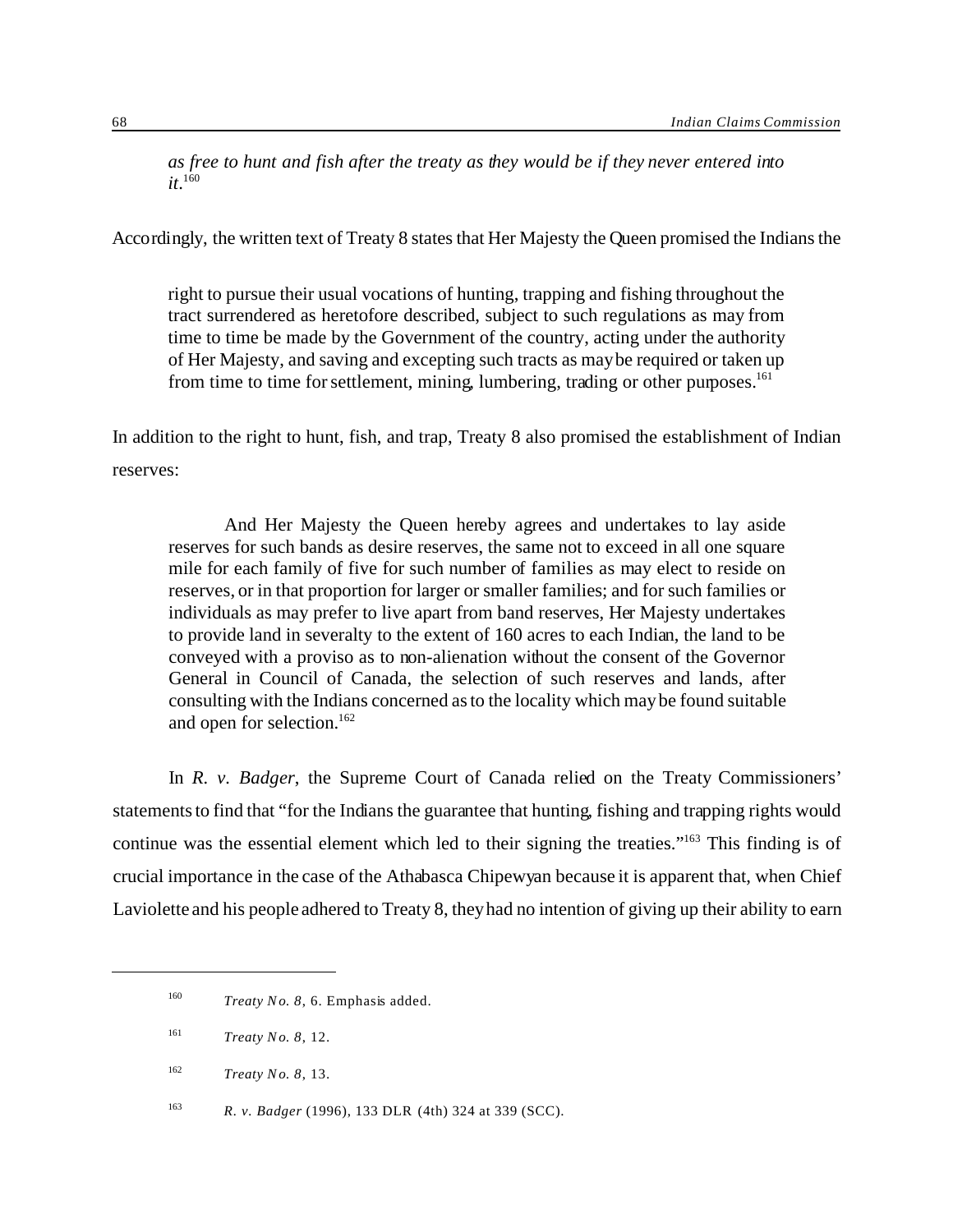a livelihood from trapping, fishing, and hunting. Although the treaty also provided for the setting aside of reserves, the following excerpt from a letter written by Treaty Commissioner McKenna to the Superintendent General of Indian Affairs on April 17, 1899, makes clear that the Indians were reluctant to be placed on reserves because they did not want to abandon their traditional ways of life and economies:

From the information which has come to hand it would appear that the Indians who we are to meet fear the making of a treaty will lead to their being grouped on reserves. Of course, grouping is not now contemplated; but there is the view that reserves for future use should be provided for in the treaty. I do not think this is necessary . . . it would appear that the Indians there act rather as individuals than as a nation . . . *They are averse to living on reserves; and as that country is not one that will be settled extensively for agricultural purposes it is questionable whether it would be good policy to even suggest grouping them in the future. The reserve idea is inconsistent with the life of a hunter, and is only applicable to an agricultural country.*<sup>164</sup>

 In the years following treaty, the Athabasca Chipewyan continued to prosper by exercising their treaty harvesting rights. It was not until large numbers of trappers from the south came into the area in the 1920s that the First Nation expressed any desire to have reserve land set aside for its benefit. Even then, the impetus for the selection and survey of reserve land was not for the purposes of settlement and agriculture but rather to preserve a large trapping, hunting, and fishing area in the delta for the First Nation's exclusive use and benefit. The fact that the land was not suitable for agriculture prompted Indian Agent Card to suggest that 4000 square miles, a much larger area than would normally be provided for under the terms of Treaty 8, "be set aside as a trapping reserve, and set aside for them, as from time immemorial, they have used it for this purpose. The Indians have no other way of making a living, constituted as they are, than by hunting and trapping."<sup>165</sup>

Despite the repeated requests of Chief Laviolette and Agent Card for a reserve to be set aside for the band to protect its traditional way of life, no steps were taken to survey a reserve until 1931.

<sup>164</sup> Commissioner James McK enna to Clifford Sifton, Sup erintendent General of Indian Affairs, A pril 17, 1899, NA RG 10, vol. 3848, file 75236-1, quoted in *Fort McKay Inquiry Report* (1996) 5 ICCP 23.

<sup>165</sup> J. Card, Indian Agent, Fort Smith, NWT, to [Department of Indian Affairs, Ottawa], 5 July 1922, in NA, RG 10, vol 7778, file 27134-1.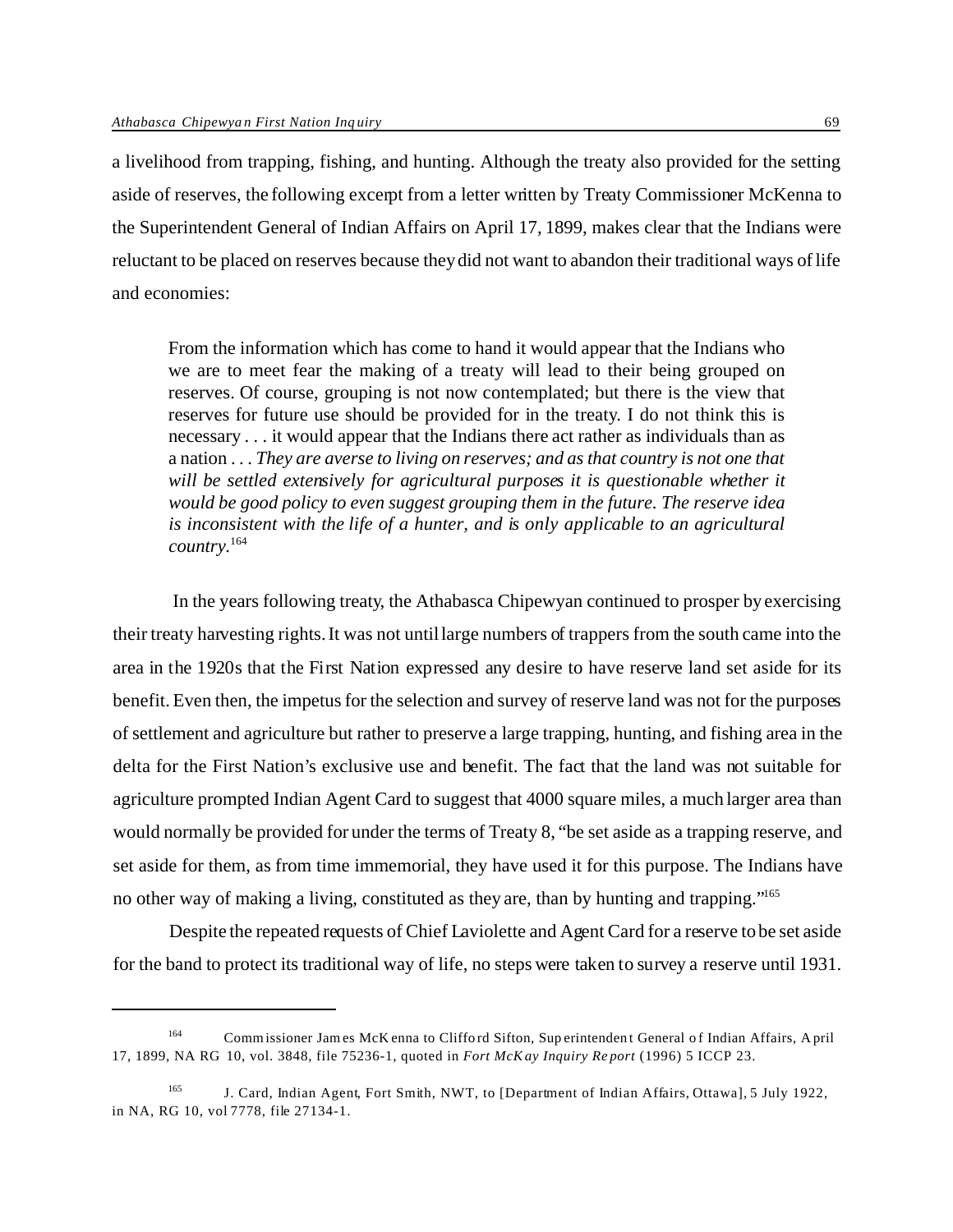In the meantime, the Alberta *Natural Resources Transfer Agreement, 1930* (*NRTA*), was enacted, which transferred administration and control over all unoccupied Crown lands from the federal government to the province of Alberta; therefore, any allocation of reserve land after 1930 would require provincial consent in terms of both the quantity (insofar as the land requested exceeded the band's minimum entitlement under treaty) and the location of the land to be set aside. Agent Card's request that 4000 square miles be set aside was not granted, but in 1935, federal and provincial officials agreed to set aside approximately 77.5 square miles of land (after deducting the water areas) for the Band as IR 201. The surveyor who set aside IR 201 stated that it was "without a doubt the best revenue producing tract in the north country, as it is a natural breeding ground for fur bearing animals and game birds, which afford both revenue and sustenance for this band of Indians. Thousands of muskrat are taken annually from the area between the East channel of the river and Fletcher Channel."<sup>166</sup>

The evidence is clear and unequivocal that both the Band and the government knew that IR 201 was selected specifically because its rich hunting and trapping would secure a stable source of income for members of the First Nation. To avoid any misunderstanding over the purpose for which IR 201 was set aside, the federal government requested that the provincial Order in Council transferring administration and control of the reserve to the Department of Indian Affairs expressly state that "these Indians are granted exclusive hunting and trapping privileges within the area" because "much of the area . . . is of no other commercial value."<sup>167</sup>

The elders' testimony and various historical sources confirm that pressure from non-Indian trappers in the 1920s and 1930s created in Chief Laviolette and Agent Card a sense of urgency to have set aside within the delta an extensive area of land as reserve over which members of the First Nation would have the exclusive right to hunt, fish, and trap. The evidence is clear that IR 201 was selected specifically because of its unique ecology and rich resources of game, muskrat, waterfowl, and fish. The elders of the First Nation provided consistent and uncontradicted testimony that

<sup>166</sup> H.W. Fairchild to Chief Surveyor, 4 November 1931, p. 2, and Fairchild to Secretary, Department of Indian Affairs, 16 December 1 931, p. 3, in NA, RG 10, vol. 77 78, file 27134-1

<sup>167</sup> Deputy Superintendent General H.W. McGill to John Harvie, Deputy Minister, Department of Lands and Mines, Edmonton, August 23 , 1935, N A, RG 1 0, vol. 777 8, file 27134-1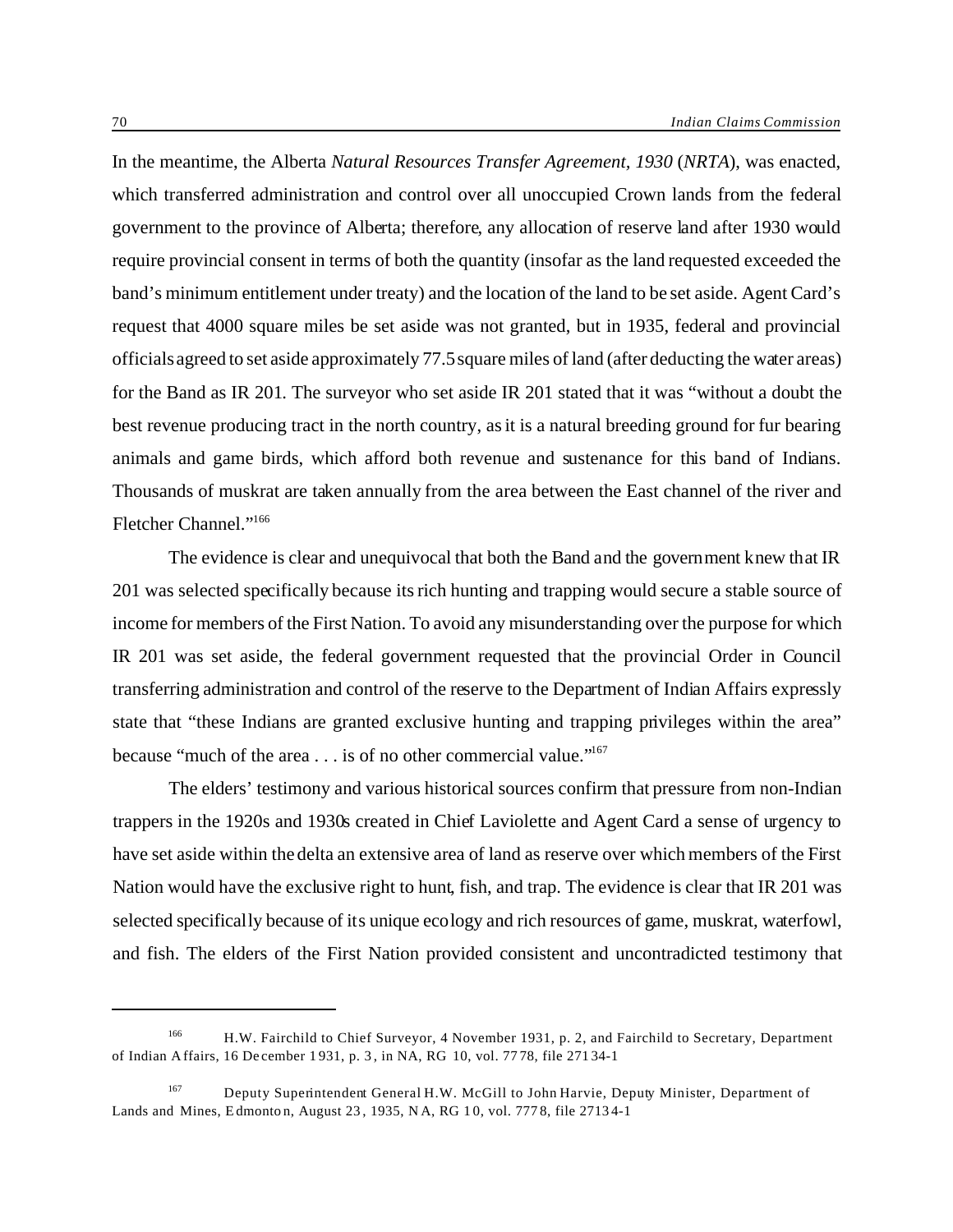hunting, trapping, and fishing were essential to their livelihood and economy prior to and after the creation of IR 201. This was the dominant purpose for the selection and survey of IR 201.

Canada points out, however, that the Supreme Court of Canada held in *Badger* and *R. v. Horseman* that Article 12 of the *NRTA*<sup>168</sup> "evidenced a clear intention to extinguish the treaty protection of the right to hunt *commercially*," although the "right to hunt *for food* continued to be protected and had in fact been expanded by the *NRTA*."<sup>169</sup> Since the *NRTA* eliminated the treaty right to hunt, fish, and trap *commercially*, Canada's position correctly states that what "we are left with are treaty rights to hunt, fish and trap for food circumscribed with respect to both geography and regulatory authority."<sup>170</sup>

Although we do not dispute the accuracy of this position, the emphasis that Canada places on the limits of the treaty right to hunt, fish, and trap for food is entirely misleading because it fails to take into account the true nature and extent of the legal and economic interests of the First Nation that were affected by the dam. First, it should be borne in mind that the treaty right to hunt, trap, and fish for food is an important economic benefit in its own right. Deprived of the ability to exercise this right, members of the First Nation suffered hardship because they had to rely more heavily on store-bought goods rather than fish and game they caught themselves. Second, even though the treaty right to hunt, fish, and trap for commercial purposes had been extinguished by the *NRTA*, the fact remains that the provincial regulatory regime sanctioned commercial trapping and fishing, so the

states:

<sup>168</sup> *Natural Resources Transfer Agreement, 1930* (Constitution Act, 1930, Schedule 2), para. 12

In order to secure to the Indians of the Province the continuance of the supply of game and fish for their support and subsistence, Canada agrees that the laws respecting game in force in the Province from time to time shall apply to the Indians within the boundaries thereof, provided, however, that the said Indians shall have the right which the Province hereby assures them, of hunting, trapping and fishing game and fish for food at all seasons of the year on all unoccupied Crown lands and on any other lands to which the said Indians may have a right of access.

<sup>169</sup> It should also be noted that in *Horseman*, Mr Justice Cory reco gnized that it might be unfair to allow the unilateral extinguishment of the com mercial right to hunt, but Parliament had the power to alter this important treaty right. He stated that, "although it might well be po litically and morally unacceptable in today's climate to take such a step as that set out in the 1930 Agreement without consultation with and concurrence of the native people affected, nonetheless the power of the federal government to unilaterally make such a mod ification is unquestioned and has not been challenged in this case": *R. v. Horseman*, [1990] 1 SCR 901 at 933-36, [1990] 3 CNLR 95 at 104-6.

<sup>170</sup> Submissions on Behalf of the Government of Canada, September 8, 1997, p. 27.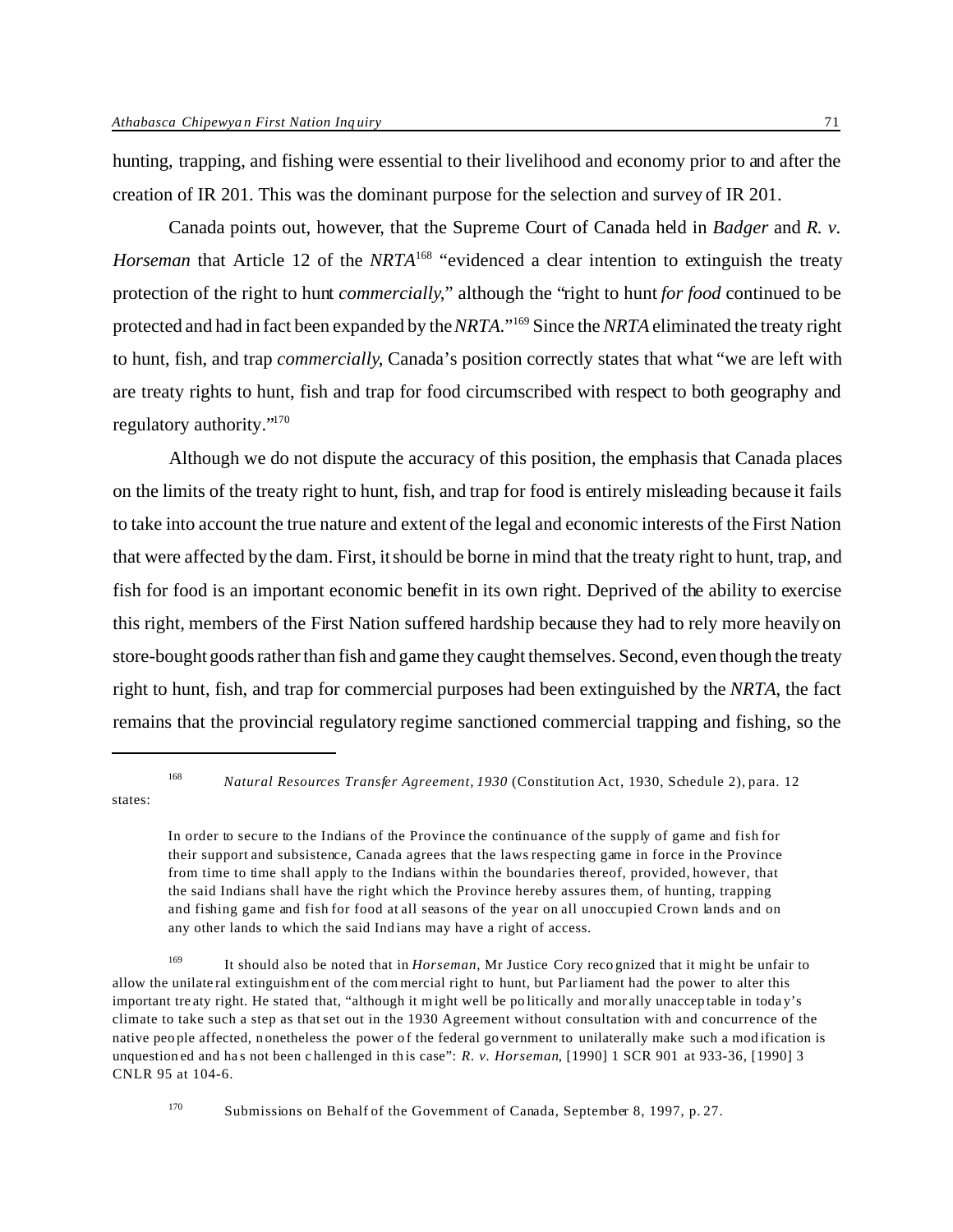First Nation continued to rely heavily on the substantial income derived from trapping in and around IR 201 until the Bennett Dam virtually destroyed the ecology of the delta and the economy of the reserve. Furthermore, we cannot overemphasize that IR 201 was selected by the First Nation and set aside by Canada under the terms of Treaty 8 to protect the reserve as a hunting, fishing, and trapping area for the exclusive use and benefit of the First Nation. The harvesting of game and fish on the reserve was itself an exercise of the First Nation's treaty rights and the First Nation continued to harvest and sell furs and fish because this commercial activity was allowed by the provincial regulatory regime with respect to game and fish.

Based on the historical evidence before us in this inquiry, we make the following conclusions regarding the nature and content of the First Nation's treaty rights. First, the Crown's objective and purpose for entering into Treaty 8 was to extinguish Indian or aboriginal title to the treaty area and to open those lands for settlement, mining, lumbering, trading, or other purposes. At the same time, the federal Crown agreed to protect the Indian economies and ways of life, which were based upon hunting, trapping, and fishing in their traditional areas.

Second, the reason the First Nation adhered to Treaty 8 was to protect its rights to hunt, trap, and fish. Elders' testimony confirms that these rights were fundamental to the First Nation's culture, community, economy, and way of life. The Treaty Commissioners' strong assurances and guarantees that these rights would continue, and the promise of other benefits, were the inducements that ultimately persuaded the leaders of the day to sign the treaties.

Third, IR 201 was selected by the band because of its rich environment and abundance of muskrat, game, fish, and birds. Canada set aside IR 201 for the express purpose of providing the First Nation with exclusive rights to hunt, fish, and trap over this area and to protect the First Nation's ability to continue its traditional way of life and economy. This was justified by federal officials on the grounds that IR 201 had no other commercial value. Given the Crown's particular course of conduct in setting aside IR 201 for the exclusive use and benefit of the First Nation to assist it in exercising traditional pursuits, it was reasonable for the First Nation to expect that the Crown would take reasonable steps to protect the natural resources on IR 201 to ensure that its treaty rights and entitlements had meaningful content.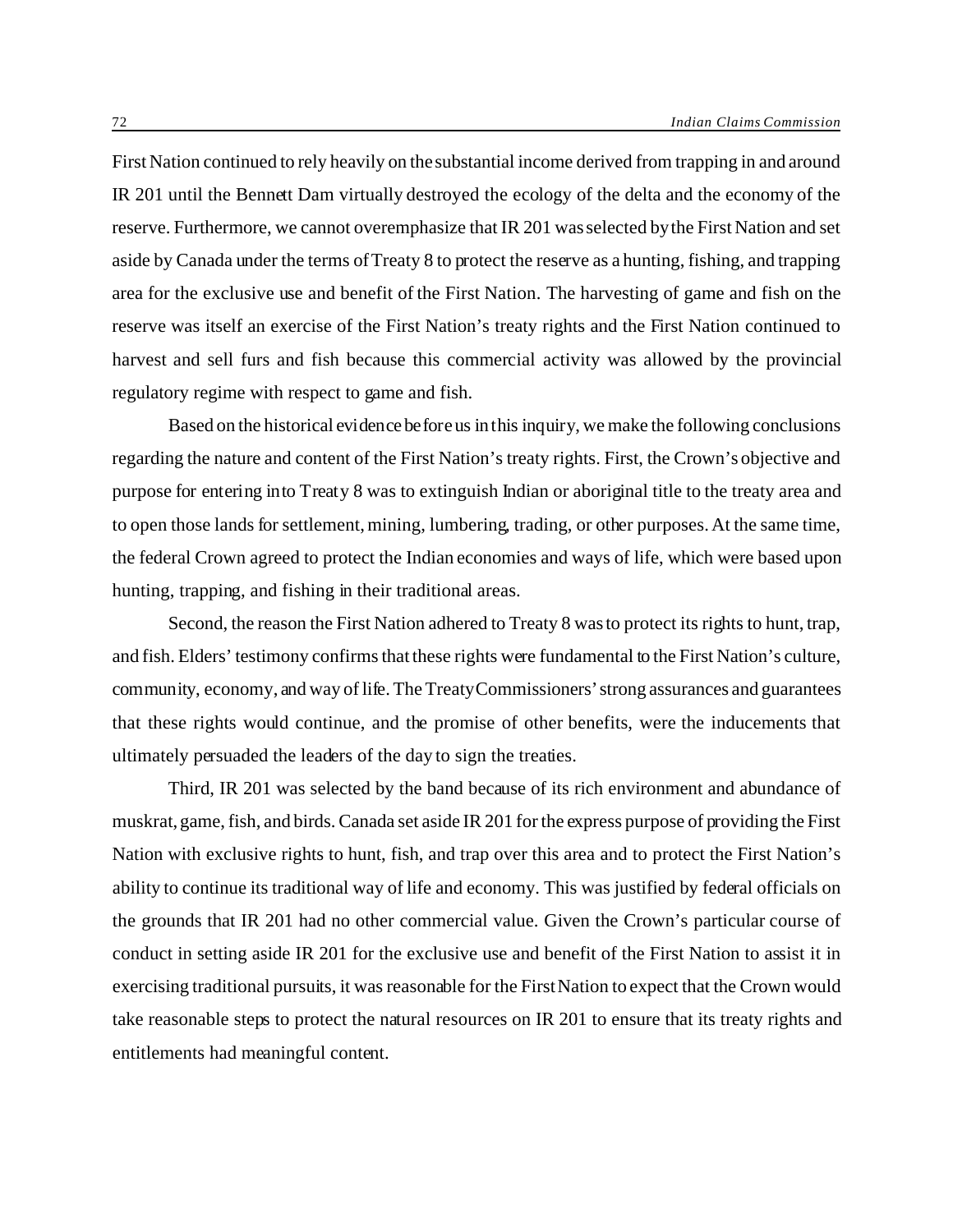Although it is our view that the Crown provided a specific undertaking to the Athabasca Chipewyan First Nation to protect IR 201 for its exclusive use and benefit, we do not intend to suggest that the Crown was obligated to take positive steps to protect the First Nation's treaty rights and IR 201 from even the slightest encroachment by a third party. However, the facts in this case are so stark and the impacts on the First Nation so severe that we have no difficulty in finding that the Crown had a duty to take reasonable steps to protect IR 201 from extensive environmental damage.

In light of the importance of the facts in this case, it is helpful to summarize our findings on the nature and extent of the damages to IR 201 at this point. In 1967, the Bennett Dam was completed and regulation of the Peace River began in the spring of 1968. Although the First Nation had not been given any advance notice of the dam or its effects on water levels in the delta, it was not long before the environmental ramifications of the dam became apparent. The federal government's awareness of the dam's adverse effects on the delta is confirmed in a July 17, 1970, memorandum, which stated that "*[d]amage to wildlife habitat in the vicinity of Lake Athabaska has been immediate and severe*."<sup>171</sup> Three days later, the Deputy Minister of Indian Affairs confirmed that the treaty rights of the First Nation and its very economic livelihood had been seriously affected. The Deputy Minister confirmed that the "Indians and Metis in the Fort Chipewyan area previously derived between \$100,000 to \$250,000 a year from harvesting muskrat, ducks and geese in the Delta and Lake Athabasca, not to mention the commercial fishing activity."<sup>172</sup>

The elders' testimony on this point is unequivocal. Elder Madeline Marcel aptly expressed the repeated concerns of elders who had witnessed the decline of resources on IR 201:

When the lake started drying out after the Bennett Dam was built, the muskrats declined. And when the muskrats declined, other fur bearing animals like the mink and everything else started to decline. And today there is hardly anything, nothing. <sup>173</sup>

 $171$  J. Austin, Deputy Minister, Energy, Mines and Resources, to the Minister, July 17, 1970 (ICC) Exhibit 1B, tab 12F, ICC pp. 275-76). Emphasis added.

<sup>&</sup>lt;sup>172</sup> H.D. Robinson, Deputy Minister of Indian Affairs, to J. Austin, Deputy Minister of Energy, Mines, and Resources, July 20, 1970 (ICC Exhibit 1B, tab 12g, ICC p. 279). Emphasis added.

<sup>&</sup>lt;sup>173</sup> ICC Transcript, October 10, 1996, p. 35 (Madeline Marcel). Similar testimony was made by Daniel M arcel, Chief C yprien, and o ther elders, as re viewed in the historical section of the report.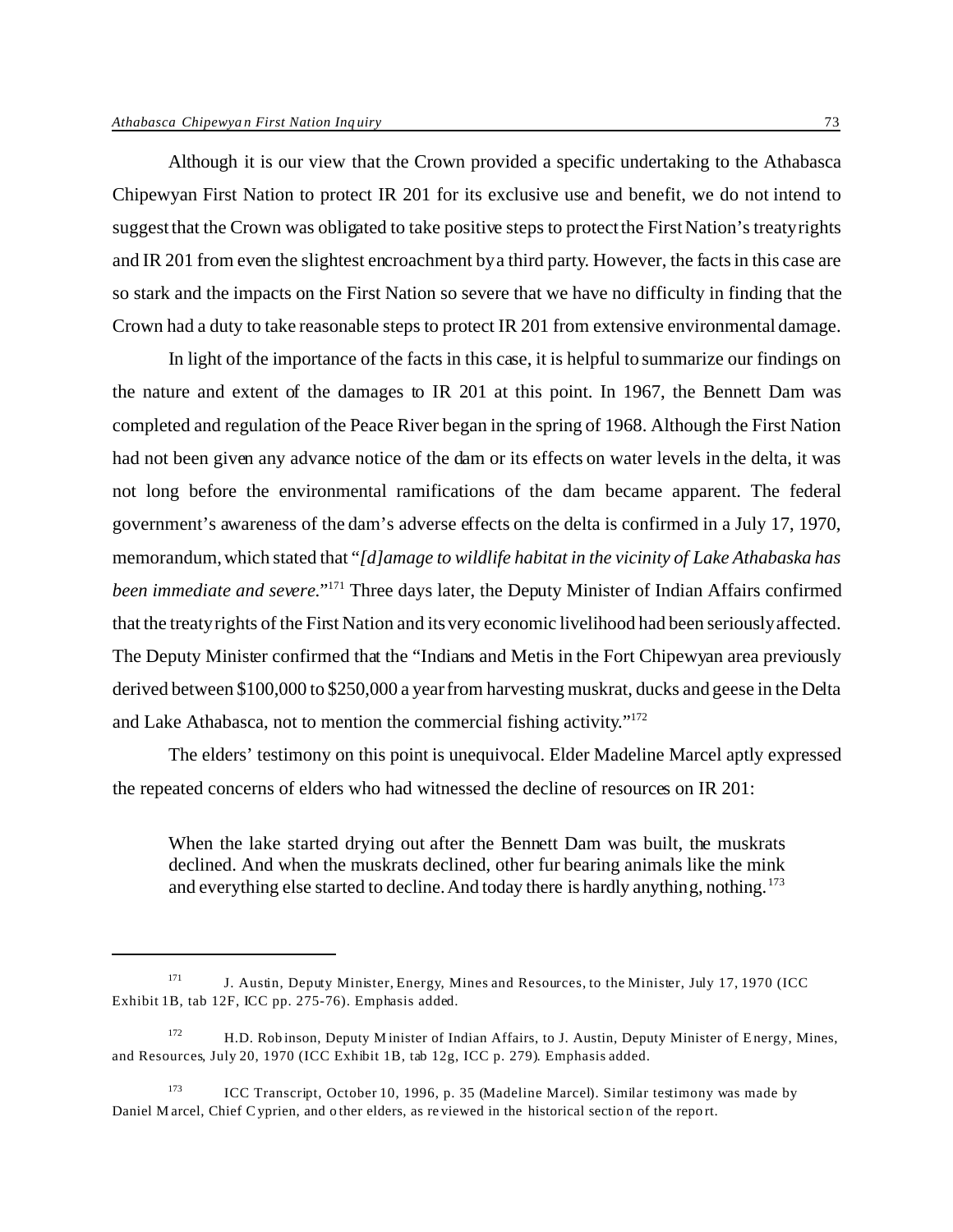Elder Daniel Marcel also informed the Commission that the First Nation's trapping heritage has all but disappeared:

Since Bennett Dam came into effect we started losing water and without water there was no muskrat. I don't know what is going to happen in the future. I worry about that a lot. Because of the Bennett Dam, the lakes where we normally trap and harvest our muskrat were dried out. And when that happened there was nothing to trap and all those lakes, like the Frezie Lake behind their home, willows started to grow all over the area. And if this goes on, in another few years there won't be any lake. And once there is no lake, there is nothing to trap.

And another area is north of Big Egg Lake. One time I remember there was about 20 trappers on that one lake trapping muskrat in the spring. Since the water start drying out, the lake start drying out, that lake dried out. *Today, I don't know where that lake is. It is just willows and just land now*.

When there were plenty of muskrats on Reserve 201, it was very easy for me to go and kill 100 muskrats a day. Today when I look at the Reserve 201, all the areas that I have trapped, I don't know if I will [be] able to kill even one muskrat . . . We used to live by killing muskrats. Now I don't know how those animals survive out there . . . After Bennet Dam was built, the Reserve 201 started drying up slowly year after year . . . As far as I know I am the only one that still tries to go out there now and then, but for almost nothing. There is nothing to trap out there. I still go out.<sup>174</sup>

The pictures of Egg Lake, taken around 1974 and in 1994, provide graphic evidence of what Elder Daniel Marcel meant when he said that he no longer knows where that lake is. Although it was once a rich area for muskrat trapping on IR 201, the marshy shores of Egg Lake have disappeared.<sup>175</sup>

<sup>174</sup> ICC Transcript, October 10, 1996, pp. 56-58 (Daniel Marcel).

<sup>175</sup> These pictures are reproduced from the *Northern Rivers Basin Study*, which provided the following cap tion and description at page 23 of the report:

**Then and Now:** Egg Lake is one of the pe rched basins of the Peace-Athabasca Delta that is only replenished by periodic overland flooding. Its marshy shores were once a focal point for fur trappers and a haven for waterfowl. In fact, this lake once set the Hudson's Bay Company standard for high quality muskrat pelts. In the absence of these floods over the last two decades, Egg Lake is being transformed into a terrestrial ecosystem marked by grasses and willows.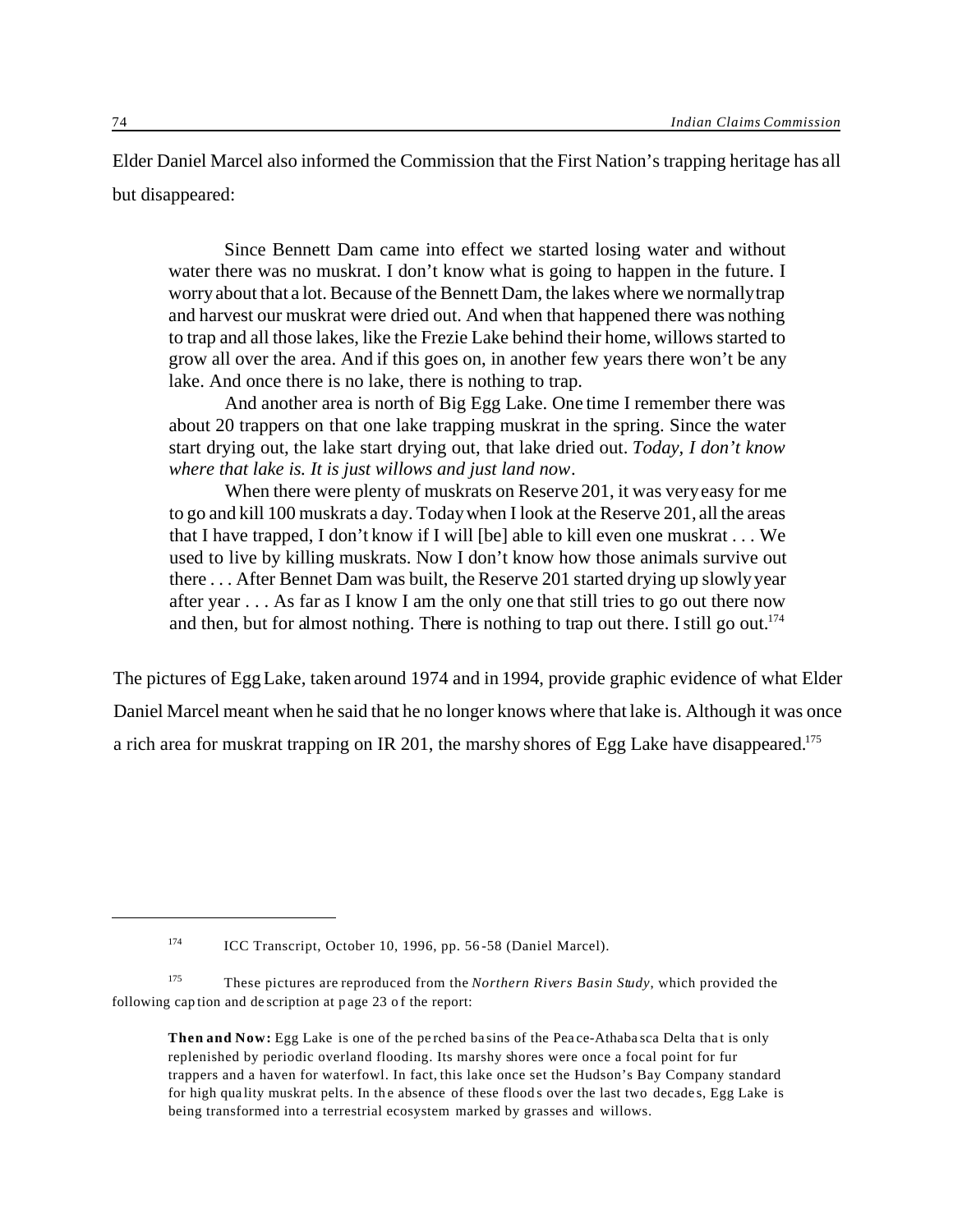

Perhaps the most compelling and memorable words in this inquiry came from Elder Josephine Mercredi, who compared how life was before IR 201 dried out with how things are today:

When I used to trap with my husband on Reserve #201 there was a lot of water and because of a lot of water, we had a lot of muskrat. And I used to walk back in the sloughs and I set traps along the small sloughs where white men didn't bother with because they were looking for bigger areas. But I trapped in those smaller areas and there were lots of muskrats. I ran my traps in the morning and picked up muskrats off the trap. And I went back in the evening and there were the same amount again taken. So I looked at the traps twice a day and I got muskrats both times.

Today if people have to go back to set their traps on Reserve #201, there would be nothing in the traps for them to pick, maybe because there is no water. Without water, there are no muskrats. There is, where lakes were where I had traps in years back, there is only willows and grass and just a dense bush now in many of those little lakes . . .

*Today you go on Reserve, you look, you listen for the sounds of birds, waterfowl, ducks, geese. You don't hear anything anymore*. 176

It is telling that only some members of the band actually lived on IR 201 when it was a prime area for trapping, yet many other members who lived off the reserve at locations like Jackfish Lake would move to the reserve in March of every year for the muskrat trapping season.<sup>177</sup> The primary purpose of the reserve was not to serve residential needs but to provide an economic livelihood for people

<sup>176</sup> ICC Transcript, October 10, 1996, pp. 51-52 (Josephine Mercredi).

<sup>177</sup> See elders' testimony in ICC Transcript, October 10, 1996, pp. 46-56.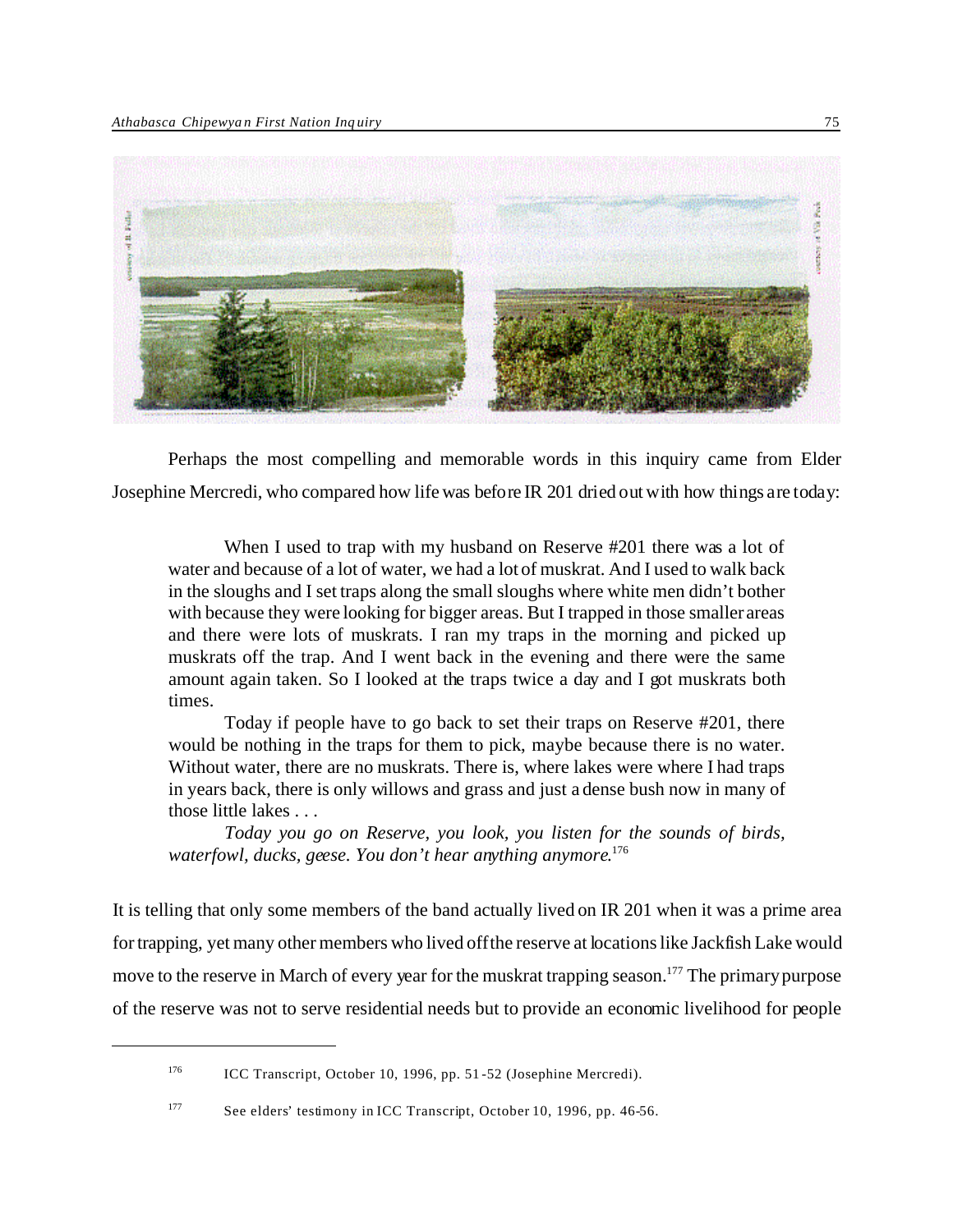who had few alternative means of income. Today, only a few people go back to the reserve, and it no longer has any real value to the First Nation because of the massive decline in muskrat habitat and other fur-bearing populations on IR 201.<sup>178</sup>

Legal counsel for the First Nation summarized the impacts on the reserve and the First Nation in these terms:

The use and benefit for which Reserve #201 was selected has been eradicated. As Chief Cyprien testified, it no longer has any value for trapping and hunting. "There are no muskrats, no water . . . and no other animals which feed off the muskrats." ACFN members still go to the Reserve because it has historical and spiritual value for them. It has no economic value and the number of muskrats and other animals are so small that only Daniel Marcel goes there from time to time for the purposes of hunting and trapping. It is not possible for ACFN members to effectively exercise their treaty rights in other parts of the Delta, because the whole Delta has been affected by the Bennett Dam.

The use and benefit of Reserve #201 has been *de facto* expropriated by the withholding of water from the Peace River and the Delta as the result of the operation of the Bennett Dam . . . As the elders testified at the community session, many of the lakes in Reserve #201 have dried up and lakes and waterways which were formerly used as a transportation route and for habitat for fish, birds, and water fowl, have dried up, rendering the land unusable.<sup>179</sup>

In our view, the First Nation's submissions are compelling, particularly because the intentions of the First Nation in selecting IR 201 and of Canada in setting it aside as an exclusive hunting, fishing, and trapping area for the First Nation have been almost entirely frustrated by the ecological destruction of the delta. It is clear to us that the ostensible value of the First Nation's treaty rights to hunt, trap, and fish for food was diminished to the point that the value of these rights in respect of its reserve lands had become practically non-existent. The construction and operation of the Bennett Dam substantially interfered with the First Nation's use and benefit of IR 201 and its treaty rights to hunt, fish, and trap for food. As is glaringly apparent from the evidence in this case, it is more than the First Nation's treaty rights to hunt, fish, and trap for food that have been affected; the First Nation's very way of life and its economic lifeblood were substantially damaged as the

<sup>178</sup> See Chief Cyprien's testimony, ICC Transcript, November 27, 1996, pp. 168-69.

<sup>179</sup> Submissions on Behalf of Athabasca Chipewyan First Nation, June 1997, p. 55.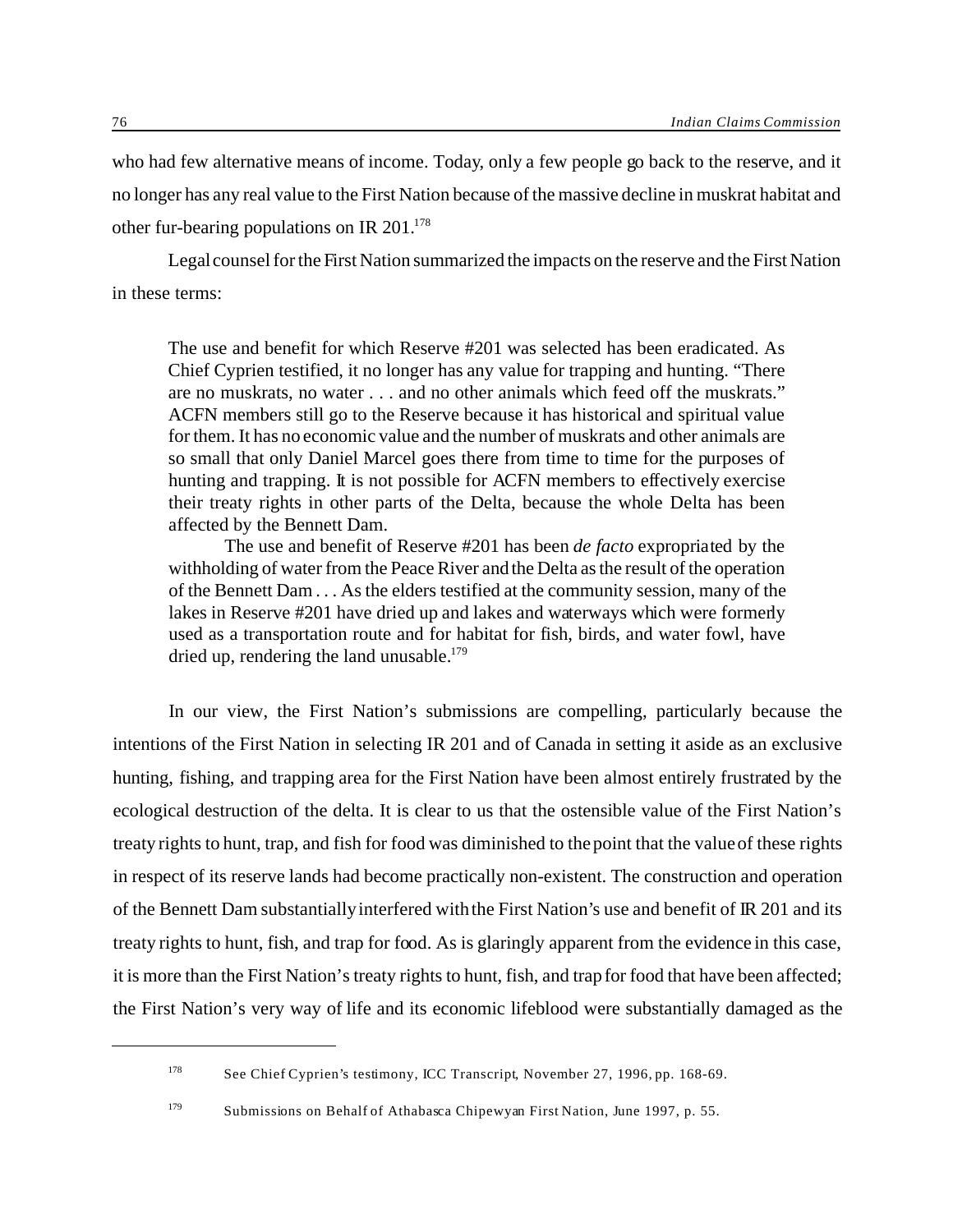Government of Canada, armed with full knowledge of the ecological destruction that would ensue, did nothing.

To focus, as Canada has suggested, only on the treaty rights of the First Nation to hunt, fish, and trap for food is too narrow and excludes other legitimate uses of IR 201. The fact of the matter is that the Bennett Dam substantially diminished the First Nation's beneficial use of IR 201 and its ability to earn a livelihood from commercial trapping. Even though the ability to earn a livelihood is not, strictly speaking, a treaty right, the harvesting of muskrats and other fur-bearing animals took place largely on the reserve itself, and the sale of furs was allowed by the provincial regulatory regime respecting game.

In our view, no reasonable interpretation of Treaty 8 could allow either the Government of Canada or a provincial government to destroy the ability of a First Nation to exercise its treaty harvesting rights or to alter fundamentally the environment upon which those activities were based. Nor do we believe that a reasonable interpretation of Treaty 8 would allow any government to effectively destroy the very economies upon which the Indians' signature of Treaty 8 was premised. Even if we are incorrect in these two conclusions, it is surely clear that no reasonable interpretation of Treaty 8 would allow the substantial interference with treaty rights *on reserve land* set aside by Canada specifically as an exclusive hunting, fishing, and trapping area for the use and benefit of the First Nation. Despite the Crown's undertaking to protect these lands for the exclusive use of the First Nation, the construction and operation of the Bennett Dam deprived the First Nation of the beneficial use of its treaty entitlement.

The inequity of the result is dramatic. The federal Crown's right to take up lands for settlement and other purposes has certainly been exercised in the Treaty 8 area. The First Nations have honoured their part of the treaty, and the Crown has received the benefits of that treaty in the form of lands and resources worth untold millions of dollars. Yet the consideration received by the First Nation under Treaty 8, namely, the right to hunt, trap, and fish and the exclusive right to the beneficial use of a mere 77 square miles of land in IR 201 has been rendered almost entirely valueless because of the ecological destruction of those lands – a consequence the Government of Canada could have prevented, but chose not to.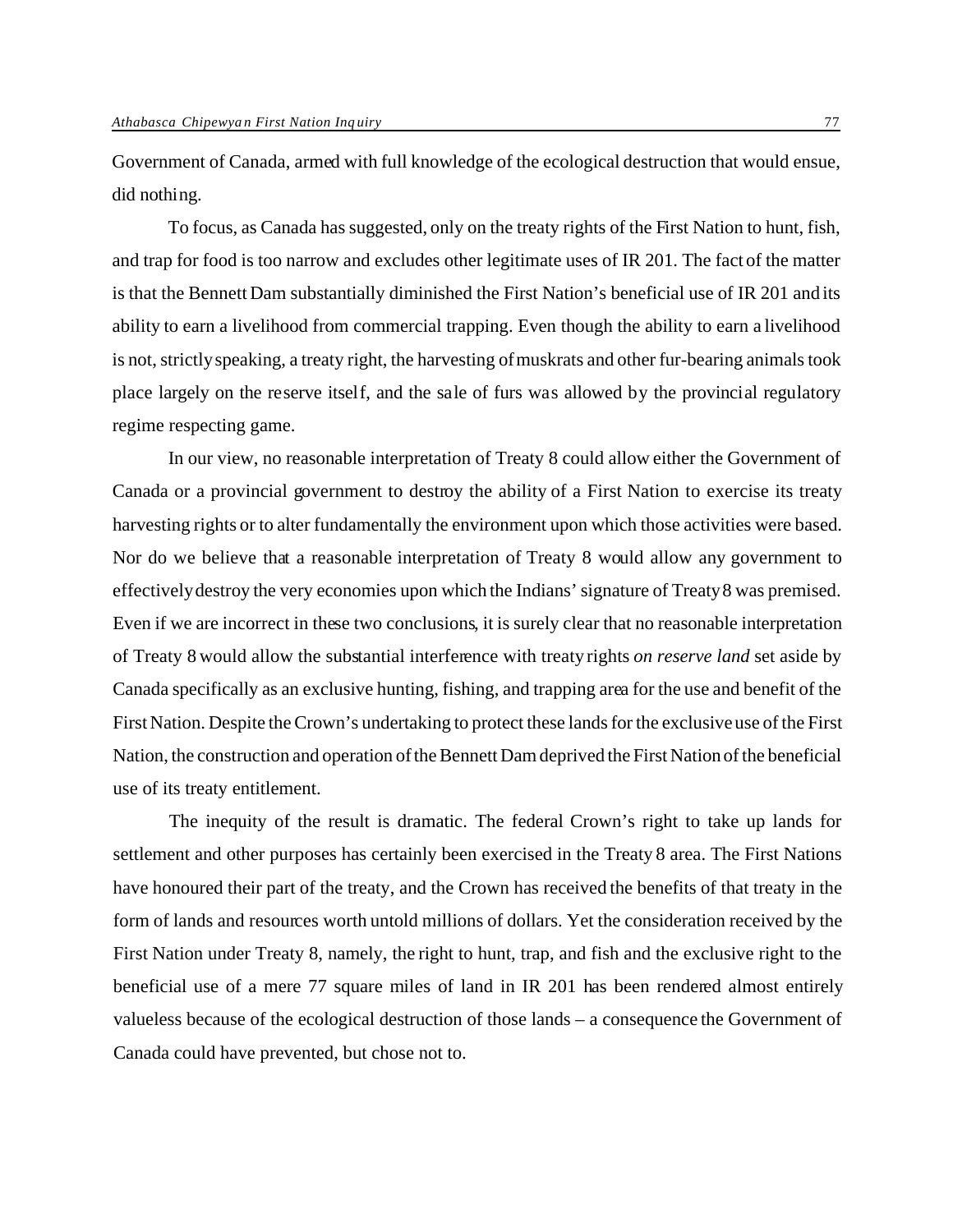For the above reasons, we have no hesitation in concluding that members of the Athabasca Chipewyan First Nation suffered extreme hardship and economic loss as a result of the destruction of the delta and environmental damages to IR 201. Given the severity of the impact on this community, it is our view that members of this First Nation were and are entitled to expect the Crown to take reasonable steps to prevent, to mitigate, or to seek full compensation for the destruction of the First Nation's economic livelihood, for damages to IR 201, and for the substantial infringement on its food harvesting rights under Treaty 8. Although the duty to take reasonable steps to protect IR 201 or to seek compensation is not expressly provided for in the treaty, we find the reasoning of La Forest J in *Mitchell v Peguis Indian Band* compelling in this regard:

It would be highly incongruous if the Crown, given the tenor of its treaty commitments, were permitted . . . to diminish in significant measure the ostensible value of the rights conferred.<sup>180</sup>

The purpose for which IR 201 was selected and the First Nation's beneficial interest in the reserve were based on the continued ability to hunt, trap, and fish. The extensive infringement on these treaty rights and entitlements has essentially deprived the First Nation of a large measure of the benefits and consideration provided for under the terms of Treaty 8. It is for this reason that members of the First Nation are, at the very least, entitled to compensation for its damages. To suggest otherwise would run afoul of this oft-quoted principle from *Sparrow*:

This court found [in *Guerin*] that the Crown owed a fiduciary obligation to the Indians with respect to the lands. The *sui generis* nature of Indian title, and the historic powers and responsibility assumed by the Crown constituted the source of such a fiduciary obligation. In our opinion, *Guerin*, together with *R. v. Taylor and* Williams<sup>181</sup>, ground a general guiding principle for s. 35(1). That is, the government has the responsibility to act in a fiduciary capacity with respect to aboriginal peoples. The relationship between the government and aboriginals is trust-like, rather than adversarial, and contemporary recognition and affirmation of aboriginal rights must be defined in light of this historic relationship. $182$ 

<sup>&</sup>lt;sup>180</sup> *Mitchell v. Peguis Indian Band* (1990), 71 DLR (4<sup>th</sup>) 193 (SCC) at 230.

<sup>181</sup> *R. v. Taylor and Williams* (1981), 62 CCC (2d) 227, 34 OR (2d) 360 (CA).

<sup>&</sup>lt;sup>182</sup> *R. v. Sparrow* (1990), 70 DLR (4<sup>th</sup>) 385 at 408 (SCC).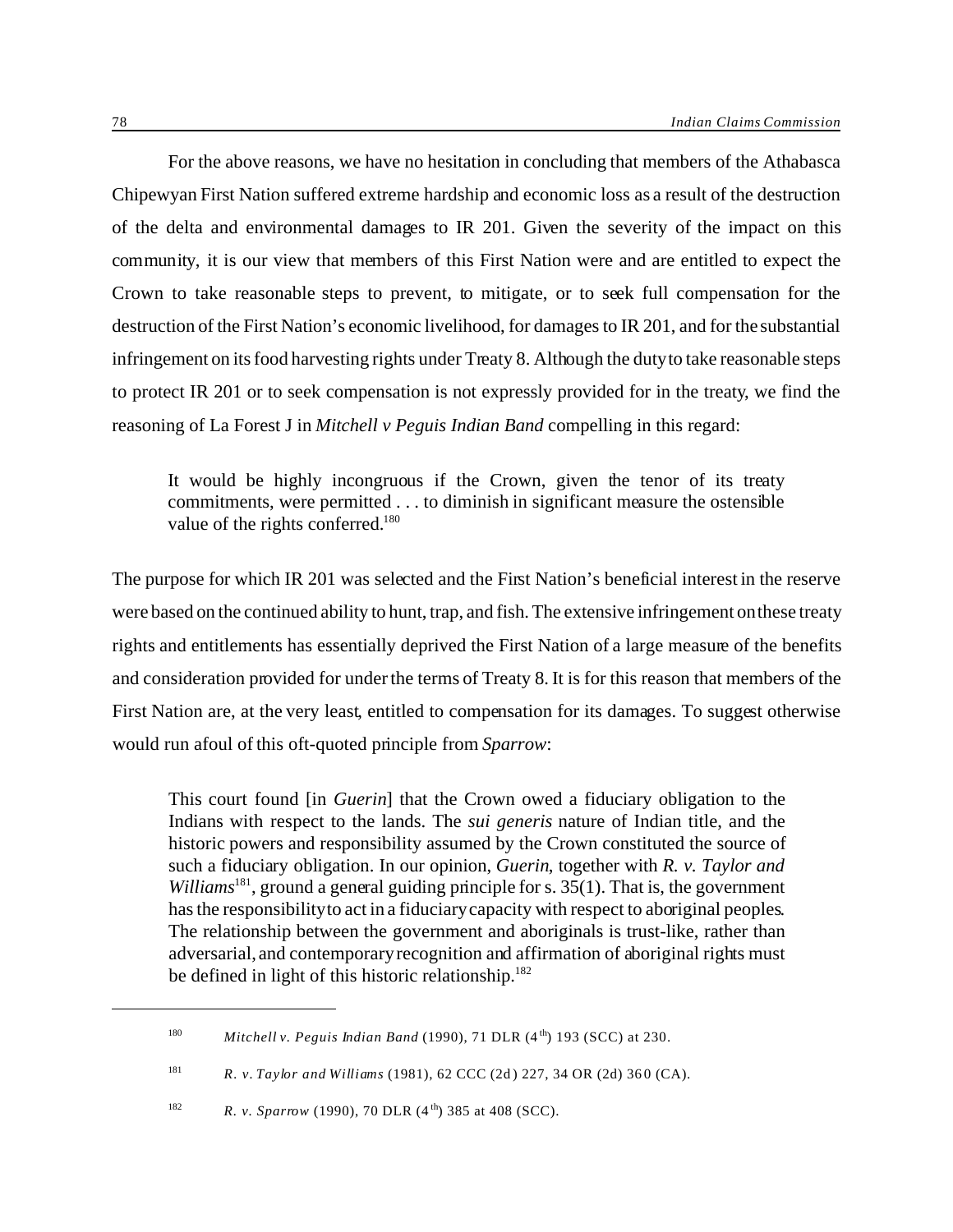Counsel for the First Nation suggested that the common thread running through the case law is the notion that the Crown has a fiduciary duty to protect reserve lands for the benefit of Indians:

A broad and purposive view of the Crown's fiduciary obligations to preserve and protect the Indians' interest in reserve lands is a thread which runs through all judicial considerations of the issue. The overriding consideration which will inform the specific fiduciary duties will be the preservation of the Indians' interest in the use and benefit of the lands. The exercise of Indian hunting, fishing, and trapping rights are intrinsic to the [Athabasca Chipewyan First Nation's] use and benefit of the reserve land. Whether the threat to the interest is direct dispossession, such as in the case of a surrender, or indirect loss, such as through collection remedies available against non-Indian interests or loss of use by reason of environmental damage, the resultant loss of use and benefit of the land is the fundamental issue.<sup>183</sup>

We agree. The thrust of the cases reviewed by the Commission emphasizes the fiduciary relationship between the Crown and aboriginal peoples and the historical undertaking of the Crown to protect the Indian interest in land. This undertaking is reflected in the *Royal Proclamation of 1763*, the *Indian Act*, and in the solemn promises contained in the treaties between the Crown and aboriginal peoples. To use the language of Justice La Forest in *Hodgkinson*, the broad scope and power assumed by the Government of Canada with respect to Indians and reserve lands confirm the existence of a powerdependency relationship between the Crown and First Nations and a reasonable expectation that the Crown would protect and preserve reserve land for the use and benefit of the First Nation. This is further reinforced in this case by the specific nature of the relationship and treaty promises between the Crown and the First Nation.

We are, of course, aware of the Crown's arguments that, although the First Nation may be entitled to recover damages for nuisance, trespass, or interference with its treaty rights, such damages are recoverable from those persons or entities who were responsible for the damages, not the federal Crown. However, our finding that the Crown had a duty to take reasonable steps to prevent, to mitigate, or to seek compensation for damages to IR 201 and the First Nation's treaty rights caused by a third party is reinforced by the fact that the Crown had scope for the unilateral exercise of a

<sup>183</sup> Submissions on Behalf of Athabasca Chipewyan First Nation, June 1997, p. 66.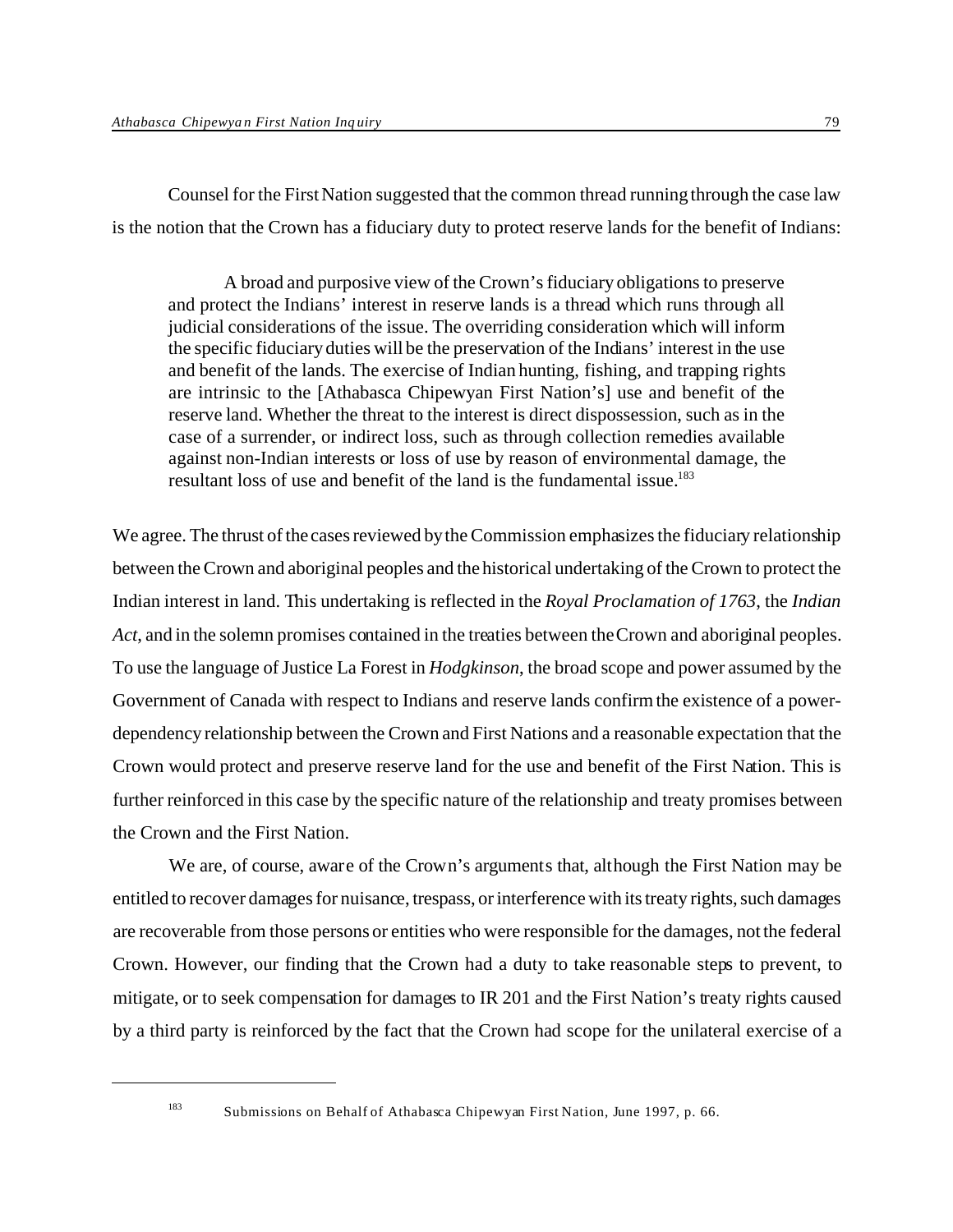power or discretion affecting its reserve lands and treaty rights. This takes us into the second branch of our three-stage analysis.

#### *Unilateral Discretion or Power Affecting First Nation's Legal or Practical Interests*

In *Apsassin*, McLachlin J held that the Crown must have some unilateral discretion or power that it can exercise with respect to the First Nation's legal or practical interests before a fiduciary duty will be imposed by the courts. The First Nation submits that the *Indian Act* as a whole confers on the Crown unimpeded control with respect to the management of reserve lands, which in itself established a general fiduciary duty on the part of the Crown. In addition to section 18(1) of the *Indian Act*, there are a number of other provisions that clothe the Minister of Indian Affairs or the Governor in Council (i.e., the federal cabinet) with substantial scope and power with respect to the management and development of reserve land.<sup>184</sup> Nor are the Crown's fiduciary obligations simply confined to surrendered lands; they extend to *unsurrendered* reserve lands, the title to which is vested in the Crown for the collective use and benefit of an Indian band.

Although counsel for the First Nation acknowledged that the Crown can narrow the scope of its fiduciary duties with respect to reserve lands, counsel asserted that this narrowing can only be accomplished through the express devolution of the Crown's powers over reserve lands to the band pursuant to section 60 of the *Indian Act*:

**60.(1)** The Governor in Council may at the request of a band grant to the band the right to exercise such control and management over lands in the reserve occupied by that band as the Governor in Council considers desirable.

(2) The Governor in Council may at any time withdraw from a band right conferred on the band under subsection (1).

<sup>184</sup> Various provisions under the *Indian Act* confer broad power and discretion in the federal Crown over the ma nagement and protection of Indian reserve land . For example, see sections 20 (po ssession of land s in reserve); 28 (Ministerial permits for use and occupation); 29 (exemption from seizure); 30 (penalty for trespass); 34 (authority of sup erintendent and Minister re: maintenance of road s, bridges, etc.); 35 (lands taken for pub lic purposes); 37 (surrenders and designations); 58 (uncultivated or unused lands); and 93 (removal of material from reserves).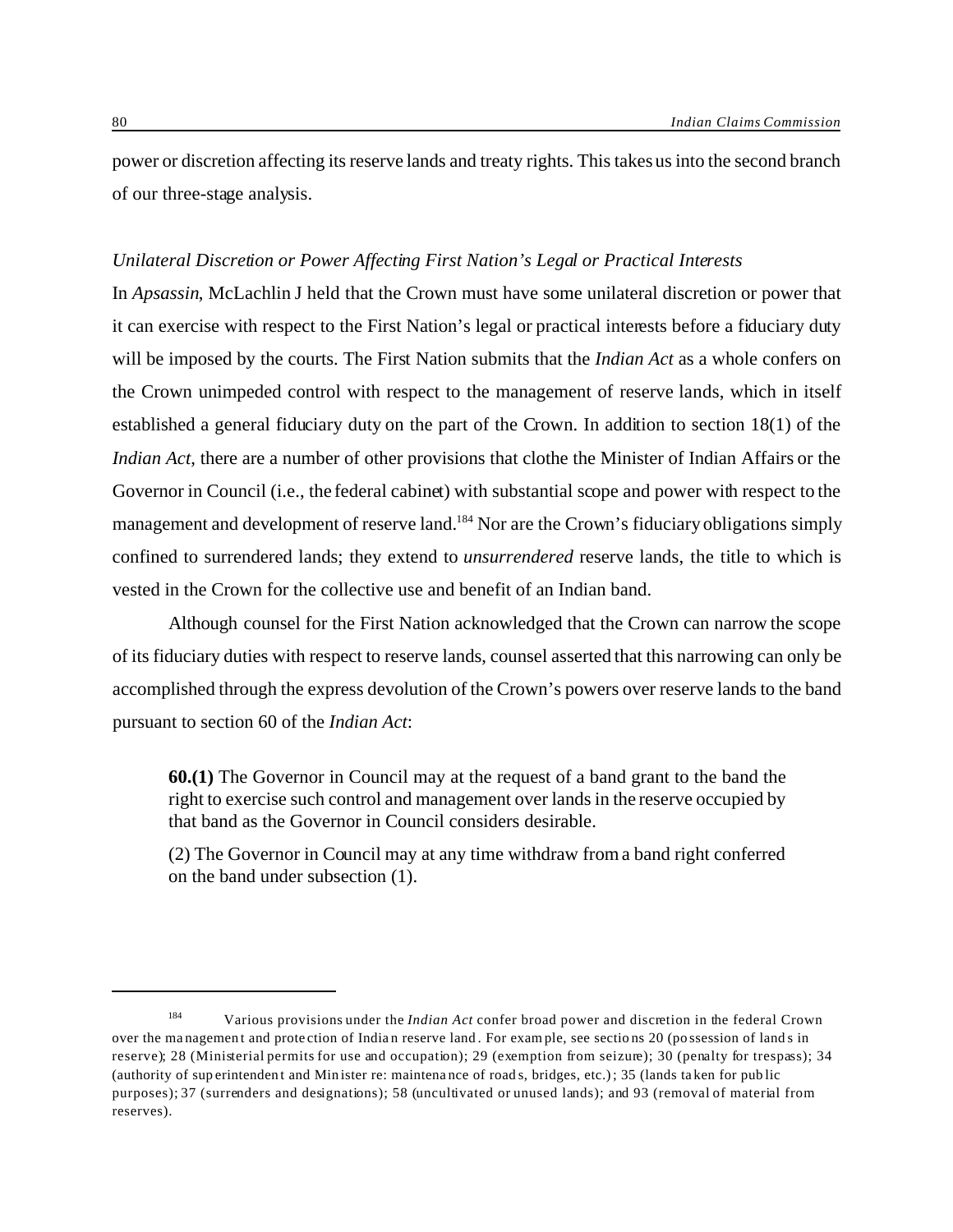Even this authority, it is argued, must be exercised with due regard to the Crown's fiduciary duty to ensure that "the First Nation had the requisite knowledge, expertise, financial and technical resources to properly manage the administration of the reserve."<sup>185</sup> According to counsel for the First Nation, it is notable that, on the facts before us, the First Nation has never made such a request for control and management of its reserve lands. And, since an Indian agent was maintained at Fort Chipewyan until the mid 1970s, the Crown apparently did not consider it desirable to confer such a right upon the band.

Canada contends that the Crown did not have unilateral power or discretion to protect and preserve the First Nation's reserve lands and treaty rights in this case, because the *Indian Act* did not preclude the First Nation from commencing legal proceedings against BC Hydro for environmental damages to the reserve. Therefore, Canada submits that the First Nation had sufficient power to seek the appropriate remedy on its own, which it did by initiating legal proceedings in 1970.

As a starting point, it is important to recognize that the Crown's fiduciary obligations are not absolute and can be narrowed on the facts of any given case. In *Guerin*, Dickson J confirmed that "[t]he discretion which is the hallmark of any fiduciary relationship is capable of being considerably narrowed in a particular case. This is as true of the Crown's discretion vis-a-vis the Indians as it is of the discretion of trustees, agents, and other traditional categories of fiduciary."<sup>186</sup> For instance, the Crown's discretion under section 18(1) of the *Indian Act* can be narrowed by the terms of any treaty, surrender, or other provisions of the *Indian Act*. Therefore, it is necessary to examine carefully the applicable statutory provisions, the nature of the relationship between the First Nation and the Crown, the extent of the Crown's power and discretion over matters affecting the First Nation's legal or practical interests, and, finally, the extent to which the First Nation exercises its own autonomy over decisions affecting its interests.

Looking at the statutory scheme under the *Indian Act*, it is clear that the Act provides the Minister of Indian Affairs and the Governor in Council with extensive powers over the management and development of reserve land. Section 18(1) in particular confers a broad discretion on the

<sup>185</sup> Submissions on Behalf of Athabasca Chipewyan First Nation, June 1997, p. 74.

<sup>186</sup> *Guerin v. The Queen*, [1984] 2 SCR 335 at 387, [1985] 1 CNLR 120 at 139.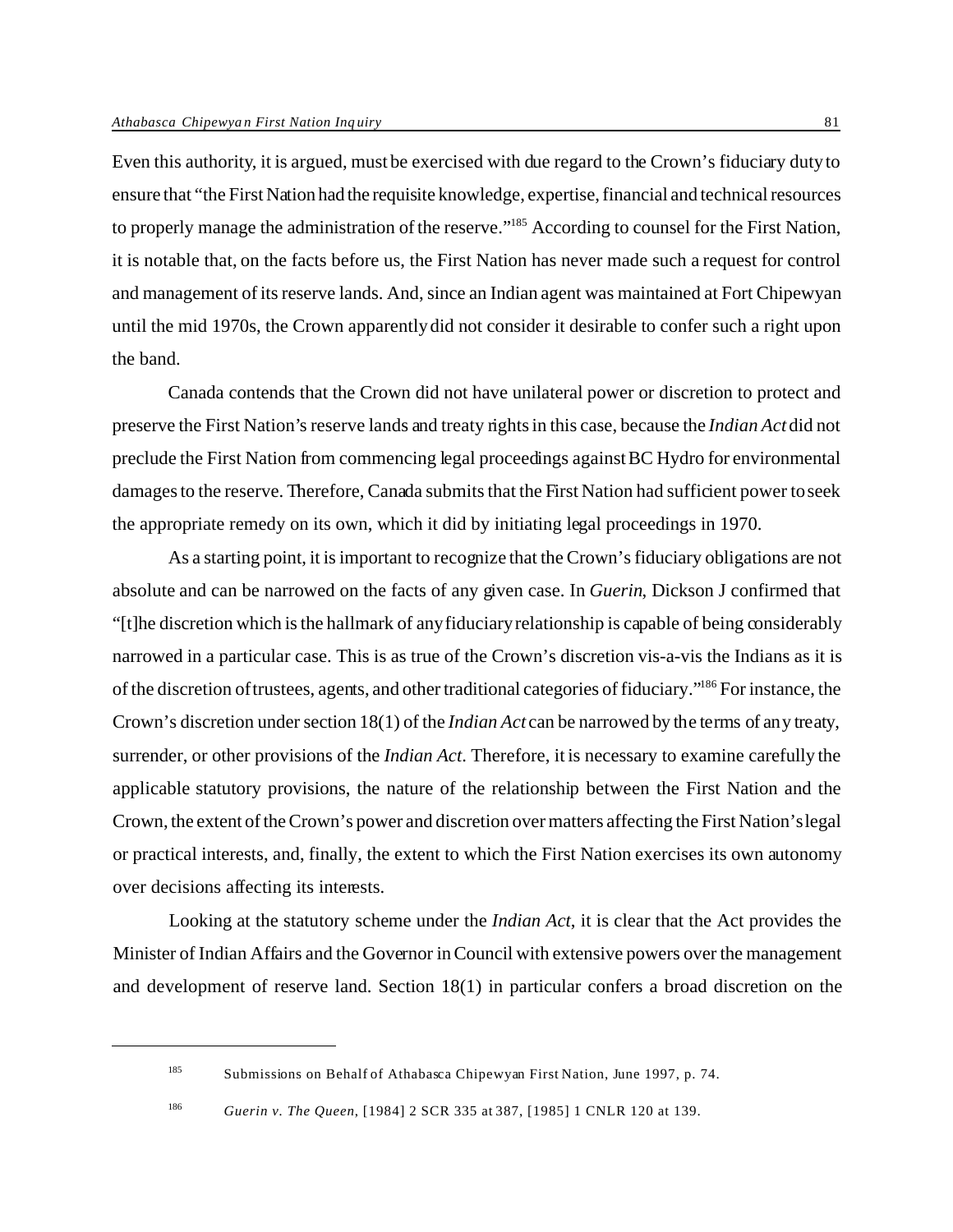Governor in Council to determine whether any use of reserve land is for the benefit of an Indian band. The difficulty in this case is that sections 18 and 31 of the *Indian Act* do not give the Crown any unilateral power to prevent third parties from damaging reserve lands. Accordingly, Canada asserts that the First Nation was "never precluded in law from taking legal action against the Province of British Columbia or B.C. Hydro whether under s. 31 of the *Indian Act* of 1952 for trespass or in nuisance."<sup>187</sup>

Although it could be said that the First Nation exercised a measure of autonomy with respect to decisions affecting its interest in IR 201, Canada also had the scope to exercise some of its powers under the Act in a unilateral fashion. For instance, the Crown had the authority to initiate trespass proceedings on behalf of the First Nation (assuming that the facts support an action in trespass) and presumably was entitled to protect the First Nation's interests and the Crown's title in the reserve by initiating a legal action in nuisance. However that may be, it strikes us as patently unreasonable for Canada to assert that it had no obligation to do anything to protect IR 201 from damages caused by the Bennett Dam, simply because the First Nation was in a position to seek the appropriate legal remedy (which it indeed sought, albeit unsuccessfully because it apparently lacked the resources to pursue the matter).

In our view, Canada's narrow interpretation of its fiduciary obligations is not consistent with the honour of the Crown and the tenor of its promises under the terms of Treaty 8. In light of the severity of the impact on the band's treaty rights and interest in IR 201, we find that the particular facts and circumstances in this case triggered the Crown's fiduciary duty to take reasonable steps to protect the band's reserve land from degradation caused by the construction and operation of the Bennett Dam. While we take Canada's point that the First Nation was not precluded from initiating its own legal proceedings, the devastating impacts of the dam on the First Nation's treaty rights and interest in IR 201 demanded that the Crown take some action to protect the First Nation's interests and to prevent the destruction of its way of life and livelihood. The fact that the First Nation did not have the resources to pursue the action against BC Hydro demonstrates its vulnerability under the circumstances. Although the Crown knew at least as early as 1959 that the dam might have

<sup>&</sup>lt;sup>187</sup> Submissions on Behalf of the Government of Canada, September 8, 1997, p. 23.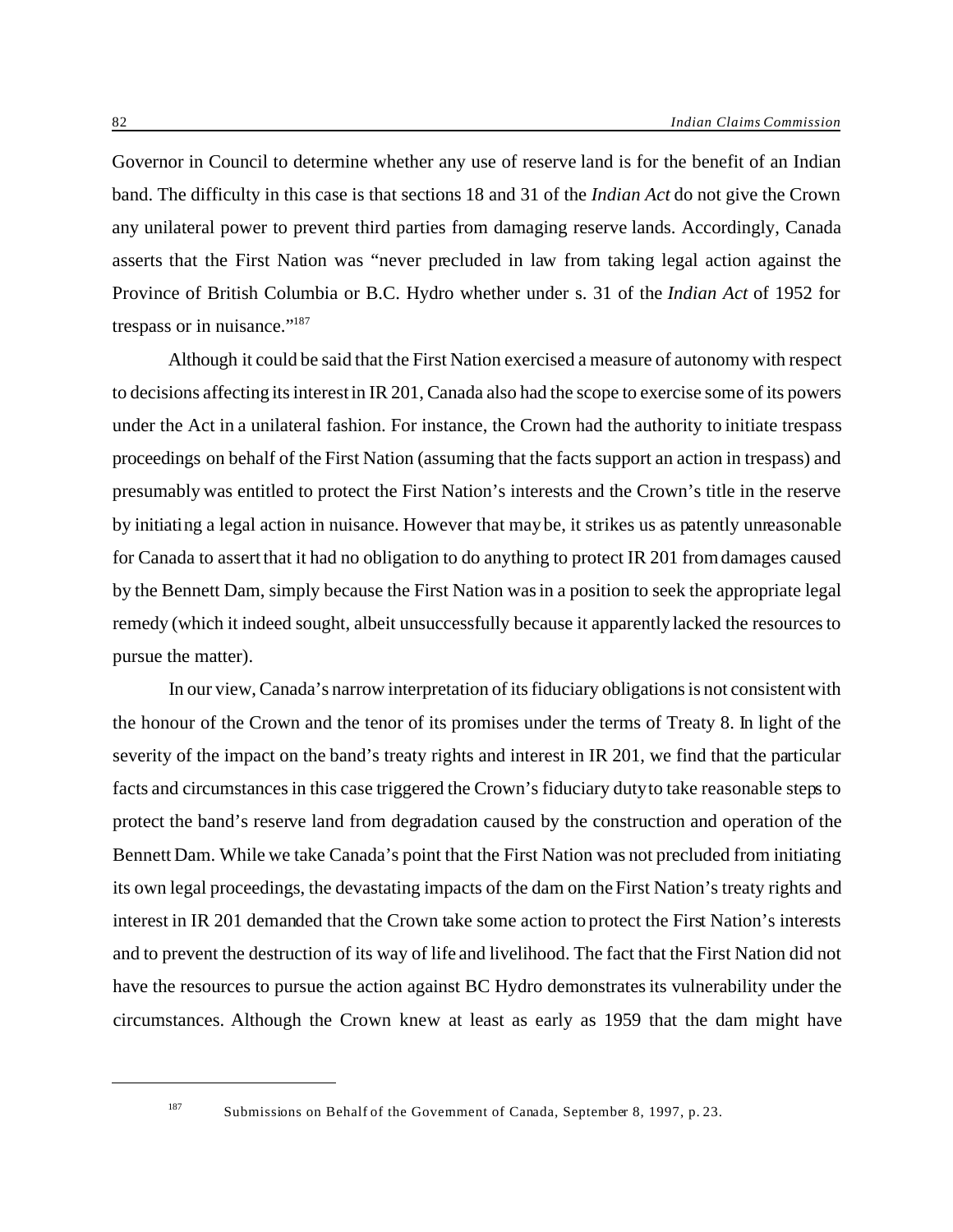significant hydrological and ecological effects on the delta and IR 201, it did nothing to prevent the First Nation from harm. The Crown did not even inform the First Nation of the Peace River project and its potential adverse effects on the delta. Although there was precedent for the Crown to study and assess the potential impacts on hydro projects – since it had done so in relation to the Columbia and Kootenay Rivers – it made little effort to review the effects of the enormous Bennett Dam project on one of the most ecologically sensitive areas on the continent. It simply defies belief that nothing was done to address these concerns before it was too late.

The Crown's reply to the First Nation's assertions that it had a fiduciary duty to protect IR 201 is simply that it did not have any unilateral power or discretion to intervene in the Peace River power development project to prevent or to mitigate damages caused to the reserve. We disagree. It is our view that, on the specific facts of this case, the Crown had significant power and discretion at its disposal, pursuant to its regulatory authority under the *Navigable Waters Protection Act* (*NWPA*), with respect to the construction and operation of Bennett Dam. This regulatory authority, in turn, gave the Crown a broad discretion to protect interests that fall within the exclusive legislative authority of the federal Crown. Furthermore, the Crown's regulatory authority and discretion to protect other matters of federal interest could, in fact, be exercised in a unilateral manner, whereas the First Nation did not have such powers or discretion at its disposal.

The 1956 amendments to the*Navigable Waters Protection Act* provided the federal Minister of Public Works with the following authority:

**4.**(1) No work shall be built or placed in, upon, over, under, through or across any navigable water unless

- (a) the site and plans thereof have been approved by the Minister;
- (b) the work is built, placed and maintained in accordance with the plans and the regulations.

(2) This section does not apply to any work, other than a bridge, boom, dam, aboiteau or causeway, if in the opinion of the Minister

- (a) the work does not interfere substantially with navigation, and
- (b) the value of the work does not exceed five thousand dollars.<sup>188</sup>

<sup>188</sup> *Navigable Waters Protection Act*, RSC 1952, c. 193, as amended by SC 1956, c. 41.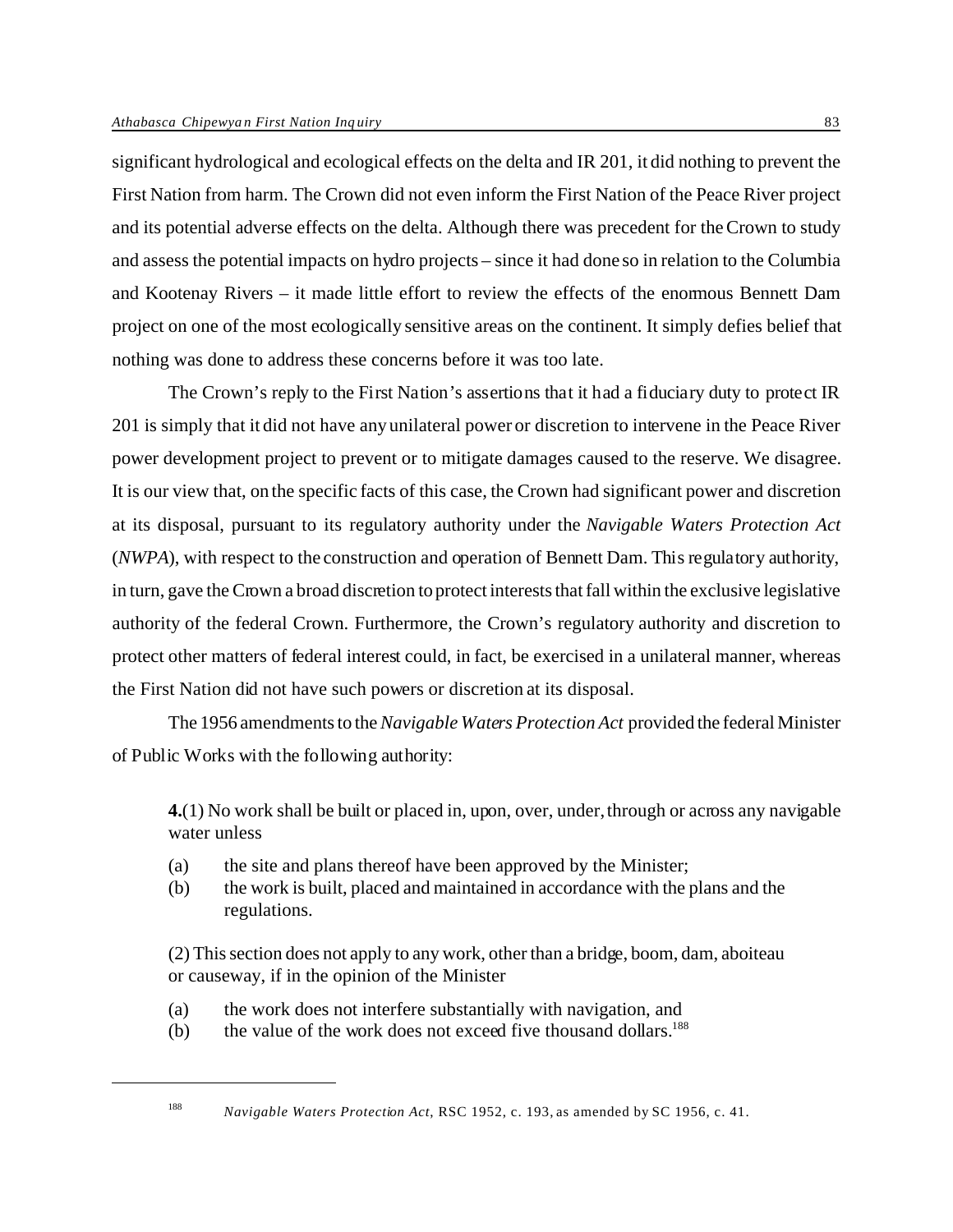If a work was built or placed upon a site that had not been approved in advance by the Minister of Public Works, or if it was not maintained in accordance with the approved plans and regulations, section 5(1) of the NWPA gave the Minister of Public Works the legislative power to remove and destroy the work.<sup>189</sup> Section 5(2) also gave the Minister the authority to approve a project after construction has commenced. The 1969 amendments to the *NWPA* are similar to the 1956 version, since they also require the approval of works, including dams, and provide the Minister of Public Works with a broad remedial power to order the owner to remove or to alter a work built without prior approval or not maintained in accordance with pre-approved plans and regulations.<sup>190</sup>

A thorough consideration of the facts, the provisions of the *NWPA*, and the relevant case law on this subject leads us to conclude that the *NWPA* applied to the Bennett Dam, and a licence was required by BC Hydro for the construction and operation of the dam. Indeed, the federal Crown was also of the opinion that the *NWPA* applied at all material times, as evidenced by the 1970 memorandum of the Deputy Minister of Energy, Mines, and Resources:

Bennett Dam was licensed in 1962 by the Comptroller of Water Rights of British Columbia. Advised by Public Works that a federal permit was required under the *Navigable Waters Protection Act*, the province refused to make application on the ground that the Peace River was not considered navigable at the dam site. Public

<sup>189</sup> Section 5(1) of the 1956 *Navigable Waters Protection Act* states:

<sup>5. (1)</sup> Any work to which this Part applies that is built or placed upon a site not approved by the Governor in Council, or is not built or placed in accordance with plans so approved, or having been so built or placed, is not maintained in accorda nce with such p lans and the regulations, *may be removed and destroyed under the authority of the Governor in Council by the Minister of Public Works*, and the materials contained in the said work may be sold, given away or otherwise disposed of, and the costs of and incidental to the removal, destruction or disposition of the work, deducting therefrom any sum that may be realized by sale or otherwise, are rec overable with costs in the name of Her Majesty from the owner. [Emphasis ad ded.]

<sup>&</sup>lt;sup>190</sup> In 1969, the relevant sections of the *NWPA* were amended to read as follows:

<sup>4.(1)</sup> No work shall be built or placed in, upon, over, under, through or across any navigable water unless

<sup>(</sup>a) the work and the site and plans thereof have been approved by the Minister upon such terms and conditions as he deems fit prior to com mencement of construction . . . .

<sup>(2)</sup> This section does not apply to any work, other than a bridge, boom, dam or causeway if, in the opinion of the Minister, the work does not interfere substantially with navigation.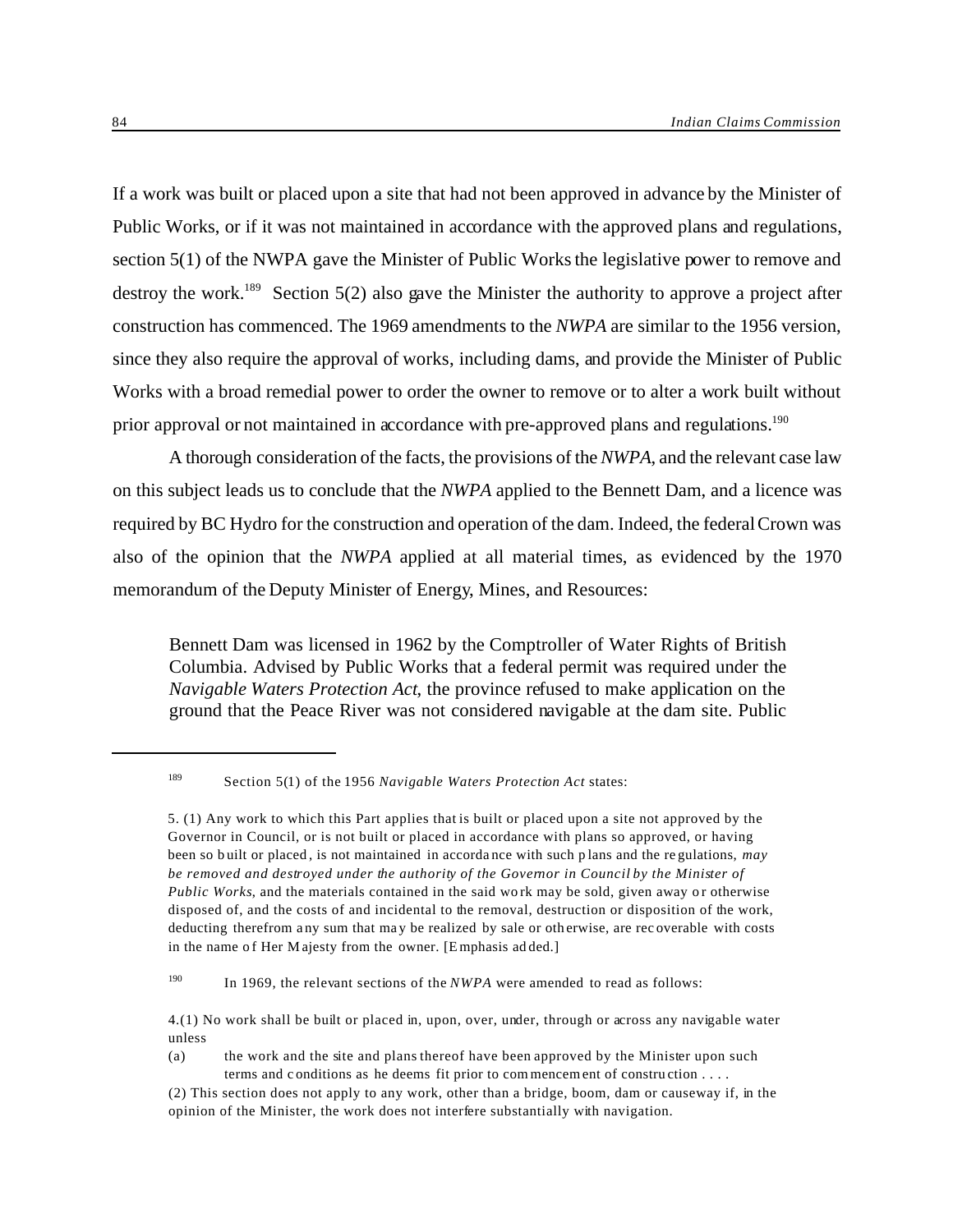works referred the matter to the Department of Justice which opined that the Act did apply. *Public Works decided not to press the province, although a memo dated April 18, 1967 by the Deputy Minister of that Department to his Minister indicates that the dam is considered illegal*. 191

Other government correspondence confirms that the Deputy Minister of Public Works, Major-General H.A. Young, "reminded" the province in 1962 that a federal permit was required under the *NWPA*.<sup>192</sup> The Chairman of BC Hydro responded in 1962 by asserting that no licence was required, because the Peace River was not navigable "*at the dam site*." This assertion is specious, since principles of common law clearly establish that navigability is not determined by reference to the site of the proposed work only; rather the whole water body must be looked at to determine whether that body of water is in fact navigable.<sup>193</sup> This point was made in *Friends of the Oldman River Society v. Canada*, <sup>194</sup> where the Supreme Court of Canada held that the regulation of navigable waters must be viewed functionally as an integrated whole to ensure that projects which obstructed navigation at one point in a navigable water were considered in respect of impacts on navigability at another point along a navigational system. Justice La Forest, writing for the majority, also held that the Act applied to the provincial Crown:

Certain navigable systems form a critical part of the interprovincial transportation networks which are essential for international trade and commercial activity in Canada. With respect to the contrary view, *it makes little sense to suggest that any semblance of Parliament's legislative objective in exercising its jurisdiction for the conservancy of navigable waters would be achieved were the Crown to be excluded from the operation of the Act. The regulation of navigable waters must be viewed functionally as an integrated whole, and when so viewed it would result in an absurdity if the Crown in right of a province was left to obstruct navigation with*

<sup>194</sup> *Friends of the Oldman River Society v. Canada* (1992), 88 DLR (4<sup>th</sup>) 1 (SCC).

<sup>&</sup>lt;sup>191</sup> J. Austin, Deputy Minister, Energy, Mines and Resources, to the Minister, July 17, 1970 (ICC Exhibit 1B, tab 12F, ICC pp. 275-76).

 $192$  SC 1956, c. 41.

<sup>193</sup> See, for instanc e, *International Minerals & Chemicals Corp. (Canada) Ltd. v. Canada (Minister of Transport)* (1992), 58 FTR 302 at 310-13 (FCTD ); *Coleman v. On tario (Attorney General)* (1983), 27 RPR107 at 113, 11 9 (Ont. HC); *Stephen s and M athias v. M acMillan et al.*, [1954] OR 133 at 140-45; *Quebec (Attorney General) v. Fraser* (1906), 37 SCR 577 at 594, 597.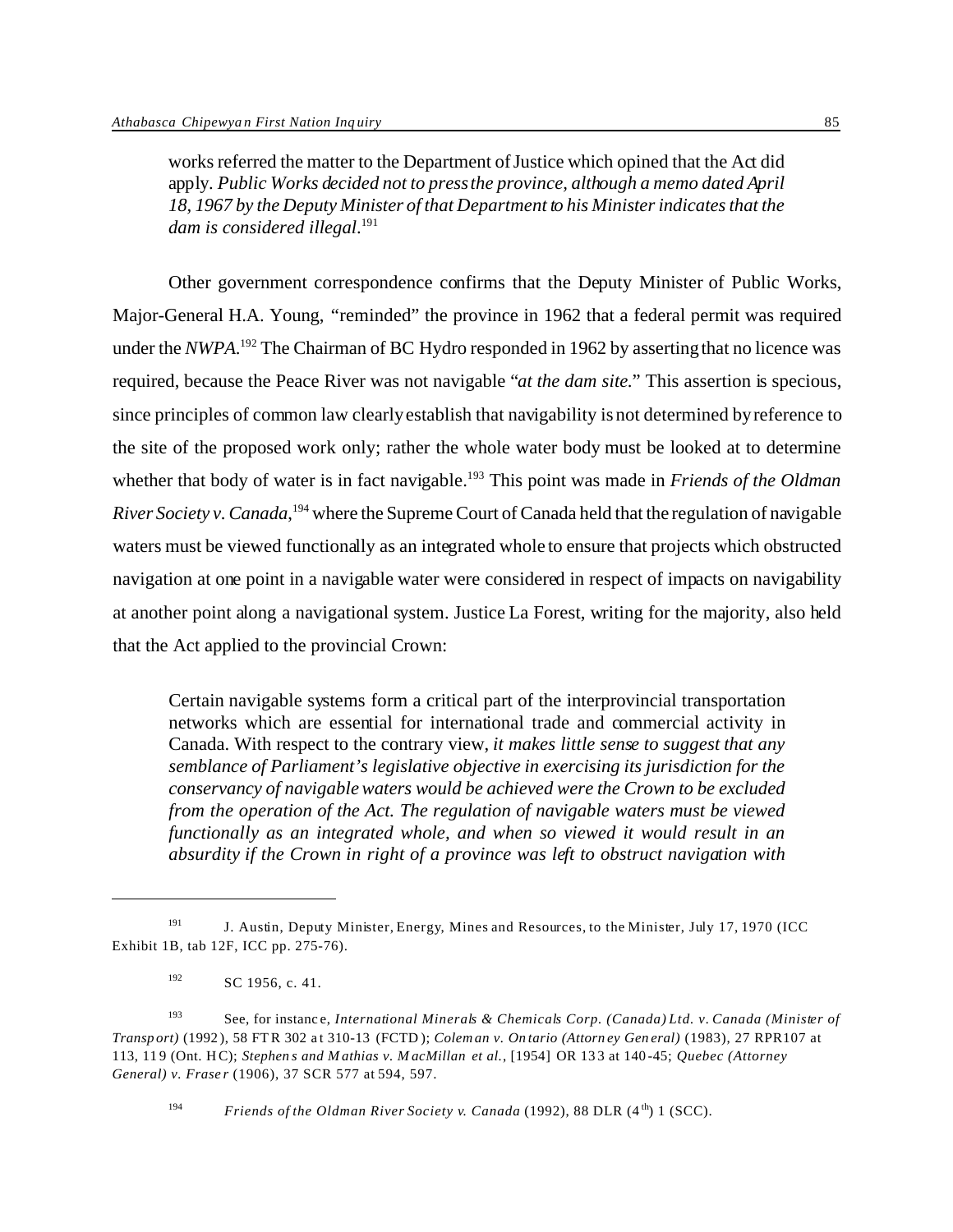*impunity at one point along a navigational system, while Parliament assiduously worked to preserve its navigability at another point*. 195

In determining whether a water is navigable, the "rule is that if waters are navigable in fact, whether or not the waters are tidal or non-tidal, the public right of navigation exists."<sup>196</sup>

It is clear that many locations along the Peace River and throughout the Peace-Athabasca Delta were navigable. Therefore, a permit was required for the Bennett Dam. The report conducted by the federal government in 1962, entitled "The Effect of Regulation of the Peace River," emphasized the importance of navigation on the Peace-Athabasca river system for trade and commerce and concluded that the dam "will materially affect the regimen of the Peace River and thus the Slave River, Great Slave Lake and the Mackenzie River." Even though the report stated that it was not obvious whether the dam project would be detrimental to navigation, and that "any detrimental effect would probably be most serious during the filling of the reservoir," the Water Resources Branch obviously considered the Peace River and the delta area to be navigable.<sup>197</sup>

We also reject Canada's assertions that the *NWPA* did not apply to the Bennett Dam on the grounds that the evidence was equivocal on whether the regulation of the Peace River would interfere with navigation. Whether an actual adverse impact on navigation was anticipated is immaterial, because the *NWPA* provides that the requirement for approval by the Minister applies to *all dams constructed on navigable waters*. Section 4(2) of the 1956 Act states that the Minister's approval is not required for any work, *other than a dam*, if the Minister is of the opinion that it will

<sup>196</sup> *Friends of the Oldman River Society v. Canada* (1992), 88 DLR  $(4<sup>th</sup>)$  1 at 34 (SCC).

<sup>&</sup>lt;sup>195</sup> *Friends of the Oldman River Society v. Canada* (1992), 88 DLR (4<sup>th</sup>) 1 at 39 (SCC). Emphasis added. La Forest J also held that the federal Crown has jurisdiction over navigation both by virtue of the "ancient common law public right of navigation" and the constitutional authority over the subject matter expressed under section 91(10) of the *Constitution Act, 1867* which assigns exclusive legislative authority over "Navigation and Shipping" to the federal Parliament. La Forest J held that the provincial Crown, and any grantee of the provincial Crown, were bound by the NWPA in constructing the Oldman dam and that any proprietary right which the province of Alberta may have had in relation to the bed of a river was still subject to the exclusive legislative jurisdiction of Parliament:

Neither the Crown nor the a [sic] grantee of the Crown may interfere with the public right of navigation without legislative authorization. T he proprietary right the Crown in right of A lberta may have in the bed of the Oldman River is subject to that right of navigation, legislative jurisdiction over which has been exclusively vested in Parliament (at 38).

<sup>197</sup> Department of Northern Affairs and National Resources, Water Resources Branch, "The Effect of Regulation of the Peace River, Interim Report No. 1," June 1962 (ICC Exhibit 1A, tab 3, ICC p. 56).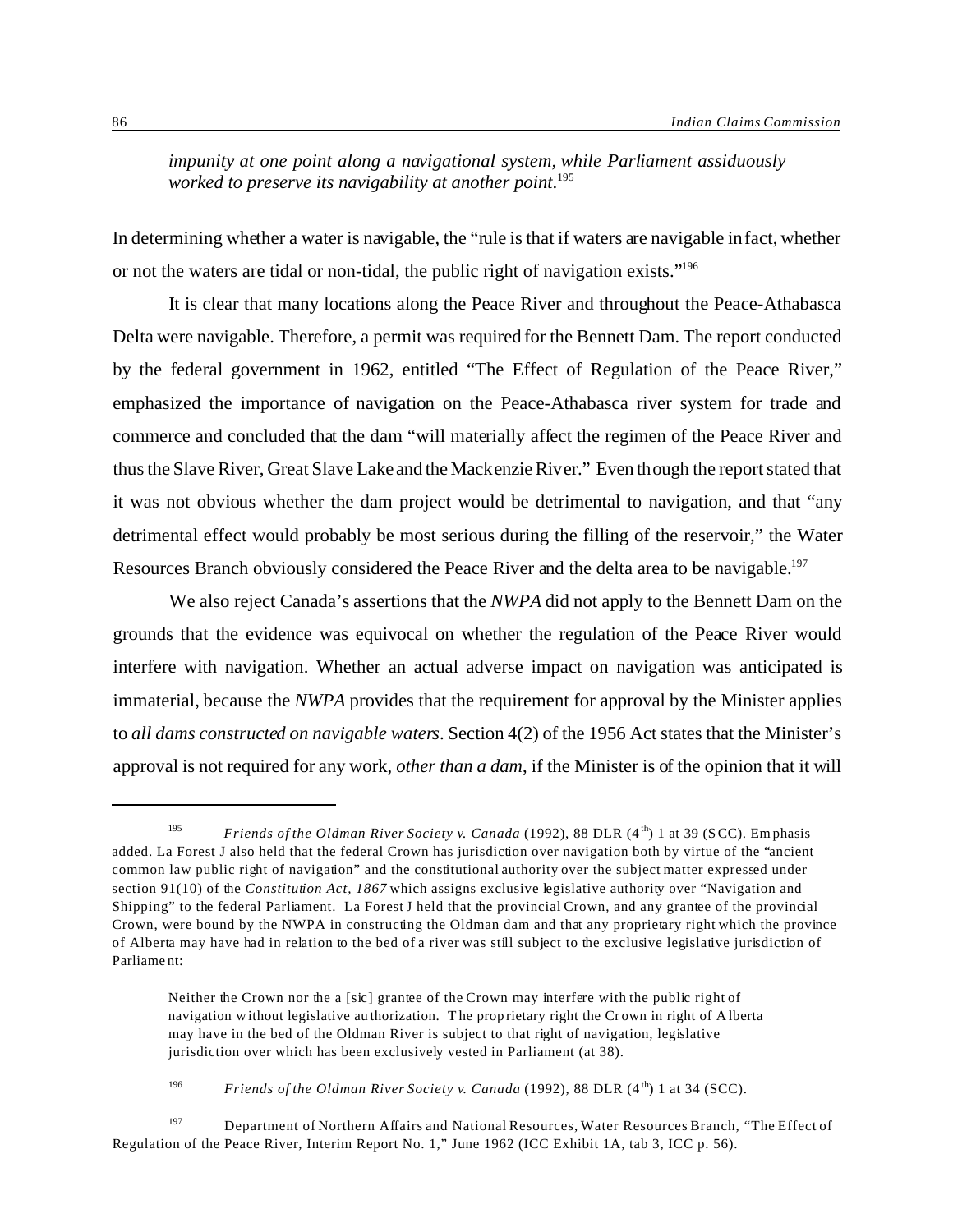not interfere substantially with navigation. The wording of section 4(2) in the 1969 *NWPA* is essentially the same. In any event, the evidence is clear that Canada was aware that construction and operation of the dam would have an impact on navigation even if there was some question about how extensive such impacts would be and whether they would be positive or negative in the long term. Therefore, we find that, because the Peace River was navigable and the work involved a dam which impacted on navigation, section 4 of the *NWPA* required that the site and plans for Bennett Dam be approved in advance by the Minister of Public Works and that the dam be operated in accordance with the plans and regulations. Because the construction and operation of the dam was never approved, the Minister of Public Works had the remedial power to remove or to destroy the work, or, alternatively, to approve the project after its completion. While it is extremely unlikely that the Minister of Public Works would have seriously entertained the use of this draconian power, the fact remains that Canada had considerable leverage to intervene in the construction and the operation of the dam, because it had an express statutory power to do so.

Since the federal Crown had regulatory authority under the *NWPA* at all relevant times, it remains to be considered whether the Crown had the discretion to exercise this power in a manner that allowed the Crown to protect other federal interests, including the First Nation's interest in IR 201. Counsel for Canada submitted that any exercise of the authority under the *NWPA* for purposes not related to navigation and shipping would be improper:

the *NWP Act* does not provide the Minister of Transport with the authority to prevent works for other reasons such as impacts on surrounding lands. It is submitted that to attempt to exercise such authority would amount to the exercise of a discretionary power on the basis of considerations irrelevant to the purposes of the *NWP Act*. Courts have the authority to judicially review and quash such improper exercises of discretionary power. The *NWP Act* is aimed at protecting navigable waters and regulating works which impair *navigability*, it is not aimed at protecting land from the effects that the works may have on land . . . The *NWP Act* was not meant as a general purpose environmental protection statute and, it is submitted, could not have been used as one. $198$ 

<sup>&</sup>lt;sup>198</sup> Submissions on Behalf of the Government of Canada, Septemver 8, 1997, p. 30. Emphasis in original.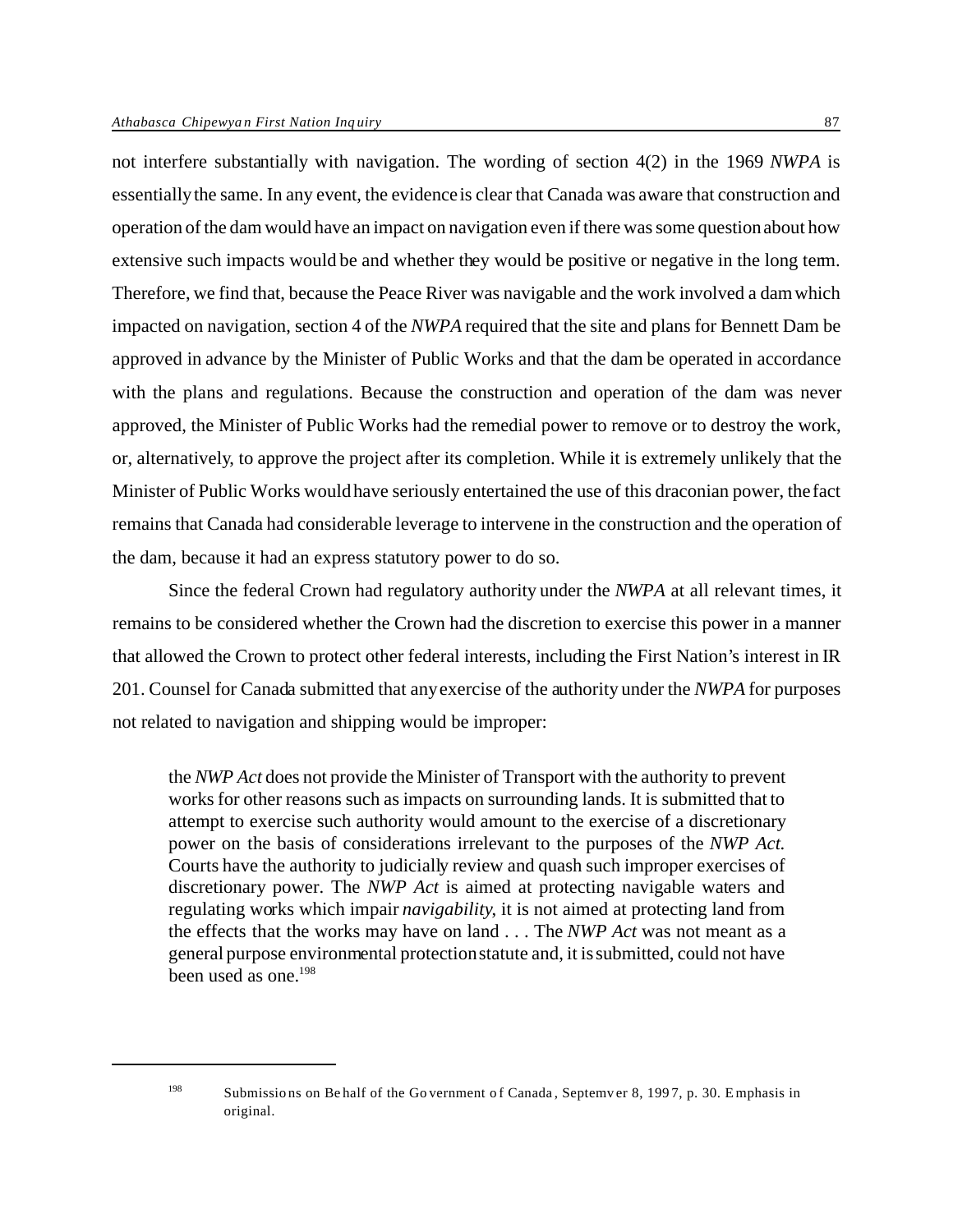Essentially the same argument was considered in the *Friends of the Oldman River Society* and rejected by Mr Justice La Forest on this basis:

If the appellants are correct, it seems to me that the Minister would approve of very few works because several of the "works" falling within the ambit of s. 5 do not assist navigation at all, but by their very nature interfere with, or impede navigation, for example bridges, booms, dams and the like. If the significance of the impact on marine navigation were the sole criterion, it is difficult to conceive of a dam of this sort ever being approved. *It is clear, then, that the Minister must factor several elements into any cost-benefit analysis to determine if a substantial interference with navigation is warranted in the circumstances.*

*It is likely that the Minister of Transport in exercising his functions under s. 5 always did take into account the environmental impact of a work, at least as regards other federal areas of jurisdiction, such as Indians or Indian land.* However that may be, the *Guidelines Order* now formally mandates him to do so, and I see nothing in this that is inconsistent with his duties under s.  $5.^{199}$ 

La Forest J not only found that it is appropriate for the Minister responsible for the *NWPA* to consider the environmental impacts of a work on other federal areas of jurisdiction, such as Indians and reserve lands, fisheries, and national parks, but he clearly alluded to the fact that the federal Crown has always had the authority to consider environmental impacts on federal interests, even before the advent of environmental screening and assessment procedures pursuant to the *Environmental Assessment Guidelines Order* in 1984 and the enactment of the *Environmental Assessment Act* in 1994. This result is consistent with La Forest J's finding that Parliament has legislative jurisdiction respecting environmental matters, at least to the extent that it relates to the exercise of power over specific heads of jurisdiction, such as Indians and Indian lands, fisheries, navigable waters, and national parks.

Finally, it is important to observe that La Forest J held that the Minister of Transport had an "affirmative regulatory duty" because the *NWPA* provides for a "legislatively entrenched regulatory scheme . . . in which the approval of the Minister is required before any work that substantially interferes with navigation may be placed in, upon, over or under, through or across any navigable

added.

<sup>199</sup> *Friends of the Oldman River Society v. Canada* (1992), 88 DLR (4th) 1 at 23 -24 (SCC ). Emphasis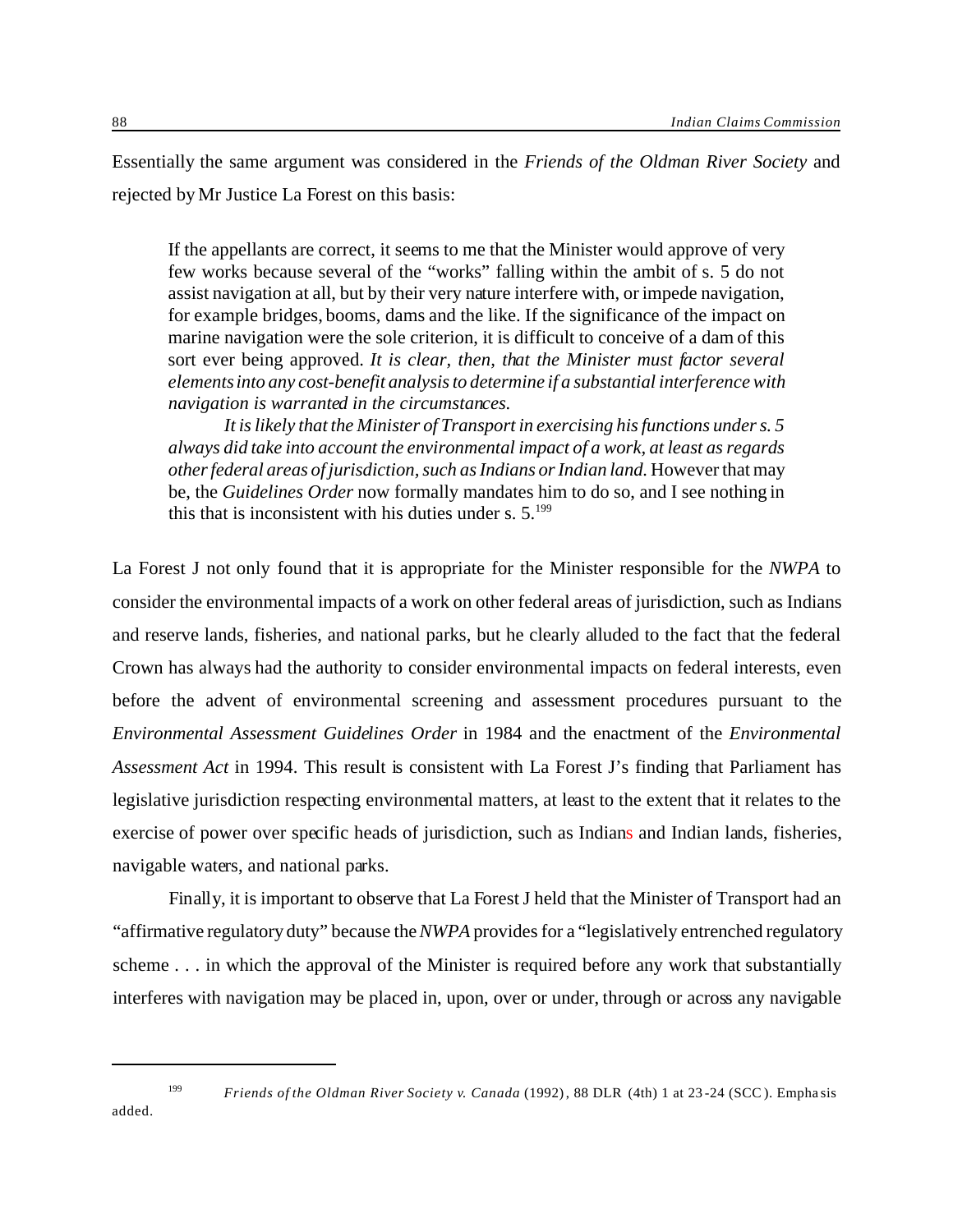water."<sup>200</sup> Although the Court considered a more recent version of the Act, the view that the Crown had a positive duty to exercise its regulatory authority under the *NWPA* is supported by the reasoning of the Privy Council in *Province of Bombay v. City of Bombay*, cited with approval by La Forest J in *Friends of the Oldman River Society*:

If it can be affirmed that, at the time when the statute was passed and received the royal sanction, it was apparent from its terms that its beneficent purpose must be wholly frustrated unless the Crown were bound, then it may be inferred that the Crown has agreed to be bound.<sup>201</sup>

In view of La Forest J's finding that the public right of navigation is paramount and takes precedence over the rights of the owner of a water bed, even when the owner is the Crown, it stands to reason that the object of the *NWPA* can only be fulfilled if the responsible Minister has a positive duty to exercise the regulatory authority conferred on him by Parliament.

Therefore, we find that the federal Crown had the power at all material times to consider whether the Bennett Dam would impact on federal interests, including Indians and Indian lands, under section 91(24) of the *Constitution Act, 1867*. We also find that the federal Crown had an affirmative duty to exercise its regulatory authority and, in the course of deciding whether to approve the dam project, the Crown had the discretion to consider whether the dam's construction would impact on federal areas of interest, including the First Nation's treaty rights and interests in IR 201. To read the legislative and constitutional jurisdiction of the Crown in a more limited fashion would frustrate the purpose of the Act, which, in its essence, is and was a tool to regulate navigation and to protect riparian owners from the harmful effects of works constructed on navigable waterways. Even though there was no express wording binding the provincial Crown under the *NWPA*, the Act by necessary implication bound the provincial Crown, which was required to receive approval of any works that could interfere with navigation.<sup>202</sup>

<sup>200</sup> *Friends of the Oldman River Society v. Canada* (1992), 88 DLR (4th) 1 at 30 (SCC).

<sup>201</sup> *Province of Bombay v. City of Bombay*, [1947] AC 58 at 63, cited with approval in *Friends of the Oldman River Society v. Canada* (1992), 88 DLR (4th) 1 at 32 (SCC).

<sup>&</sup>lt;sup>202</sup> *Friends of the Oldman River Society v. Canada* (1992), 88 DLR  $(4<sup>th</sup>)$  1 at 38 (SCC).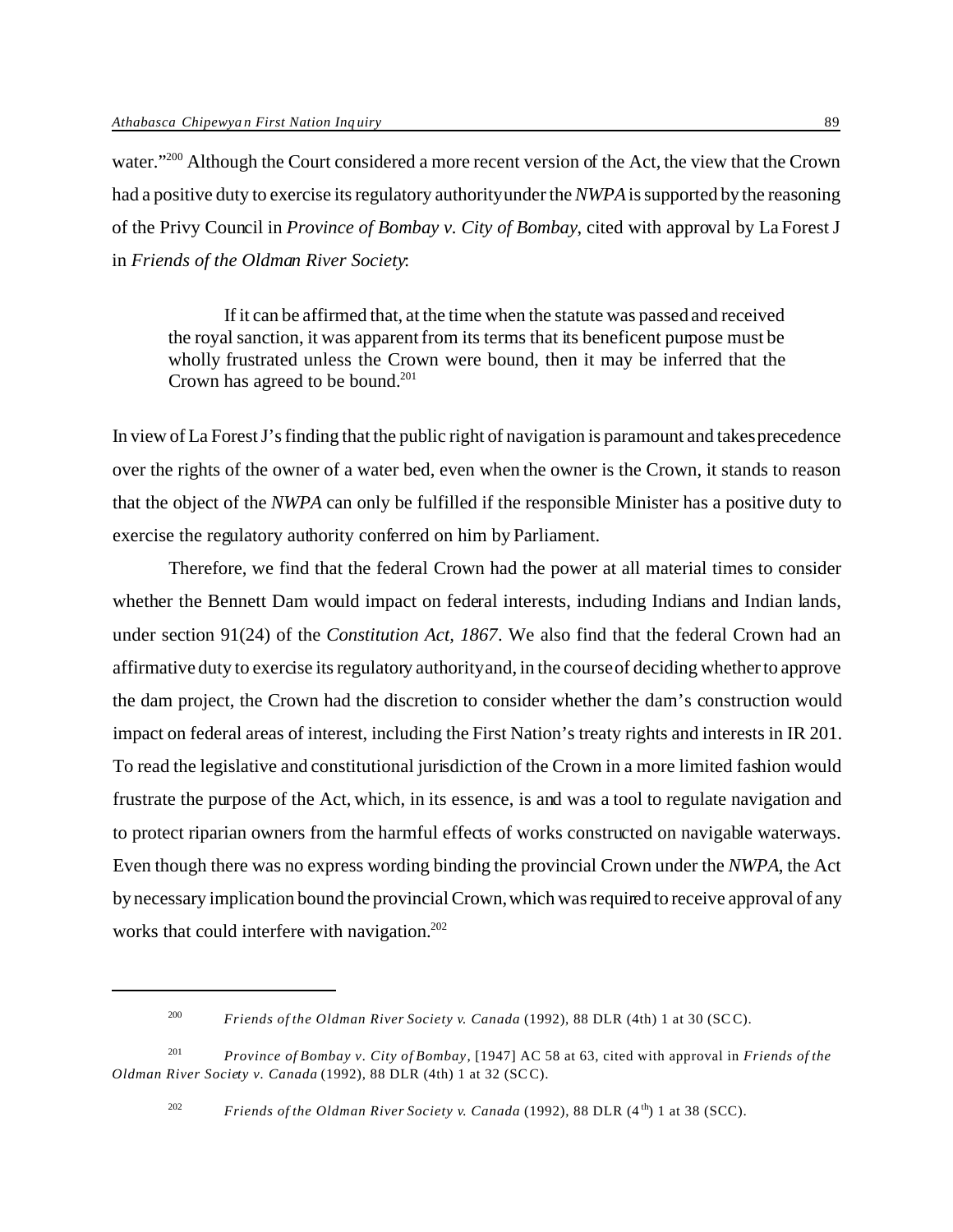In view of the findings above, we conclude that the Crown had a duty to act and broad scope for the unilateral exercise of power or discretion. It is also clear that Canada's decision not to exercise its power and discretion impacted significantly on the First Nation's legal and practical interests. We shall now address the third, and final, stage of the analytical approach outlined in *Frame v. Smith*.

# *Peculiarly Vulnerable to or at the Mercy of the Fiduciary*

The Commission finds that the First Nation was, in fact, peculiarly vulnerable to the Crown's unilateral power and discretion to regulate the construction and operation of the Bennett Dam. The federal government was well aware of the hydroelectric development plans of British Columbia on the Peace River prior to the completion of the dam. Following Premier Bennett's public announcement of his government's intentions to construct the dam in 1957, the Peace River hydroelectric development project became a high profile issue of the day. It is apparent from the many books and articles written on Premier Bennett's vision to develop the Peace River that there was also a political dimension to the project, which took priority over discussions that had been ongoing for years among British Columbia, Canada, and the United States to develop the hydro potential of the Columbia River. With the establishment of BC Hydro in 1962, Premier Bennett sought to ensure that British Columbia would be the primary benefactor of the immense wealth that Bennett Dam would generate.<sup>203</sup> It is clear that the Crown knew very early that, given the magnitude of this project, the regulation of the Peace River was likely to have significant effects downstream. In fact, the historical record confirms that the federal Crown had undertaken a study in 1959 through the Water Resources Branch to determine what effect the dam might have on navigation.

The First Nation was peculiarly vulnerable to the Crown's discretion and power because it did not have knowledge of any real or potential effects of the dam. Notably absent in the facts before the Commission is any evidence that representatives of the government of Canada or of British

<sup>&</sup>lt;sup>203</sup> At the time, Premier Bennett explained why establishment of the BC Hydro and Power Authority was necessary: "Because the federal government has refused to act in giving B.C. a fair return of the taxes paid by power co rporations, it is this government's policy to have basically all electric power and energy that is supplied to the public under public auspices," q uoted in Earl K. Pollon and Shirlee Smith M atheson, *This Was Our Valley* (Calgary: Detselig Enterprises, 1989), 196.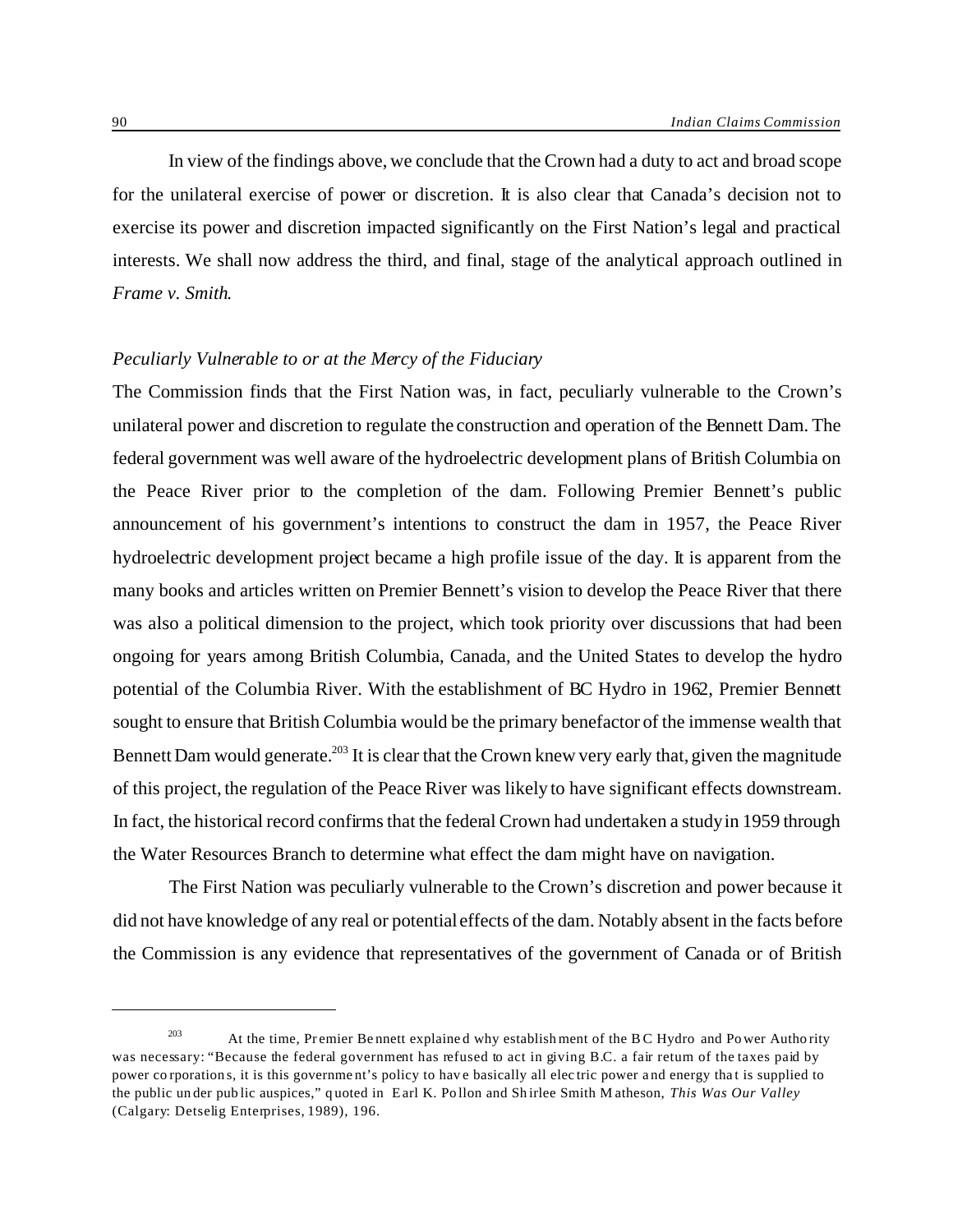Columbia consulted with the Athabasca Chipewyan First Nation, or informed its members that the ecology, flora, and fauna of the delta could be significantly altered by the Bennett Dam. Nor was the First Nation given an opportunity to provide input into the planning and development of the Bennett Dam. It was only when the water flow on the Peace River was cut off to fill the reservoir in 1968 that members of the Band began to realize that a structure built 650 kilometers away would have significant implications on their lives and the land.

The delta began to dry out, and by 1970 Canada acknowledged that the impacts on wildlife habitats "were immediate and severe." Still, it took the efforts of a group of scientists, acting on their own initiative, as well as those of the Premier of Alberta, to draw the concerns of the aboriginal residents of the delta area into critical focus for the federal government. On July 2, 1970, Alberta Premier Harry Strom wrote to Prime Minister Trudeau expressing his concerns in relation to the growing controversy over the Bennett Dam. His letter is worth repeating:

In addition to the observed disbenefits to the trapping industry, and the anticipated adverse results to the commercial fishing industry over the entire lake, affecting the livelihood of 1,500 people, a wildlife habitat of 1,000 square miles is being subjected to drastic change. Although it is difficult to predict at this time what the final outcome of this change might be, indications are that Canada will lose one of the most significant natural ecological environments to be found anywhere on the North American Continent.

The widespread ramifications of the situation have given Alberta cause for concern. However, the problem is not of Alberta's making. The majority of the affected area is under Federal jurisdiction, and the ramifications of the problem, as well as its cause, have national implications. Therefore, the Government of Alberta contends that the Government of Canada has a responsibility and an obligation to rectify the present situation. I am sure you will agree only Canada can be held responsible for any detrimental effects that may accrue in the future.<sup>204</sup>

Aside from a few feeble attempts to invite British Columbia or BC Hydro to participate in joint discussions to determine how to address environmental impacts on the delta, Canada did not exercise its regulatory authority to ensure that federal interests were protected.

<sup>&</sup>lt;sup>204</sup> John A. MacDonald, Deputy Minister, Public Works, to J. Austin, Deputy Minister, Energy, Mines and Resources, Ottawa, August 14, 1970 (ICC Exhibit 1B, tab 12N, ICC pp. 271-72).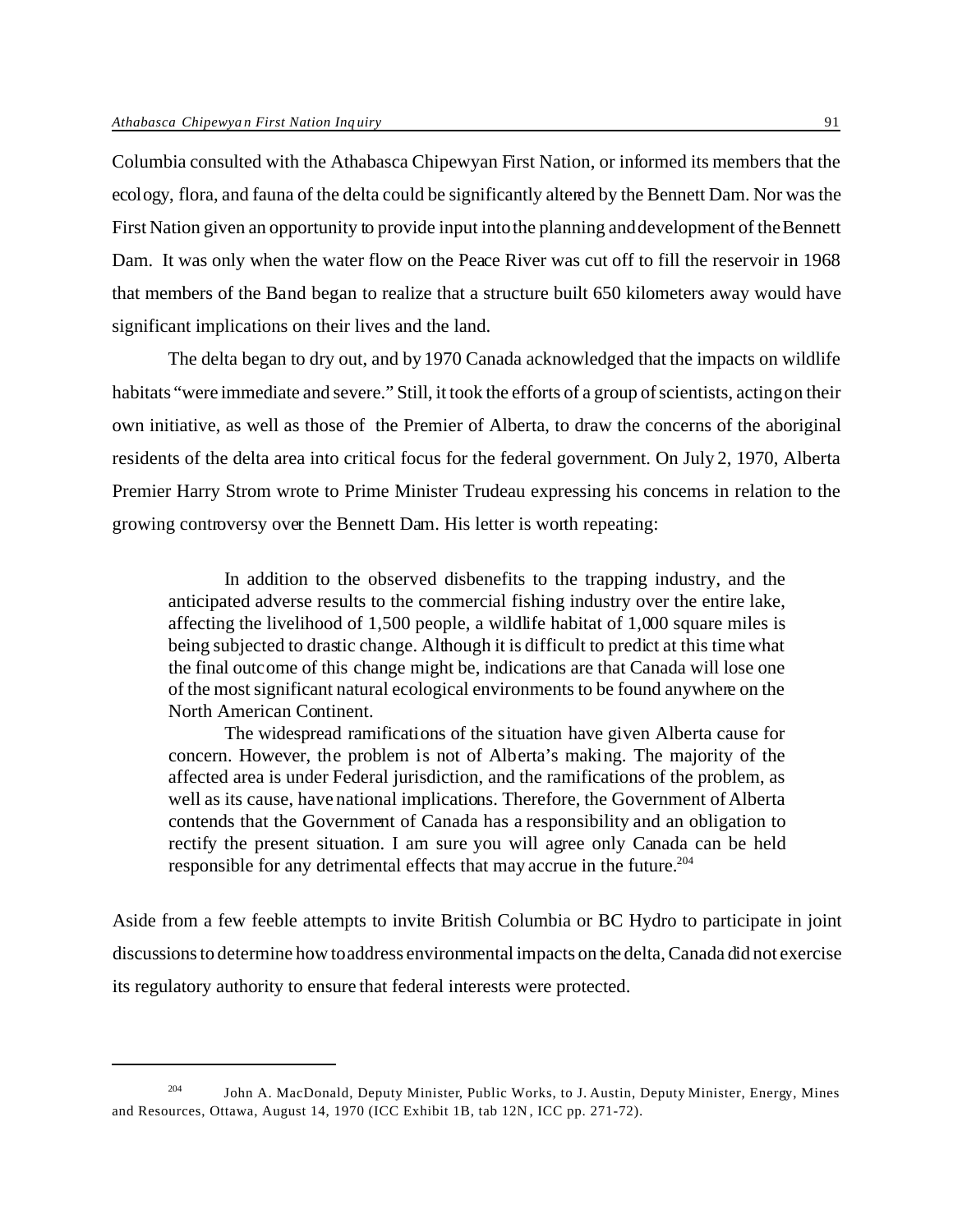Canada either knew, or ought to have known, of the impacts the dam would have on the economy and way of life of the First Nation, and this information should have been disclosed to the First Nation at the earliest possible opportunity. Canada's failure to provide timely disclosure of the dam and the impending damages to the delta amplified the effects of the First Nation's vulnerability, because it was deprived of the opportunity to make representations to BC Hydro or to seek whatever recourse was available to try to prevent or to mitigate the damages.

It is significant that an Indian Agent continued to administer most of the First Nation's affairs until he retired around 1973. As the Minister of Indian Affairs' field representatives, Indian Agents were responsible for a broad range of matters related to band affairs. The Indian Agent assisted the band council in administering its affairs, drafted band council resolutions and by-laws, and attended to some of the most basic needs of the community, including the distribution of social assistance to those members that needed it.<sup>205</sup>

An action was commenced in 1970 by the First Nation and a number of other plaintiffs against BC Hydro, but it should be recalled that the First Nation still had limited control over its own administration and affairs. The First Nation did not have funding at this time to pursue legal actions to protect reserve lands, and it had very limited resources to challenge BC Hydro and the Province of British Columbia with respect to a project of this magnitude. The technical nature of the evidence demonstrates that the First Nation would have required considerable resources to obtain and produce the information, technical data, studies, and evidence necessary to prove its case in a court of law. The Crown not only had knowledge of the dam and its potential consequences, but it had virtually unlimited resources to study its effects on the hydrology and ecology of the delta, to force BC Hydro to comply with its regulatory authority under the *NWPA*, and to take whatever measures it considered necessary to prevent or to mitigate the dam's effects on the delta. Although, following a careful analysis and consideration of the available options, Canada might have decided that the broader public interest must prevail over the preservation and maintenance of the delta's ecology, we are nevertheless of the view that Canada should have taken the necessary steps to ensure that the First

<sup>&</sup>lt;sup>205</sup> For instance, see testimony of Chief Tony Mercredi, ICC Transcript, November 27, 1996, pp. 122-27, and Lawrence Courtoreille, member of the Mikisew Cree First Nation, p. 128.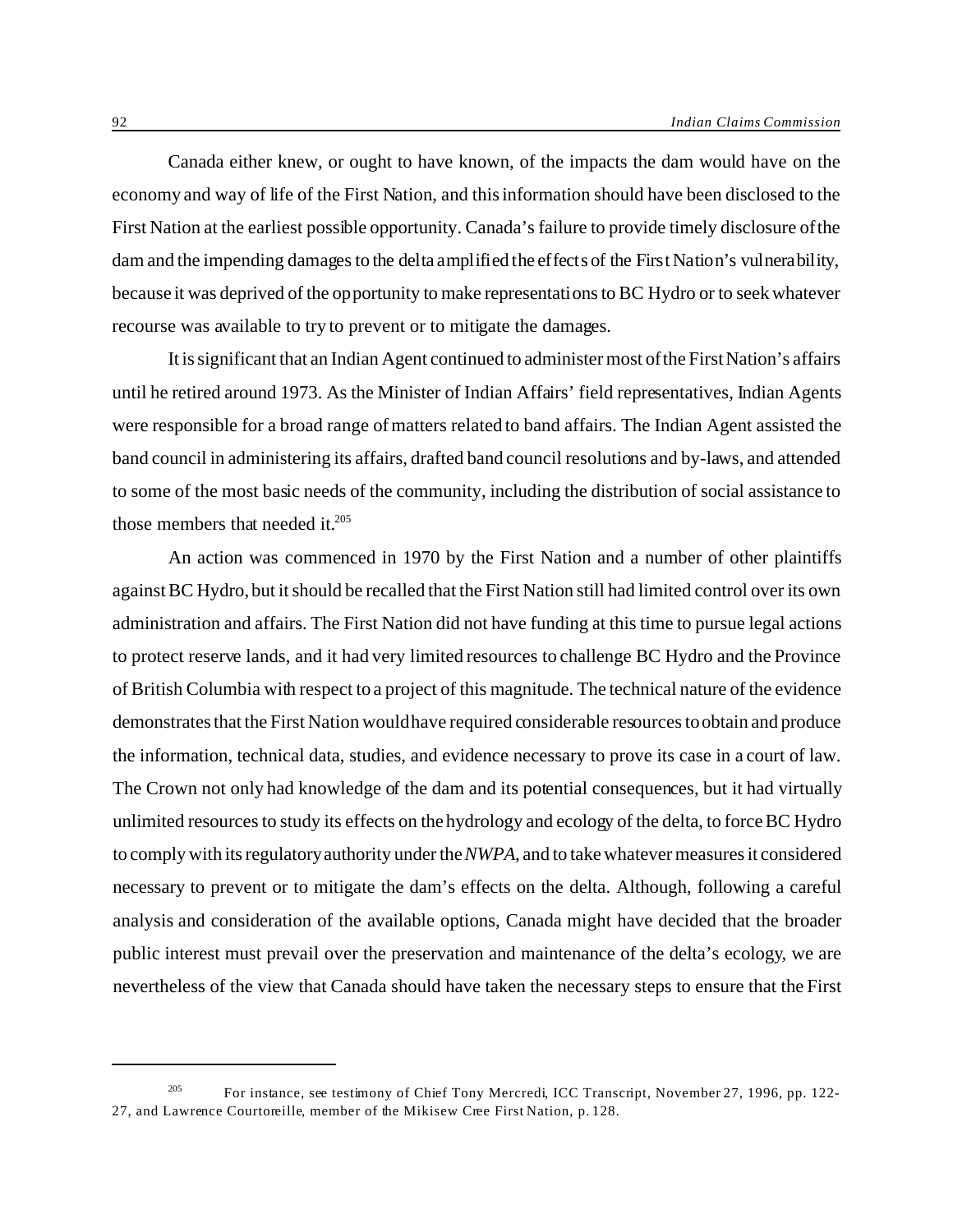Nation received adequate compensation for the damages caused to IR 201, the exercise of its treaty rights, and the destruction of its economic livelihood.

Accordingly, we find that the First Nation was peculiarly vulnerable to the exercise of the federal Crown's unilateral power and discretion. It was the Crown that had regulatory authority with respect to the dam's construction and operation, not the First Nation. Furthermore, the Crown had the resources and the influence to prevent, to mitigate, or to seek compensation for damages caused to IR 201. Why the Crown chose not to exercise its authority over the Bennett Dam, while members of the First Nation suffered undue hardship, is perplexing, given the nature of the Crown's fiduciary relationship with aboriginal peoples and its treaty commitments.

# *Standard of Care and Breach of Fiduciary Duty*

For the reasons stated above, we find that the Crown owed a fiduciary duty to the First Nation to prevent, to mitigate, or to seek compensation for damages to IR 201 caused by the dam. Since the nature of the Crown's fiduciary relationship with First Nations has been described by the courts as *sui generis*, the standard of care the Crown is required to meet in each case will vary, depending on the particular facts and circumstances. In cases involving the management of trust moneys or surrendered lands, the case law suggests that the standard of care is an onerous one, because the nature of the duty is analogous to that required of a trustee.<sup>206</sup> In cases such as *Sparrow*, where the issue in question relates to the enactment of legislation or an exercise of regulatory power that infringes upon existing aboriginal or treaty rights, the duty is not one of undivided loyalty to the First Nation, since other interests must be balanced against the aboriginal or treaty right in question; rather, the duty is to ensure that the legislation or regulation meets a rigid standard of justification to minimize the impairment on the exercise of such rights.

In the case before us, we agree with counsel for the First Nation that the appropriate standard of care is based on what a person of ordinary prudence would do in managing his or her own

<sup>206</sup> For instance, in *Guerin v. The Queen*, [1984] 2 SCR 335 at 388, Dickson J held that the Crown breached its fiduciary duty and that "[e]quity will not countenance unconscionable behaviour in a fiduciary, whose duty is that of utmo st loyalty to his princip al."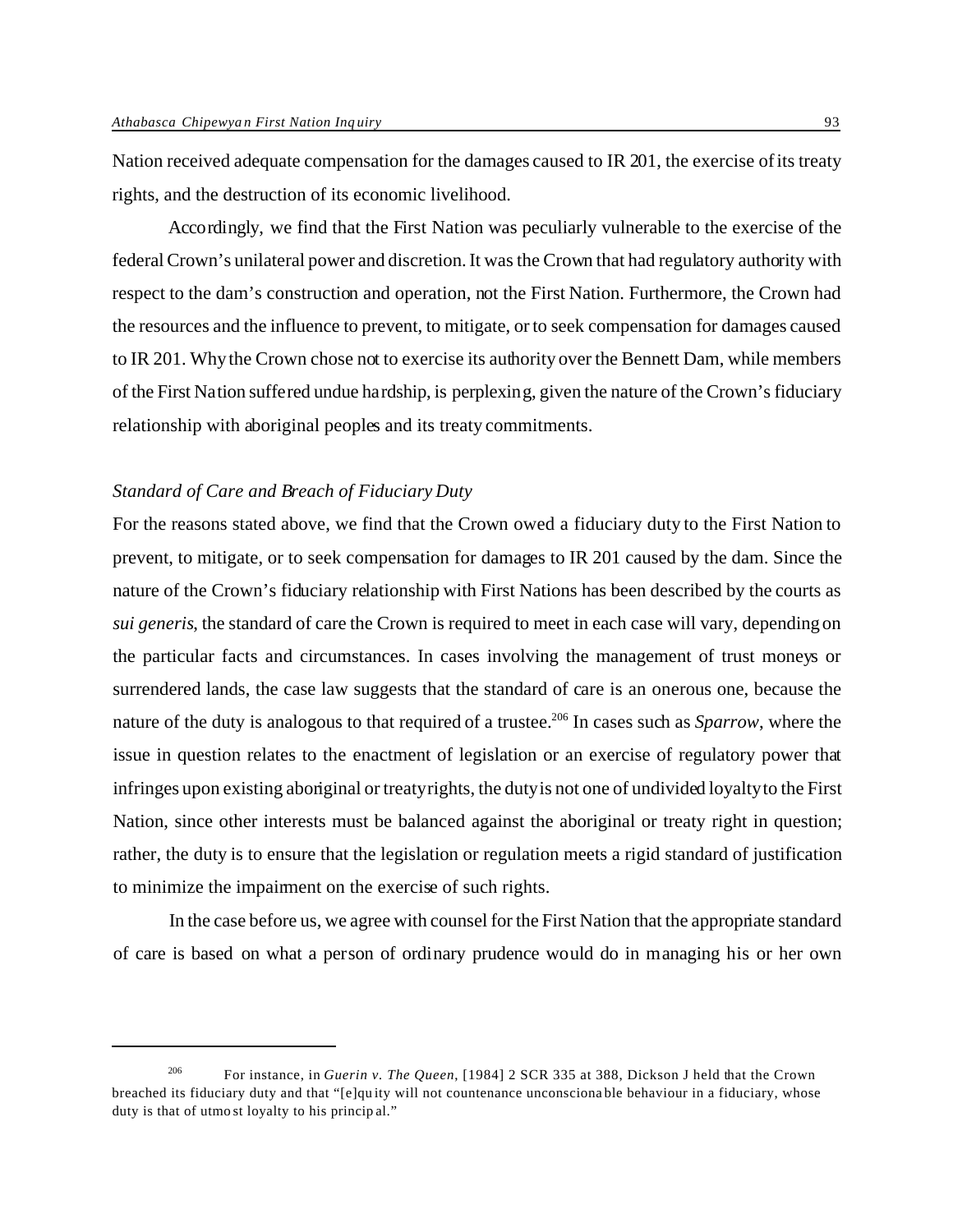affairs.<sup>207</sup> Thus, the Crown was required to take reasonable steps and to exercise ordinary prudence to protect IR 201 and the First Nation's economic livelihood from being irreparably damaged. The Crown, however, asserted that it had neither the duty nor the power to act on behalf of the First Nation. With all due respect, we think the Crown is incorrect on both counts. We have already found that the Crown had a duty to act in light of its treaty obligations, the severity of the damage caused to IR 201, and the undue hardship suffered by members of the First Nation. All that remains to be determined is what reasonable steps the Crown should have taken to protect the First Nation's interests.

We have already found that the Crown had regulatory authority under the *NWPA* with respect to the dam's construction and operation. Yet the Crown did not exercise that authority. The question is why? It has been suggested by Canada that it did not intervene because studies done by the Water Resources Branch in 1959 and 1962 were equivocal, and that the dam may have been beneficial to navigation. The evidence before us suggests, however, that the conclusions in the 1962 report were based on the erroneous assumption that outflows on the Peace River would be fixed at a minimum of 10,000 cfs. By 1968, an internal memorandum of the federal government indicates that the federal Crown was clearly aware that this minimum outflow requirement was not being adhered to:

Minimum releases from the reservoir were governed by the 1962 water license granted by the province. However, in the spring of 1968 outflows were reduced from the 10,000 c.f.s. requirement of the license to about 1000 c.f.s. Low natural runoff at this time aggravated the situation throughout the Mackenzie system.<sup>208</sup>

An internal memorandum to the Minister of Energy, Mines, and Resources in 1970 states that British Columbia was informed in 1962 that a licence was required under the *NWPA*, and that the Deputy Minister of Public Works considered the dam to be illegal as early as April 1967. The same memorandum acknowledges that the federal government was aware that the low water levels on the

<sup>207</sup> *Fales v. Canada Permanent Trust Co.* (1976), 70 DLR (3d) 257 at 267, [1977] 2 SCR 302; applied in *Blueberry River Indian Band v. Canada [subnom. Apsassin]* (1995), 130 DLR (4<sup>th</sup>) 193 at 230 (SCC).

<sup>208</sup> J. Austin, Deputy Minister, Energy, Mines and Resources, to the Minister, July 17, 1970 (ICC Exhibit 1B, tab F, ICC p. 275).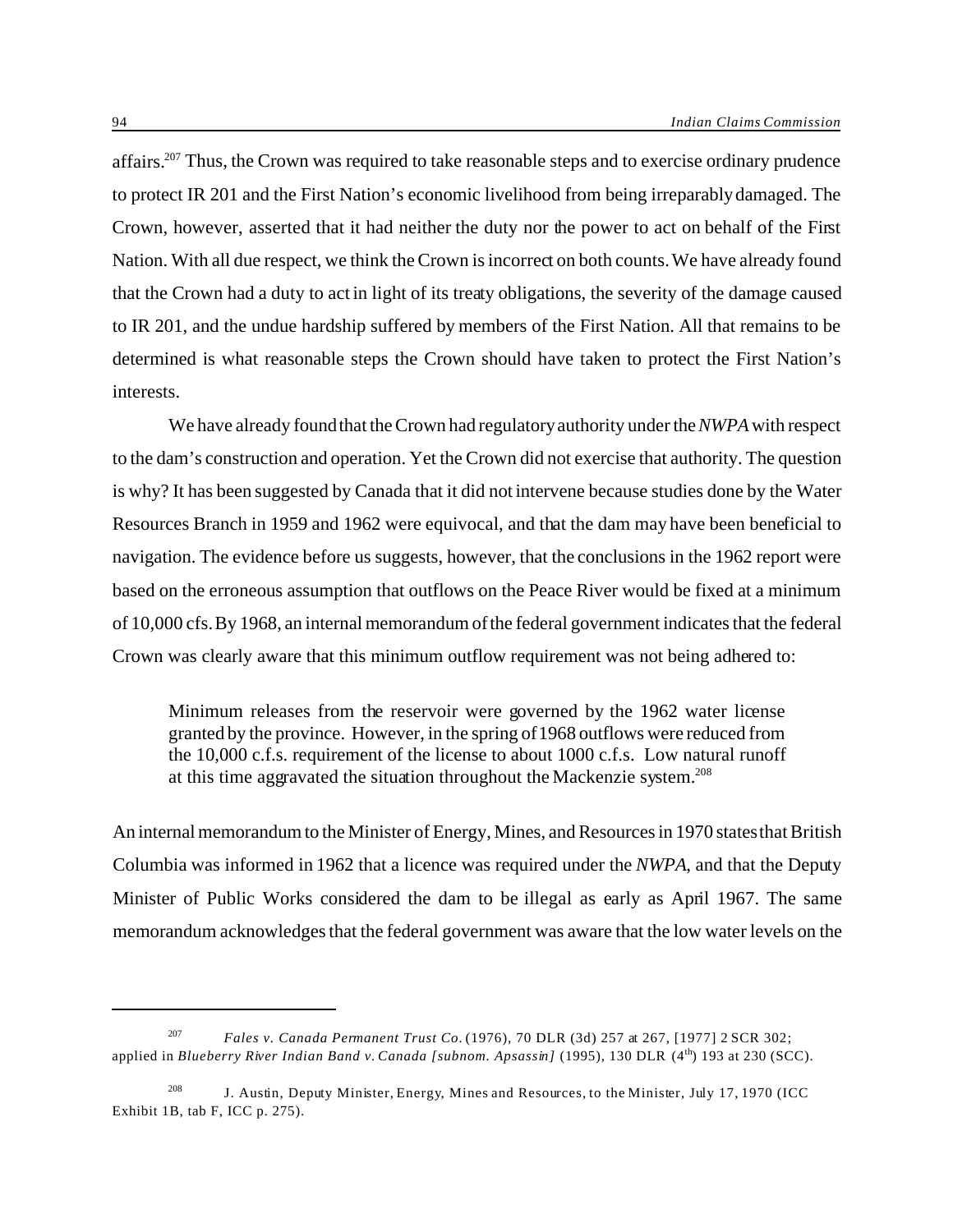Peace River and throughout the delta were impacting negatively on federal interests, such as navigation, fisheries, wildlife, and, in particular, federal proprietary rights in Indian reserves:

Damages from reduced flow downstream on riparians which included an Indian Reserve and trapping and navigation users in the Territories might have been used to make representations to British Columbia, but were not.<sup>209</sup>

Regarding navigation, the author expressed the opinion that:

Public Works procrastinated over whether to invoke the Navigable Waters Protection act until it was too late to exert much influence on B.C. Hydro and Power Authority.<sup>210</sup>

Canada submitted that, when it became aware of the magnitude of the problems caused by the Bennett Dam on federal interests in 1970, it did take steps to address these concerns. In 1970, Prime Minister Trudeau wrote Premier Bennett requesting a meeting among the interested governments to discuss what action should be taken in light of the "increasingly severe social and environmental conditions existing in Lake Athabasca and the delta area," which impacted on federal responsibilities relating to "national parks territories, to wildlife within the parklands and to the economic conditions of Indian populations."<sup>211</sup> There is no evidence that Premier Bennett ever responded to this letter. A similar letter was written by the federal Minister of Fisheries and Forestries to his provincial counterpart in December 1970, requesting the province's participation in discussions to address the environmental damages caused by the dam; he even proposed the following solutions:

Given certain precautions, especially in 1971, it is possible that a regime of discharges from the W.A.C. Bennett Dam may be preferable to the variations which

<sup>&</sup>lt;sup>209</sup> J. Austin, Deputy Minister, Energy, Mines and Resources, to the Minister, July 17, 1970 (ICC Exhibit 1B, tab F, ICC p. 277).

<sup>210</sup> J. Austin, Deputy Minister, Energy, Mines and Resources, to the Minister, July 17, 1970 (ICC Exhibit 1B, tab F, ICC p. 276).

<sup>211</sup> Pierre Elliott Trudeau, Prime Minister of Canada, to W.A.C. Bennett, Prime M inister of British Columbia, August 12, 1970 (ICC Exhibit 1B, tab 12L, ICC pp. 288-90).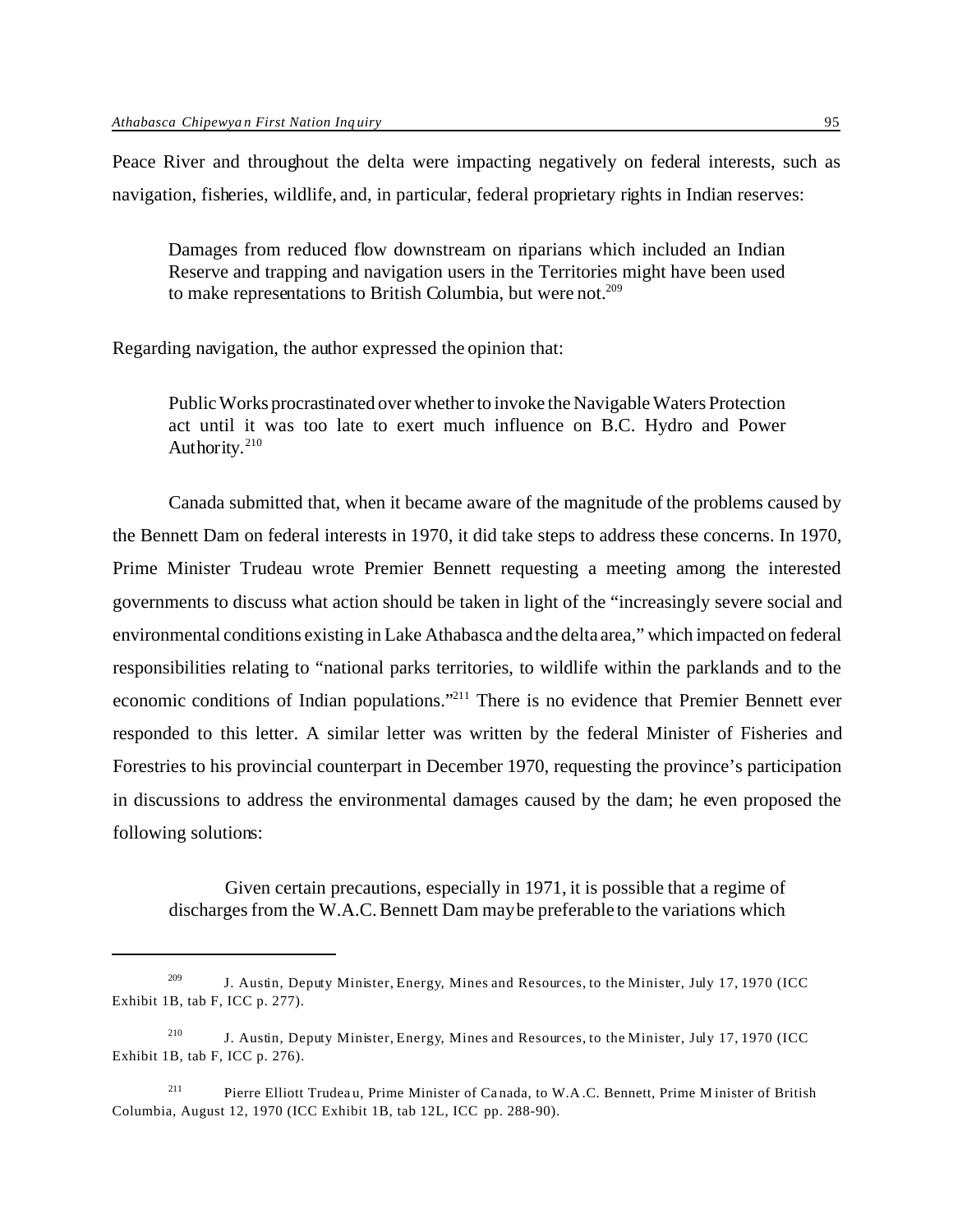were historically characteristic of the Peace River. Damaging floods will be avoided as long as there is close cooperation between the relevant authorities in B.C., Alberta and the Northwest Territories.

Rock-filled dams on the outlet channels from the Peace-Athabasca Delta might have a favourable effect on the local ecology. *Another possibility is that of water releases from the W.A.C. Bennett Dam on an appropriate seasonal schedule. Neither of these alternatives, however, can be investigated intelligently until B.C. Hydro's operating pattern of the W.A.C. Bennett Dam for power production is known* with some degree of certainty.<sup>212</sup>

Again, British Columbia chose not to respond to Canada's invitation to participate in any discussions. Technical discussions regarding the environmental impacts of the dam on the delta were held in 1970 by an intergovernmental task force with participants from Canada, Alberta, and Saskatchewan, who expressed "a general feeling of helplessness" over the fact that British Columbia was not involved. Attempts to engage the province in discussions to address concerns over fisheries also proved fruitless.

Although it is clear from the evidence before us that the federal Crown was aware that the Bennett Dam could have significant impacts on navigation and other federal interests, and did seek to invite the participation of the BC government and BC Hydro in discussions about the impacts, these overtures and invitations did not go far enough. The Crown had the authority, and the duty, to ensure that the approval requirements of the *NWPA* were complied with. Canada's regulatory authority under the *NWPA*, when used in conjunction with its broad jurisdiction over navigation and other federal heads of power, provided the federal Crown with a powerful basis for initiating discussions with British Columbia as to the project's potential impacts on downstream federal interests. By simply insisting that British Columbia receive authorization under the *NWPA*, or by initiating legal proceedings to ensure that it did, the federal government could have taken the first step in protecting other federal interests, which were at risk of being significantly damaged by the construction and operation of the dam. Even when the federal Crown became aware of the negative impacts on IR 201 and the economic well-being of the Indian and Métis people of the Peace-Athabasca Delta, the Crown chose not to exercise its regulatory authority under the *NWPA*.

<sup>212</sup> Pierre Elliott Trudeau, Prime Minister of Canada, to W.A.C. Bennett, Prime M inister of British Columbia, August 12, 1970 (ICC Exhibit 1B, tab 12P, ICC p. 298). Emphasis added.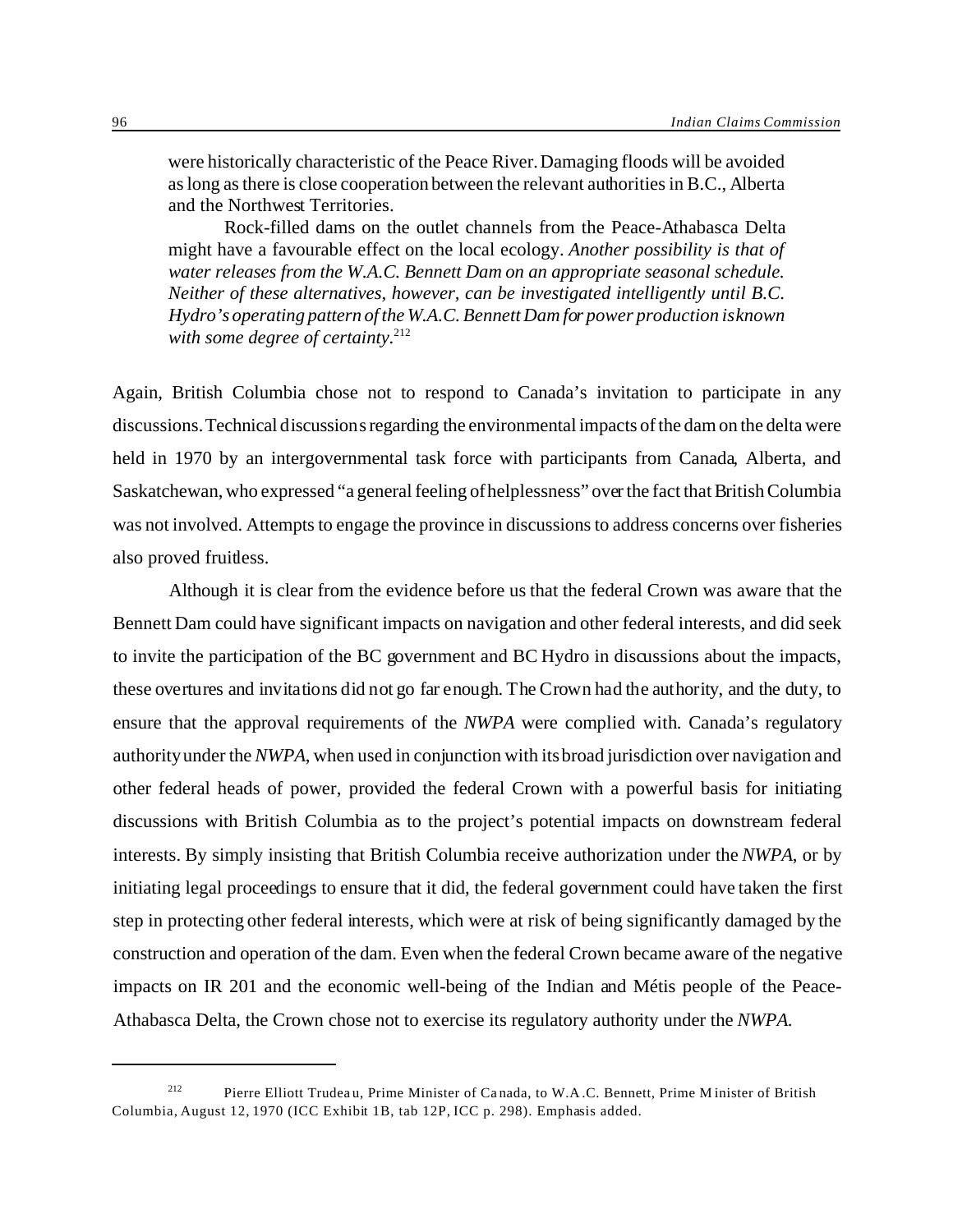Nor are we convinced that any of the Crown's other initiatives to mitigate the effects of the dam on the delta discharged its fiduciary obligations towards the First Nation. As a result of a task force's recommendations, a temporary rock-fill dam was constructed on the Quatre Fourches Channel in 1971, but it was removed after it contributed to severe flooding damage in 1974. Fixed crest weirs were also installed on the Rivière des Roches in 1975 and the Revillon Coupé in 1976, but these remedial efforts were also unsuccessful in restoring water levels in the delta to pre-dam conditions. Most significantly, they did not have the desired effect of recharging the elevated lakes, or perched basins.

Simply put, these efforts were too little, too late. Numerous studies have been completed since the dam's construction, including the 1996 *Northern Rivers Basin Study*, conducted jointly by Canada, Alberta, and the Northwest Territories, which emphasized the strong relationship between the regulation of water flows on the Peace River and attempts to remediate the dam's effects on the delta. The *Northern Rivers Basin Study* concluded that efforts to replenish water levels have been successful in restoring water levels on many of the lower lakes and channels but have not flooded the perched basins. The study emphasized the need for a coordinated approach with the BC government to modify the operational regime of the dam, if future remediation attempts are to be successful. Finally, the Board stressed that "economic factors in hydroelectric production must not take precedence over environmental stability."<sup>213</sup>

The Crown had extraordinary power and influence over the dam. If BC Hydro did not address federal concerns or mitigate damages to the delta and IR 201, the Minister could have ordered that the dam be torn down. Although it is extremely unlikely that the Minister would have used this extraordinary remedy under such circumstances, surely it gave the Crown the power at least to compel discussions with BC Hydro to protect federal interests. We do not accept the suggestion that such discussions would have been an exercise in futility, because the scientific evidence suggests that a coordinated approach with British Columbia, BC Hydro, Canada, and Alberta could have mitigated the effects on the delta, while still enabling British Columbia to meet its economic objectives. If waters were discharged at certain times of the year and in certain quantities, such a

<sup>213</sup> *Northern River Basins Study*, 8 (ICC E xhibit 3). Em phasis in original.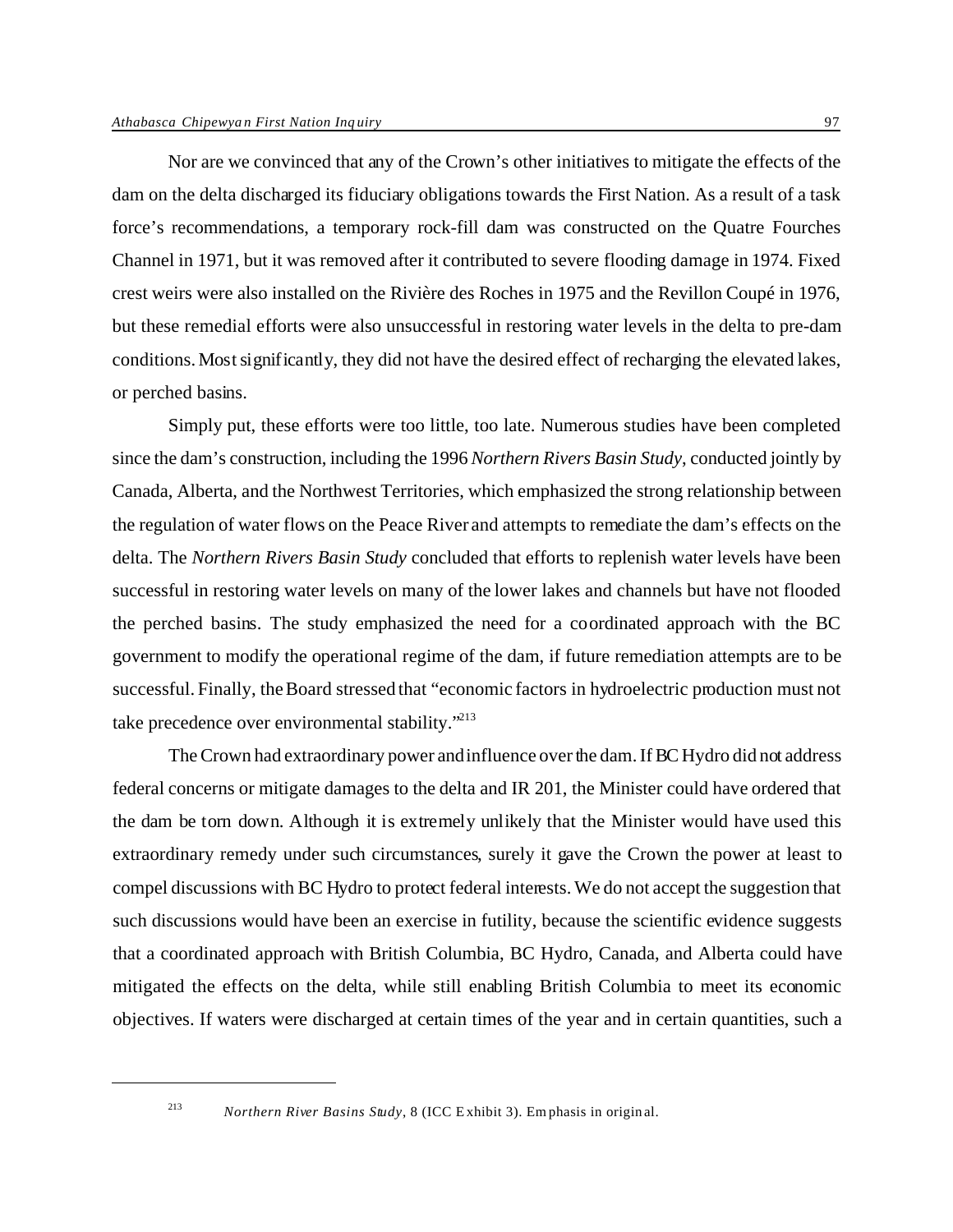measure could have replicated the effect of the natural spring floods and regenerated the perched basins.

In the final analysis, the Crown had the regulatory authority, and the duty, to ensure that the Bennett Dam complied with the requirements of the *NWPA*. The exercise of this regulatory authority did not limit the Minister of Public Works to considering only the dam's potential impacts on navigation. The Minister had a broad discretion to consider the environmental impacts on other areas within Parliament's legislative authority, including Indians and reserve lands. If Canada had insisted that the dam be constructed and operated in accordance with the requirements of the *NWPA*, the technical evidence suggests that Canada could have imposed terms and conditions on the operation of the dam to ensure that its environmental impact on federal interests was minimized. One obvious measure, suggested by the Minister of Fisheries and Forestries in 1970 and by the *Northern Rivers Basin Study* in 1996, would have been to stipulate conditions for the discharge of water in certain amounts and at certain times of the year to recreate natural spring flooding conditions, which periodically recharged the perched basins before the dam's construction.

Why did the Government of Canada not exercise its regulatory authority? The First Nation's legal counsel suggested that Canada's inaction was driven by political considerations:

It is our submission that why this died as a federal issue was for pure grounds of political expediency. The Federal Government simply did not want to challenge what in the late 1960s was a symbol of B.C.'s economic growth and power and independence, and that the W.A.C. Bennett Dam, named after the former premier there, was a project too powerful, too important to B.C. for the Federal Government to weigh into on behalf of the interests of a few fish, a few buffalo and a few Indians $214$ 

Whatever the underlying reasons were for Canada's decision to take no action to protect IR 201 from substantial environmental damage, it is our view that the Crown's actions and omissions do not meet the standard of care required of a fiduciary in these circumstances. The Crown simply did not take the necessary steps that persons of ordinary prudence would in managing their own affairs. Therefore, we find that the Crown breached its fiduciary duty to the Athabasca Chipewyan First

<sup>214</sup> ICC Transcript, September 30, 1997, p. 16 (Jerome Slavik).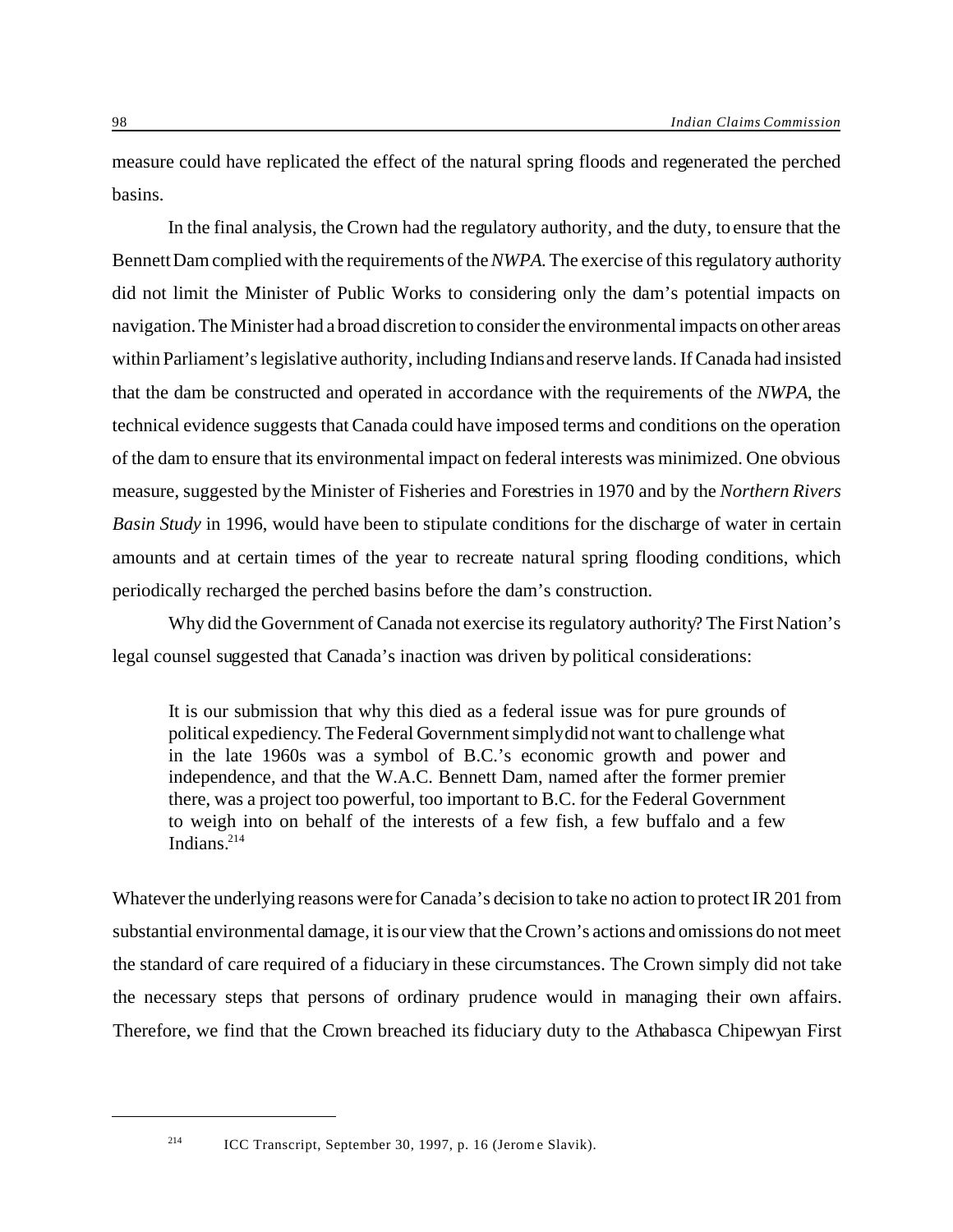Nation, by failing to take reasonable steps to prevent, to mitigate, or to seek compensation for damages caused to IR 201 and to the First Nation's livelihood.

In our view, the federal Crown had extraordinary power to impose conditions on the operation of the dam but chose not to exercise it. Although it could be said that this power was not conferred on the responsible Minister to exercise for the sole benefit of First Nations, it is reasonable to infer that, where public works substantially impact on federal interests and other matters of national concern, Parliament intended the Minister to exercise this power in a proactive manner. To suggest otherwise would be to frustrate the will of Parliament and the object and purpose of the Act.

This situation cried out for the Government of Canada to intervene on behalf of aboriginal people and Canadians in general, who share a profound concern over the integrity of one of the most ecologically rich and sensitive areas on the continent. The Peace-Athabasca Delta has an intrinsic value to all Canadians, and efforts should have been made to preserve the integrity of the delta, while attempting to balance the need for economic development. The federal government had significant interests in maintaining the delta for the benefit of future generations. The Bennett Dam impacted on the Crown's federal responsibilities over national parks, navigation, riparian rights, the Crown's proprietary interests in Indian lands, the preservation of fish and fish-spawning areas, the maintenance of wetlands for migratory birds, and the economic well-being of hundreds of aboriginal people, who relied on the Crown for the protection and preservation of their treaty rights and interest in reserve lands. By declining to take reasonable steps to prevent or to mitigate environmental damages to the delta, the Crown has forsaken the legitimate interests of all Canadians and certainly the treaty rights of the Athabasca Chipewyan First Nation.

# **ISSUE 2 INTERFERENCE WITH TREATY RIGHTS**

For the reasons stated above, we find that no interpretation of treaty could justify such a massive infringement on the treaty rights of a First Nation and destruction of its economic livelihood. Although the interference with treaty rights in this instance was not committed directly by the actions of the federal Crown, we find that Canada breached its fiduciary obligations towards the First Nation by failing to take reasonable steps to prevent or to mitigate the environmental damages to the delta and IR 201 specifically. In view of this finding, we decline to address the First Nation's submissions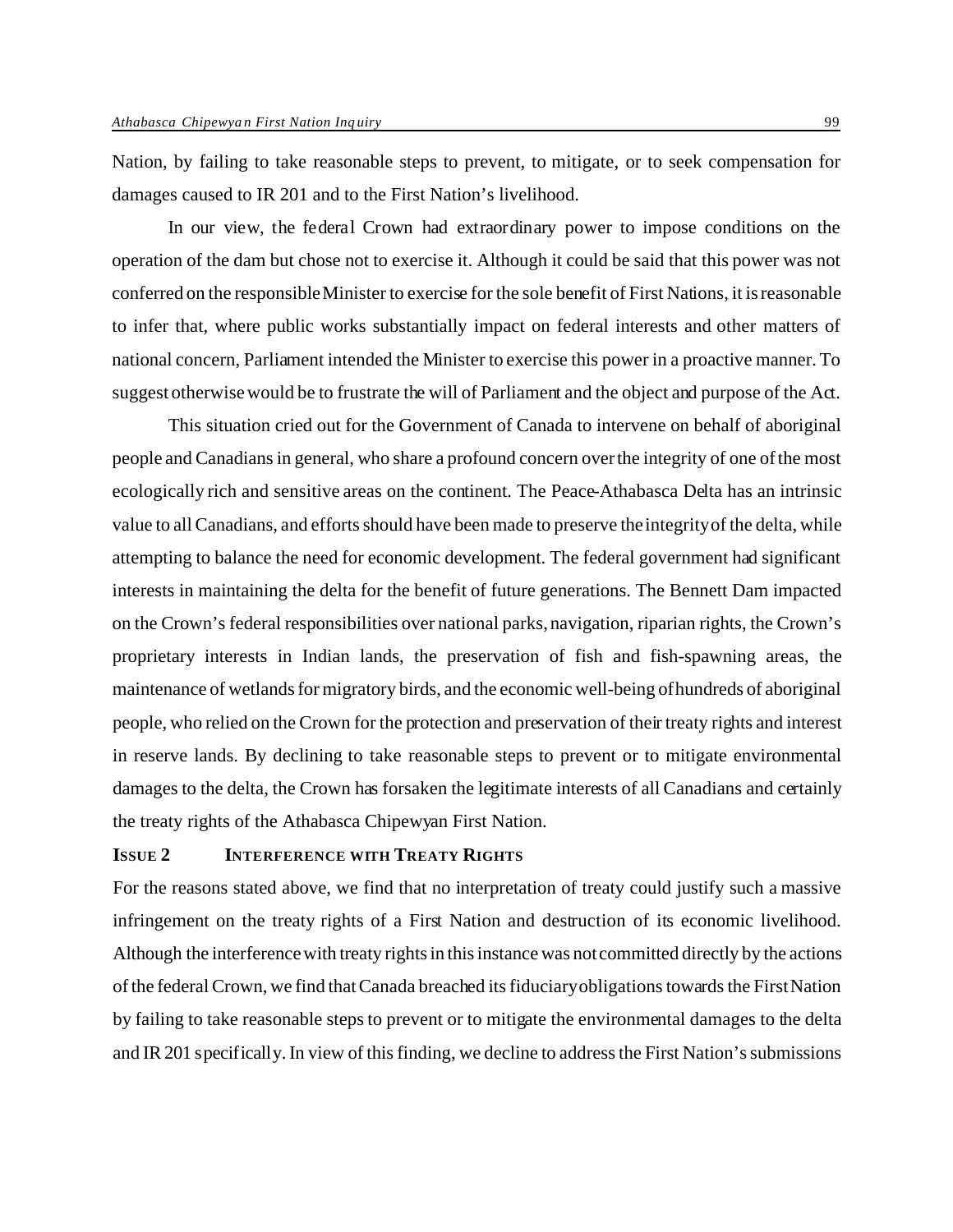that the Crown did not meet the strict justification test set out in *Sparrow*. <sup>215</sup> Generally speaking, it is our view that the test in *Sparrow*, regarding what is required to justify an infringement on treaty rights, does not apply in this case, because the material events took place prior to the entrenchment of existing aboriginal and treaty rights in section 35(1) of the *Constitution Act, 1982*. Having said that, we have no hesitation in finding that, except to the extent that the *NRTA* extinguished the treaty right to hunt, trap, and fish for commercial purposes, the evidence before the Commission does not demonstrate a "clear and plain" intention on the part of the Crown to extinguish the First Nation's rights under Treaty 8 to hunt, trap, and fish for food and to use IR 201 for its exclusive use and benefit. Although the dam's impact substantially interfered with the exercise of these treaty rights and entitlements, they were never extinguished, and such existing rights are now protected by section 35(1) of the *Constitution Act, 1982*.

We also decline to consider the First Nation's argument that the provincial or federal Crown had a positive duty under the *NRTA* to secure a supply of game and fish for the Indians, since it adds little, if any, significance to the Commission's findings in this inquiry.

<sup>&</sup>lt;sup>215</sup> *R. v. Sparrow*, (1990) 70 DLR (4<sup>th</sup>) 385 (SCC).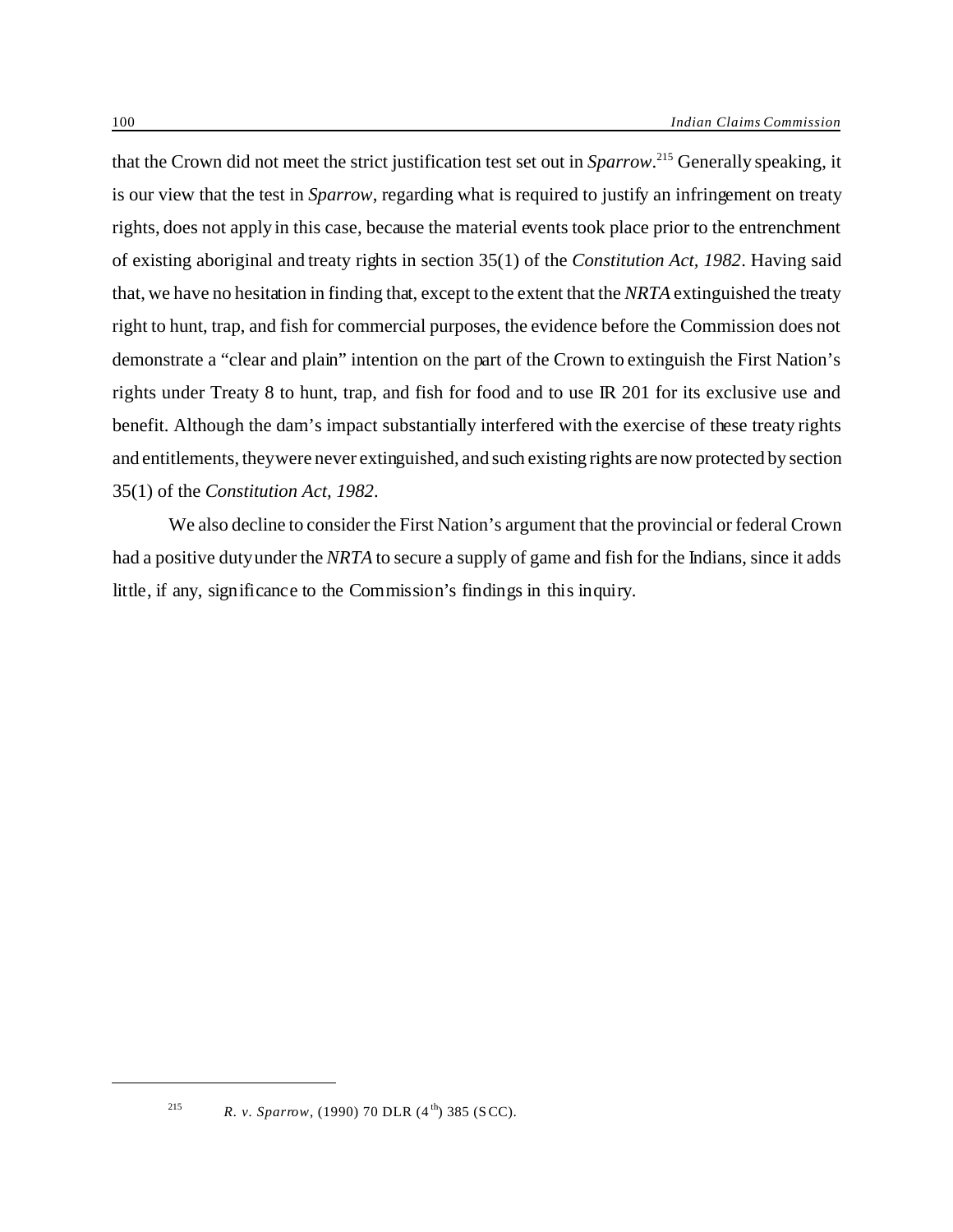#### **PART V**

### **CONCLUSIONS AND RECOMMENDATION**

#### **CONCLUSIONS**

The Commission has been asked to inquire into and report on whether the Government of Canada properly rejected the specific claim of the Athabasca Chipewyan First Nation. To determine whether the claim discloses an outstanding lawful obligation owed by Canada to the First Nation, the Commission was called upon to address four issues. In our view, the central issue before us was whether the Crown owed a fiduciary duty to the First Nation to prevent, mitigate, or seek compensation for the infringement upon the exercise of the First Nation's treaty rights and for damages caused to IR 201 by the construction and operation of the Bennett Dam. Issues surrounding the nature and scope of treaty rights and whether the Crown owed a statutory duty to protect IR 201 from environmental damage were also addressed in the course of answering that central question.

Our findings are summarized below.

# **ISSUE 1 STATUTORY AND FIDUCIARY OBLIGATIONS OF THE FEDERAL CROWN**

The scope and content of the Crown's fiduciary duties can only be determined through a careful examination of the nature of the relationship between the Crown and the First Nation in question. The essential question is whether the Crown had undertaken to protect reserve land on behalf of the First Nation by statute, agreement, unilateral undertaking, or through a particular course of conduct. After careful consideration of the arguments presented by Canada and the First Nation, we find that the Crown did in fact undertake to protect the treaty rights of the Athabasca Chipewyan First Nation and its exclusive use, occupation, and enjoyment of IR 201.

The Crown's discretion and power to protect Indians in the use and occupation of their reserve lands is reflected in the *Royal Proclamation of 1763*, section 91(24) of the *Constitution Act, 1867*, and the *Indian Act*. In addition, the evidence surrounding the negotiation of Treaty 8 and the allocation of land in the Peace-Athabasca Delta confirms that the Crown also made a specific undertaking to protect IR 201 and its rich wildlife and plant habitat for the exclusive use and benefit of the Athabasca Chipewyan First Nation.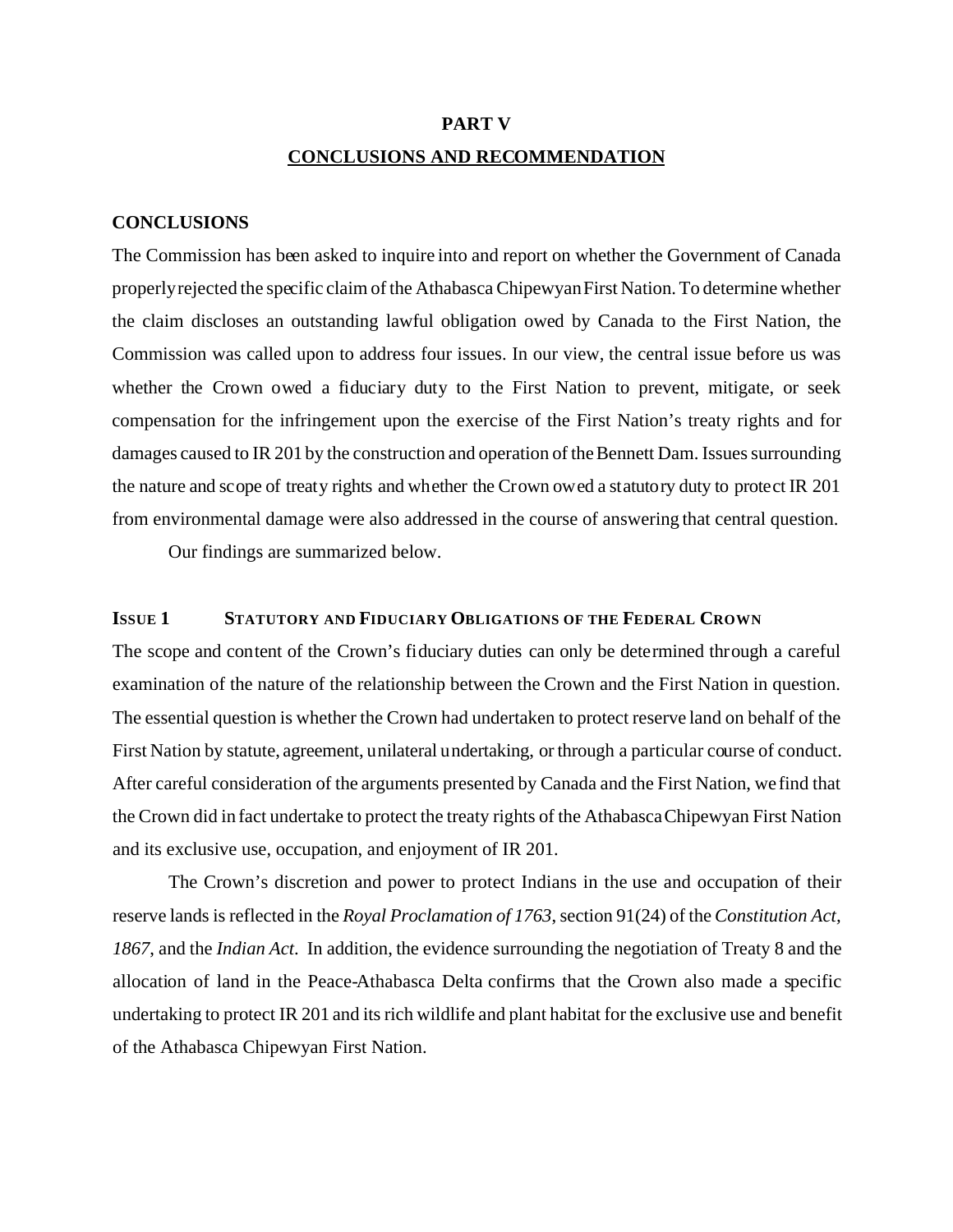Based on the historical evidence before us in this inquiry, we make the following conclusions regarding the nature and content of the First Nation's treaty rights. First, the Crown's objective and purpose for entering into Treaty 8 was to extinguish Indian or aboriginal title to the treaty area and to open those lands for settlement, mining, lumbering, trading, or other purposes. At the same time, the federal Crown agreed to protect the Indian economies and ways of life, which were based upon hunting, trapping, and fishing in their traditional areas. Second, the reason the First Nation adhered to Treaty 8 was to protect its rights to hunt, trap, and fish. Elders' testimony confirms that these rights were fundamental to the First Nation's culture, community, economy, and way of life. The Treaty Commissioners' strong assurances and guarantees that these rights would continue, and the promise of other benefits, were the inducements that ultimately persuaded the leaders of the day to sign the treaties. Third, IR 201 was selected by the band because of its rich environment and abundance of muskrat, game, fish, and birds. Canada set aside IR 201 for the express purpose of providing the First Nation with exclusive rights to hunt, fish, and trap over this area and to protect the First Nation's ability to continue its traditional way of life and economy. This was justified by federal officials on the grounds that IR 201 had no other commercial value. Given the Crown's particular course of conduct in setting aside IR 201 for the exclusive use and benefit of the First Nation to assist it in exercising traditional pursuits, it was reasonable for the First Nation to expect that the Crown would take reasonable steps to protect the natural resources on IR 201 to ensure that its treaty rights and entitlements had meaningful content.

In our view, no reasonable interpretation of Treaty 8 could allow either the Government of Canada or a provincial government to destroy the ability of a First Nation to exercise its treaty harvesting rights or to alter fundamentally the environment upon which those activities were based. Nor do we believe that a reasonable interpretation of Treaty 8 would allow any government to effectively destroy the very economies upon which the Indians' signature of Treaty 8 was premised. Even if we are incorrect in these two conclusions, it is surely clear that no reasonable interpretation of Treaty 8 would allow the substantial interference with treaty rights *on reserve land* originally set aside by Canada specifically as an exclusive hunting, fishing, and trapping area for the use and benefit of the First Nation. Despite the Crown's undertaking to protect these lands for the exclusive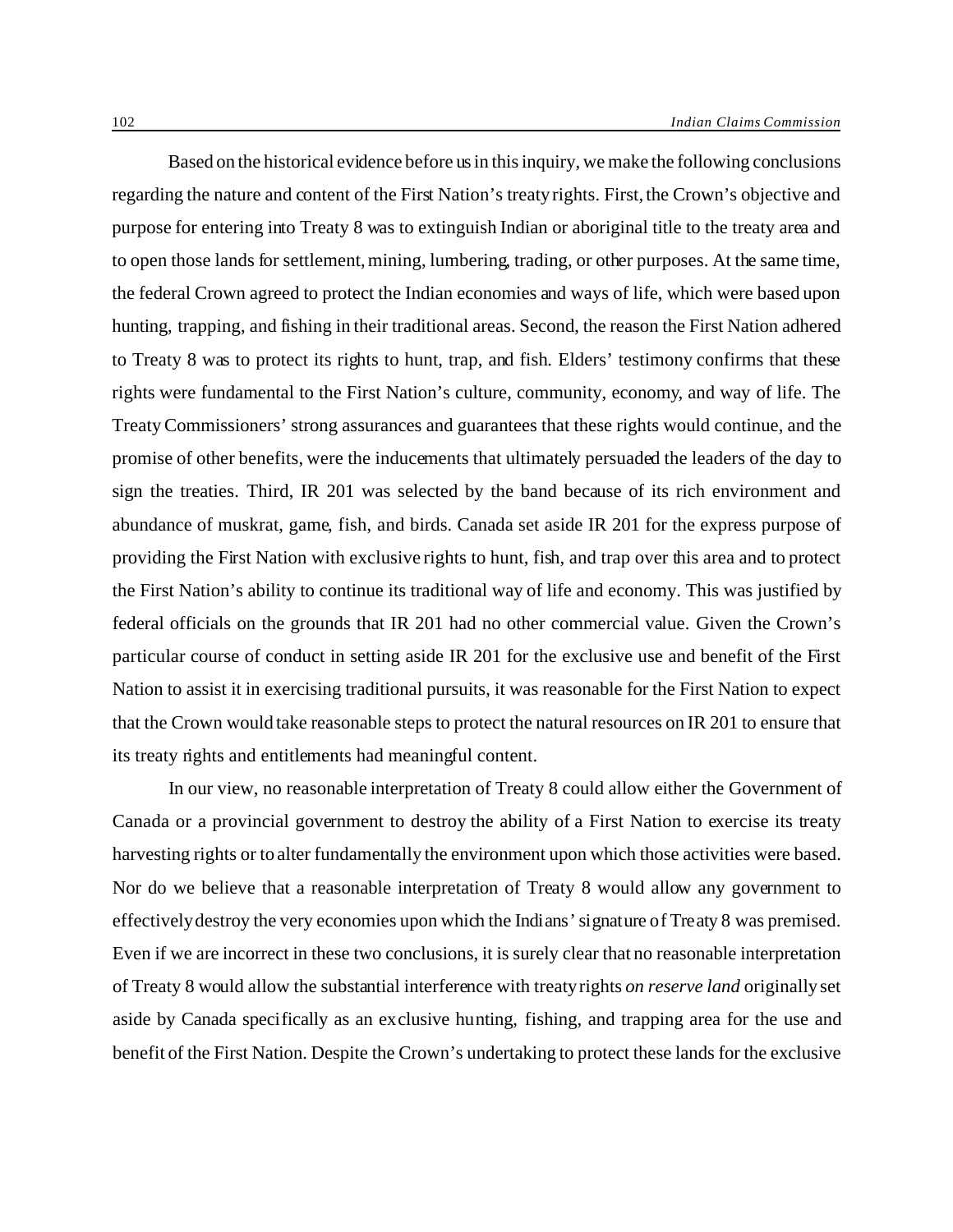use of the First Nation, the construction and operation of the Bennett Dam deprived the First Nation of the beneficial use of its treaty entitlement.

The inequity of the result is dramatic. The federal Crown's right to take up lands for settlement and other purposes has certainly been exercised in the Treaty 8 area. The First Nations have honoured their part of the treaty, and the Crown has received the benefits of that treaty in the form of lands and resources worth millions of dollars. Yet the consideration received by the First Nation under Treaty 8, namely, the right to hunt, trap, and fish and the exclusive right to the beneficial use of IR 201 have been rendered almost entirely valueless because of the ecological destruction of those lands – a consequence the Government of Canada could have prevented, but chose not to.

For the above reasons, we have no hesitation in concluding that members of the Athabasca Chipewyan First Nation suffered extreme hardship and economic loss as a result of the destruction of the delta and environmental damages to IR 201. Given the severity of the impact on this community, it is our view that members of this community were and are entitled to expect the Crown to take reasonable steps to prevent, to mitigate, or to seek full compensation for the destruction of this First Nation's economic livelihood, for damages to IR 201, and for the substantial infringement on its food harvesting rights under Treaty 8.

With respect to the question of whether Canada had unilateral power or discretion over the legal and practical interests of the First Nation, we find that the federal Crown had significant power and discretion to exercise its constitutional jurisdiction over navigation, federal proprietary interests, and Indian lands. We also find that the federal Crown had an affirmative duty to exercise its regulatory authority under the *Navigable Waters Protection Act*, and, in the course of deciding whether to approve the dam project, the Crown had the discretion to consider whether the dam's construction would impact on federal areas of interest, including the First Nation's treaty rights and interests in IR 201. To read the legislative and constitutional jurisdiction of the Crown in a more limited fashion would frustrate the purpose of the Act, which, in its essence, is and was a tool to regulate navigation and to protect riparian owners from the harmful effects of works constructed on navigable waterways. Further, the federal Crown had a fiduciary obligation, both under treaty and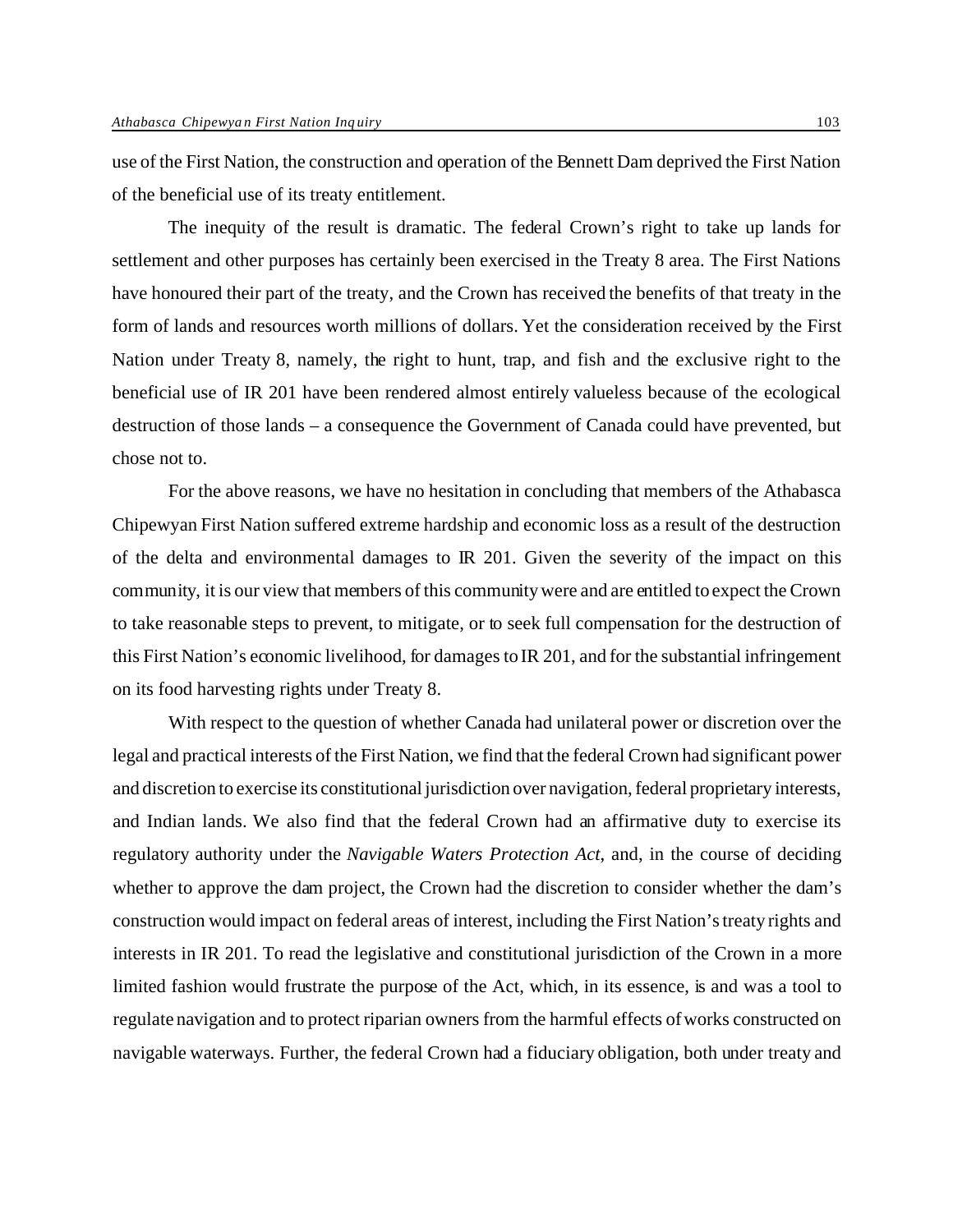under the *Indian Act*, to protect and to preserve the treaty rights, the reserve land base, and the legal and economic interests of the First Nation.

The Commission finds that the First Nation was, in fact, peculiarly vulnerable to the Crown's unilateral power and discretion to regulate the construction and operation of the Bennett Dam. The federal government was well aware of British Columbia's hydroelectric development plans on the Peace River prior to the completion of the dam, but representatives of the government of Canada and British Columbia never informed or consulted the First Nation about the fact that the Bennett Dam might significantly alter the ecology, flora, and fauna of the delta. Nor was the First Nation given an opportunity to provide input into the planning and development of Bennett Dam to ensure that its interests and concerns were adequately addressed. The First Nation was also vulnerable to and at the mercy of the Crown's discretion or power in the sense that it was not aware of the dam and its potential impacts, and it did not have the sophistication or resources at that time to pursue the matter on its own.

Canada either knew, or ought to have known, of the impacts the dam would have on the economy and way of life of the First Nation, and this information should have been disclosed to the First Nation at the earliest possible opportunity. Canada's failure to provide timely disclosure of the dam and the impending damages to the delta amplified the effects of the First Nation's vulnerability, because the First Nation was deprived of the opportunity to make representations to BC Hydro or to seek whatever recourse was available to try to prevent or to mitigate the damages.

It was the Crown that had regulatory authority with respect to the dam's construction and operation, not the First Nation. Furthermore, the Crown had the resources and the influence to prevent, to mitigate, or to seek compensation for damages caused to IR 201. Why the Crown chose not to exercise its authority over the Bennett Dam, while members of the First Nation suffered undue hardship, is perplexing, given the nature of the Crown's fiduciary relationship with aboriginal peoples and its treaty commitments.

In view of the specific nature of the relationship between the Crown and the First Nation in this case, we find that the appropriate standard of care is based on what a person of ordinary prudence would do in managing his or her own affairs. Thus, the Crown was required to take reasonable steps and to exercise ordinary prudence to protect IR 201 and the First Nation's economic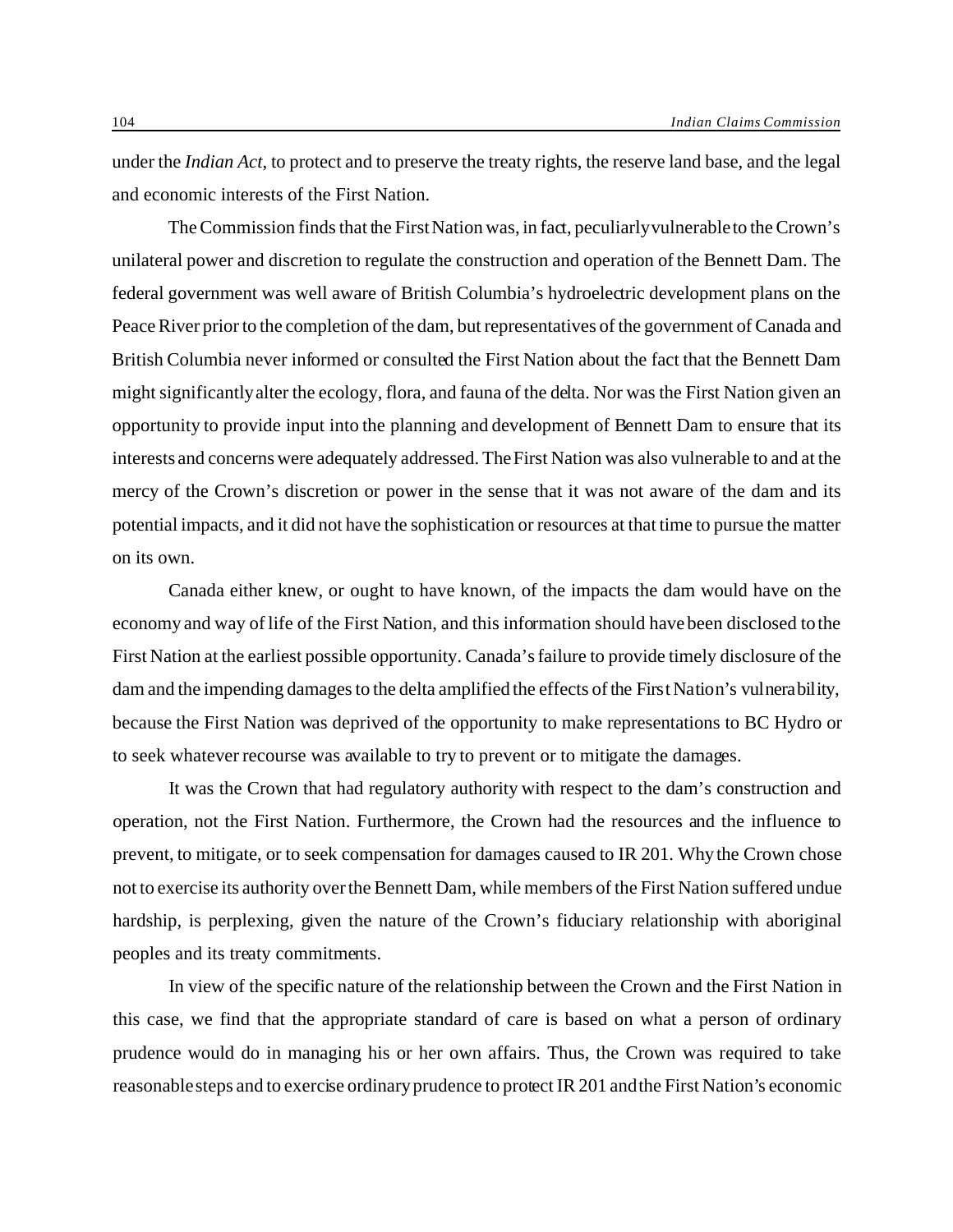livelihood from being irreparably damaged. In our view, the Crown failed to discharge this standard of duty in this case.

This situation cried out for the Government of Canada to intervene on behalf of aboriginal people, and Canadians in general, who share a profound concern over the integrity of one of the most ecologically rich and sensitive areas on the continent. The Peace-Athabasca Delta has an intrinsic value to all Canadians, and efforts should have been made to preserve the integrity of the delta, while attempting to balance the need for economic development. The federal government had significant interests in maintaining the delta for the benefit of future generations. The Bennett Dam impacted on the Crown's federal responsibilities over national parks, navigation, riparian rights, the Crown's proprietary interests in Indian lands, the preservation of fish and fish-spawning areas, the maintenance of wetlands for migratory birds, and the economic well-being of hundreds of aboriginal people who relied on the Crown for the protection and preservation of their treaty rights and interest in reserve lands. By declining to take reasonable steps to prevent or to mitigate environmental damages to the delta, the Crown has forsaken the legitimate interests of all Canadians and certainly the treaty rights of the Athabasca Chipewyan First Nation.

## **ISSUE 2 INTERFERENCE WITH TREATY RIGHTS**

For the reasons stated above, we find that no interpretation of treaty could justify such a massive infringement on the treaty rights of a First Nation and destruction of its economic livelihood. In view of this finding, we decline to address the First Nation's submissions that the Crown did not meet the strict justification test set out in *Sparrow*. Nevertheless, we found that, although the dam's impact substantially interfered with the exercise of the First Nation's treaty rights and entitlements, they were never extinguished, and such existing rights are now protected by section 35(1) of the *Constitution Act, 1982*.

#### **RECOMMENDATION**

Based on a thorough consideration of the facts and law in relation to this claim, we find that Canada breached its statutory and fiduciary obligations towards the Athabasca Chipewyan First Nation by failing to take reasonable steps to prevent, to mitigate, or to seek compensation for an unjustified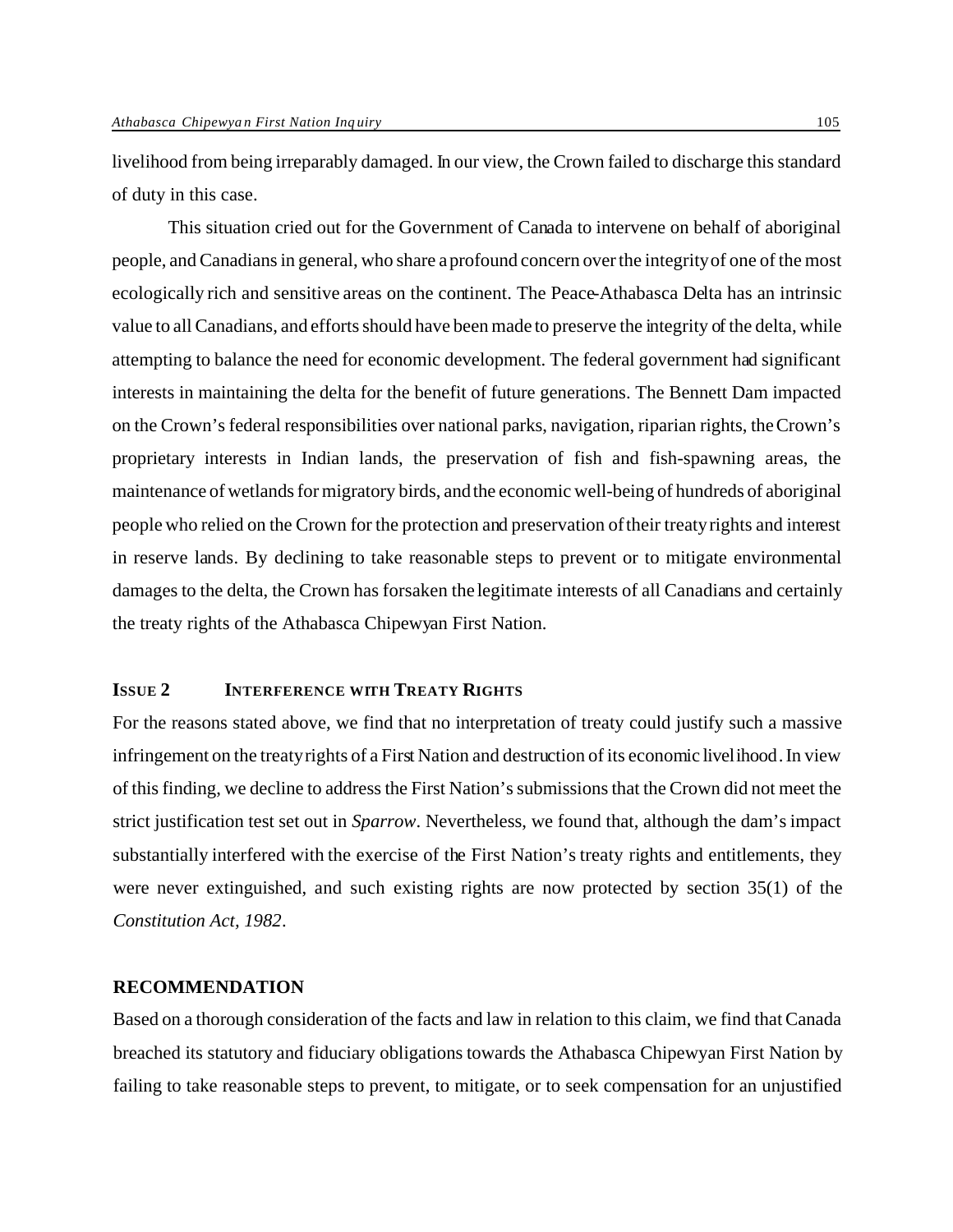infringement on its treaty rights and for environmental damages to IR 201 caused by the construction and operation of the W.A.C. Bennett Dam. Accordingly, we find that Canada owes an outstanding lawful obligation to the Athabasca Chipewyan First Nation and recommend:

**That the Athabasca Chipewyan First Nation's claim be accepted for negotiation under Canada's Specific Claims Policy.**

**FOR THE INDIAN CLAIMS COMMISSION**

P.E. James Prentice, QC Carole T. Corcoran Aurélien Gill<br>
Commission Co-Chair Commissioner Commissioner Commission Co-Chair

Dated this 31<sup>st</sup> day of March, 1998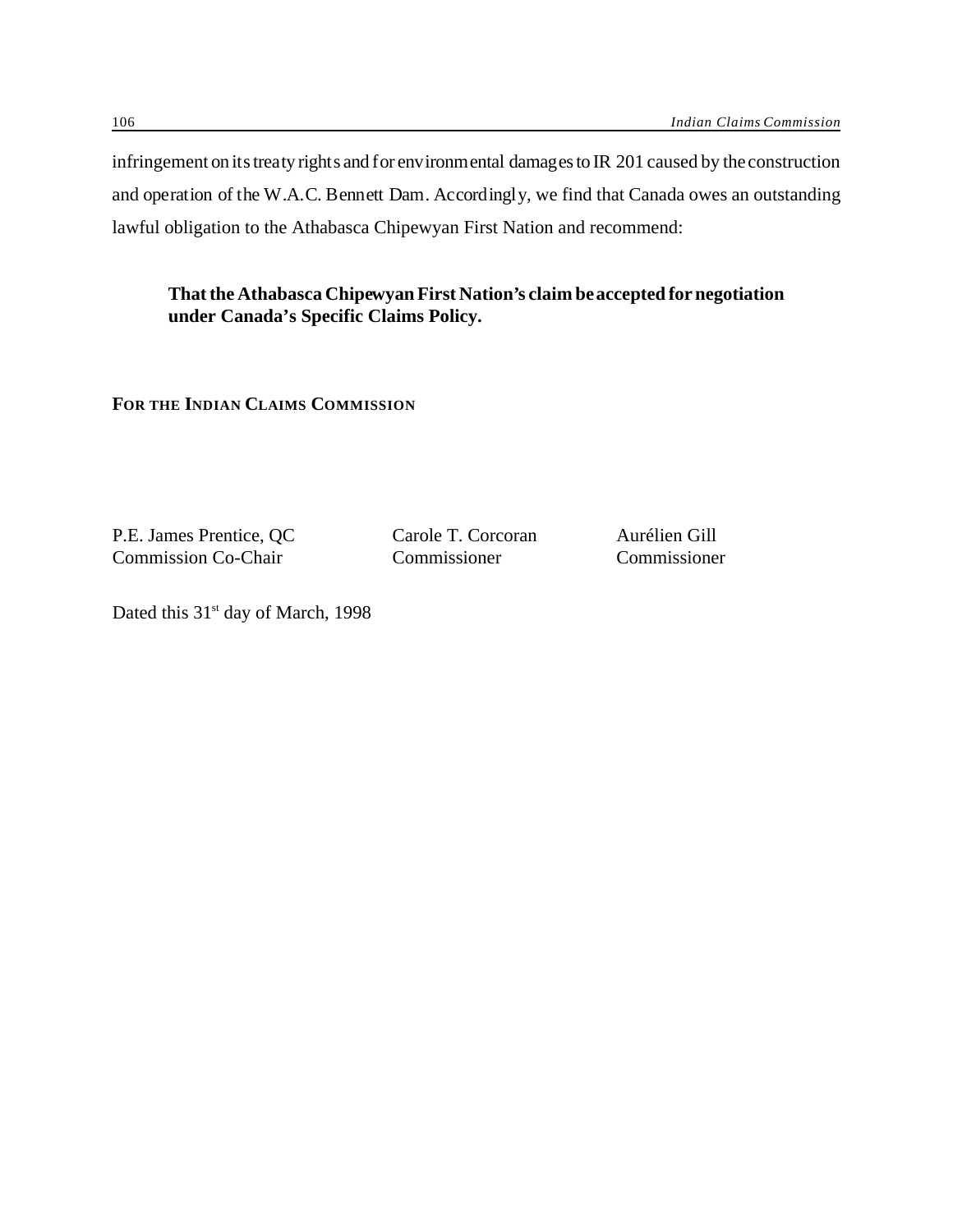## **APPENDIX A**

## **ATHABASCA CHIPEWYAN FIRST NATION INQUIRY**

- 1 Request that Commission conduct inquiry March 4, 1996
- 2 Planning conferences May 17, 1996
- 3 Community sessions October 10, 1996

November 27, 1996

Two community sessions were held. At the first, held on October 10, 1996, the Commission heard from Tony Mercredi, Madeline Marcel, Victorine Mercredi, Eliza Flett, Josephine Mercredi, Daniel Marcel, Margaret Marcel, Mary Bruno, Rene Bruno. Expert evidence was provided by the following witnesses: Wim M. Veldman and David William Schindler.

Witnesses heard at the November 27, 1996, session were Tony Mercredi, Lawrence Courtoreille, Chief Archie Cyprien, Victorine Mercredi.

4 Oral session September 30, 1997

5 Content of the formal record

The formal record for the Athabasca Chipewyan First Nation Inquiry into the WAC Bennett Dam and Damage to Indian Reserve No. 201 consists of the following materials:

- $\bullet$  22 exhibits tendered during the inquiry
- written submissions from counsel for the Athabasca Chipewyan First Nation and counsel for Canada
- transcripts from community sessions and oral submissions (3 volumes)

The report of the Commission and letters of transmittal to the parties will complete the formal record of this inquiry.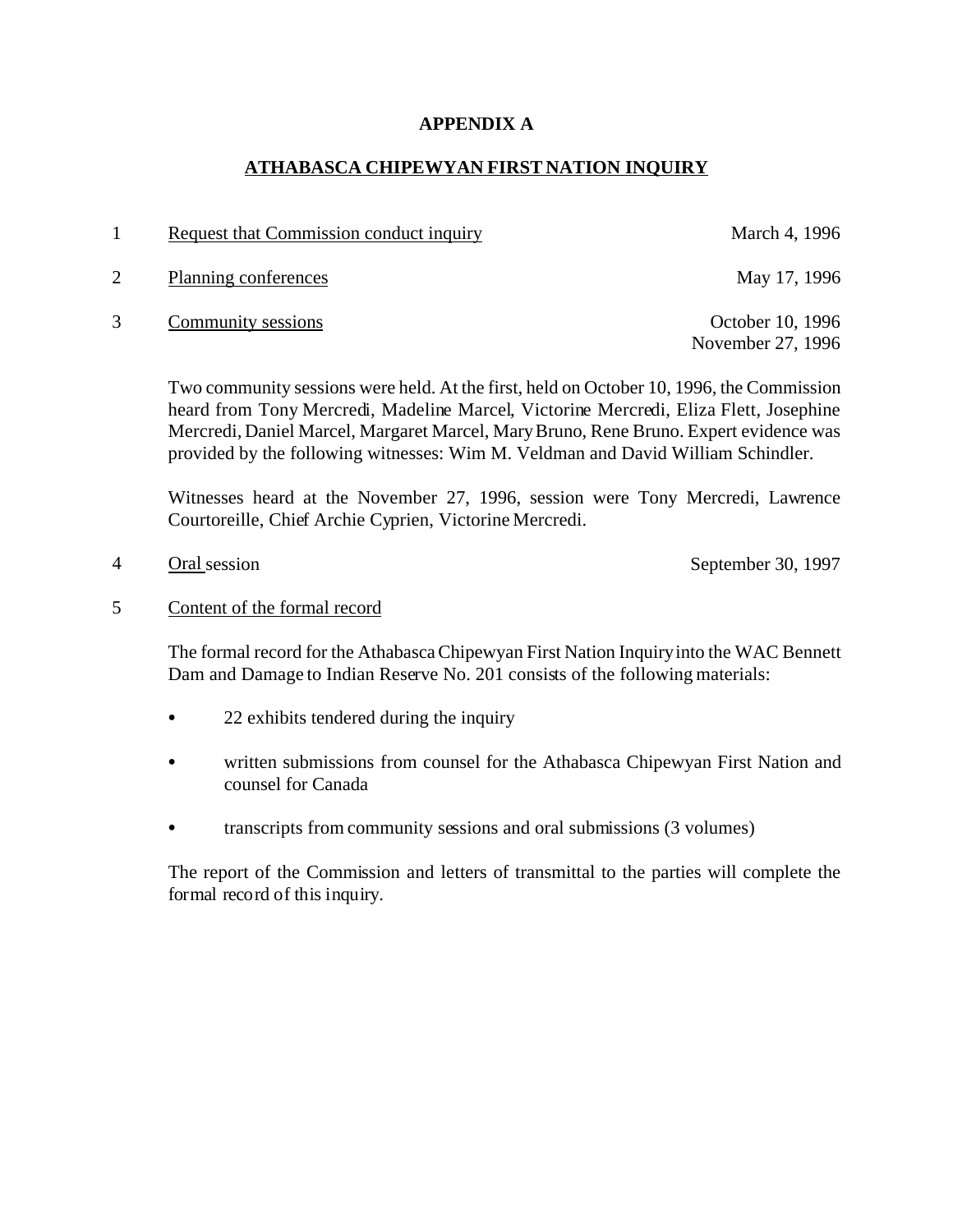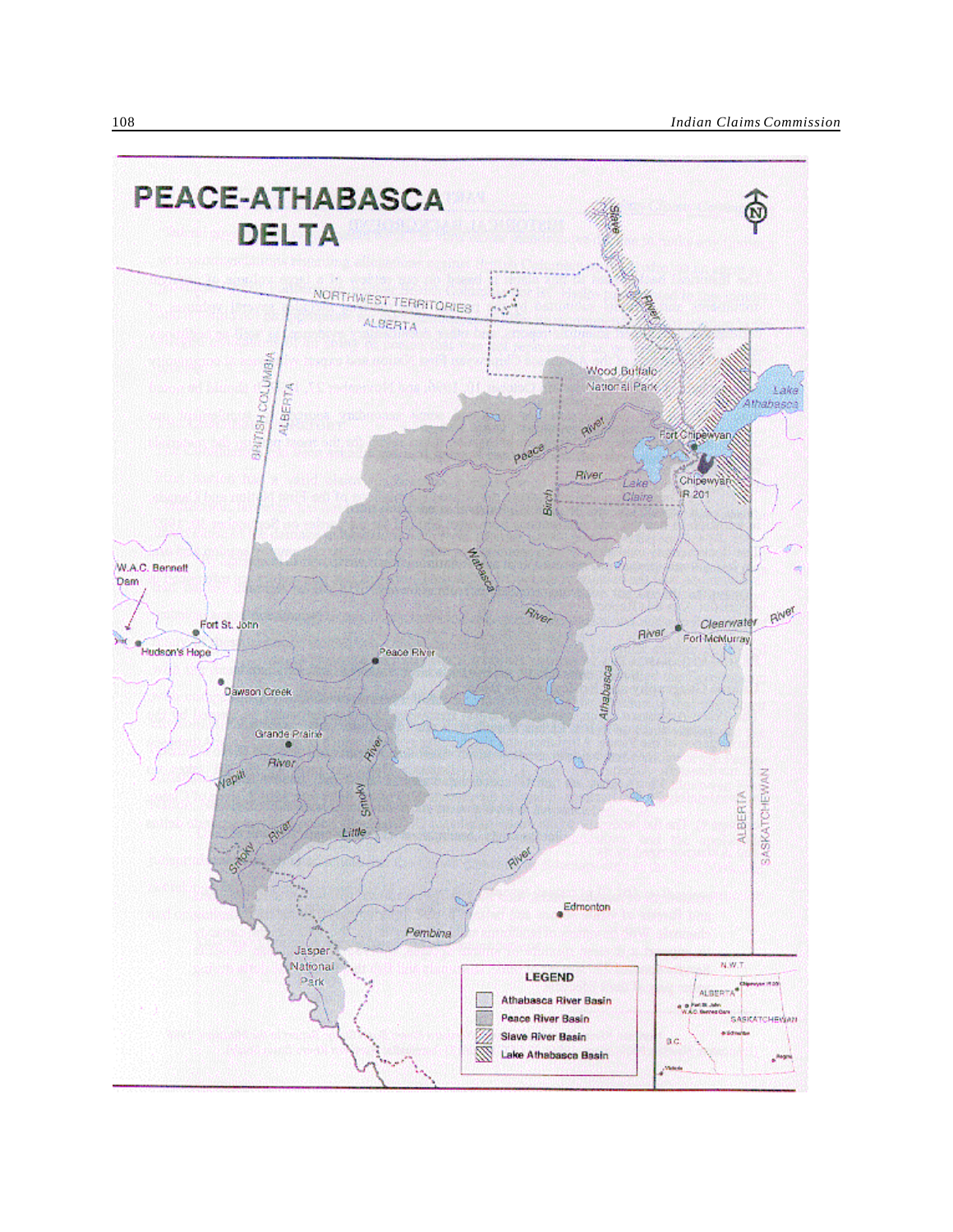